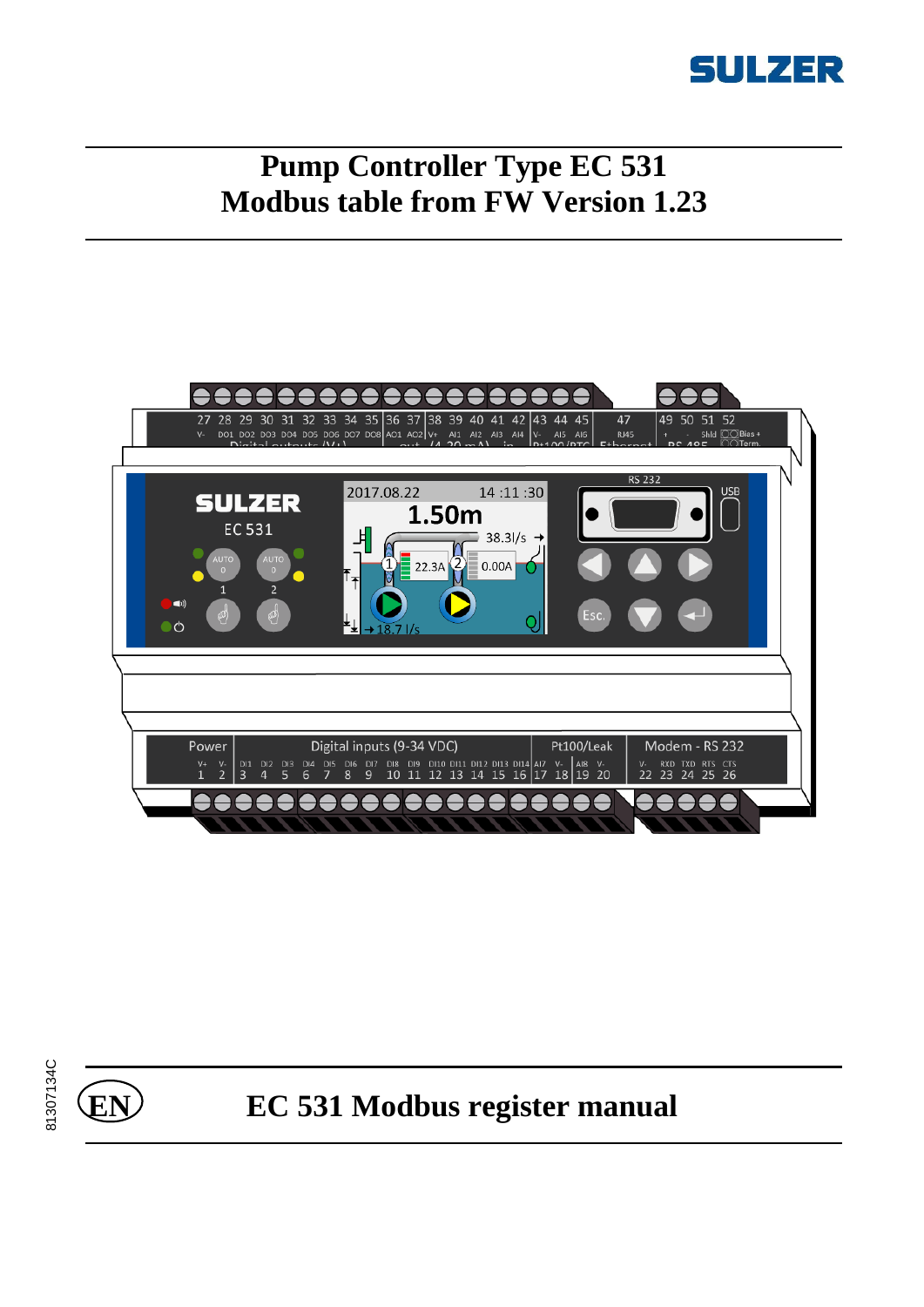# Table of Contents

| 1 |      |  |
|---|------|--|
|   | 1.1  |  |
|   | 1.2  |  |
|   | 1.3  |  |
|   | 1.4  |  |
|   | 1.5  |  |
|   | 1.6  |  |
|   | 1.7  |  |
|   | 1.8  |  |
|   | 1.9  |  |
|   | 1.10 |  |
| 2 |      |  |
|   | 2.1  |  |
|   | 2.2  |  |
|   | 2.3  |  |
|   | 2.4  |  |
|   | 2.5  |  |
|   | 2.6  |  |
| 3 |      |  |
|   | 3.1  |  |
|   | 3.2  |  |
|   | 3.3  |  |
|   | 3.4  |  |
|   | 3.5  |  |
|   | 3.6  |  |
|   | 3.7  |  |
|   | 3.8  |  |
|   | 3.9  |  |
|   | 3.10 |  |
|   | 3.11 |  |
|   | 3.12 |  |
|   | 3.13 |  |
|   | 3.14 |  |
|   | 3.15 |  |
|   | 3.16 |  |
|   | 3.17 |  |
|   | 3.18 |  |
|   | 3.19 |  |
|   | 3.20 |  |
|   | 3.21 |  |
|   | 3.22 |  |
|   | 3.23 |  |
|   | 3.24 |  |
|   | 3.25 |  |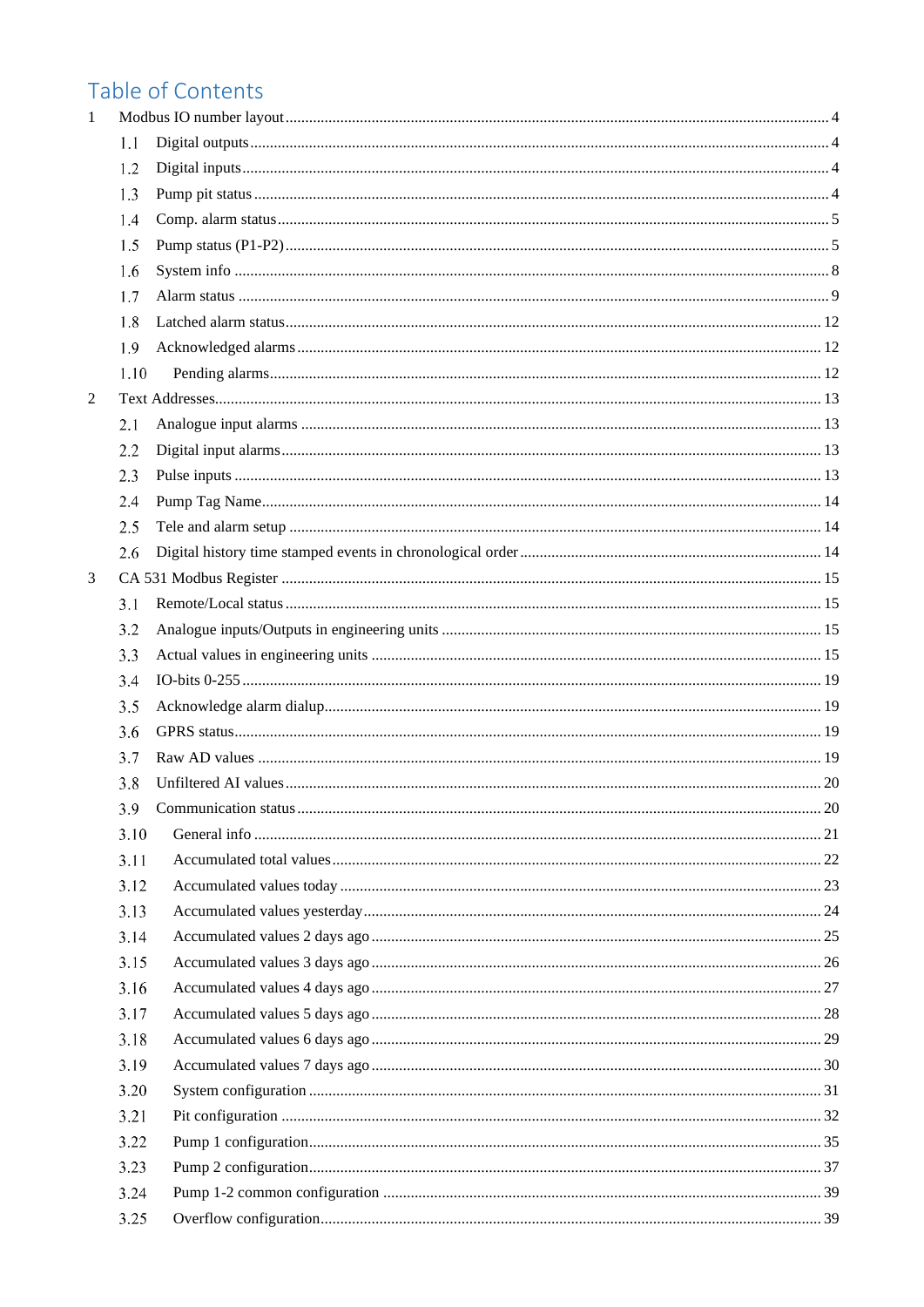| 3.26 |  |
|------|--|
| 3.27 |  |
| 3.28 |  |
| 3.29 |  |
| 3.30 |  |
| 3.31 |  |
| 3.32 |  |
| 3.33 |  |
| 3.34 |  |
| 3.35 |  |
| 3.36 |  |
| 3.37 |  |
| 3.38 |  |
| 3.39 |  |
| 3.40 |  |
| 3.41 |  |
| 3.42 |  |
| 3.43 |  |
| 3.44 |  |
| 3.45 |  |
| 3.46 |  |
| 3.47 |  |
| 3.48 |  |
| 3.49 |  |
| 3.50 |  |
|      |  |
| 4.1  |  |
| 4.2  |  |
| 4.3  |  |
| 4.4  |  |
| 4.5  |  |
| 4.6  |  |
| 4.7  |  |

 $\overline{4}$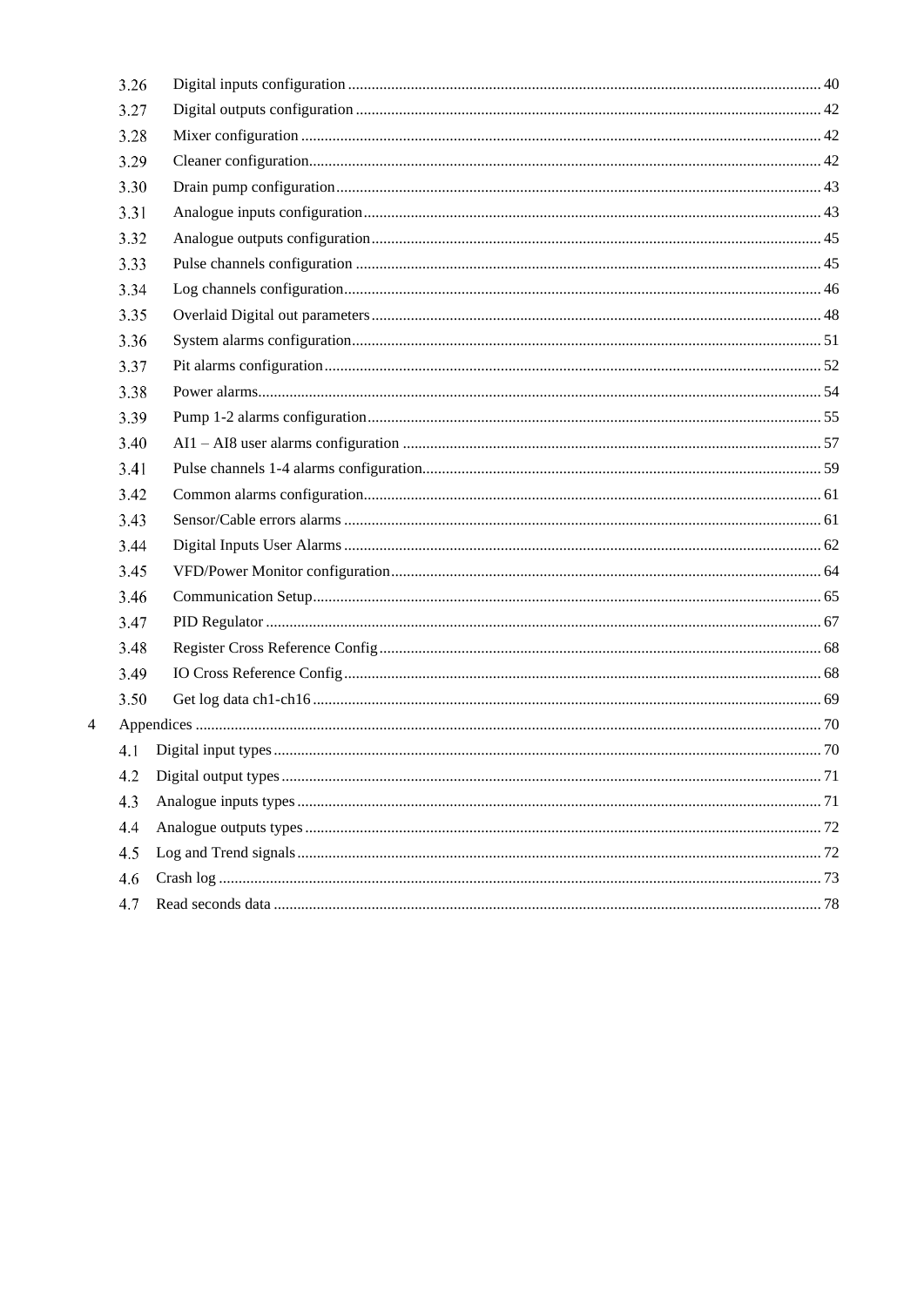# <span id="page-3-1"></span><span id="page-3-0"></span>**Modbus IO number layout**

### **Digital outputs**  $1.1$

Main Controller EC 531

| DO1 | DO <sub>2</sub> | DQ<br>LUJ. | DO <sub>4</sub> | DO <sub>5</sub> | DO <sub>6</sub> | D <sub>07</sub><br>້ | DO <sub>8</sub> |
|-----|-----------------|------------|-----------------|-----------------|-----------------|----------------------|-----------------|
|     |                 |            |                 |                 |                 |                      |                 |

<span id="page-3-2"></span>8 - 63 User IO Read Write

### **Digital inputs**  $1.2$

| Main Controller EC 531 |     |     |     |                 |     |     |                 |         |                               |     |               |      |             |
|------------------------|-----|-----|-----|-----------------|-----|-----|-----------------|---------|-------------------------------|-----|---------------|------|-------------|
| DI1                    | DI2 | DI3 | DI4 | DI <sub>5</sub> | DI6 | DI7 | DI <sub>8</sub> | DI9     | <b>DI10</b>                   | DI1 | DI12          | DI13 | <b>DI14</b> |
| 64                     | ნა  | 66  |     | 68              | 69  | 70  | $\mathbf{r}$    | 70<br>∸ | $\overline{\phantom{a}}$<br>ຼ | 4   | $\sim$<br>ر_. |      | --          |

| 80-191 | User IO | Write<br>Read |
|--------|---------|---------------|

<span id="page-3-3"></span>

|        | ا                                   | <b>1 GULD DIL STATUS</b>                          |
|--------|-------------------------------------|---------------------------------------------------|
| IO-Bit | Function                            | <b>Note</b>                                       |
| 192    | High tariff                         | High tariff active                                |
| 193    | Main Power Monitor attached         | On RS485 fieldbus                                 |
| 194    | Low level float                     |                                                   |
| 195    | High level                          |                                                   |
| 196    | Low level                           |                                                   |
| 197    | High level float                    |                                                   |
| 198    | Drain pump float                    |                                                   |
| 199    |                                     |                                                   |
| 200    | High inflow                         |                                                   |
| 201    | Low inflow                          |                                                   |
| 202    | Backup start                        |                                                   |
| 203    | High pressure                       |                                                   |
| 204    | Low pressure                        |                                                   |
| 205    | Overflow switch                     | Digital input active                              |
| 206    | Overflow setpoint                   | Analogue setpoint on level sensor                 |
| 207    | <b>Sensor Error</b>                 | Analogue sensor error, cause in IO 208-210        |
| 208    | Low Float, Analogue Sensor error    | Incorrect level at low float                      |
| 209    | High Float, Analogue Sensor error   | Incorrect level at high float                     |
| 210    | Level Freeze, Analogue Sensor error | Level is not changing                             |
| 211    |                                     |                                                   |
| 212    |                                     |                                                   |
| 213    |                                     |                                                   |
| 214    |                                     |                                                   |
| 215    |                                     |                                                   |
| 216    |                                     |                                                   |
| 217    | <b>Emergency Power Mode</b>         | Pumps powered through emergency means (generator) |
| 218    | Incoming phase missing block        | Main Power Monitor pump block cause               |
| 219    | Over voltage block                  |                                                   |
| 220    | Under voltage block                 | $\zeta\,\zeta$                                    |
| 221    | Unbalanced voltages block           | $\zeta\,\zeta$                                    |
| 222    |                                     |                                                   |
| 223    |                                     |                                                   |
| 224    | Remote pump block                   | Write resets timeout timer. 0=Unblock, 1=Block    |
| 225    | Pressure pump block                 |                                                   |
| 226    | Mixer pump block                    |                                                   |

#### $1<sub>2</sub>$ **Pump pit status**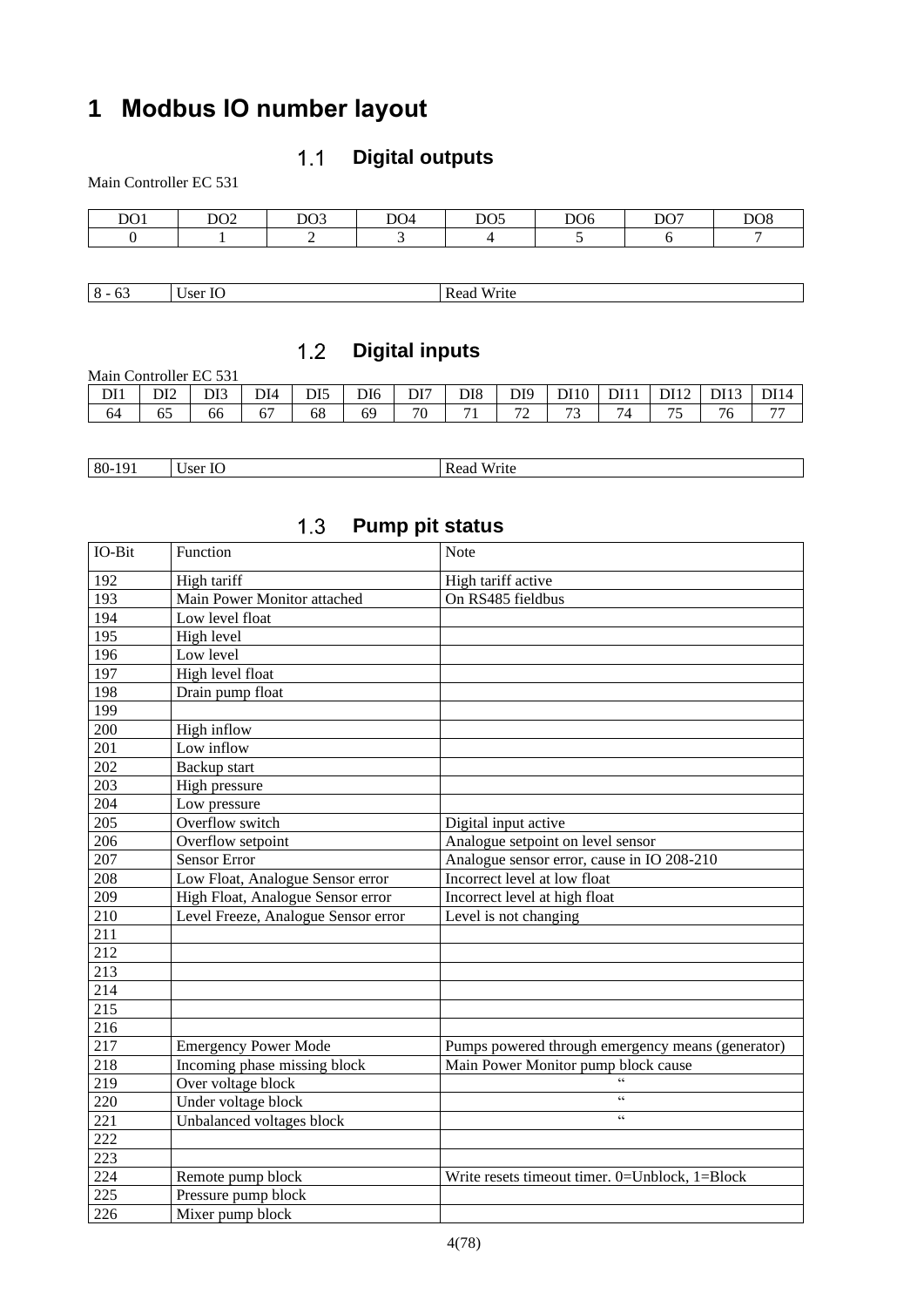| 227     | Pump reverse seq. block            |                           |
|---------|------------------------------------|---------------------------|
| 228     |                                    |                           |
| 229     |                                    |                           |
| 230     |                                    |                           |
| 231     |                                    |                           |
| 232     | Mixer Relay                        | Write 1 to start sequence |
| 233     | Mixer run indicator                | From Digital Input        |
| 234     | Drain pump relay                   | Write 1 to start sequence |
| 235     | Drain pump run indicator           | From Digital Input        |
| 236     | Cleaner Flush control              | Write 1 to start sequence |
| 237     |                                    |                           |
| 238     |                                    |                           |
| 239     |                                    |                           |
| 240     | <b>Mixer Motor Protector</b>       | From Digital Input        |
| 241     | Mixer High Temperature             | From Digital Input        |
| 242     | Mixer Leak                         | From Digital Input        |
| 243     | Mixer Blocked                      | From Digital Input        |
| 244     | <b>Reset Motor Protector Mixer</b> | Write 1 to start          |
| 245     |                                    |                           |
| 246     |                                    |                           |
| 247     |                                    |                           |
| 248     | Drain Pump Motor Protector         | From Digital Input        |
| 249     | Drain Pump High Temperature        | From Digital Input        |
| 250     | Drain Pump Leak                    | From Digital Input        |
| 251     | Drain Pump Blocked                 | From Digital Input        |
| 252     | Reset Motor Protector Drain pump   | Write 1 to start          |
|         |                                    |                           |
| 256-495 | User IO                            | <b>Read Write</b>         |

# **Comp. alarm status**

<span id="page-4-0"></span>

| IO-Bit | <b>Function</b>   | Note                  |
|--------|-------------------|-----------------------|
| 496    | Not ackn, B-Alarm |                       |
| 497    | Not ackn. A-Alarm |                       |
| 504    | Active B-Alarm    |                       |
| 505    | Active A-Alarm    |                       |
| 511    | Ackn, Alarm Call  | Same as ackn. to R333 |

### $1.5$ **Pump status (P1-P2)**

<span id="page-4-1"></span>

| IO-Bit | $IO-Bit$ | Function                        | <b>Note</b>                  |
|--------|----------|---------------------------------|------------------------------|
| P1     | P2       |                                 |                              |
| 512    | 640      | Manual                          | Start reason                 |
| 513    | 641      | Level                           | Start reason                 |
| 514    | 642      | Float switch                    | Start reason                 |
| 515    | 643      | Level Derivate                  | Start reason                 |
| 516    | 644      | Pump Reverse                    | Start reason                 |
| 517    | 645      | Tariff pump down                | Start reason                 |
| 518    | 646      | Run timer stop                  | Start reason                 |
| 519    | 647      | Run timer alternate             | Start reason                 |
| 520    | 648      | <b>High Float</b>               | Start reason                 |
| 521    | 649      | Setpoint                        | Status and remote control *1 |
| 522    | 650      | Pump relay                      | Status and remote control *1 |
| 523    | 651      | Alternator started              | <b>Status</b>                |
| 524    | 652      | Run indication Digital Input    | <b>Control Status</b>        |
| 525    | 653      | Run indication Motor current    | <b>Control Status</b>        |
| 526    | 654      | <b>Run</b> indication Field Bus | <b>Control Status</b>        |
| 527    | 655      | Pump run indication             | Configured source            |
| 528    | 656      | <b>Motor Protector</b>          | <b>Input Status</b>          |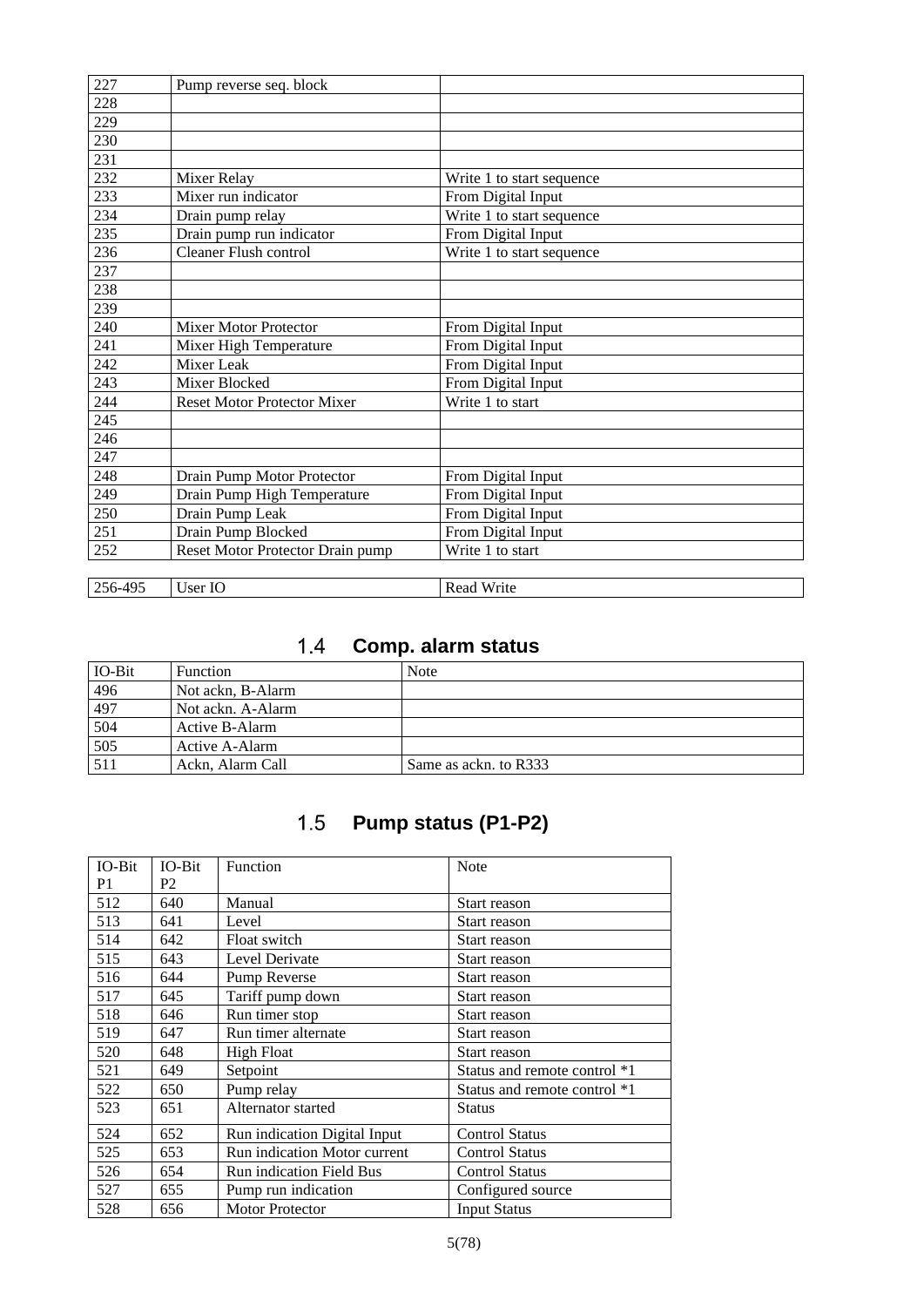| 529        | 657        | <b>High Temperature</b>                                |                                                       |
|------------|------------|--------------------------------------------------------|-------------------------------------------------------|
| 530        | 658        |                                                        | Any source                                            |
|            |            | Leakage                                                | Any source                                            |
| 531        | 659        | <b>Block Operation (Digital input)</b>                 | <b>Input Status</b>                                   |
| 532        | 660        | <b>Reset Motor Protector</b>                           | Write 1 to start                                      |
| 533        | 661        | Remote Block                                           |                                                       |
| 534        | 662        | Pump fail (Digital input)                              |                                                       |
| 535        | 663        | Power Fail (Digital input)                             |                                                       |
| 536        | 664        | Over voltage                                           | If Power Monitor Attached                             |
| 537        | 665        | Under voltage                                          |                                                       |
| 538        | 666        | Over current                                           | $\zeta\,\zeta$                                        |
| 539        | 667        | Phase Unbalance                                        | $\zeta \, \zeta$                                      |
| 540        | 668        | <b>Emergency Power Block</b>                           | Pump is blocked during<br><b>Emergency Power mode</b> |
| 541        | 669        | <b>Output Pressure Block</b>                           |                                                       |
| 542        | 670        | Low float                                              |                                                       |
| 543        | 671        | Mixer Block                                            |                                                       |
| 544        | 672        | Manual start                                           |                                                       |
| 545        | 673        | Manual run                                             |                                                       |
| 546        | 674        | Manual stop                                            |                                                       |
| 547        | 675        |                                                        |                                                       |
|            |            | Pump Reverse Relay                                     | Relay status                                          |
| 548        | 676        | Digital Input Run Indication                           |                                                       |
| 549        | 677        | Amp Run Indication                                     |                                                       |
| 550        | 678        | Field bus Run Indication                               |                                                       |
| 551        | 679        | Not in Auto                                            |                                                       |
| 552        | 680        | Pump Reverse Sequence                                  | Write 1 to start pump reverse                         |
| 553        | 681        | Pump Exercise                                          |                                                       |
| 554        | 682        | 4-20 mA motor current                                  | 1=Attached                                            |
| 555        | 683        | RS 485 Fieldbus drive                                  | 1=Attached                                            |
| 556        | 684        | RS 485 Power Monitor                                   | 1=Attached                                            |
| 557        | 685        | Fieldbus drive fault                                   |                                                       |
| 558        | 686        | Fieldbus drive not ready                               |                                                       |
|            |            |                                                        |                                                       |
|            |            |                                                        |                                                       |
| 559        | 687        | Pump Reverse Run Indication<br><b>Pump Hold Reason</b> | Auto restart when alarm >                             |
|            |            | Unused                                                 | <b>OFF</b>                                            |
| 560        | 688        |                                                        |                                                       |
| 561        | 689        | Fallen motor protector                                 |                                                       |
| 562        | 690        | Unused                                                 |                                                       |
| 563        | 691        | Unused                                                 |                                                       |
| 564        | 692        | Leakage                                                |                                                       |
| 565        | 693        | High temperature                                       |                                                       |
| 566        | 694        | Unused                                                 |                                                       |
| 567        | 695        | D.IN Pump Error                                        |                                                       |
| 568        | 696        | Phase missing                                          |                                                       |
| 569        | 697        | Unused                                                 |                                                       |
| 570        | 698        | Unused                                                 |                                                       |
| 571        | 699        | Unused                                                 |                                                       |
| 572        | 700        | Unused                                                 |                                                       |
| 573        | 701        | Not in auto                                            |                                                       |
| 574        | 702        | Motor drive - RS 485 com error                         | Modbus timeout                                        |
| 575        | 703        | Drive fault                                            | tripped VFD or soft starter                           |
| 576        | 704        | Leakage Oil Chamber                                    |                                                       |
| 577        | 705        | Leakage Motor House                                    |                                                       |
| 578        | 706        | Leakage El. Chamber                                    |                                                       |
| 579        | 707        | Unused                                                 |                                                       |
| 580        | 708        | High temperature Stator L1                             |                                                       |
|            |            |                                                        |                                                       |
| 581        | 709        | High temperature Upper bearing                         |                                                       |
| 582        | 710        | High temperature Lower bearing                         |                                                       |
| 583        | 711        | <b>High vibrations</b>                                 |                                                       |
| 584        | 712        | Unused                                                 |                                                       |
| 585        | 713        | High temperature stator L2                             |                                                       |
| 586<br>587 | 714<br>715 | High temperature stator L3<br><b>High Voltage</b>      |                                                       |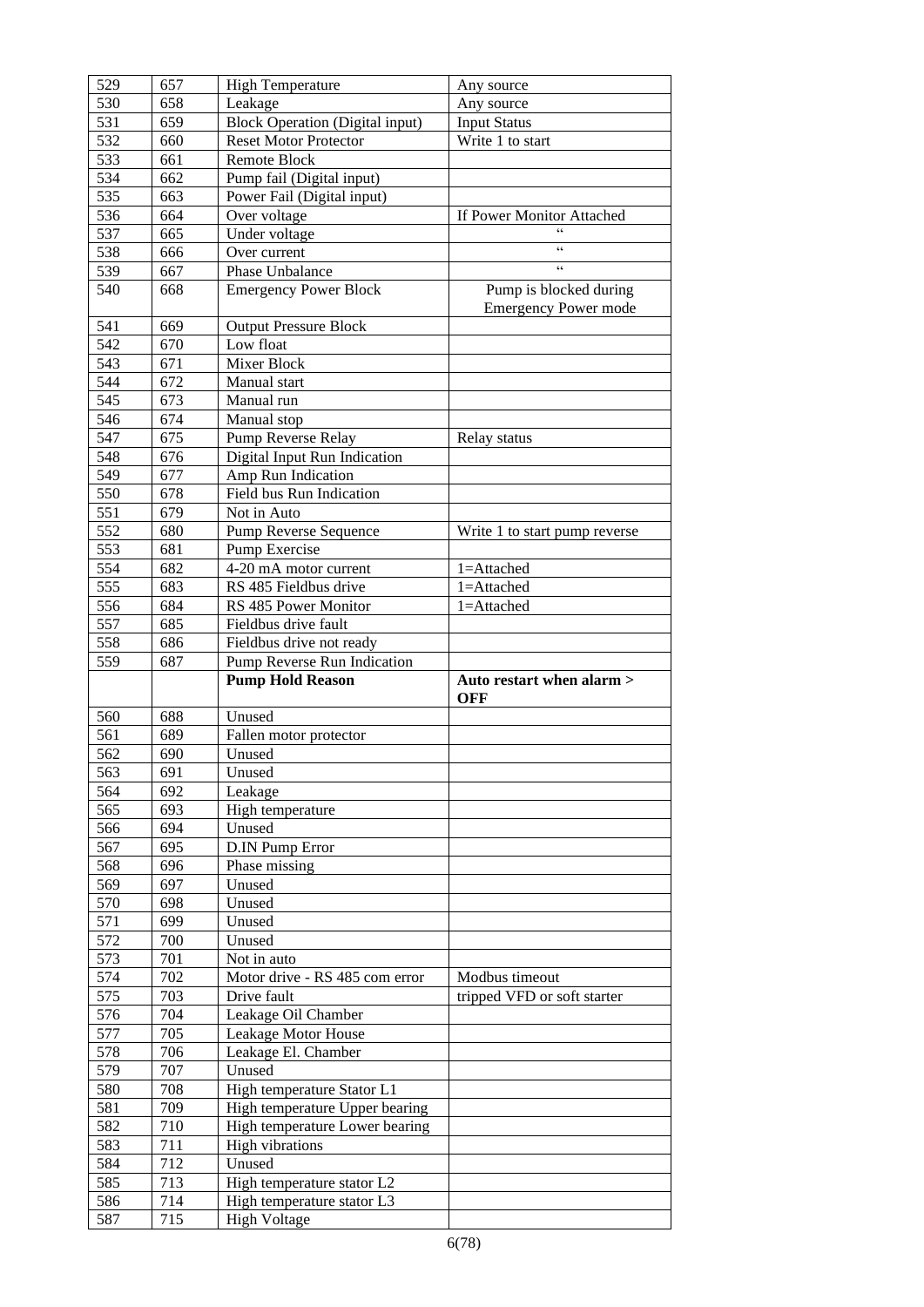| 588<br>589 | 716<br>717 | Low Voltage<br>Unused                 |                                    |
|------------|------------|---------------------------------------|------------------------------------|
| 590        | 718        |                                       |                                    |
|            |            | Unused                                |                                    |
| 591        | 719        | Unused                                |                                    |
|            |            | <b>Pump Block Reason</b>              | Alarm acknowledge required         |
| 592        | 720        | No run confirm                        | Yes<br>66                          |
| 593        | 721        | Fallen motor protector                | 66                                 |
| 594        | 722        | High motor current                    |                                    |
| 595        | 723        | Unused                                |                                    |
| 596        | 724        | Leakage                               | $\zeta\,\zeta$                     |
| 597        | 725        | High temperature                      |                                    |
| 598        | 726        | Unused                                |                                    |
| 599        | 727        | D.IN Pump Error                       | $\zeta\,\zeta$                     |
| 600        | 728        | Unused                                |                                    |
| 601        | 729        | Unused                                |                                    |
| 602        | 730        | Unused                                |                                    |
| 603        | 731        | Unused                                |                                    |
| 604        | 732        | Unused                                |                                    |
| 605        | 733        | Unused                                |                                    |
| 606        | 734        | Unused                                |                                    |
| 607        | 735        | Unused                                |                                    |
| 608        | 736        | Leakage Oil Chamber                   | $\zeta\,\zeta$                     |
| 609        | 737        | Leakage Motor House                   | $\zeta\,\zeta$                     |
| 610        | 738        | Leakage El. Chamber                   | 66                                 |
| 611        | 739        | Unused                                |                                    |
| 612        | 740        | High temperature Stator L1            | $\zeta \zeta$                      |
| 613        | 741        | High temperature Upper bearing        | $\zeta\,\zeta$                     |
| 614        | 742        | High temperature Lower bearing        | $\zeta\,\zeta$                     |
| 615        | 743        | <b>High vibrations</b>                | $\zeta \, \zeta$                   |
| 616        | 744        | Spare                                 |                                    |
| 617        | 745        | High temperature stator L2            | $\zeta$ $\zeta$                    |
| 618        | 746        | High temperature stator L3            | 66                                 |
| 619        | 747        | Unused                                |                                    |
| 620        | 748        | Unused                                |                                    |
| 621        | 749        | Unused                                |                                    |
| 622        | 750        | Unused                                |                                    |
| 623        | 751        | Unused                                |                                    |
|            |            | <b>IO Summary</b>                     |                                    |
| 624        | 752        | Floats attached                       | $1 = Yes$                          |
| 625        | 753        | <b>Start Float</b>                    | $1=ON$                             |
| 626        | 754        | <b>Stop Float</b>                     | $l = ON$                           |
| 627        | 755        | Pump Blocked                          | Extern. or Internal                |
| 628        | 756        | <b>Pump Error Blocked</b>             | <b>Pump Internal Failure Block</b> |
| 629        | 757        | Hi Temperature EX Block               | Write 0 to reset                   |
| 630        | 758        |                                       |                                    |
| 631        | 759        |                                       |                                    |
|            |            | <b>Best Efficiency Point Override</b> | Run @ Max Frequency                |
| 632        | 760        | Pump @ Max freq.                      | Any of below cause                 |
| 633        | 761        | Pump start counter                    | Pipe flush                         |
| 634        | 762        | All pumps running                     | Maximize capacity                  |
| 635        | 763        | High level alarm                      | Float or level setpoint            |
|            |            |                                       |                                    |

\*1 = Remote Modbus control allowed when level is between start and stop, local conditions will override.

768-991 User IO Read Write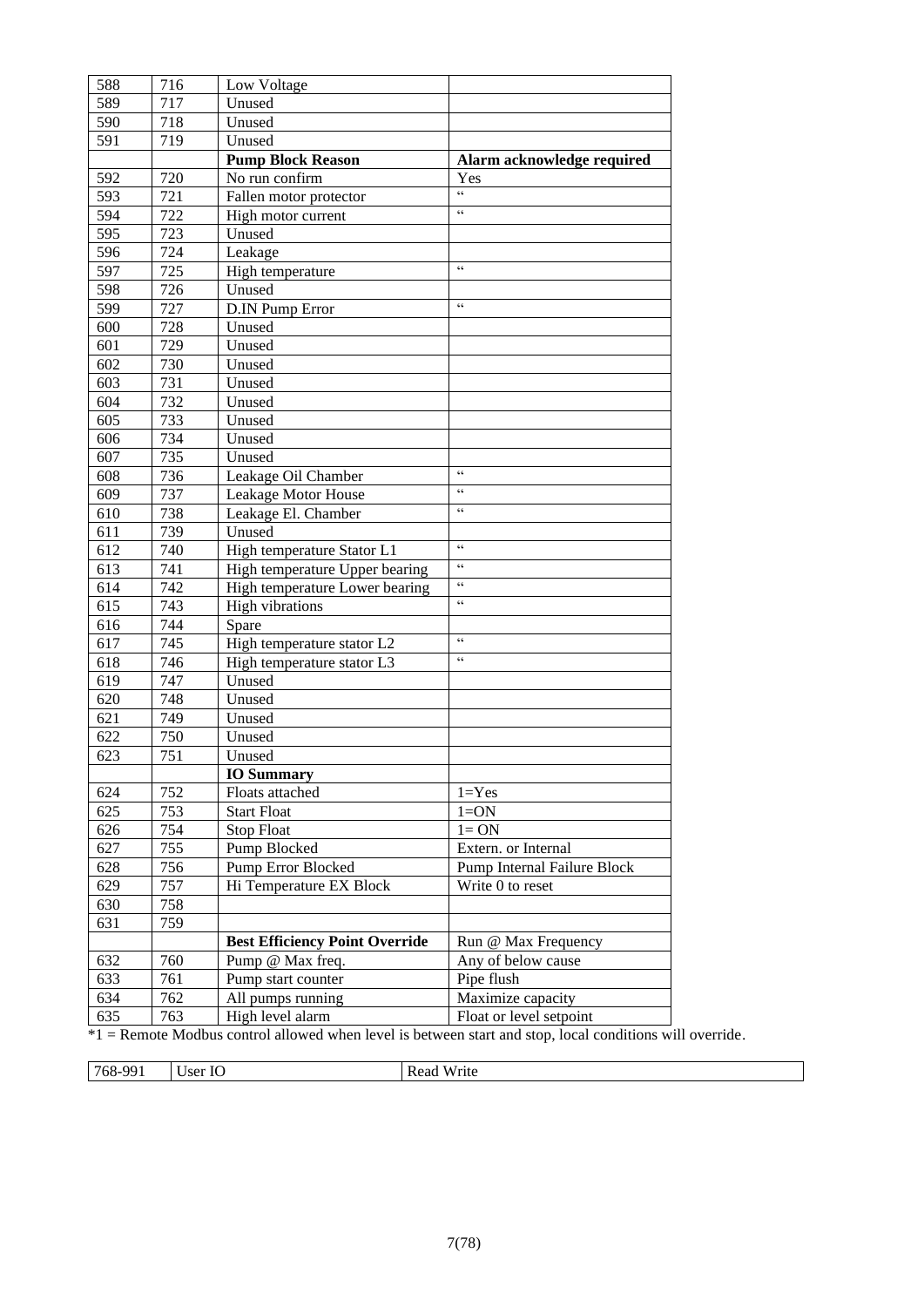**System info**

<span id="page-7-0"></span>

| IO-Bit            | Function              | <b>Note</b>                 |
|-------------------|-----------------------|-----------------------------|
| $\frac{992}{993}$ | Ackn. Personnel alarm | Write 0 or 1 to Reset timer |
|                   | $Space = 0$           |                             |
|                   | Local mode            |                             |
| 994<br>995        |                       |                             |
| 996               |                       |                             |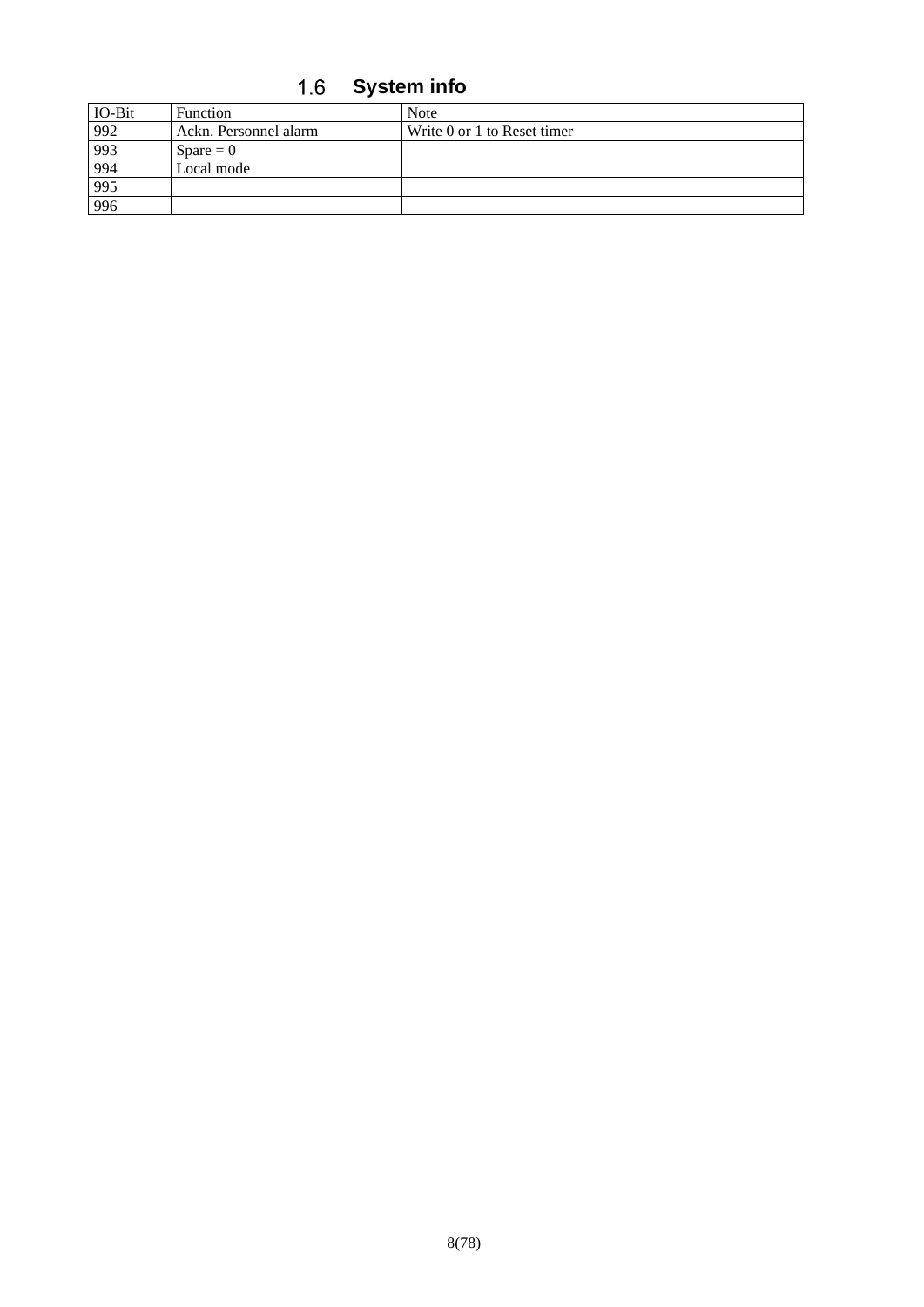### $1.7$ **Alarm status**

IO-Bit Octal Hex<br>1024-1275 2000-2373 400-4FB

<span id="page-8-0"></span>Alarm  $0 = IO 1024$  and so on Alarm status indicate 1 if alarm is active 0 when alarm is off, independent of alarm type (A/B) Alarm numbers, which are set "Inactive", always show 0.

| Alarm no.       | IO-Bit | Description                                           |
|-----------------|--------|-------------------------------------------------------|
| $\theta$        | 1024   | Unused                                                |
|                 | 1025   | Power fail                                            |
| $\overline{c}$  | 1026   | Low supply voltage                                    |
| 3               | 1027   | NV checksum error                                     |
| 4               | 1028   | Personnel alarm                                       |
| 5               | 1029   | High level pump pit                                   |
| 6               | 1030   | Low level pump pit                                    |
| 7               | 1031   | High level float                                      |
| 8               | 1032   | Low level float                                       |
| 9               | 1033   | High inflow                                           |
| 10              | 1034   | Low inflow                                            |
| 11              | 1035   | Backup start                                          |
| 12              | 1036   | Remote blocked                                        |
| 13              | 1037   | High Outlet pressure                                  |
| 14              | 1038   | Low Outlet pressure                                   |
| 15              | 1039   | Overflow                                              |
| 16              | 1040   | <b>Back-Pressure block</b>                            |
| 17              | 1041   | Drain pump float                                      |
| 18              | 1042   | Sensor error                                          |
| $\overline{19}$ | 1043   | No run confirm mixer                                  |
| 20              | 1044   | Fallen Motor Protector Mixer                          |
| 21              | 1045   | No run confirm drain pump                             |
| $\overline{22}$ | 1046   | Fallen Motor Protector Drain pump                     |
| 23              | 1047   | To many pumps blocked                                 |
| 24              | 1048   |                                                       |
| $\overline{25}$ | 1049   | Motor protector Drain pump/Mixer reset error          |
|                 |        | <b>Emergency Power Mode</b>                           |
| $26\,$          | 1050   | Gen. alarm incoming phase missing                     |
| 27              | 1051   | Gen. alarm over voltage                               |
| 28              | 1052   | Gen. alarm under voltage                              |
| 29              | 1053   | Gen. alarm unbalanced phase voltages                  |
| 30              | 1054   | Gen. alarm high frequency                             |
| 31              | 1055   | Gen, alarm low frequency                              |
|                 |        | Pump 1                                                |
| 32              | 1056   | P1: No run confirm                                    |
| 33              | 1057   | P1: Fallen motor protector                            |
| 34              | 1058   | P1: High motor current                                |
| 35              | 1059   | P1: Low motor current                                 |
| 36              | 1060   | P1: Leakage                                           |
| 37              | 1061   | P1: High temperature                                  |
| 38              | 1062   | P1: Low pump capacity Alarm                           |
| 39              | 1063   | P1: D.IN Pump Error                                   |
| 40              | 1064   | P1: Phase missing                                     |
| 41              | 1065   | P1: Motor protector reset unsuccessful                |
| 42              | 1066   | P1: Max continuous runtime                            |
| 43              | 1067   | P1: Alarm blocked                                     |
| 44              | 1068   | P1: Unused                                            |
| $\overline{45}$ | 1069   | P1: Not in auto                                       |
| 46              | 1070   | P1: Motor drive - RS 485 com error (Modbus timeout)   |
| 47              | 1071   | P1: Drive fault (tripped VFD or soft starter)         |
| 48              | 1072   | P1: Leakage Oil Chamber                               |
| 49              | 1073   | P1: Leakage Motor House                               |
| 50              | 1074   | P1: Leakage El. Chamber                               |
| 51              | 1075   | P1: Power monitor - RS 485 com error (Modbus timeout) |
| 52              | 1076   | P1: High temperature Stator wiring (L1)               |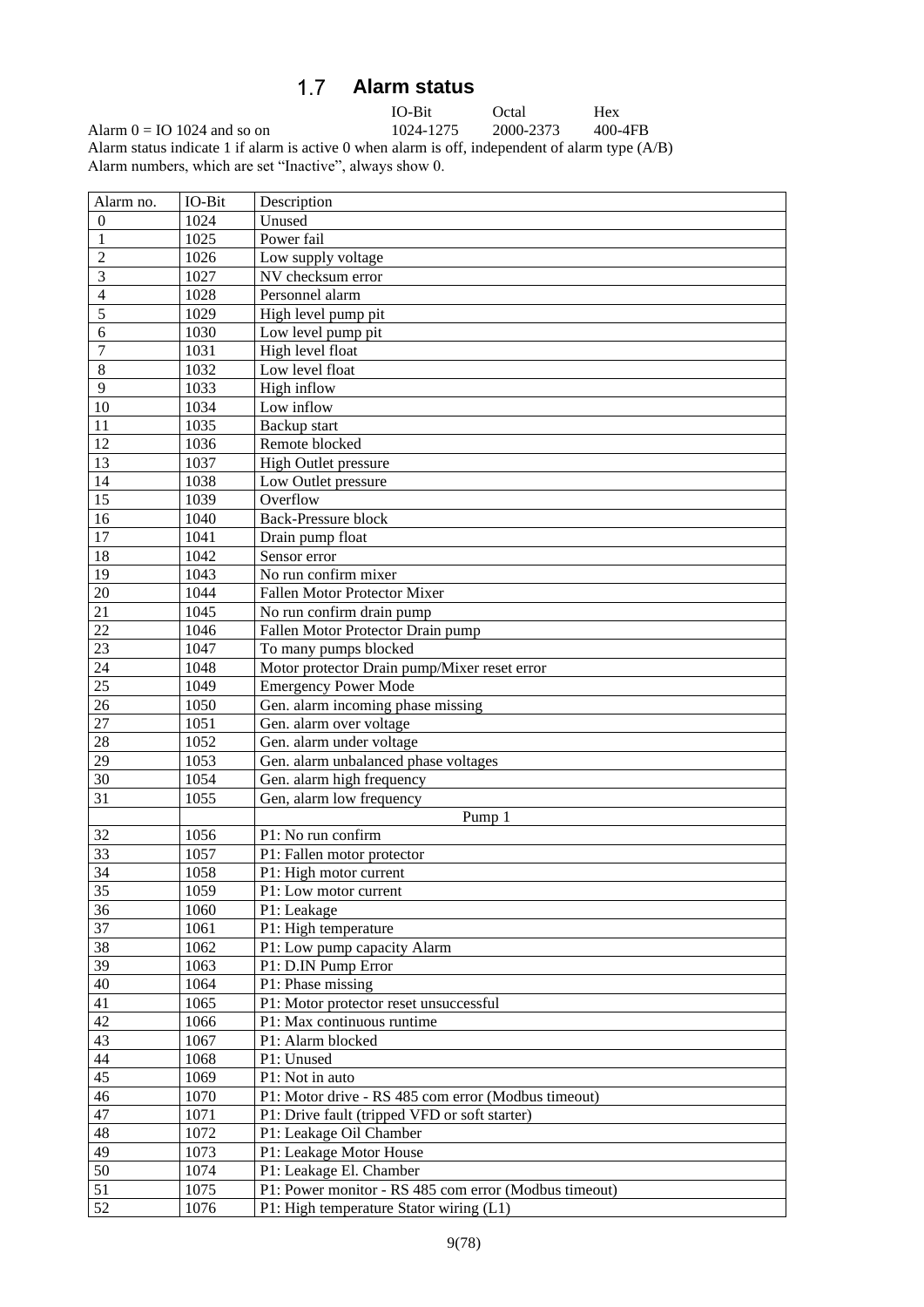| Alarm no.       | IO-Bit | Description                                           |
|-----------------|--------|-------------------------------------------------------|
| 53              | 1077   | P1: High temperature Upper bearing                    |
| 54              | 1078   | P1: High temperature Lower bearing                    |
| $\overline{55}$ | 1079   | P1: High vibrations                                   |
| 56              | 1080   | P1: Spare                                             |
| 57              | 1081   | P1: High temperature stator L2                        |
| 58              | 1082   | P1: High temperature stator L3                        |
| $\overline{59}$ | 1083   | P1: Spare                                             |
| $\overline{60}$ | 1084   | P1: Pump reverse error (max attempts reached)         |
| 61              | 1085   | P1: Warning low pump capacity                         |
| 62              | 1086   | P1: Unused                                            |
| 63              | 1087   | P1: Unused                                            |
|                 |        |                                                       |
|                 |        | Pump <sub>2</sub>                                     |
| 64              | 1088   | P2: No run confirm                                    |
| 65              | 1089   | P2: Fallen motor protector                            |
| 66              | 1090   | P2: High motor current                                |
| 67              | 1091   | P2: Low motor current                                 |
| $\overline{68}$ | 1092   | P2: Leakage                                           |
| $\overline{69}$ | 1093   | P2: High Temperature                                  |
| $70\,$          | 1094   | P2: Low pump capacity alarm                           |
| $\overline{71}$ | 1095   | P2: D.IN Pump Error                                   |
| $\overline{72}$ | 1096   | P2: Phase Missing                                     |
| 73              | 1097   | P2: Motor protector reset error                       |
| 74              | 1098   | P2: Max continuous runtime                            |
| 75              | 1099   | P2: Alarm blocked                                     |
| 76              | 1100   | P2: Unused                                            |
| $77 \,$         | 1101   | P2: Not in auto                                       |
| 78              | 1102   | P2: Motor drive - RS 485 com error (Modbus timeout)   |
| 79              | 1103   | P2: Drive fault (tripped VFD or soft starter)         |
| $\overline{80}$ | 1104   | P2: Leakage Oil Chamber                               |
| 81              | 1105   | P2: Leakage Motor Housing                             |
| $\overline{82}$ | 1106   | P2: Leakage El. Chamber                               |
| 83              | 1107   | P2: Power monitor - RS 485 com error (Modbus timeout) |
| 84              | 1108   | P2: High temperature stator (L1) (AI1-AI8)            |
| 85              | 1109   | P2: High temperature Upper bearing (AI1-AI8)          |
| 86              | 1110   | P2: High temperature Lower bearing (AI1-AI8)          |
| 87              | 1111   | P2: High Vibrations (AI1-AI4)                         |
| 88              | 1112   | P2: Spare                                             |
| 89              | 1113   | P2: High temperature stator L2                        |
| 90              | 1114   | P2: High temperature stator L3                        |
| 91              | 1115   | P2: Spare                                             |
| 92              | 1116   | P2: Pump reverse error (max attempts reached)         |
| 93              | 1117   | P2: Warning low pump capacity                         |
| 94              | 1118   | P2: Unused                                            |
| 95              | 1119   | P2: Unused                                            |
|                 |        | AI User                                               |
| 96              | 1120   | High alarm free choice AI1                            |
| 97              | 1121   | Low alarm free choice AI1                             |
| 98              | 1122   | High alarm free choice AI2                            |
| 99              | 1123   | Low alarm free choice AI2                             |
| 100             | 1124   | High alarm free choice AI3                            |
|                 |        | Low alarm free choice AI3                             |
| 101             | 1125   |                                                       |
| 102             | 1126   | High alarm free choice AI4                            |
| 103             | 1127   | Low alarm free choice AI4                             |
| 104             | 1128   | High alarm free choice AI5                            |
| 105             | 1129   | Low alarm free choice AI5                             |
| 106             | 1130   | High alarm free choice AI6                            |
| 107             | 1131   | Low alarm free choice AI6                             |
| 108             | 1132   | High alarm free choice AI7                            |
| 109             | 1133   | Low alarm free choice AI7                             |
| 110             | 1134   | High alarm free choice AI8                            |
| 111             | 1135   | Low alarm free choice AI8                             |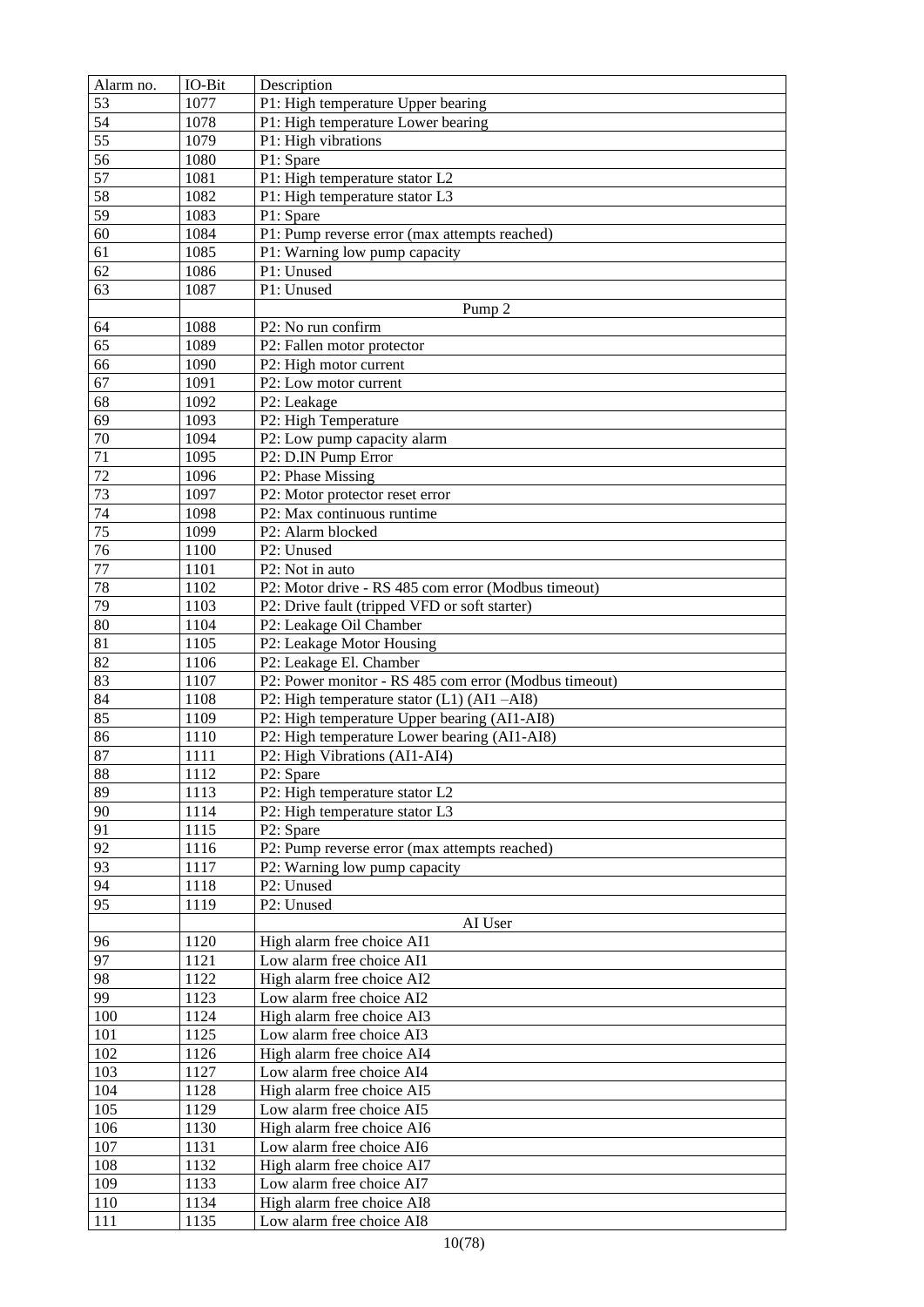|                   |        | Pulse channels                                 |  |  |
|-------------------|--------|------------------------------------------------|--|--|
| 112               | 1136   | High precipitation pulse channel 1             |  |  |
| 113               | 1137   | High power absorbed pulse channel 1            |  |  |
| 114               | 1138   | High flow pulse channel 1                      |  |  |
| $\frac{115}{115}$ | 1139   | Low flow pulse channel 1                       |  |  |
| 116               | 1140   | High precipitation pulse channel 2             |  |  |
| 117               | 1141   | High power absorbed pulse channel 2            |  |  |
| 118               | 1142   | High flow pulse channel 2                      |  |  |
| 119               | 1143   | Low flow pulse channel 2                       |  |  |
| 120               | 1144   | High precipitation pulse channel 3             |  |  |
| 121               | 1145   | High power absorbed pulse channel 3            |  |  |
| 122               | 1146   | High flow pulse channel 3                      |  |  |
| 123               | 1147   | Low flow pulse channel 3                       |  |  |
| 124               | 1148   | High precipitation pulse channel 4             |  |  |
| 125               | 1149   | High absorbed pulse channel 4                  |  |  |
| 126               | 1150   | High flow pulse channel 4                      |  |  |
| 127               | 1151   | Low flow pulse channel 4                       |  |  |
|                   |        | Communication failure                          |  |  |
| 128               | 1152   | Main power monitor Com Error                   |  |  |
| 129               | 1153   | Unused                                         |  |  |
| 130               | 1154   | Unused                                         |  |  |
| 131               | 1155   | Unused                                         |  |  |
| 132               | 1156   | Leakage Mixer                                  |  |  |
| 133               | 1157   | High temperature Mixer                         |  |  |
| 134               | 1158   | Leakage drain pump                             |  |  |
| 135               | 1159   | High temperature drain pump                    |  |  |
|                   |        | Sensor/Cable Error AI1-AI8                     |  |  |
| 136               | 1160   | Sensor/Cable Error AI 1                        |  |  |
| 137               | 1161   | Sensor/Cable Error AI 2                        |  |  |
| 138               | 1162   | Sensor/Cable Error AI 3                        |  |  |
| 139               | 1163   | Sensor/Cable Error AI 4                        |  |  |
| 140               | 1164   | Sensor/Cable Error AI 5                        |  |  |
| 141               | 1165   | Sensor/Cable Error AI 6                        |  |  |
| 142               | 1166   | Sensor/Cable Error AI 7                        |  |  |
| 143               | 1167   | Sensor/Cable Error AI 8                        |  |  |
|                   |        |                                                |  |  |
|                   |        |                                                |  |  |
| Alarm no.         | IO-Bit | Description                                    |  |  |
| 144               | 1168   | Alarm digital input 1.<br>$Type = Alarm Input$ |  |  |

| Alarm no. | IO-Bit | Description                                    |  |
|-----------|--------|------------------------------------------------|--|
| 144       | 1168   | Alarm digital input 1.<br>$Type = Alarm Input$ |  |
| 145       | 1169   | Alarm digital input 2                          |  |
| 146       | 1170   | Alarm digital input 3                          |  |
| 147       | 1171   | Alarm digital input 4                          |  |
| 148       | 1172   | Alarm digital input 5                          |  |
| 149       | 1173   | Alarm digital input 6                          |  |
| 150       | 1174   | Alarm digital input 7                          |  |
| 151       | 1175   | Alarm digital input 8                          |  |
| 152       | 1176   | Alarm digital input 9                          |  |
| 153       | 1177   | Alarm digital input 10                         |  |
| 154       | 1178   | Alarm digital input 11                         |  |
| 155       | 1179   | Alarm digital input 12                         |  |
| 156       | 1180   | Alarm digital input 13                         |  |
| 157       | 1181   | Alarm digital input 14                         |  |
| 158       | 1182   | Unused                                         |  |
| 159       | 1183   | Unused                                         |  |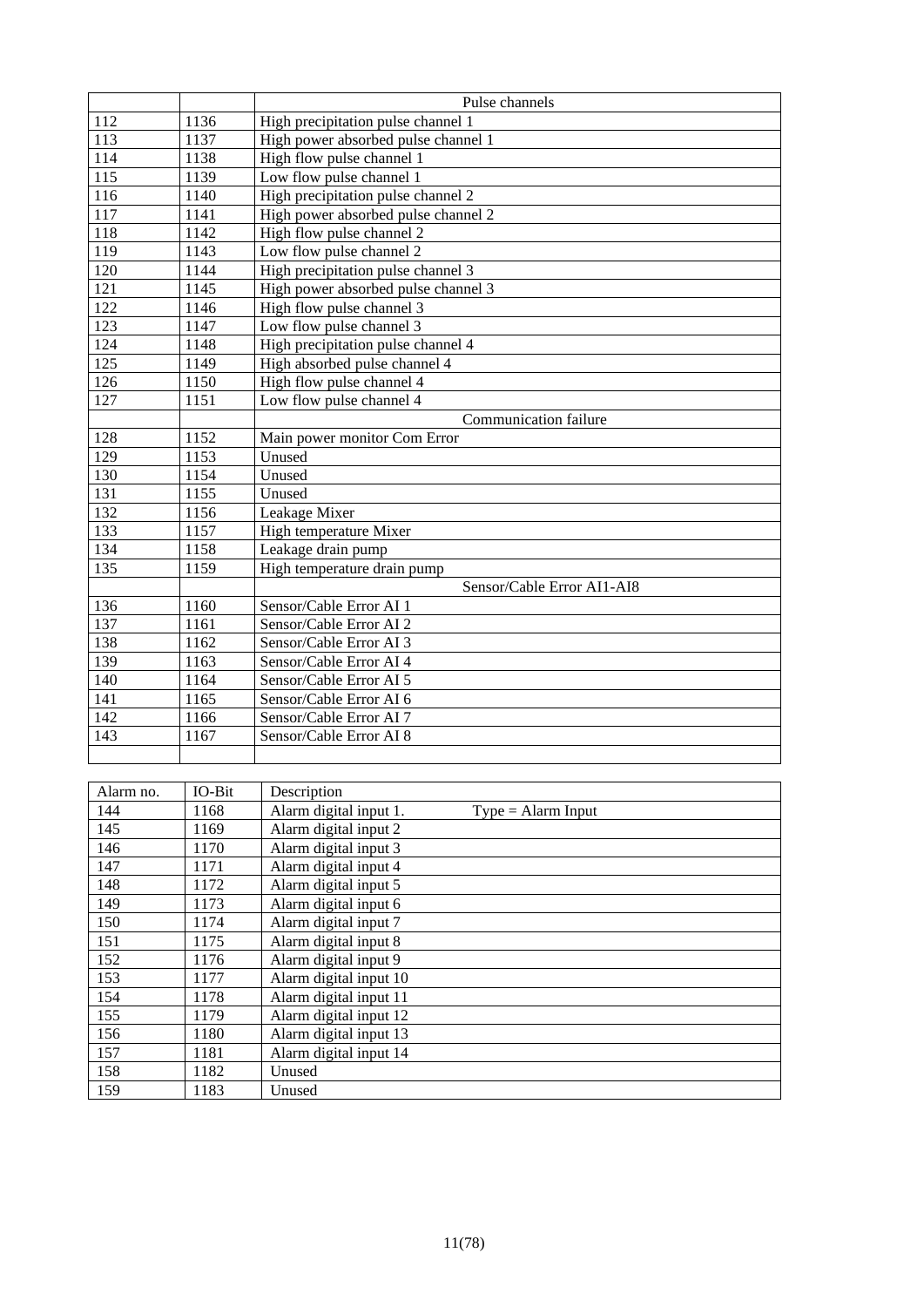#### $1.8$ **Latched alarm status**

<span id="page-11-0"></span>

|                               | $IO-Bit$  | Octal     | Hex     |
|-------------------------------|-----------|-----------|---------|
| Alarm $0 = IO 1280$ and so on | 1280-1531 | 2400-2773 | 500-5FB |

Latched alarm status is set to 1 when alarm goes active and are updated after Comli/Modbus readout with actual alarm status. This is made to not lose alarms, which have gone inactive before the call is ready.

<span id="page-11-1"></span>

|                               | 1.9 Acknowledged alarms |           |            |
|-------------------------------|-------------------------|-----------|------------|
|                               | $IO-Bit$                | Octal     | <b>Hex</b> |
| Alarm $0 = IO 1536$ and so on | 1536-1787               | 3000-3373 | 600-6FB    |

Status for ackn. alarm are set to 0 each time a new alarm occurs and gives the possibility for a central system to acknowledge each alarm individually.

The acknowledge works the same way as local acknowledge on PC 441 and is made by writing a 1 to actual alarm bit. This acknowledge is time stamped in the local alarm list. Even local acknowledge in substation acknowledge, actual IObits.

You can also acknowledge all alarms by write to R333 (if you have select that function).

<span id="page-11-2"></span>For system that can handle the Comli/Modbus telegram for time stamped events, we recommend to use that method for readout of new alarms.

### **Pending alarms**

|                               | <b>IO-Bit</b> | Octal     | Hex     |
|-------------------------------|---------------|-----------|---------|
| Alarm $0 = IO 1792$ and so on | 1792-2043     | 3400-3773 | 700-7FB |

Pending alarms bits maybe active even if alarm is set inactive.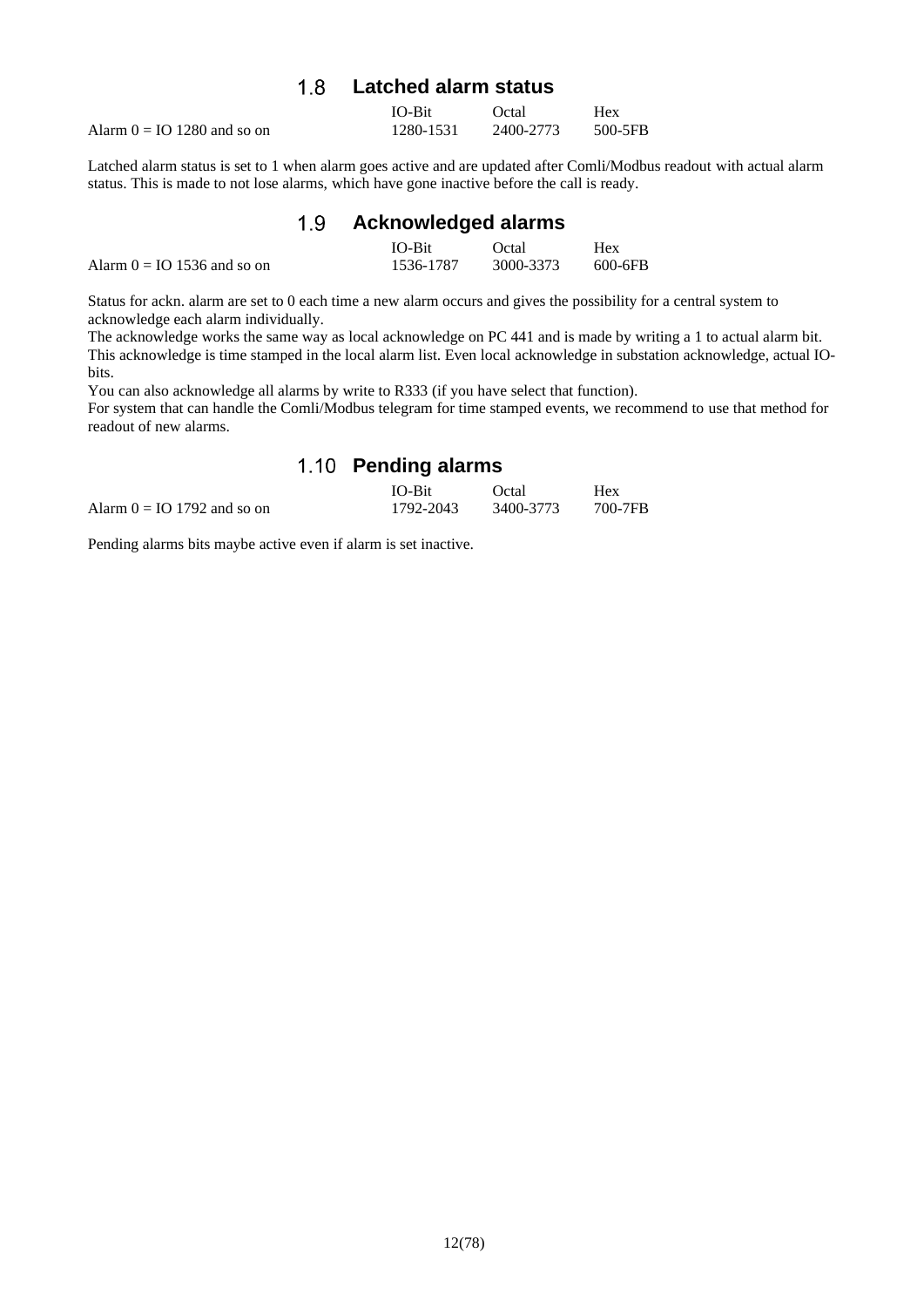# <span id="page-12-0"></span>**Text Addresses**

<span id="page-12-1"></span>All text addresses are given in Hex format.

#### $2.1$ **Analogue input alarms**

### **Address (Hex) Description Scale/Unit/Note**

| $\theta$                 | Analogue in 1 | User test |
|--------------------------|---------------|-----------|
| 1                        | Analogue in 2 | User text |
| 2                        | Analogue in 3 | User text |
| 3                        | Analogue in 4 | User text |
| $\overline{\mathcal{L}}$ | Analogue in 5 | User text |
| 5                        | Analogue in 6 | User text |
| 6                        | Analogue in 7 | User text |
|                          | Analogue in 8 | User text |
|                          |               |           |
| 100                      | Analogue in 1 | User unit |
| 101                      | Analogue in 2 | User unit |
| 102                      | Analogue in 3 | User unit |
| 103                      | Analogue in 4 | User unit |
| 104                      | Analogue in 5 | User unit |
| 105                      | Analogue in 6 | User unit |
| 106                      | Analogue in 7 | User unit |
| 107                      | Analogue in 8 | User unit |
|                          |               |           |

#### $2.2$ **Digital input alarms**

<span id="page-12-2"></span>

| <b>Address (Hex) Description</b> |               |               |
|----------------------------------|---------------|---------------|
| 300                              | Digital in 1  | DI alarm text |
| 301                              | Digital in 2  | DI alarm text |
| 302                              | Digital in 3  | DI alarm text |
| 303                              | Digital in 4  | DI alarm text |
| 304                              | Digital in 5  | DI alarm text |
| 305                              | Digital in 6  | DI alarm text |
| 306                              | Digital in 7  | DI alarm text |
| 307                              | Digital in 8  | DI alarm text |
| 308                              | Digital in 9  | DI alarm text |
| 309                              | Digital in 10 | DI alarm text |
| 30A                              | Digital in 11 | DI alarm text |
| 30B                              | Digital in 12 | DI alarm text |
| 30 <sub>C</sub>                  | Digital in 13 | DI alarm text |
| 30D                              | Digital in 14 | DI alarm text |
|                                  |               |               |

#### $2.3$ **Pulse inputs**

<span id="page-12-3"></span>

| <b>Address (Hex) Description</b> |                 |                        |
|----------------------------------|-----------------|------------------------|
| 540                              | Pulse channel 1 | Pulse type text        |
| 541                              | Pulse channel 2 | Pulse type text        |
| 542                              | Pulse channel 3 | Pulse type text        |
| 543                              | Pulse channel 4 | Pulse type text        |
| 550                              | Pulse channel 1 | Pulse flow unit text   |
| 551                              | Pulse channel 2 | Pulse flow unit text   |
| 552                              | Pulse channel 3 | Pulse flow unit text   |
| 553                              | Pulse channel 4 | Pulse flow unit text   |
| 560                              | Pulse channel 1 | Pulse volume unit text |
| 561                              | Pulse channel 2 | Pulse volume unit text |
| 562                              | Pulse channel 3 | Pulse volume unit text |
| 563                              | Pulse channel 4 | Pulse volume unit text |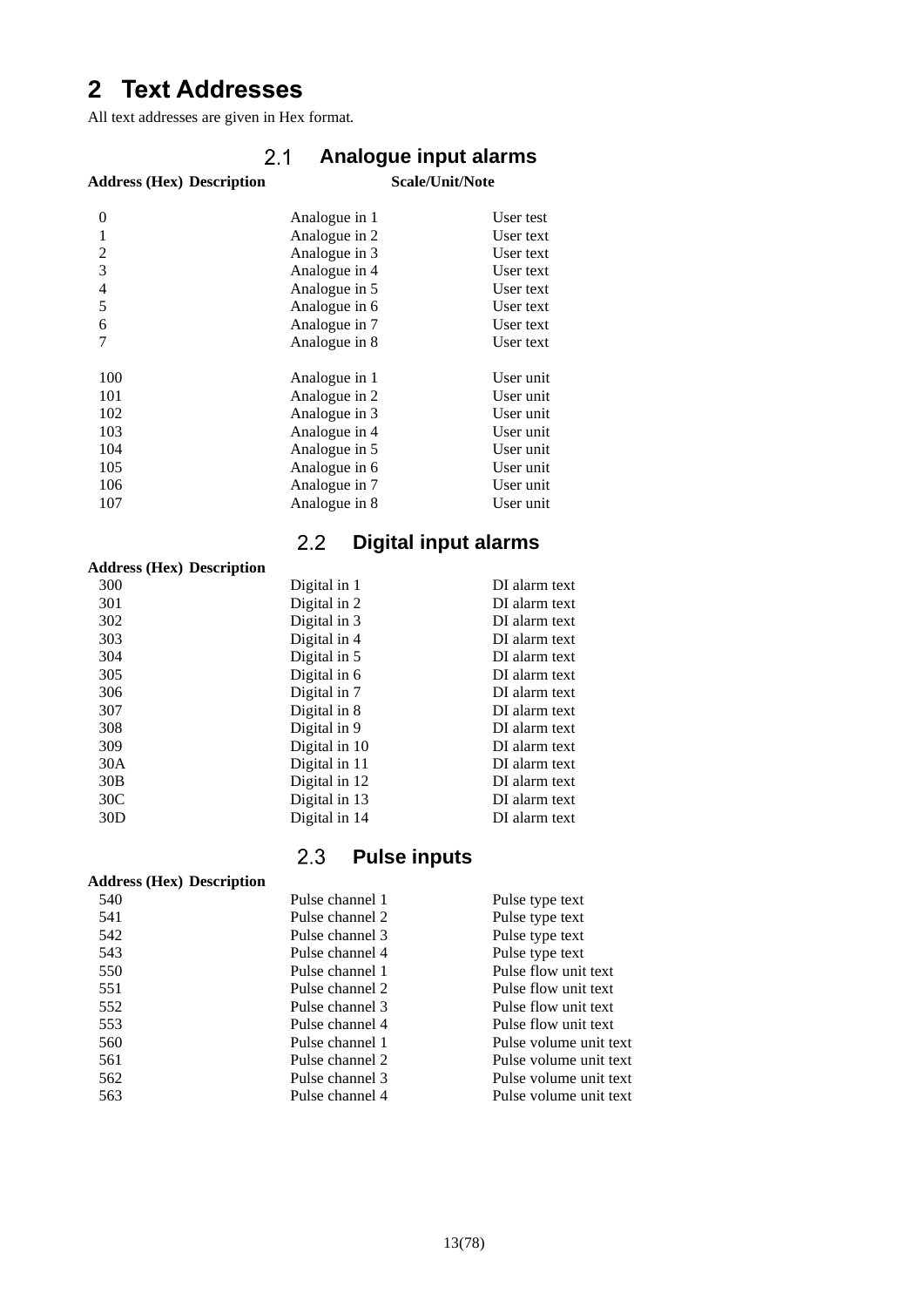### **Pump Tag Name**

<span id="page-13-1"></span><span id="page-13-0"></span>

| <b>Address (Hex) Description</b><br>590<br>591 | Pump 1<br>Pump <sub>2</sub>        | Tag Name (max 10 char)<br>Tag Name |  |
|------------------------------------------------|------------------------------------|------------------------------------|--|
|                                                |                                    |                                    |  |
|                                                | 2.5<br>Tele and alarm setup        |                                    |  |
| <b>Address (Hex)</b>                           | <b>Description</b>                 |                                    |  |
| 800                                            | Mac address (unique Ethernet ID)   |                                    |  |
| 801                                            | SMS phone no 1                     |                                    |  |
| 802                                            | SMS phone no 2                     |                                    |  |
| 812                                            | PIN code for GSM modem             |                                    |  |
| 815                                            | Remote (AquaWeb server) IP address |                                    |  |
| 816                                            | GPRS apn.                          |                                    |  |
| 817                                            | GPRS apn continued.                |                                    |  |
| 818                                            | <b>GPRS</b> User name              |                                    |  |
| 819                                            | <b>GPRS Password</b>               |                                    |  |
| 820                                            | <b>Local GPRS IP Address</b>       |                                    |  |
| 830                                            | <b>Static IP Address</b>           |                                    |  |
| 831                                            | <b>Static Net Mask</b>             |                                    |  |
| 832                                            | <b>Static Gateway</b>              |                                    |  |
| 834                                            | Dynamic IP Address                 |                                    |  |
| 835                                            | Dynamic Net Mask                   |                                    |  |
| 836                                            | Dynamic Gateway                    |                                    |  |
| 980                                            | <b>Current Date</b>                |                                    |  |
| 981                                            | <b>Current Time</b>                |                                    |  |
|                                                |                                    |                                    |  |

### $2.6$ **Digital history time stamped events in chronological order**

<span id="page-13-2"></span>Event type: ALARM ON/ALARM OFF/ALARM ACKN./D.IN-D.OUT ON/OFF

Text like: Date(YYMMDDMMSS)[TAB]Event type[TAB]Source

### **Address (Hex) Description**

| 2000                        | Last time stamped event              |
|-----------------------------|--------------------------------------|
| 2001                        | Event before last                    |
| 2002                        | And so on. Max 4096 events backwards |
| .                           |                                      |
| $\sim$ $\sim$ $\sim$ $\sim$ |                                      |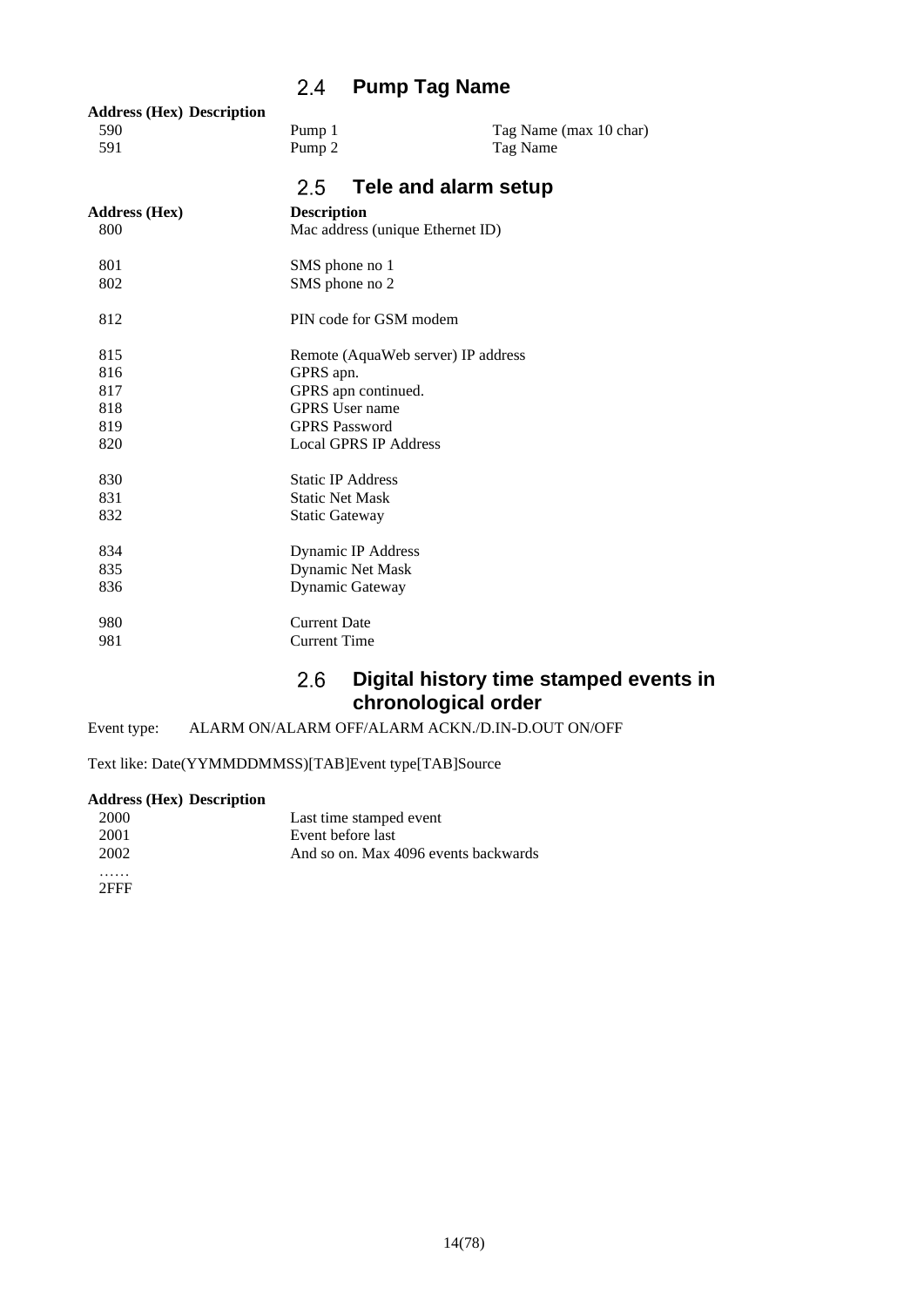# <span id="page-14-1"></span><span id="page-14-0"></span>**CA 531 Modbus Register**

<span id="page-14-2"></span>

| Register no    | <b>Description</b>           | Scale factor/ unit / note                                                                                    |
|----------------|------------------------------|--------------------------------------------------------------------------------------------------------------|
| $\Omega$       | <b>Local Mode</b>            | $1 = Local$                                                                                                  |
|                | 3.2                          | Analogue inputs/Outputs in engineering units                                                                 |
| Register no    | <b>Description</b>           | Scale factor/ unit / note                                                                                    |
| 1              | AIN 1. Function/User defined | Function/User defined                                                                                        |
| $\overline{c}$ | AIN 2. Function/User defined | Function/User defined                                                                                        |
| $\overline{3}$ | AIN 3. Function/User defined | Function/User defined                                                                                        |
| 4              | AIN 4. Function/User defined | Function/User defined                                                                                        |
| 5              | AIN 5. Function/User defined | Function/User defined                                                                                        |
| 6              | AIN 6. Function/User defined | Function/User defined                                                                                        |
| 7              | AIN 7. Function/User defined | Function/User defined                                                                                        |
| 8              | AIN 8. Function/User defined | Function/User defined                                                                                        |
| 12             | AO 1. mA output              | $0.001$ mA                                                                                                   |
| 13             | AO 2. mA output              | $0.001$ mA                                                                                                   |
| 16             | PID Setpoint                 | $0.01$ m                                                                                                     |
| 17             | PID Current value            | $0.01$ m                                                                                                     |
| 18             | PID Output                   | 0.01%                                                                                                        |
| 19             | Setpoint flags               |                                                                                                              |
| 20             | Output flags                 |                                                                                                              |
| 22             | P1 state                     | 0=Motor Disabled, 1=Motor Off-OK, 2=Moto Run,<br>3=Motor Error Run, 4=Motor blocked, 5= Motor Error Blocked, |
|                |                              | 6=Motor Reversing                                                                                            |
| 23             | P <sub>2</sub> state         | 0=Motor Disabled, 1=Motor Off-OK, 2=Moto Run,                                                                |
|                |                              | 3=Motor Error Run, 4=Motor blocked, 5= Motor Error Blocked,                                                  |
|                |                              | 6=Motor Reversing                                                                                            |
| 24             | P1 State M-0-A Switch        | 0=Man, $1=0$ , $2=Auto$                                                                                      |
| 25             | P2 State M-0-A Switch        | 0=Man, $1=0$ , $2=Auto$                                                                                      |
| 26             | P1 Reverse status            | 0= $OK$ , 1=Timer block (R1824), 2=Alarm block, ack. required                                                |
| 27             | P2 Reverse status            | 0= $OK$ , 1=Timer block (R1824), 2=Alarm block, ack. required                                                |

**Remote/Local status**

### **Actual values in engineering units**

<span id="page-14-3"></span>

| Register no | <b>Description</b>          | Scale factor/ unit / note     |                     |                              |
|-------------|-----------------------------|-------------------------------|---------------------|------------------------------|
| 35          | Actual head                 | $0.01 \text{ m}$              | $(0.01 \text{ Ft})$ | Head, incl. actual pit level |
| 36          | Nominal head P1             | $0.01 \text{ m}$              | $(0.01 \text{ Ft})$ | Pump capacity head           |
| 37          | Nominal head P2             | $0.01 \text{ m}$              | $(0.01 \text{ Ft})$ | Pump capacity head           |
| $38 + 39$   | Pit Volume                  | 1 liter                       | $(1)$ Gal)          |                              |
| 40          | Pit Level                   | $0.01 \text{ m}$              | $(0.01 \text{ Ft})$ |                              |
| 41          | Inflow                      | 0.11/s                        | $(1$ GPM $)$        |                              |
| 42          | Outflow                     | $0.1\,\mathrm{Vs}$            | $(1$ GPM $)$        |                              |
| 43          | Overflow level              | 1 mm                          | $(0.01$ Inch)       |                              |
| 44          | Overflow flow m3/h          | $0.1 \text{ m}^3/h$           | $(1$ GPM $)$        |                              |
| 45          | Overflow flow $1/s$         | $0.1\,\mathrm{Vs}$            | $(1$ GPM $)$        |                              |
| 46          | Last pump capacity P1       | $0.1\,\mathrm{l/s}$           | $(1$ GPM $)$        |                              |
| 47          | Last pump capacity P2       | $0.1\,\mathrm{l/s}$           | $(1$ GPM $)$        |                              |
| 48          | Latest Energy efficiency P1 | $0.001$ kWh/m3 $(1$ kWh/Mgal) |                     |                              |
| 49          | Latest Energy efficiency P2 | $0.001$ kWh/m3 $(1$ kWh/Mgal) |                     |                              |
| 50          | Motor Current P1            | 0.1 A                         |                     |                              |
| 51          | Motor Current P2            | 0.1 A                         |                     |                              |
| 52          | Vibrations P1               | $0.1$ mm/s                    | $(0.01$ Inch/h)     |                              |
| 53          | Vibrations P2               | $0.1$ mm/s                    | $(0.01$ Inch/h)     |                              |
|             |                             |                               |                     |                              |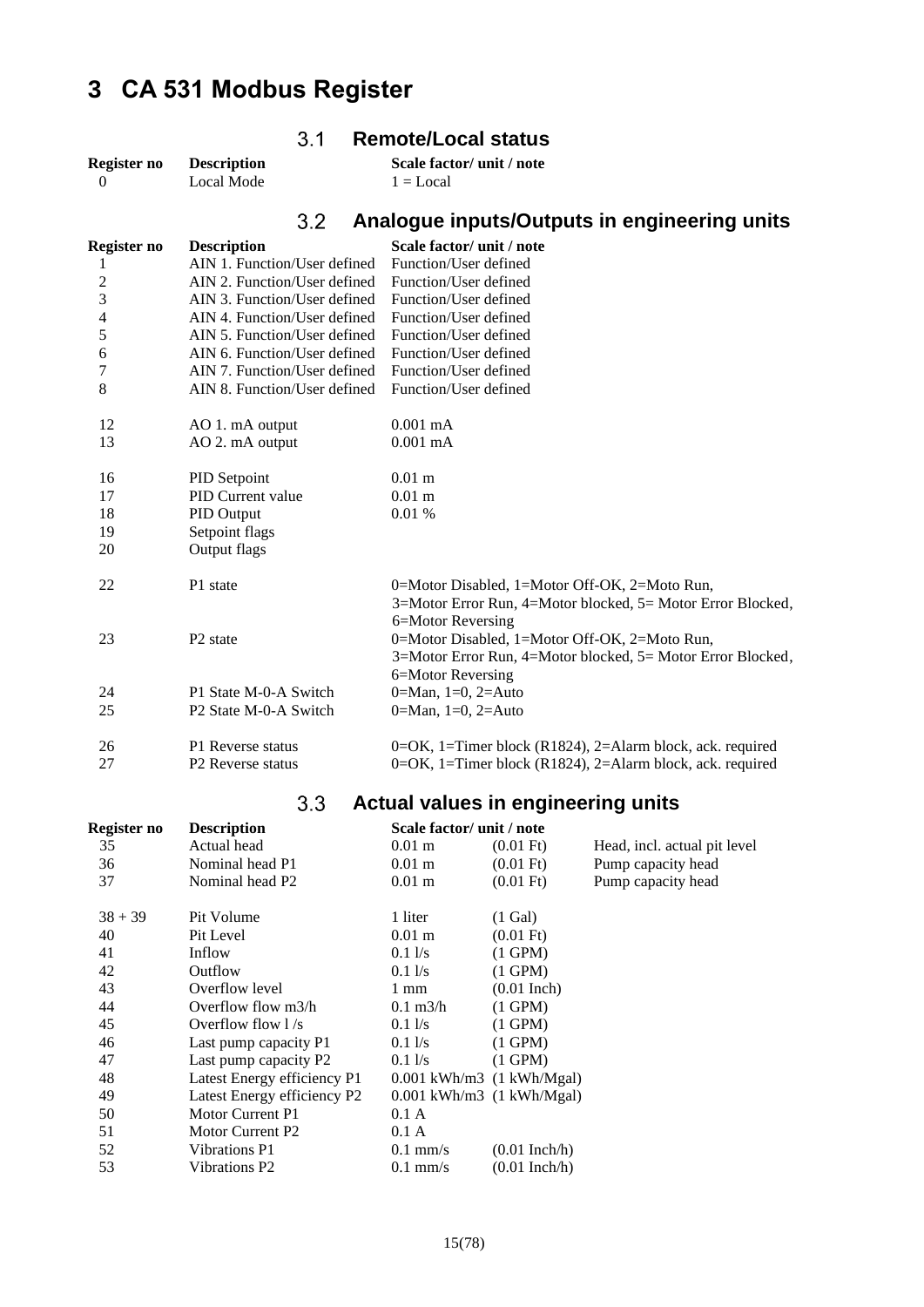| Register no | <b>Description</b>                                      | Scale factor/ unit / note |                     |                                                        |
|-------------|---------------------------------------------------------|---------------------------|---------------------|--------------------------------------------------------|
| 54          | Precipitation/Effect/Flow Ch. 1 0.1 l/s*ha/ 0.1 kW/m3/h |                           |                     | $(0.01$ inch/h, 1 GPM)                                 |
| 55          | Precipitation/Effect/Flow Ch. 2 0.1 l/s*ha/ 0.1 kW/m3/h |                           |                     | $(0.01$ inch/h, 1 GPM)                                 |
| 56          | Precipitation/Effect/Flow Ch. 3 0.1 l/s*ha/ 0.1 kW/m3/h |                           |                     | $(0.01$ inch/h, $1$ GPM)                               |
| 57          | Precipitation/Effect/Flow Ch. 4 0.1 l/s*ha/ 0.1 kW/m3/h |                           |                     | $(0.01$ inch/h, 1 GPM)                                 |
| 58          | Supply voltage                                          | 0.1V                      |                     |                                                        |
| 59          | <b>PCB</b> Temperature                                  | 1 °C                      |                     |                                                        |
| 60          | Pit level above sea                                     |                           |                     | 0.01 m Pit level with reg. 1530 sea level offset added |
| 61          | <b>Outlet Pressure</b>                                  | 0.1 <sub>bar</sub>        | $(0.1$ PSI $)$      |                                                        |
| 62          | Total pump head (Outlet press.) 0.01 m                  |                           | $(0.01 \text{ Ft})$ |                                                        |
| $63 + 64$   | No pump capacity calculations                           |                           | P <sub>1</sub>      |                                                        |
| $65 + 66$   | No pump capacity calculations                           |                           | P <sub>2</sub>      |                                                        |
| 67          | No starts since last pump reverse                       |                           | P <sub>1</sub>      |                                                        |
| 68          | No starts since last pump reverse                       |                           | P <sub>2</sub>      |                                                        |
| 70          | P1 Temperature Stator L1                                | $0.1 \text{ }^{\circ}C$   |                     | $(0.1^{\circ}F)$ Pt100 Sensor                          |
| 71          | P1 Temperature Stator L2                                | $0.1 \text{ }^{\circ}C$   |                     |                                                        |
| 72          | P1 Temperature Stator L3                                | $0.1\ ^{\circ}\textrm{C}$ |                     |                                                        |
| 73          | P1 Temperature upper bearing                            | 0.1 °C                    |                     |                                                        |
| 74          | P1 Temperature lower bearing                            | $0.1\ ^{\circ}\textrm{C}$ |                     |                                                        |
| 75          | P1 Motor Temperature                                    | $0.1 \text{ }^{\circ}C$   |                     |                                                        |
| $78 + 79$   | P1 Runtime last pump cycle                              | seconds                   |                     |                                                        |
| 80          | P2 Temperature Stator L1                                | $0.1 \text{ }^{\circ}C$   |                     | $(0.1°F)$ Pt100 Sensor                                 |
| 81          | P2 Temperature Stator L2                                | $0.1 \text{ }^{\circ}C$   |                     |                                                        |
| 82          | P2 Temperature Stator L3                                | 0.1 °C                    |                     |                                                        |
| 83          | P2 Temperature upper bearing                            | $0.1 \text{ }^{\circ}C$   |                     |                                                        |
| 84          | P2 Temperature lower bearing                            | 0.1 °C                    |                     |                                                        |
| 85          | P2 Motor Temperature                                    | $0.1 \text{ }^{\circ}C$   |                     |                                                        |
| $88 + 89$   | P2 Runtime last pump cycle                              | seconds                   |                     |                                                        |
|             |                                                         |                           |                     |                                                        |

All temperatures in °F. If US units selected.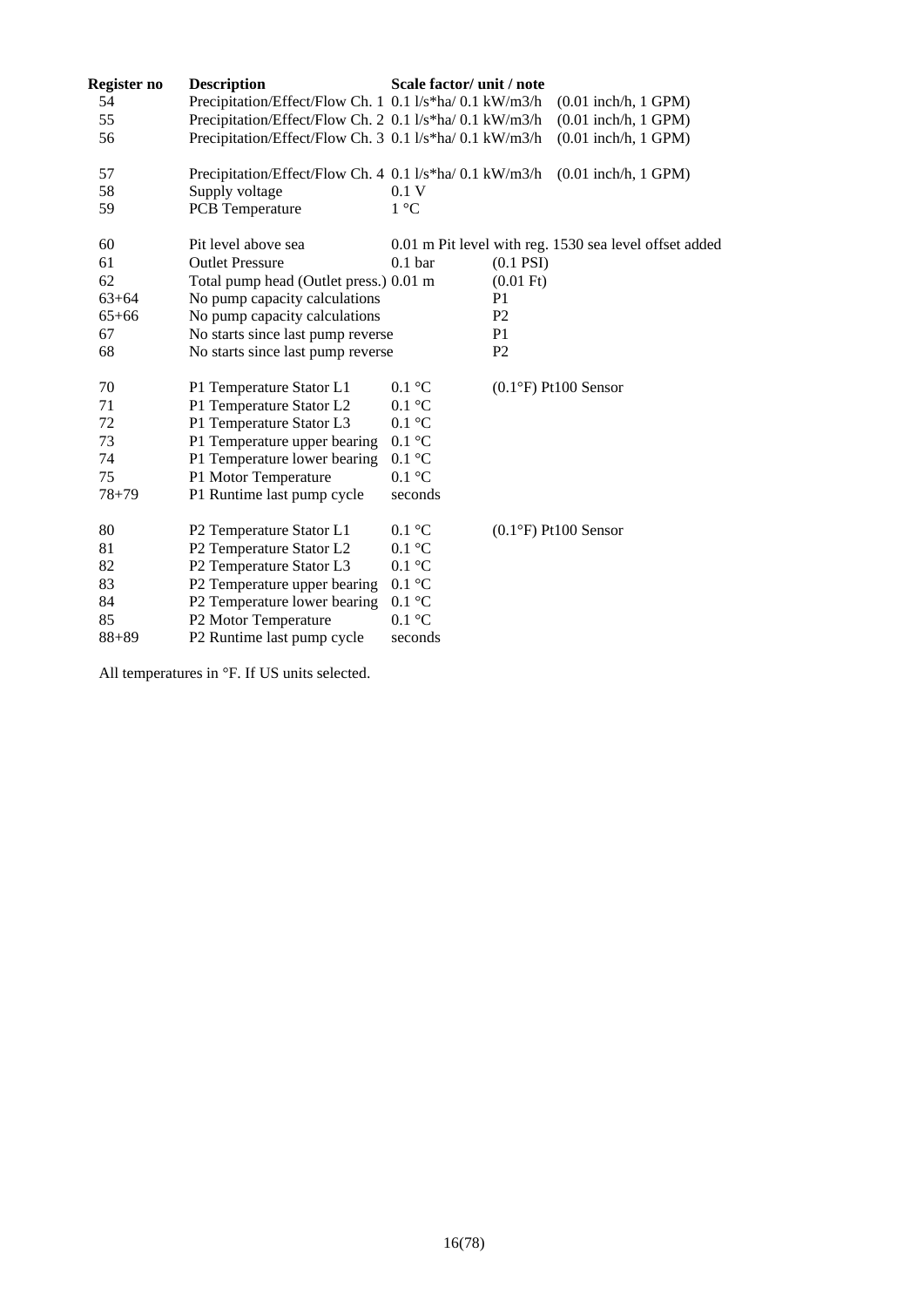### **Register no Description Scale factor/ unit / note**

### **Main Power Monitor**

| 90  | Current                                | 0.1 A     |
|-----|----------------------------------------|-----------|
| 91  | Line Current L1                        | 0.1 A     |
| 92  | Line Current L <sub>2</sub>            | 0.1 A     |
| 93  | Line Current L3                        | 0.1 A     |
| 94  | Average LN Voltage                     | 0.1V      |
| 95  | Line Voltage L1                        | 0.1V      |
| 96  | Line Voltage L <sub>2</sub>            | 0.1V      |
| 97  | Line Voltage L3                        | 0.1V      |
| 98  | Average LL Voltage                     | 0.1V      |
| 99  | L1-L2 Voltage                          | 0.1V      |
| 100 | L <sub>2</sub> -L <sub>3</sub> Voltage | 0.1V      |
| 101 | L3-L1 Voltage                          | 0.1V      |
| 102 | Main Power                             | $0.1$ kW  |
| 103 | Main frequency                         | $0.01$ Hz |
| 104 | <b>Power Factor</b>                    | 0.01      |
|     |                                        |           |

### **Pump info counters**

| 110 | No enabled pumps            |         |
|-----|-----------------------------|---------|
| 111 | No pumps running            |         |
| 112 | No pumps blocked            |         |
| 113 | No alternate enabled pumps  |         |
| 114 | No alternated pumps running |         |
| 115 | Alternator index            | $0 - 1$ |
|     |                             |         |

### **VFD/Power monitor Pump 1**

| 120 | Current               | 0.1 A            |
|-----|-----------------------|------------------|
| 121 | Line Current L1       | 0.1 A            |
| 122 | Line Current L2       | 0.1 A            |
| 123 | Line Current L3       | 0.1 A            |
| 124 | Average LN Voltage    | 0.1V             |
| 125 | Line Voltage L1       | 0.1 V            |
| 126 | Line Voltage L2       | 0.1V             |
| 127 | Line Voltage L3       | 0.1V             |
| 128 | Average LL Voltage    | 0.1V             |
| 129 | L1-L2 Voltage         | 0.1V             |
| 130 | L2-L3 Voltage         | 0.1V             |
| 131 | L3-L1 Voltage         | $0.1$ V VFD      |
| 132 | Pump Power            | $0.1 \text{ kW}$ |
| 133 | Input Freq.           | $0.01$ Hz        |
| 134 | <b>Power Factor</b>   | 0.01             |
|     |                       |                  |
| 135 | Drive Control         |                  |
| 136 | <b>Drive Status</b>   | <b>Bitmask</b>   |
| 137 | Set frequency         | $0.01$ Hz        |
| 138 | Current frequency     | $0.01$ Hz        |
| 139 | <b>Rotation Speed</b> | 1 rpm            |
| 140 | <b>Motor Voltage</b>  | 0.1V             |
| 141 | Motor Power           | $0.1 \text{ kW}$ |
| 142 | <b>Motor Current</b>  | 0.1 A            |
| 143 | Torque Nm             | 1 Nm             |
| 144 | Torque %              | 0.1%             |

Shows Drive output power if no power monitor

0=Off, 1=Run, 2=Disabled, 4=Fault, 16=Tune in To speed drive From speed drive

Drive output power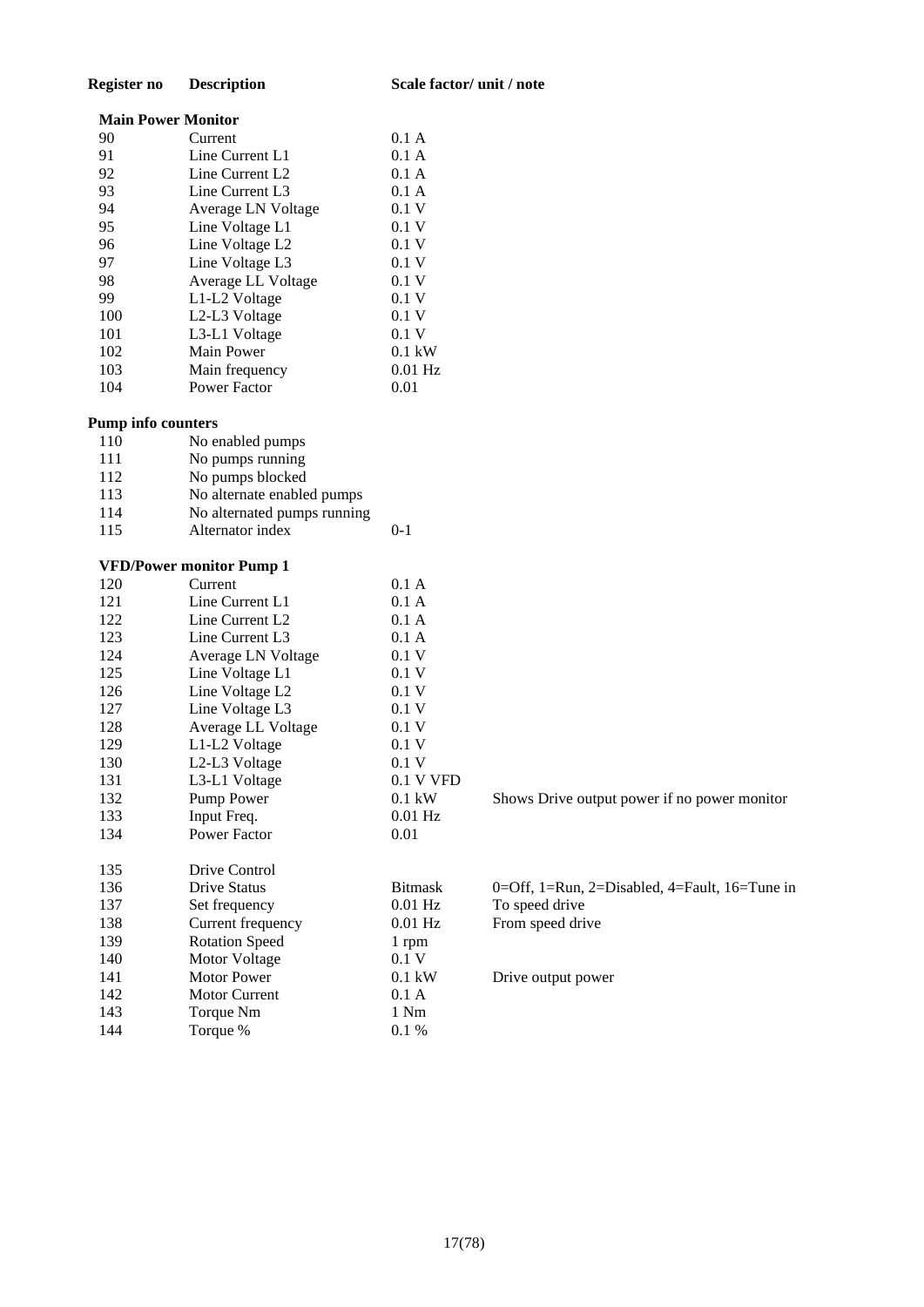|     | <b>VFD/Power monitor Pump 2</b>     |                   |                                                                       |
|-----|-------------------------------------|-------------------|-----------------------------------------------------------------------|
| 150 | Current                             | 0.1 A             |                                                                       |
| 151 | Line Current L1                     | 0.1 A             |                                                                       |
| 152 | Line Current L <sub>2</sub>         | 0.1 A             |                                                                       |
| 153 | Line Current L3                     | 0.1A              |                                                                       |
| 154 | Average LN Voltage                  | 0.1V              |                                                                       |
| 155 | Line Voltage L1                     | 0.1V              |                                                                       |
| 156 | Line Voltage L2                     | 0.1V              |                                                                       |
| 157 | Line Voltage L3                     | 0.1V              |                                                                       |
| 158 | Average LL Voltage                  | $0.1\;\mathrm{V}$ |                                                                       |
| 159 | L1-L2 Voltage                       | 0.1V              |                                                                       |
| 160 | L2-L3 Voltage                       | 0.1V              |                                                                       |
| 161 | L3-L1 Voltage                       | 0.1V              |                                                                       |
| 162 | Pump Power                          | $0.1$ kW          | Shows Drive output power if no power monitor                          |
| 163 | Input Freq.                         | $0.01$ Hz         |                                                                       |
| 164 | Power Factor                        | 0.01              |                                                                       |
| 165 | Drive Control                       |                   |                                                                       |
| 166 | <b>Drive Status</b>                 | <b>Bitmask</b>    | 0=Off, 1=Run, 2=Disabled, 4=Fault, 16=Tune in                         |
| 167 | Set frequency                       | $0.01$ Hz         | To speed drive                                                        |
| 168 | Current frequency                   | $0.01$ Hz         | From speed drive                                                      |
| 169 | <b>Rotation Speed</b>               | 1 rpm             |                                                                       |
| 170 | Motor Voltage                       | 0.1V              |                                                                       |
| 171 | Motor Power                         | $0.1$ kW          | Drive output power                                                    |
| 172 | <b>Motor Current</b>                | 0.1 A             |                                                                       |
| 173 | Torque Nm                           | 1 Nm              |                                                                       |
| 174 | Torque %                            | 0.1%              |                                                                       |
|     | Analogue mA inputs                  |                   |                                                                       |
| 180 | AI 1. mA input                      | $0.001$ mA        |                                                                       |
| 181 | AI 2. mA input                      | $0.001$ mA        |                                                                       |
| 182 | AI 3. mA input                      | $0.001$ mA        |                                                                       |
| 183 | AI 4. mA input                      | $0.001$ mA        |                                                                       |
|     | <b>Best Efficiency Point status</b> |                   |                                                                       |
| 190 | P1 Energy efficiency                |                   | 0,0001 kWh/m3 (1 kWh/Mgal)                                            |
| 191 | P1 BEP frequency                    | $0,01$ Hz         |                                                                       |
| 192 | P1 BEP step                         | $0.01$ Hz         | $0,10-3,00$                                                           |
| 193 | P1 BEP last step direction          |                   | 0=decr. 1=incr. Write 2 to reset BEP freq. to system config freq.     |
| 194 | P1 Filtered efficiency index        |                   | volume/energy Higher is better                                        |
| 195 | P1 Last raw efficiency index        | volume/energy     |                                                                       |
| 196 | P1 Drive start ramp                 | seconds           | Measured value                                                        |
|     |                                     |                   |                                                                       |
| 200 | P2 Energy efficiency                |                   | 0,0001 kWh/m3 (1 kWh/Mgal)                                            |
| 201 | P2 BEP frequency                    | $0,01$ Hz         |                                                                       |
| 202 | P2 BEP step                         | $0,01$ Hz         | $0,10-3,00$                                                           |
| 203 | P2 BEP last step direction          |                   | $0 =$ decr. 1=incr. Write 2 to reset BEP freq. to system config freq. |
| 204 | P2 Filtered efficiency index        |                   | volume/energy Higher is better                                        |
| 205 | P2 Last raw efficiency index        | volume/energy     |                                                                       |
| 206 | P2 Drive start ramp                 | seconds           | Measured value                                                        |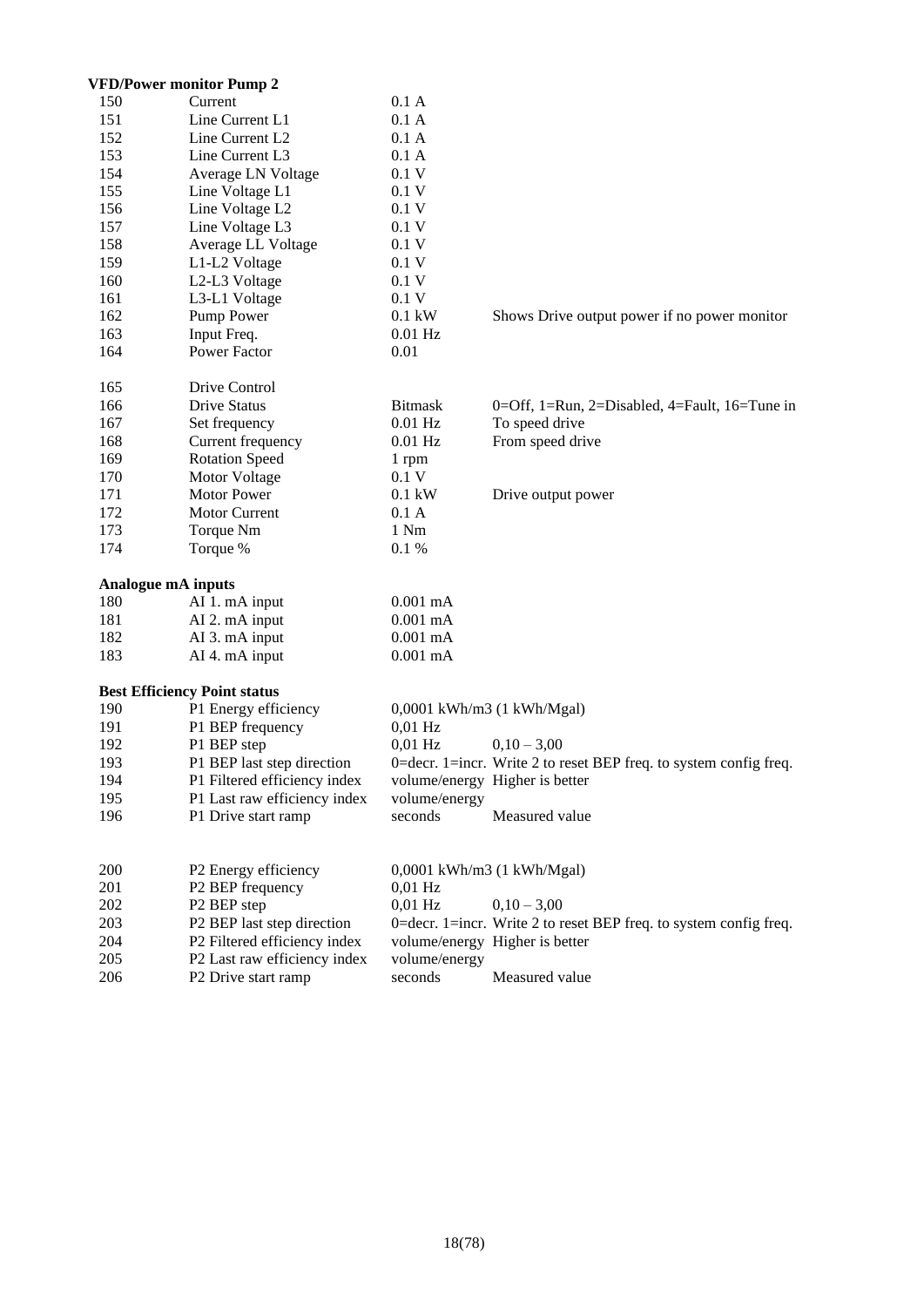### **IO-bits 0-255**

<span id="page-18-0"></span>

| Register no | <b>Description</b> | Scale factor/ unit / note |
|-------------|--------------------|---------------------------|
| 312         | IO $0-15$          | Read only                 |
| 313         | IO 16-31           | Read only                 |
| 314         | IO 32-47           | Read only                 |
| 315         | IO 48-63           | Read only                 |
| 316         | IO 64-79           | Read only                 |
| 317         | IO 80-95           | Read only                 |
| 318         | IO 96-111          | Read only                 |
| 319         | IO 112-127         | Read only                 |
| 320         | IO 128-143         | Read only                 |
| 321         | IO 144-159         | Read only                 |
| 322         | IO 160-175         | Read only                 |
| 323         | IO 176-191         | Read only                 |
| 324         | IO 192-207         | Read only                 |
| 325         | IO 208-223         | Read only                 |
| 326         | IO 224-239         | Read only                 |
| 327         | IO 240-255         | Read only                 |
|             |                    |                           |

### **Acknowledge alarm dialup**  $3.5$

<span id="page-18-1"></span>

| Register no | <b>Description</b>          | Scale factor/ unit / note                           |
|-------------|-----------------------------|-----------------------------------------------------|
| 333         | Write to ackn. Alarm dialup | for value 1 master takes response for disconnecting |
| - 34        |                             |                                                     |

### **GPRS status**

<span id="page-18-2"></span>

| Register no | <b>Description</b>         | Scale factor/ unit / note                   |
|-------------|----------------------------|---------------------------------------------|
| 334         | <b>GPRS CSQ</b>            | Signal strength 0-31                        |
| 335         | <b>GPRS</b> connect count  |                                             |
| 336         | <b>GPRS</b> connect status | 0=disconnected, 1=reconnecting, 2=connected |
| 337         | urc.ProfileId              | From last $^{\wedge}$ SIS msg               |
| 338         | urc.Cause                  | From last ^SIS msg                          |
| 339         | urc.InfoId                 | From last $^{\wedge}$ SIS msg               |
| 340         | Previous urc. If oId       | <sup>^</sup> SIS msg before last            |

### **Raw AD values**

<span id="page-18-3"></span>

| Register no | <b>Description</b> | Scale factor/unit / note             |  |
|-------------|--------------------|--------------------------------------|--|
| $385 - 401$ | Factory reserved   | Calibration AI/AO                    |  |
| 402         | AI 1               | User                                 |  |
| 403         | AI 2               | User                                 |  |
| 404         | AI 3               | User                                 |  |
| 405         | AI $4$             | User                                 |  |
| 406         | AI 5               | Pt100                                |  |
| 407         | AI 6               | Pt100                                |  |
| 408         | AI 7               | Pt100                                |  |
| 409         | AI 8               | Pt100                                |  |
| 410         | AI 9               | Motor Current P1                     |  |
| 411         | AI 10              | Motor Current P2                     |  |
| 412         | AI 11              | Motor Freq. VFD P1                   |  |
| 413         | AI 12              | Motor Freq. VFD P2                   |  |
| 414         | AI 13              | <b>Motor Power</b><br>P <sub>1</sub> |  |
| 415         | AI 14              | Motor Power<br>P <sub>2</sub>        |  |
| 416         | AI 15              | Mains Voltage                        |  |
| 417         | AI 16              | Not used                             |  |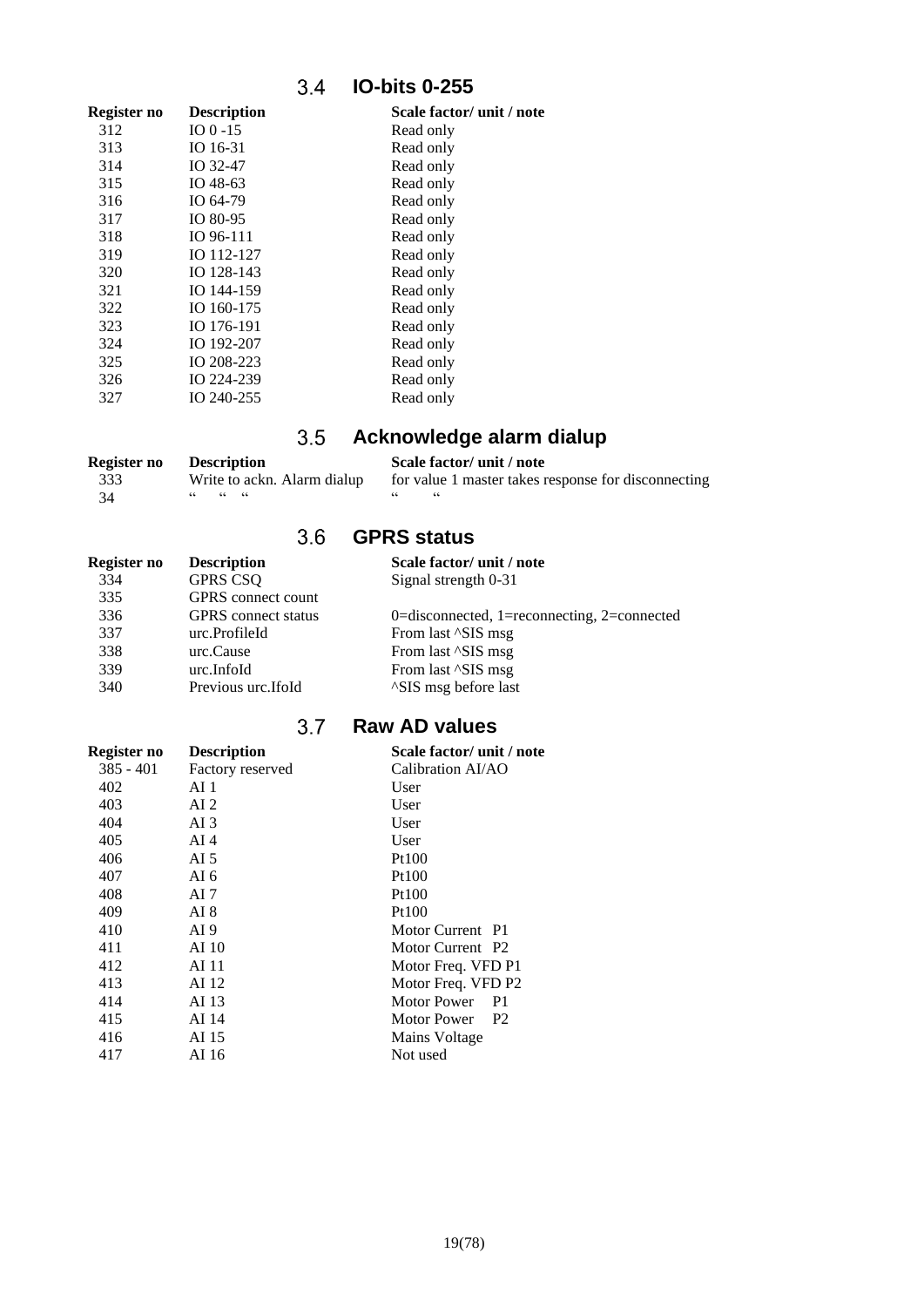### $3.8$ **Unfiltered AI values**

<span id="page-19-0"></span>

| Register no | <b>Description</b> | Scale factor/ unit / note |
|-------------|--------------------|---------------------------|
| 421         | AI 1 User          | 0.01%                     |
| 422         | AI 2 User          | 0.01%                     |
| 423         | AI 3 User          | 0.01%                     |
| 424         | AI 4 User          | 0.01%                     |
| 425         | AI 5 Pt100         | 0.01%                     |
| 426         | AI 6 Pt100         | 0.01%                     |
| 427         | AI 7 Pt100         | 0.01%                     |
| 428         | AI 8 Pt100         | 0.01%                     |
|             |                    |                           |

#### $3.9$ **Communication status**

<span id="page-19-1"></span>

| <b>Register no</b>         | <b>Description</b>          | Scale factor/ unit / note |
|----------------------------|-----------------------------|---------------------------|
| <b>Service port RS 232</b> |                             |                           |
| 460                        | Overflow counter            |                           |
| 461                        | Parity error counter        |                           |
| 462                        | Framing error counter       |                           |
| 463                        | Break counter               |                           |
| 464                        | Error messages counter      |                           |
| 465                        | Ok Messages counter         |                           |
| 466                        | Checksum error counter      |                           |
| 467                        | <b>Communication Active</b> |                           |
| Com port RS 485            |                             |                           |
| 470                        | Overflow counter            |                           |
| 471                        | Parity error counter        |                           |
| 472                        | Framing error counter       |                           |
| 473                        | <b>Break counter</b>        |                           |
| 474                        | Error messages counter      |                           |
| 475                        | Ok Messages counter         |                           |
| 476                        | Checksum error counter      |                           |
| 477                        | <b>Communication Active</b> |                           |
| <b>Modem Port RS 232</b>   |                             |                           |
| 480                        | Overflow counter            |                           |
| 481                        | Parity error counter        |                           |
| 482                        | Framing error counter       |                           |
| 483                        | <b>Break</b> counter        |                           |
| 484                        | Error messages counter      |                           |
| 485                        | Ok Messages counter         |                           |
| 486                        | Checksum error counter      |                           |
| 487                        | <b>Communication Active</b> |                           |
| GPRS                       |                             |                           |
| 494                        | Error messages counter      |                           |
| 495                        | Ok Messages counter         |                           |
| 496                        | Checksum error counter      |                           |
| 497                        | <b>Communication Active</b> |                           |
| <b>USB Port</b>            |                             |                           |
| 504                        | Error messages counter      |                           |
| 505                        | Ok Messages counter         |                           |
| 506                        | Checksum error counter      |                           |
| 507                        | <b>Communication Active</b> |                           |
| <b>Ethernet Port</b>       |                             |                           |
| 514                        | Error messages counter      |                           |
| 515                        | Ok Messages counter         |                           |
| 51C                        | $C1. - 1. -$                |                           |

516 Checksum error counter<br>517 Communication Active Communication Active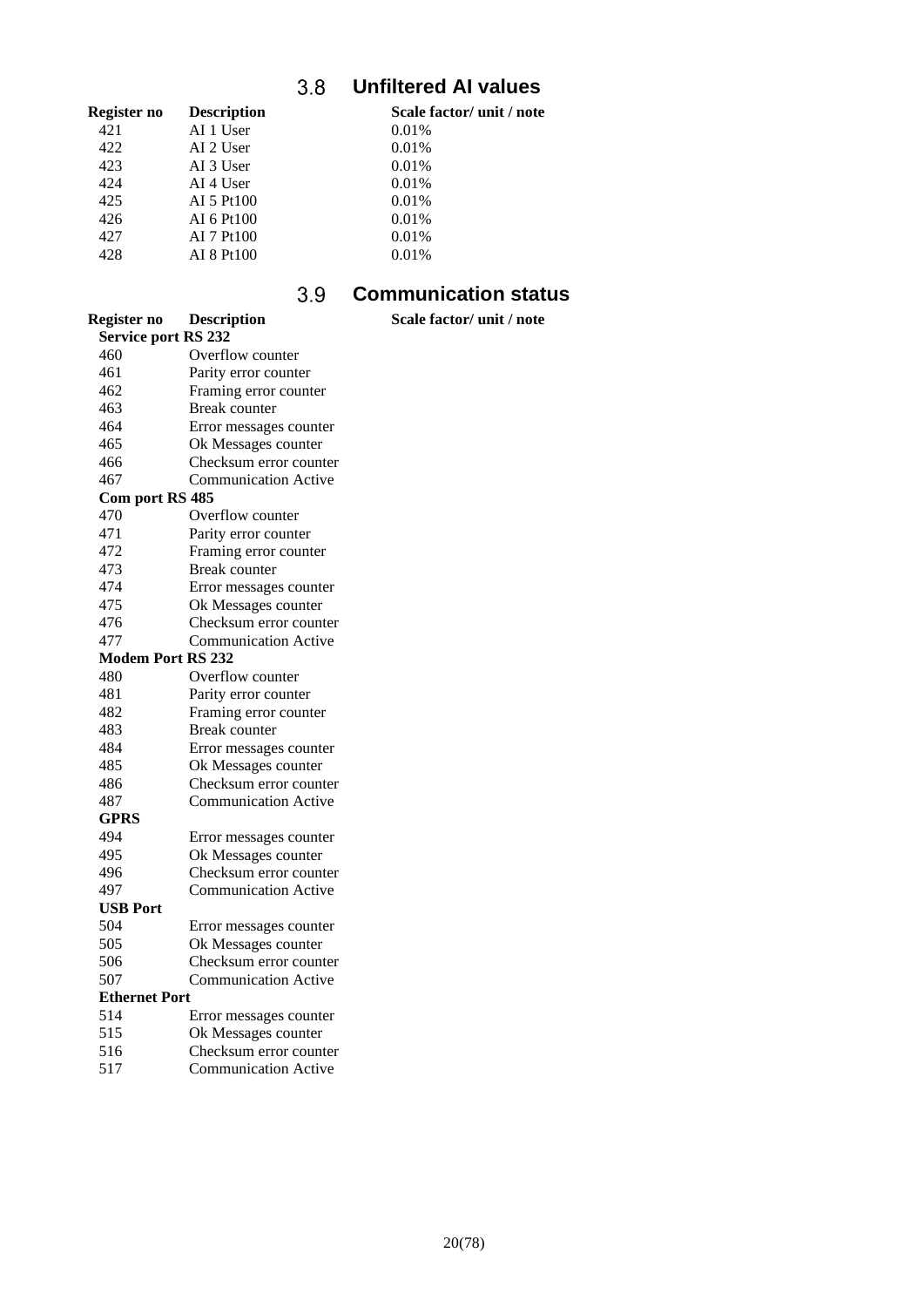### **General info**

<span id="page-20-0"></span>

| Register no | <b>Description</b>     | Scale factor/ unit / note                     |
|-------------|------------------------|-----------------------------------------------|
| 443         | Program version        | $100 = 1.00$                                  |
| 444         | Special version        | $0 =$ Standard version                        |
| 445         | Station type           | 68=EC 531                                     |
| 446         | CPU clock frequency    | 1/1000 in MHz and three decimals              |
| 447         | Program version in hex | $1.00 = 0 \times 100$                         |
| 449         | GSM-GPRS signal (CSQ)  | $0-31$ , 99=unknown (also in Reg 34)          |
| 583-584     | Station number         | Station identification for monitoring systems |
| 31-32       | 66<br>66               | 66<br>66<br>66                                |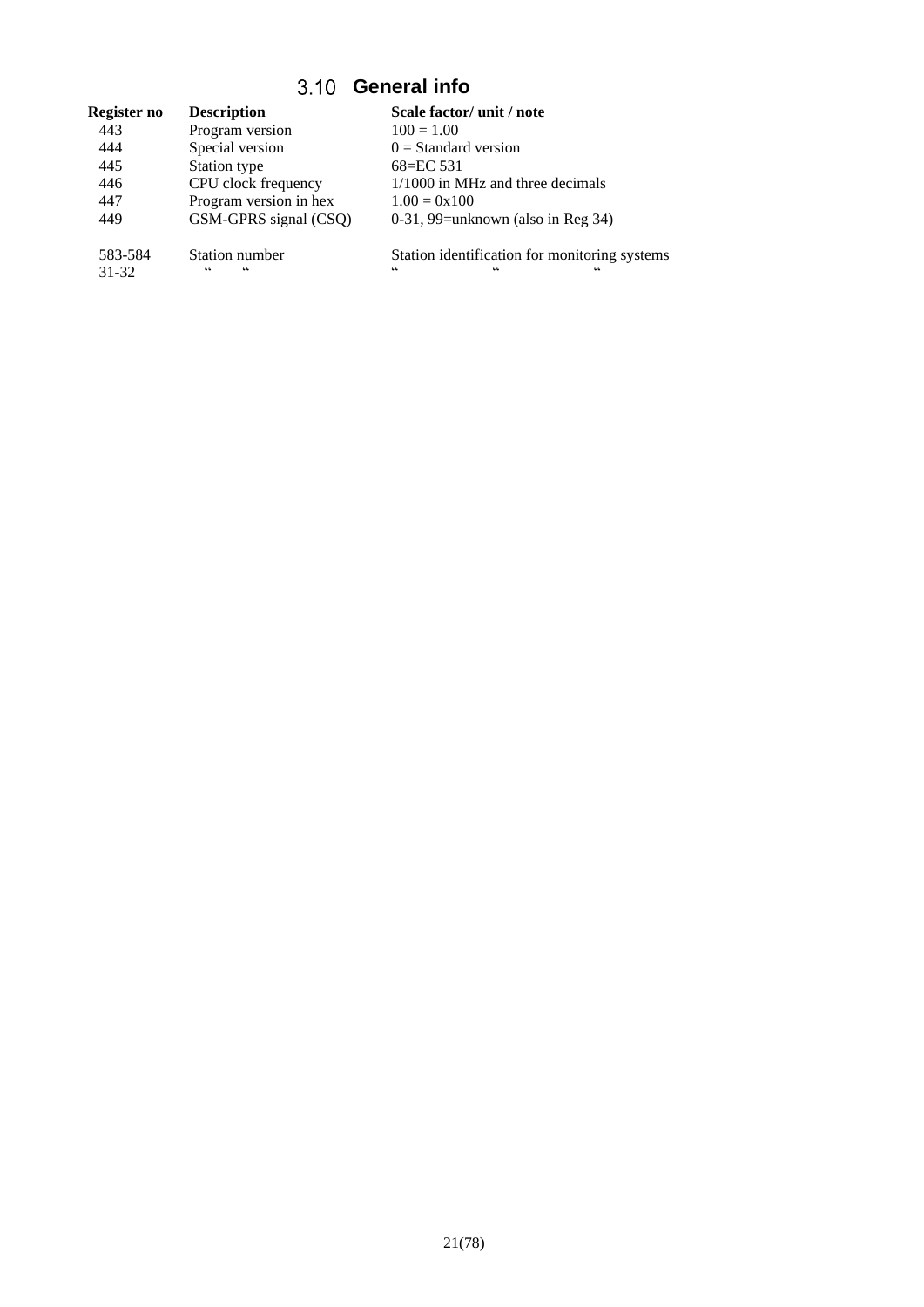### **Accumulated total values**

<span id="page-21-0"></span>

| Register no | <b>Description</b>         | Scale factor/ unit / note |                                         |               |
|-------------|----------------------------|---------------------------|-----------------------------------------|---------------|
| 600-601     | Overflow volume            | $0.1 \text{ m}$ 3         | $(1 \text{ gal})$                       |               |
| 602-603     | Overflow count             | times                     |                                         |               |
| 604-605     | Overflow time              | sec                       |                                         |               |
| 606-607     | Pit Flow volume            | $0.1 \text{ m}$ 3         | $(1 \text{ gal})$                       |               |
| 608-609     | Pit Efficiency             |                           | 0.001 kWh/m3 (1 kWh/Mgal) Average value |               |
| 610-611     | Pit Energy consumption     | $0.1$ kWh                 |                                         |               |
| 612-613     | Multi start count          | times                     |                                         |               |
| 614-615     | Multi runtime              | sec                       |                                         |               |
| 616-617     | P1 Flow volume             | 1 liter                   | $(0.1)$ gal)                            |               |
| 618-619     | P1 Efficiency              |                           | 0.001 kWh/m3 (1 kWh/Mgal) Average value |               |
| 620-621     | P1 Energy consumption      | $0.1$ kWh                 |                                         |               |
| 622-623     | P1 start count             | times                     |                                         |               |
| 624-625     | P1 run time                | sec                       |                                         |               |
| 626-627     | P1 nominal cap.            | $0.1$ $\sqrt{s}$          | $(1$ GPM $)$                            |               |
| 628-629     | P2 Flow volume.            | 1 liter                   | $(0.1)$ gal)                            |               |
| 630-631     | P <sub>2</sub> Efficiency  |                           | 0.001 kWh/m3 (1 kWh/Mgal) Average value |               |
| 632-633     | P2 Energy consumption.     | $0.1$ kWh                 |                                         |               |
| 634-635     | P <sub>2</sub> start count | times                     |                                         |               |
| 636-637     | P <sub>2</sub> run time    | sec                       |                                         |               |
| 638-639     | P2 nominal cap.            | $0.1\,\mathrm{Vs}$        | $(1$ GPM $)$                            |               |
| 640-641     | Mixer start cont.          | times                     |                                         |               |
| 642-643     | Mixer run time             | sec                       |                                         |               |
| 644-645     | No Power On                | times                     |                                         |               |
| 646-647     | Power On time              | sec                       |                                         |               |
| 648-649     | Pulse Ch. 1                | $0.1$ kWh/ mm/m3          |                                         | $(0.01$ inch) |
| 650-651     | Pulse Ch. 2                | $0.1$ kWh/ mm/m3          |                                         | $(0.01$ inch) |
| 652-653     | Pulse Ch. 3                | $0.1$ kWh/ mm/m3          |                                         | $(0.01$ inch) |
| 654-655     | Pulse Ch. 4                | $0.1$ kWh/ mm/m3          |                                         | $(0.01$ inch) |
| 656-657     | Drain pump runtime         | sec                       |                                         |               |
| 658-659     | Drain pump start count     | times                     |                                         |               |

660-679 Spare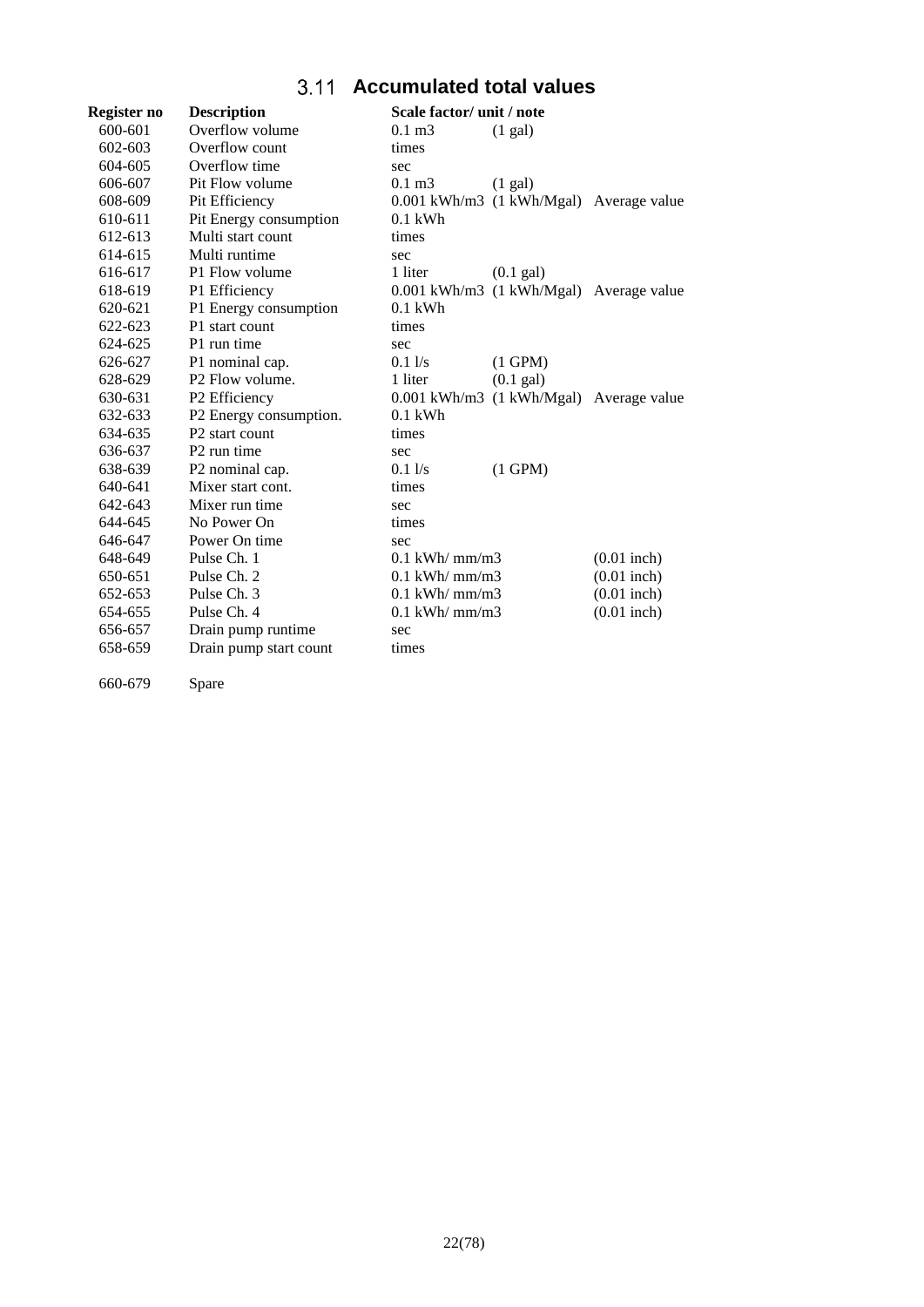# **Accumulated values today**

<span id="page-22-0"></span>

| Register no | <b>Description</b>         | Scale factor/ unit / note              |               |
|-------------|----------------------------|----------------------------------------|---------------|
| 680-681     | Overflow volume            | $0.1 \text{ m}$ 3<br>(1 gal)           |               |
| 682-683     | Overflow count             | times                                  |               |
| 684-685     | Overflow time              | sec                                    |               |
| 686-687     | Pit Pumped volume          | $0.1 \text{ m}$ 3<br>$(1 \text{ gal})$ |               |
| 688-689     | Pit Efficiency             | $0.001$ kWh/m3 $(1$ kWh/Mgal)          |               |
| 690-691     | Pit Energy consumption     | $0.1$ kW                               |               |
| 692-693     | Multi start count          | times                                  |               |
| 694-695     | Multi runtime              | sec                                    |               |
| 696-697     | P1 Pumped volume           | 1 liter<br>$(0.1 \text{ gal})$         |               |
| 698-699     | P1 Efficiency              | $0.001$ kWh/m3 $(1$ kWh/Mgal)          |               |
| 700-701     | P1 Energy consumption      | $0.1$ kW                               |               |
| 702-703     | P1 start count             | times                                  |               |
| 704-705     | P1 run time                | sec                                    |               |
| 706-707     | P1 nominal cap.            | $(1$ GPM $)$<br>$0.1$ $\sqrt{s}$       |               |
| 708-709     | P2 Pumped volume.          | 1 liter<br>$(0.1 \text{ gal})$         |               |
| 710-711     | P2 Efficiency              | $0.001$ kWh/m3 $(1$ kWh/Mgal)          |               |
| 712-713     | P2 Energy consumption.     | $0.1$ kW                               |               |
| 714-715     | P <sub>2</sub> start count | times                                  |               |
| 716-717     | P <sub>2</sub> run time    | sec                                    |               |
| 718-719     | P2 nominal cap.            | $0.1$ $\sqrt{s}$<br>$(1$ GPM $)$       |               |
| 720-721     | Mixer start cont.          | times                                  |               |
| 722-723     | Mixer run time             | sec                                    |               |
| 724-725     | No Power On                | times                                  |               |
| 726-727     | Power On time              | sec                                    |               |
| 728-729     | Pulse Ch. 1                | $0.1$ kWh/ mm/m3                       | $(0.01$ inch) |
| 730-731     | Pulse Ch. 2                | $0.1$ kWh/ $mm/m3$                     | $(0.01$ inch) |
| 732-733     | Pulse Ch. 3                | $0.1$ kWh/ mm/m3                       | $(0.01$ inch) |
| 734-735     | Pulse Ch. 4                | $0.1$ kWh/ mm/m3                       | $(0.01$ inch) |
| 736-737     | Drain pump runtime         | sec                                    |               |
| 738-739     | Drain pump start count     | times                                  |               |
|             |                            |                                        |               |

740-759 Spare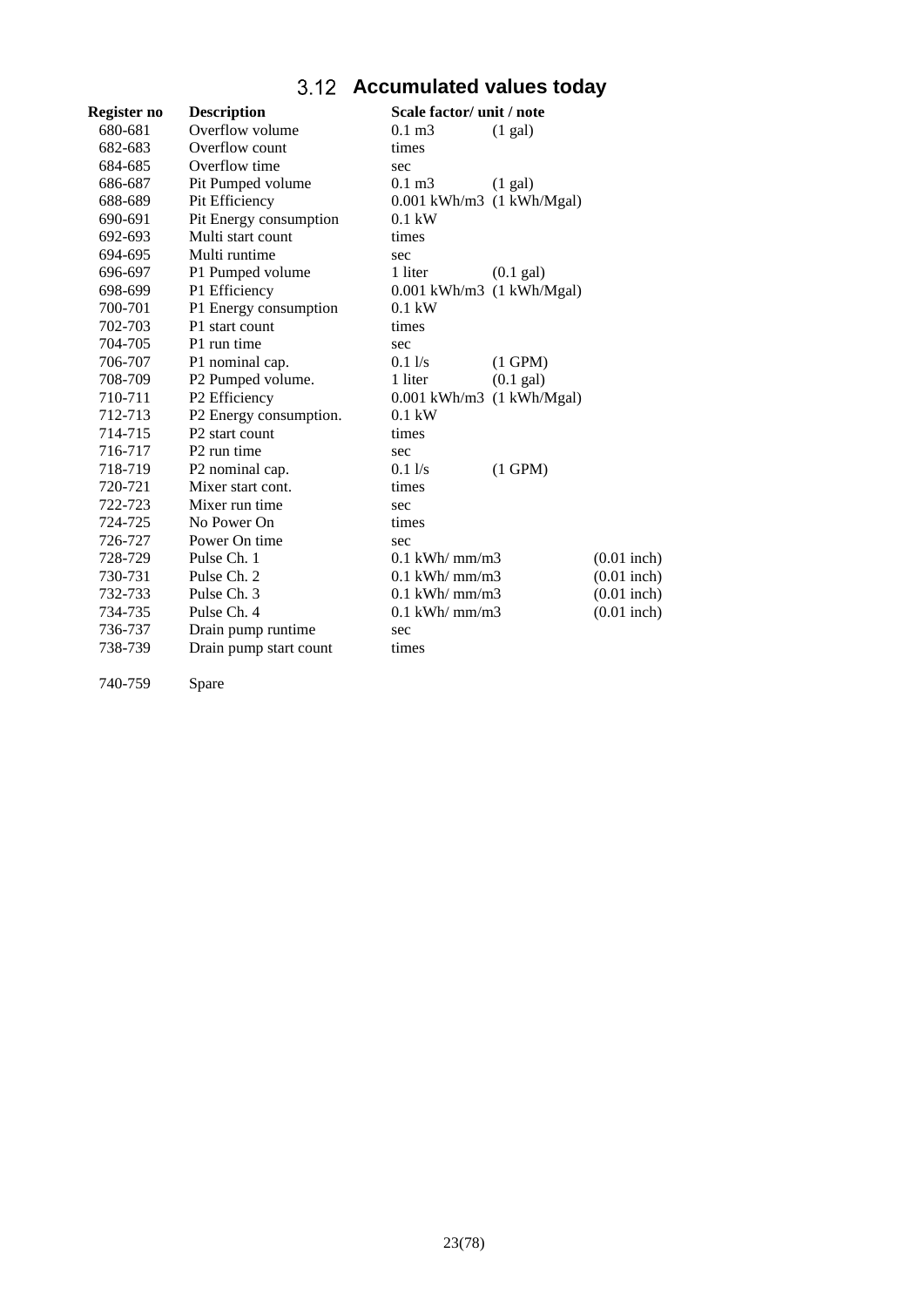# **Accumulated values yesterday**

<span id="page-23-0"></span>

| Register no | <b>Description</b>          | Scale factor/ unit / note              |               |
|-------------|-----------------------------|----------------------------------------|---------------|
| 760-761     | Overflow volume             | $0.1 \text{ m}$ 3<br>$(1 \text{ gal})$ |               |
| 762-763     | Overflow count              | times                                  |               |
| 764-665     | Overflow time               | sec                                    |               |
| 766-767     | Pit Flow volume             | $0.1 \text{ m}$ 3<br>$(1 \text{ gal})$ |               |
| 768-769     | Pit Efficiency              | $0.001$ kWh/m3 $(1$ kWh/Mgal)          |               |
| 770-771     | Pit Energy consumption      | $0.1$ kW                               |               |
| 772-773     | Multi start count           | times                                  |               |
| 774-775     | Multi runtime               | sec                                    |               |
| 776-777     | P1 Flow volume              | 1 liter<br>$(0.1 \text{ gal})$         |               |
| 778-779     | P1 Efficiency               | $0.001$ kWh/m3 $(1$ kWh/Mgal)          |               |
| 780-781     | P1 Energy consumption       | $0.1$ kW                               |               |
| 782-783     | P1 start count              | times                                  |               |
| 784-785     | P1 run time                 | sec                                    |               |
| 786-787     | P1 nominal cap.             | $0.1$ $\sqrt{s}$<br>$(1$ GPM $)$       |               |
| 788-789     | P <sub>2</sub> Flow volume. | 1 liter<br>$(0.1)$ gal)                |               |
| 790-791     | P <sub>2</sub> Efficiency   | $0.001$ kWh/m3 $(1$ kWh/Mgal)          |               |
| 792-793     | P2 Energy consumption.      | $0.1$ kW                               |               |
| 794-795     | P <sub>2</sub> start count  | times                                  |               |
| 796-797     | P <sub>2</sub> run time     | sec                                    |               |
| 798-799     | P <sub>2</sub> nominal cap. | $0.1\frac{1}{s}$<br>$(1$ GPM $)$       |               |
| 800-801     | Mixer start cont.           | times                                  |               |
| 802-803     | Mixer run time              | sec                                    |               |
| 804-805     | No Power On                 | times                                  |               |
| 806-807     | Power On time               | sec                                    |               |
| 808-809     | Pulse Ch. 1                 | $0.1$ kWh/ mm/m3                       | $(0.01$ inch) |
| 810-811     | Pulse Ch. 2                 | $0.1$ kWh/ mm/m3                       | $(0.01$ inch) |
| 812-813     | Pulse Ch. 3                 | $0.1$ kWh/ mm/m3                       | $(0.01$ inch) |
| 814-815     | Pulse Ch. 4                 | $0.1$ kWh/ mm/m3                       | $(0.01$ inch) |
| 816-817     | Drain pump runtime          | sec                                    |               |
| 818-819     | Drain pump start count      | times                                  |               |
|             |                             |                                        |               |

820-839 Spare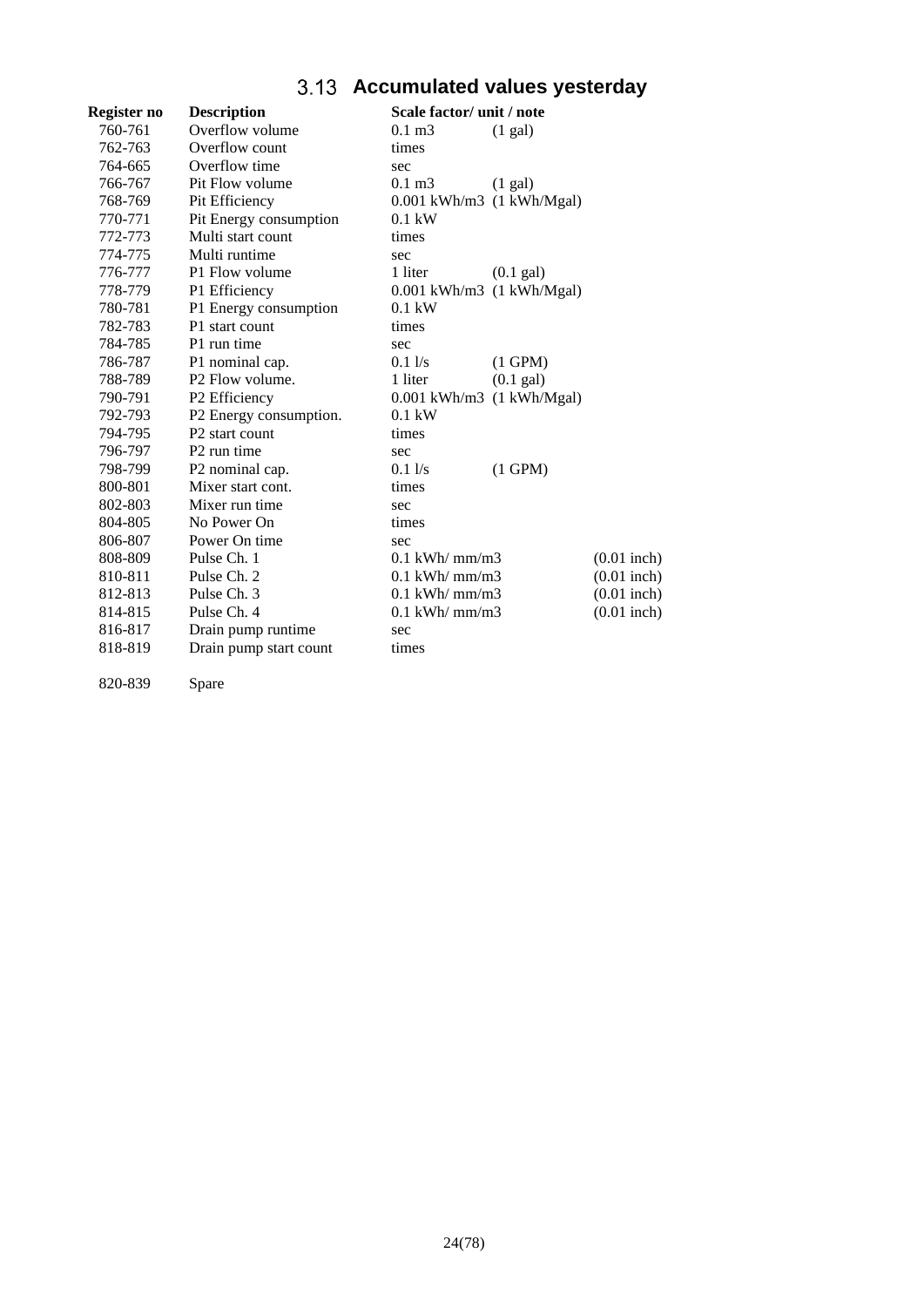# **Accumulated values 2 days ago**

<span id="page-24-0"></span>

| Register no | <b>Description</b>          | Scale factor/ unit / note              |               |
|-------------|-----------------------------|----------------------------------------|---------------|
| 840-841     | Overflow volume             | $0.1 \text{ m}$ 3<br>$(1 \text{ gal})$ |               |
| 842-843     | Overflow count              | times                                  |               |
| 844-845     | Overflow time               | sec                                    |               |
| 846-847     | Pit Flow volume             | $0.1 \text{ m}$ 3<br>$(1 \text{ gal})$ |               |
| 848-849     | Pit Efficiency              | $0.001$ kWh/m3 $(1$ kWh/Mgal)          |               |
| 850-851     | Pit Energy consumption      | $0.1$ kW                               |               |
| 852-853     | Multi start count           | times                                  |               |
| 854-855     | Multi runtime               | sec                                    |               |
| 856-857     | P1 Flow volume              | 1 liter<br>$(0.1 \text{ gal})$         |               |
| 858-859     | P1 Efficiency               | $0.001$ kWh/m3 $(1$ kWh/Mgal)          |               |
| 860-861     | P1 Energy consumption       | $0.1$ kW                               |               |
| 862-863     | P1 start count              | times                                  |               |
| 864-865     | P1 run time                 | sec                                    |               |
| 866-867     | P1 nominal cap.             | $0.1$ $\sqrt{s}$<br>$(1$ GPM $)$       |               |
| 868-869     | P <sub>2</sub> Flow volume. | $(0.1)$ gal)<br>1 liter                |               |
| 870-871     | P <sub>2</sub> Efficiency   | $0.001$ kWh/m3 $(1$ kWh/Mgal)          |               |
| 872-873     | P2 Energy consumption.      | $0.1$ kW                               |               |
| 874-875     | P <sub>2</sub> start count  | times                                  |               |
| 876-877     | P <sub>2</sub> run time     | sec                                    |               |
| 878-879     | P2 nominal cap.             | 0.11/s<br>$(1$ GPM $)$                 |               |
| 880-881     | Mixer start cont.           | times                                  |               |
| 882-883     | Mixer run time              | sec                                    |               |
| 884-885     | No Power On                 | times                                  |               |
| 886-887     | Power On time               | sec                                    |               |
| 888-889     | Pulse Ch. 1                 | $0.1$ kWh/ mm/m3                       | $(0.01$ inch) |
| 890-891     | Pulse Ch. 2                 | $0.1$ kWh/ mm/m3                       | $(0.01$ inch) |
| 892-893     | Pulse Ch. 3                 | $0.1$ kWh/ $mm/m3$                     | $(0.01$ inch) |
| 894-895     | Pulse Ch. 4                 | $0.1$ kWh/ mm/m3                       | $(0.01$ inch) |
| 896-897     | Drain pump runtime          | sec                                    |               |
| 898-899     | Drain pump start count      | times                                  |               |
|             |                             |                                        |               |

900-919 Spare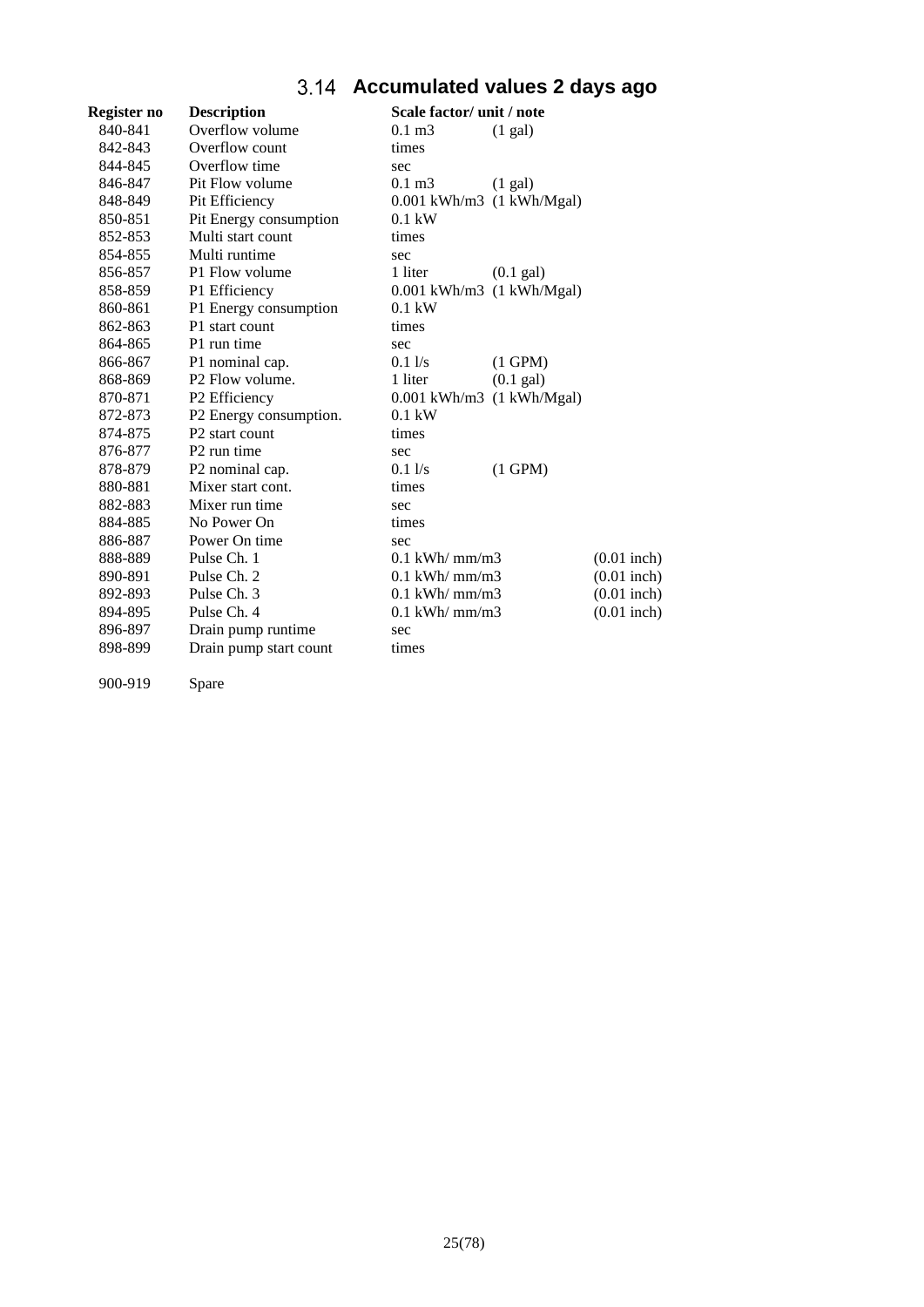# **Accumulated values 3 days ago**

<span id="page-25-0"></span>

| Register no | <b>Description</b>          | Scale factor/ unit / note              |               |
|-------------|-----------------------------|----------------------------------------|---------------|
| 920-921     | Overflow volume             | $0.1 \text{ m}$ 3<br>(1 gal)           |               |
| 922-923     | Overflow count              | times                                  |               |
| 924-925     | Overflow time               | sec                                    |               |
| 926-927     | Pit Flow volume             | $0.1 \text{ m}$ 3<br>$(1 \text{ gal})$ |               |
| 928-929     | Pit Efficiency              | $0.001$ kWh/m3 $(1$ kWh/Mgal)          |               |
| 930-931     | Pit Energy consumption      | $0.1$ kW                               |               |
| 932-933     | Multi start count           | times                                  |               |
| 934-935     | Multi run time              | sec                                    |               |
| 936-937     | P1 Flow volume              | 1 liter<br>$(0.1 \text{ gal})$         |               |
| 938-939     | P1 Efficiency               | $0.001$ kWh/m3 $(1$ kWh/Mgal)          |               |
| 940-941     | P1 Energy consumption       | $0.1$ kW                               |               |
| 942-943     | P1 start count              | times                                  |               |
| 944-945     | P1 run time                 | sec                                    |               |
| 946-947     | P1 nominal cap.             | $0.1$ $\sqrt{s}$<br>$(1$ GPM $)$       |               |
| 948-949     | P <sub>2</sub> Flow volume. | $(0.1)$ gal)<br>1 liter                |               |
| 950-951     | P2 Efficiency               | $0.001$ kWh/m3 $(1$ kWh/Mgal)          |               |
| 952-953     | P2 Energy consumption.      | $0.1$ kW                               |               |
| 954-955     | P <sub>2</sub> start count  | times                                  |               |
| 956-957     | P <sub>2</sub> run time     | sec                                    |               |
| 958-959     | P2 nominal cap.             | $0.1$ $\sqrt{s}$<br>$(1$ GPM $)$       |               |
| 960-961     | Mixer start cont.           | times                                  |               |
| 962-963     | Mixer run time              | sec                                    |               |
| 964-965     | No Power On                 | times                                  |               |
| 966-967     | Power On time               | sec                                    |               |
| 968-969     | Pulse Ch. 1                 | $0.1$ kWh/ mm/m3                       | $(0.01$ inch) |
| 970-971     | Pulse Ch. 2                 | $0.1$ kWh/ mm/m3                       | $(0.01$ inch) |
| 972-973     | Pulse Ch. 3                 | $0.1$ kWh/ $mm/m3$                     | $(0.01$ inch) |
| 974-975     | Pulse Ch. 4                 | $0.1$ kWh/ mm/m3                       | $(0.01$ inch) |
| 976-977     | Drain pump runtime          | sec                                    |               |
| 978-979     | Drain pump start count      | times                                  |               |
|             |                             |                                        |               |

980-999 Spare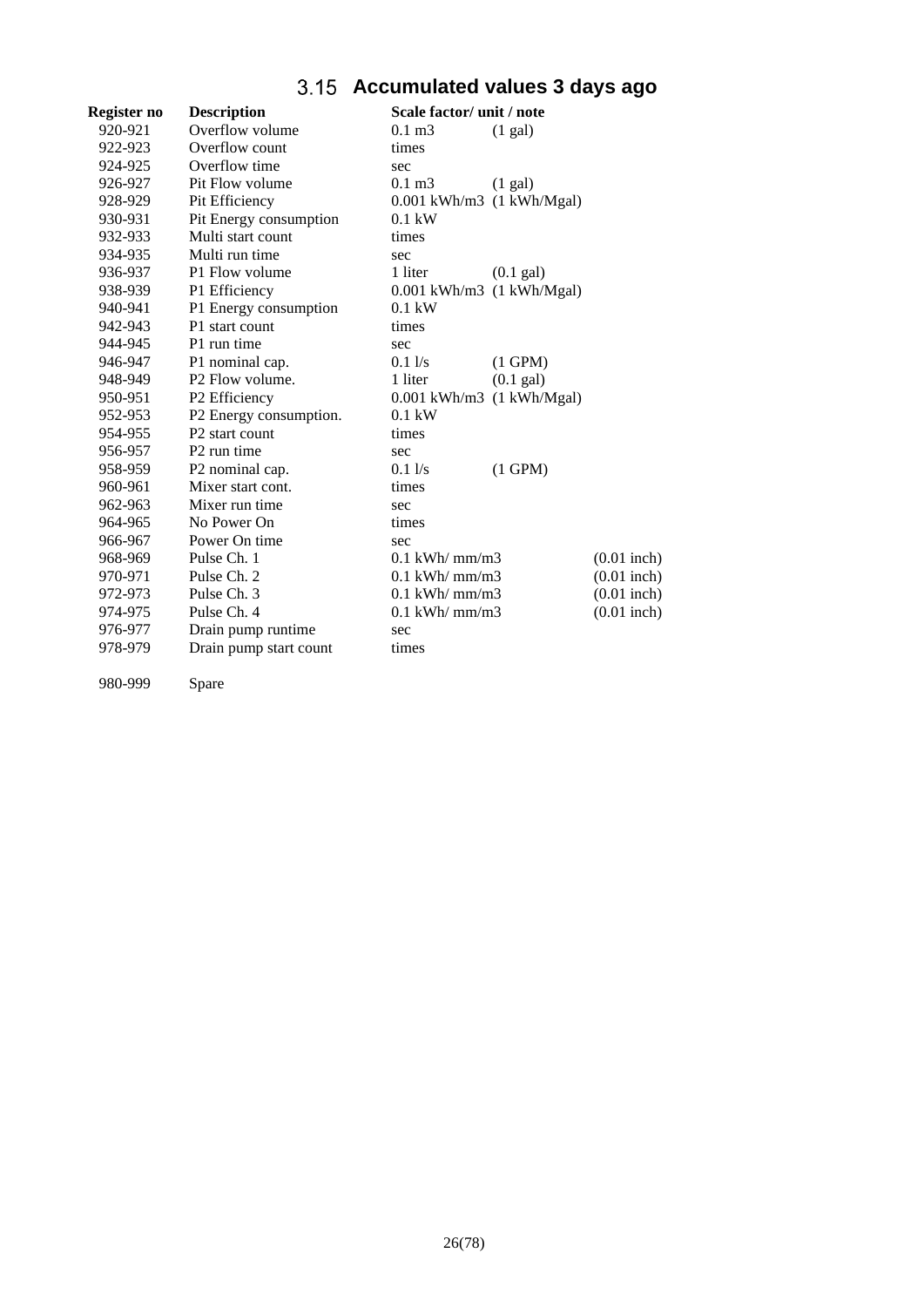# **Accumulated values 4 days ago**

<span id="page-26-0"></span>

| Register no | <b>Description</b>         | Scale factor/ unit / note              |               |
|-------------|----------------------------|----------------------------------------|---------------|
| 1000-1001   | Overflow volume            | $0.1 \text{ m}$ 3<br>(1 gal)           |               |
| 1002-1003   | Overflow count             | times                                  |               |
| 1004-1005   | Overflow time              | sec                                    |               |
| 1006-1007   | Pit Flow volume            | $0.1 \text{ m}$ 3<br>$(1 \text{ gal})$ |               |
| 1008-1009   | Pit Efficiency             | $0.001$ kWh/m3 $(1$ kWh/Mgal)          |               |
| 1010-1011   | Pit Energy consumption     | $0.1$ kW                               |               |
| 1012-1013   | Multi pump start count     | times                                  |               |
| 1014-1015   | Multi pump run time        | sec                                    |               |
| 1016-1017   | P1 Flow volume             | 1 liter<br>$(0.1 \text{ gal})$         |               |
| 1018-1019   | P1 Efficiency              | $0.001$ kWh/m3 $(1$ kWh/Mgal)          |               |
| 1020-1021   | P1 Energy consumption      | $0.1$ kW                               |               |
| 1022-1023   | P1 start count             | times                                  |               |
| 1024-1025   | P1 run time                | sec                                    |               |
| 1026-1027   | P1 nominal cap.            | $0.1$ $\sqrt{s}$<br>$(1$ GPM $)$       |               |
| 1028-1029   | P2 Flow volume.            | $(0.1)$ gal)<br>1 liter                |               |
| 1030-1031   | P2 Efficiency              | $0.001$ kWh/m3 $(1$ kWh/Mgal)          |               |
| 1032-1033   | P2 Energy consumption.     | $0.1$ kW                               |               |
| 1034-1035   | P <sub>2</sub> start count | times                                  |               |
| 1036-1037   | P <sub>2</sub> run time    | sec                                    |               |
| 1038-1039   | P2 nominal cap.            | $0.1\frac{1}{s}$<br>$(1$ GPM $)$       |               |
| 1040-1041   | Mixer start cont.          | times                                  |               |
| 1042-1043   | Mixer run time             | sec                                    |               |
| 1044-1045   | No Power On                | times                                  |               |
| 1046-1047   | Power On time              | sec                                    |               |
| 1048-1049   | Pulse Ch. 1                | $0.1$ kWh/ mm/m3                       | $(0.01$ inch) |
| 1050-1051   | Pulse Ch. 2                | $0.1$ kWh/ mm/m3                       | $(0.01$ inch) |
| 1052-1053   | Pulse Ch. 3                | $0.1$ kWh/ mm/m3                       | $(0.01$ inch) |
| 1054-1055   | Pulse Ch. 4                | $0.1$ kWh/ mm/m3                       | $(0.01$ inch) |
| 1056-1057   | Drain pump runtime         | sec                                    |               |
| 1058-1059   | Drain pump start count     | times                                  |               |
|             |                            |                                        |               |

1060-1079 Spare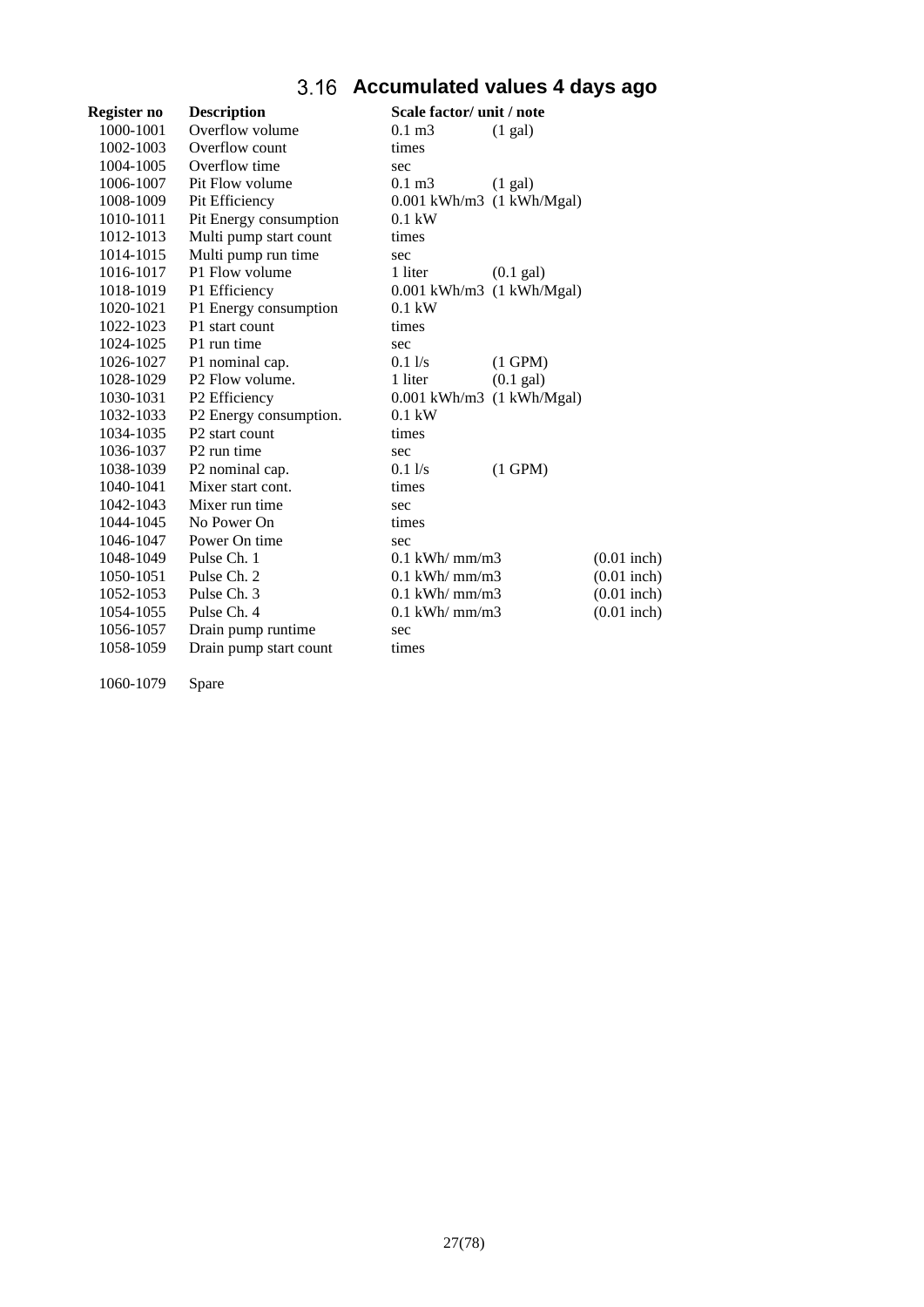# **Accumulated values 5 days ago**

<span id="page-27-0"></span>

| Register no | <b>Description</b>          | Scale factor/ unit / note              |               |
|-------------|-----------------------------|----------------------------------------|---------------|
| 1080-1081   | Overflow volume             | $0.1 \text{ m}$ 3<br>(1 gal)           |               |
| 1082-1083   | Overflow count              | times                                  |               |
| 1084-1085   | Overflow time               | sec                                    |               |
| 1086-1087   | Pit Flow volume             | $0.1 \text{ m}$ 3<br>$(1 \text{ gal})$ |               |
| 1088-1089   | Pit Efficiency              | $0.001$ kWh/m3 $(1$ kWh/Mgal)          |               |
| 1090-1091   | Pit Energy consumption      | $0.1$ kW                               |               |
| 1092-1093   | Multi pump start count      | times                                  |               |
| 1094-1095   | Multi pump run time         | sec                                    |               |
| 1096-1097   | P1 Flow volume              | 1 liter<br>$(0.1 \text{ gal})$         |               |
| 1098-1099   | P1 Efficiency               | $0.001$ kWh/m3 $(1$ kWh/Mgal)          |               |
| 1100-1101   | P1 Energy consumption       | $0.1$ kW                               |               |
| 1102-1103   | P1 start count              | times                                  |               |
| 1104-1105   | P1 run time                 | sec                                    |               |
| 1106-1107   | P1 nominal cap.             | 0.11/s<br>$(1$ GPM $)$                 |               |
| 1108-1109   | P <sub>2</sub> Flow volume. | $(0.1)$ gal)<br>1 liter                |               |
| 1110-1111   | P2 Efficiency               | $0.001$ kWh/m3 $(1$ kWh/Mgal)          |               |
| 1112-1113   | P2 Energy consumption.      | $0.1$ kW                               |               |
| 1114-1115   | P <sub>2</sub> start count  | times                                  |               |
| 1116-1117   | P <sub>2</sub> run time     | sec                                    |               |
| 1118-1119   | P2 nominal cap.             | $(1$ GPM $)$<br>$0.1\frac{1}{s}$       |               |
| 1120-1121   | Mixer start cont.           | times                                  |               |
| 1122-1123   | Mixer run time              | sec                                    |               |
| 1124-1125   | No Power On                 | times                                  |               |
| 1126-1127   | Power On time               | sec                                    |               |
| 1128-1129   | Pulse Ch. 1                 | $0.1$ kWh/ mm/m3                       | $(0.01$ inch) |
| 1130-1131   | Pulse Ch. 2                 | $0.1$ kWh/ mm/m3                       | $(0.01$ inch) |
| 1132-1133   | Pulse Ch. 3                 | $0.1$ kWh/ mm/m3                       | $(0.01$ inch) |
| 1134-1135   | Pulse Ch. 4                 | $0.1$ kWh/ mm/m3                       | $(0.01$ inch) |
| 1136-1137   | Drain pump runtime          | sec                                    |               |
| 1138-1139   | Drain pump start count      | times                                  |               |

1140-1159 Spare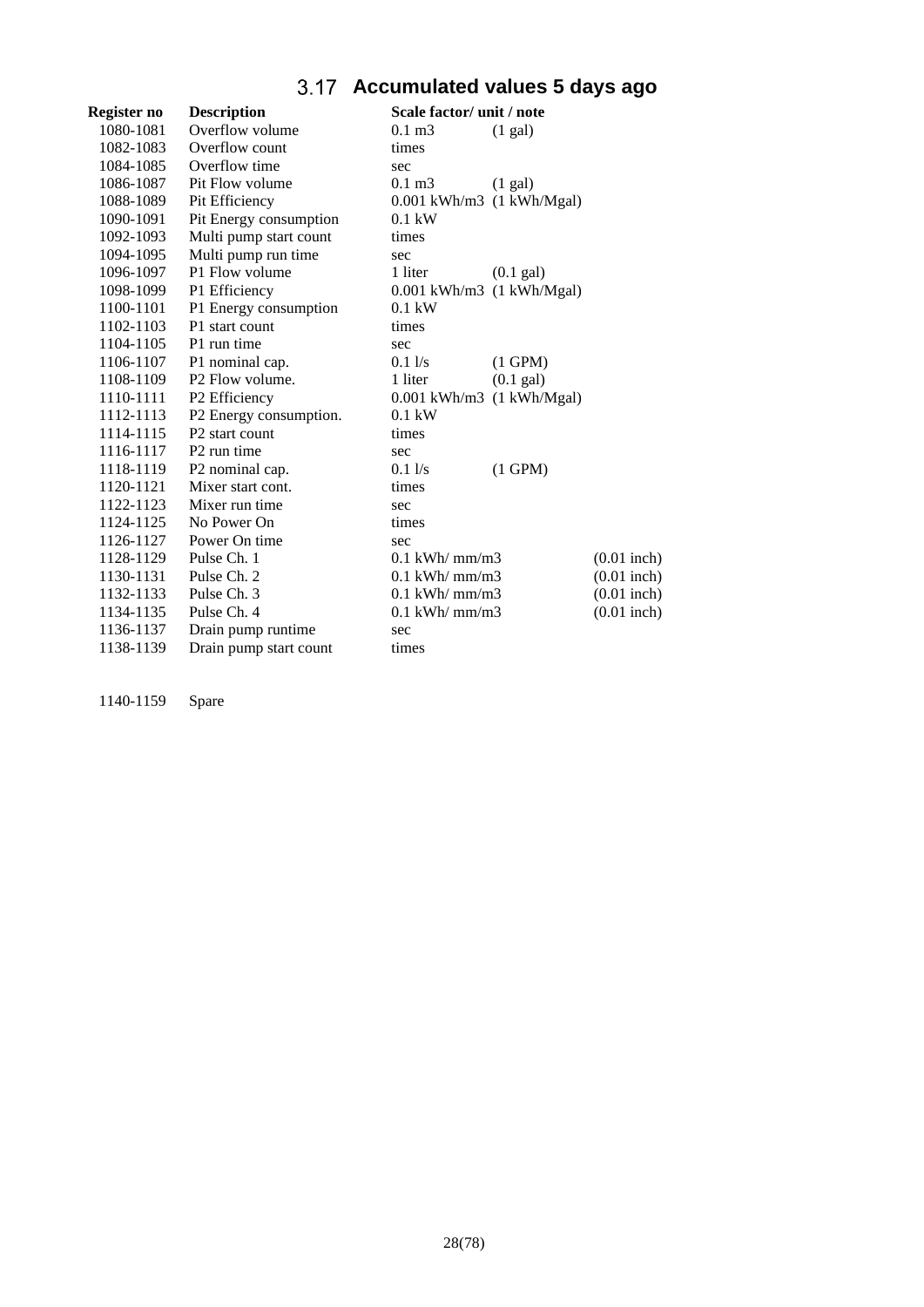# **Accumulated values 6 days ago**

<span id="page-28-0"></span>

| Register no | <b>Description</b>          | Scale factor/ unit / note        |               |
|-------------|-----------------------------|----------------------------------|---------------|
| 1160-1161   | Overflow volume             | $0.1 \text{ m}$ 3<br>(1 gal)     |               |
| 1162-1163   | Overflow count              | times                            |               |
| 1164-1165   | Overflow time               | sec                              |               |
| 1166-1167   | Pit Flow volume             | $0.1 \text{ m}$ 3<br>(1 gal)     |               |
| 1168-1169   | Pit Efficiency              | $0.001$ kWh/m3 $(1$ kWh/Mgal)    |               |
| 1170-1171   | Pit Energy consumption      | $0.1$ kW                         |               |
| 1172-1173   | Multi pump start count      | times                            |               |
| 1174-1175   | Multi pump run time         | sec                              |               |
| 1176-1177   | P1 Flow volume              | 1 liter<br>$(0.1 \text{ gal})$   |               |
| 1178-1179   | P1 Efficiency               | $0.001$ kWh/m3 $(1$ kWh/Mgal)    |               |
| 1180-1181   | P1 Energy consumption       | $0.1$ kW                         |               |
| 1182-1183   | P1 start count              | times                            |               |
| 1184-1185   | P1 run time                 | sec                              |               |
| 1186-1187   | P1 nominal cap.             | 0.11/s<br>$(1$ GPM $)$           |               |
| 1188-1189   | P <sub>2</sub> Flow volume. | $(0.1)$ gal)<br>1 liter          |               |
| 1190-1191   | P2 Efficiency               | $0.001$ kWh/m3 $(1$ kWh/Mgal)    |               |
| 1192-1193   | P2 Energy consumption.      | $0.1$ kW                         |               |
| 1194-1195   | P2 start count              | times                            |               |
| 1196-1197   | P <sub>2</sub> run time     | sec                              |               |
| 1198-1199   | P2 nominal cap.             | $(1$ GPM $)$<br>$0.1\frac{1}{s}$ |               |
| 1200-1201   | Mixer start cont.           | times                            |               |
| 1202-1203   | Mixer run time              | sec                              |               |
| 1204-1205   | No Power On                 | times                            |               |
| 1206-1207   | Power On time               | sec                              |               |
| 1208-1209   | Pulse Ch. 1                 | $0.1$ kWh/ mm/m3                 | $(0.01$ inch) |
| 1210-1211   | Pulse Ch. 2                 | $0.1$ kWh/ mm/m3                 | $(0.01$ inch) |
| 1212-1213   | Pulse Ch. 3                 | $0.1$ kWh/ mm/m3                 | $(0.01$ inch) |
| 1214-1215   | Pulse Ch. 4                 | $0.1$ kWh/ mm/m3                 | $(0.01$ inch) |
| 1216-1217   | Drain pump runtime          | sec                              |               |
| 1218-1219   | Drain pump start count      | times                            |               |

1220-1239 Spare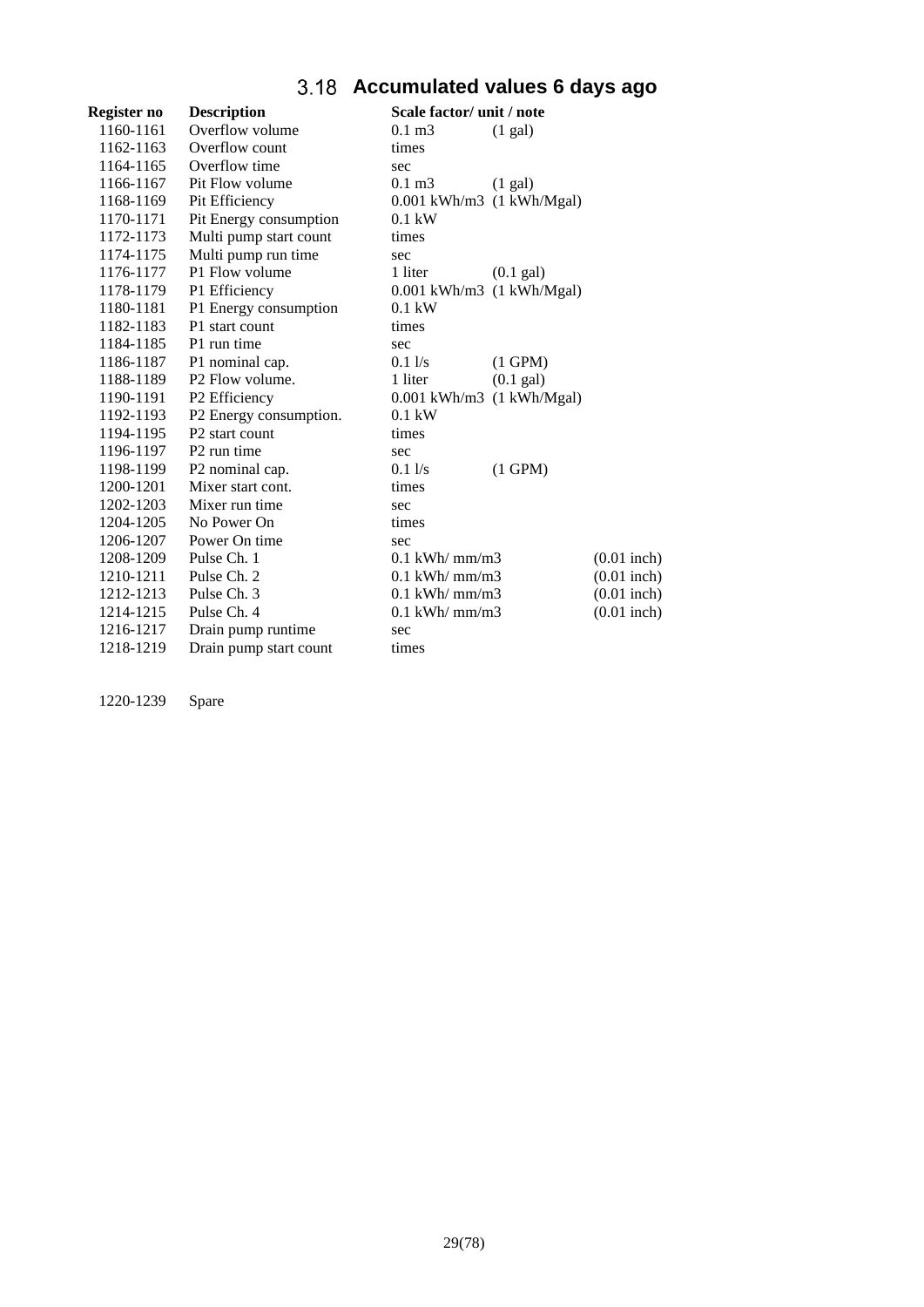# **Accumulated values 7 days ago**

<span id="page-29-0"></span>

| Overflow volume             | $0.1 \text{ m}$ 3                            | $(1 \text{ gal})$   |                                                                                                                                                                                                              |
|-----------------------------|----------------------------------------------|---------------------|--------------------------------------------------------------------------------------------------------------------------------------------------------------------------------------------------------------|
| Overflow count              | times                                        |                     |                                                                                                                                                                                                              |
| Overflow time               | sec                                          |                     |                                                                                                                                                                                                              |
| Pit Flow volume             | $0.1 \text{ m}$ 3                            | $(1 \text{ gal})$   |                                                                                                                                                                                                              |
| Pit Efficiency              |                                              |                     |                                                                                                                                                                                                              |
| Pit Energy consumption      | $0.1$ kW                                     |                     |                                                                                                                                                                                                              |
|                             | times                                        |                     |                                                                                                                                                                                                              |
| Multi pump run time         | sec                                          |                     |                                                                                                                                                                                                              |
| P1 Flow volume              | 1 liter                                      | $(0.1 \text{ gal})$ |                                                                                                                                                                                                              |
| P1 Efficiency               |                                              |                     |                                                                                                                                                                                                              |
| P1 Energy consumption       | $0.1$ kW                                     |                     |                                                                                                                                                                                                              |
| P1 start count              | times                                        |                     |                                                                                                                                                                                                              |
| P1 run time                 | sec                                          |                     |                                                                                                                                                                                                              |
| P1 nominal cap.             | $0.1$ $\sqrt{s}$                             | $(1$ GPM $)$        |                                                                                                                                                                                                              |
| P <sub>2</sub> Flow volume. | 1 liter                                      | $(0.1)$ gal)        |                                                                                                                                                                                                              |
| P2 Efficiency               |                                              |                     |                                                                                                                                                                                                              |
| P2 Energy consumption.      | $0.1$ kW                                     |                     |                                                                                                                                                                                                              |
| P <sub>2</sub> start count  | times                                        |                     |                                                                                                                                                                                                              |
| P <sub>2</sub> run time     | sec                                          |                     |                                                                                                                                                                                                              |
| P2 nominal cap.             | $0.1$ $1/s$                                  | $(1$ GPM $)$        |                                                                                                                                                                                                              |
| Mixer start cont.           | times                                        |                     |                                                                                                                                                                                                              |
| Mixer run time              | sec                                          |                     |                                                                                                                                                                                                              |
| No Power On                 | times                                        |                     |                                                                                                                                                                                                              |
| Power On time               | sec                                          |                     |                                                                                                                                                                                                              |
| Pulse Ch. 1                 |                                              |                     | $(0.01$ inch)                                                                                                                                                                                                |
| Pulse Ch. 2                 |                                              |                     | $(0.01$ inch)                                                                                                                                                                                                |
| Pulse Ch. 3                 |                                              |                     | $(0.01$ inch)                                                                                                                                                                                                |
| Pulse Ch. 4                 |                                              |                     | $(0.01$ inch)                                                                                                                                                                                                |
| Drain pump runtime          | sec                                          |                     |                                                                                                                                                                                                              |
| Drain pump start count      | times                                        |                     |                                                                                                                                                                                                              |
|                             | <b>Description</b><br>Multi pump start count |                     | Scale factor/ unit / note<br>$0.001$ kWh/m3 $(1$ kWh/Mgal)<br>$0.001$ kWh/m3 $(1$ kWh/Mgal)<br>$0.001$ kWh/m3 $(1$ kWh/Mgal)<br>$0.1$ kWh/ mm/m3<br>$0.1$ kWh/ mm/m3<br>$0.1$ kWh/ mm/m3<br>$0.1$ kWh/ mm/m3 |

1300-1319 Spare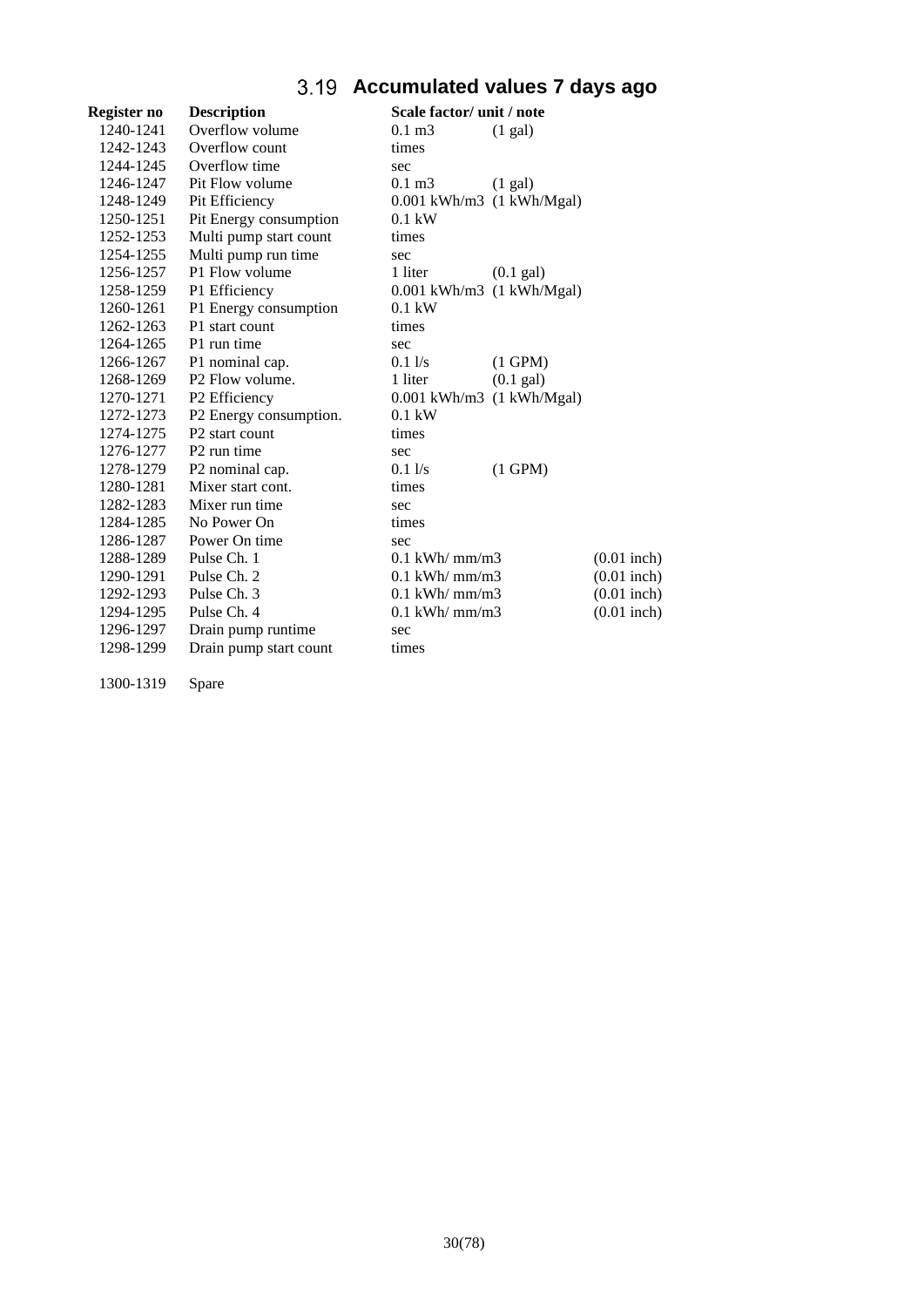# **System configuration**

<span id="page-30-0"></span>

| Register no | <b>Description</b>        | Scale factor/ unit / note                             |                                                                 |  |
|-------------|---------------------------|-------------------------------------------------------|-----------------------------------------------------------------|--|
| 1400        | Menu language             | 0=Swe/ $1=$ Eng/ $2=$ Ger/ $3=$ Fre                   |                                                                 |  |
| 1401        | Date format               | $0 = YY: MM: DD / 1 = DD: MM/YY / 2 = MM: DD: YY$     |                                                                 |  |
| 1402        | <b>Units</b>              | 0=Metric / 1= Us Units (Only metric support in V.1.xx |                                                                 |  |
| 1403        | LCD Back light time       | min, $0=$ always On                                   |                                                                 |  |
| 1404        | Pit fill graphics range   | centimeter $(0.01 \text{ ft})$                        |                                                                 |  |
| 1405        | Ack all alarms on reg 333 |                                                       | $0 =$ disabled, $1 =$ Write to reg. 333 acknowledges all alarms |  |
| 1407        | Main voltage              | 1 V                                                   | (type 400V)                                                     |  |
| 1408        | Main frequency            | $1$ Hz                                                | (tvpe 50Hz)                                                     |  |
| 1411        | Hide Start-Stop levels    | $0=NO$ , $1=YES$                                      |                                                                 |  |
| 1412        | Main graphics Show Mixer  | $0=NO$ , $1=YES$                                      |                                                                 |  |
| 1413        | Main graphics Show P1     | $0=NO$ , $1=YES$                                      |                                                                 |  |
| 1414        | Main graphics Show P2     | $0=NO$ , $1=YES$                                      |                                                                 |  |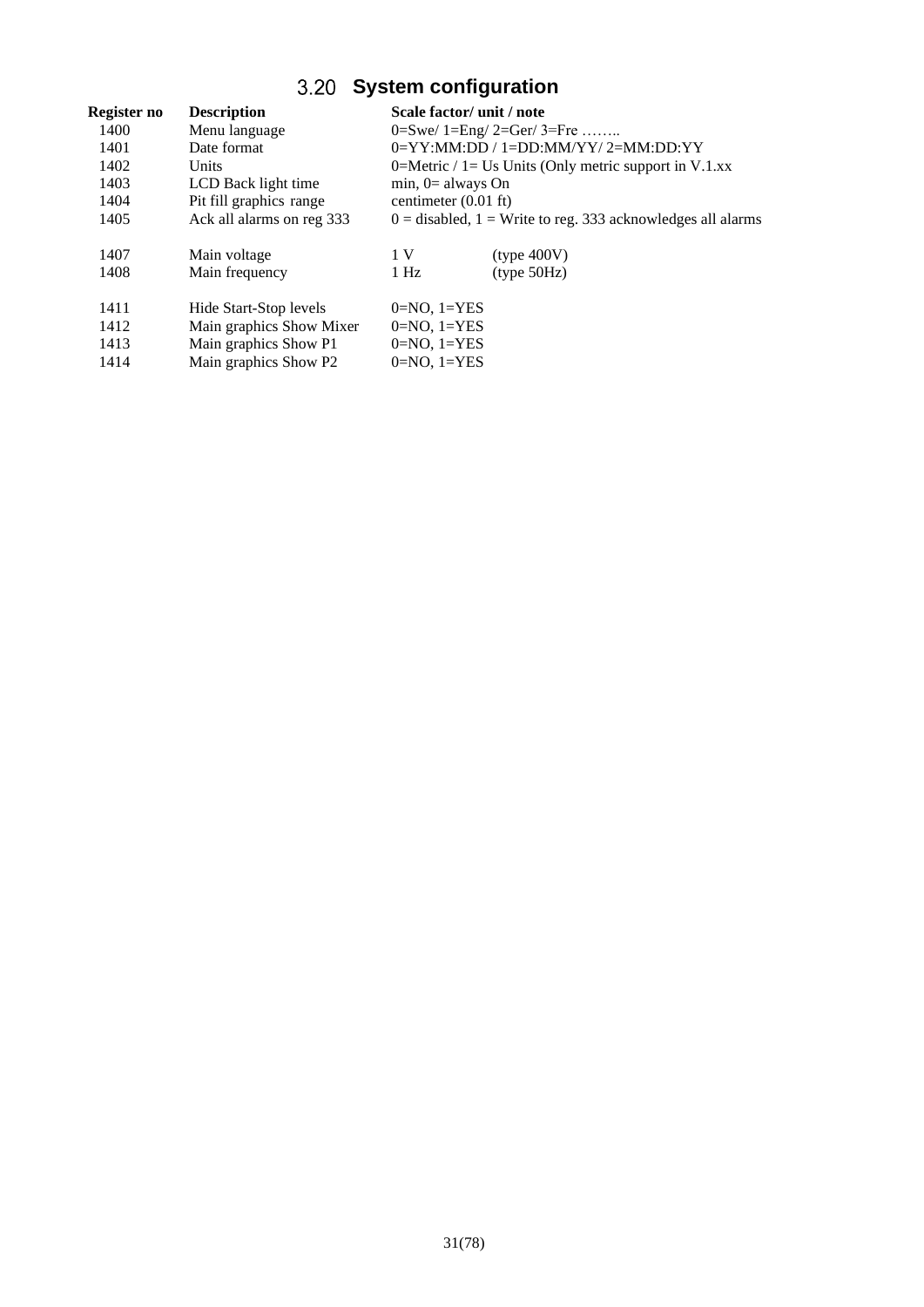# **Pit configuration**

<span id="page-31-0"></span>

| Register no | <b>Description</b>              | Scale factor/ unit / note          |                                |                                               |
|-------------|---------------------------------|------------------------------------|--------------------------------|-----------------------------------------------|
| 1420        | Pit flags 1                     | Bit mapped register, See IO-bits.  |                                |                                               |
| 1421        | Pit flags 2                     | $\zeta$ $\zeta$                    | $\epsilon$<br>$\epsilon$       |                                               |
| 1423        | Min time between relay changess |                                    |                                |                                               |
| 1424        | Max No. pumps running           | $0=1$ pump/1=2 Pumps               |                                |                                               |
| 1425        | Alternate when all pumps off    | 0=Every Pump stop, 1=All pumps off |                                |                                               |
| 1426        | Pump alternation                | 0=Off/1=Normal/2=Asymmetrical      |                                |                                               |
| 1427        | P1 run time ratio               | 1-99 %                             | Asymmetrical alternation       |                                               |
| 1428        | Runtime to alternation          | min.                               | Runtime alternation            |                                               |
| 1429        | Fast level change start         | 0/1                                | $1 =$ enabled                  |                                               |
| 1430        | Min no. pumps running           | $0 - 2$                            | Level change start             |                                               |
| 1431        | Max no. pumps running           | $0 - 2$                            |                                |                                               |
| 1432        | Level change to start           | $0.01$ m                           | $(0.01 \text{ ft})$            |                                               |
| 1433        | $/$ time unit                   | min                                |                                |                                               |
| 1434        | Fast level change stop          | 0/1                                | $1 =$ enabled                  |                                               |
| 1435        | Min no. pumps running           | $0 - 2$                            | Level change stop              |                                               |
| 1436        | Max no. pumps running           | $0 - 2$                            |                                |                                               |
| 1437        | Level change to stop            | $0.01$ m                           | $(0.01 \text{ ft})$            |                                               |
| 1438        | / time unit                     | min                                |                                |                                               |
| 1440        | Calculation interval inflow     | S                                  | Inflow                         |                                               |
| 1441        | Enable inflow calculation       | 0/1                                |                                |                                               |
| 1442        | Static head                     | $0.01$ mH <sub>2</sub> O           |                                | (0.01ft) System curve static lifting height   |
| 1445        | Pressure sensor inlet offset    | $0.01$ m                           |                                | (0.01ft) Overrides system curve if installed  |
| 1447        | Flow compensation 2 pumps       | 1 %                                |                                | Alternative to pump/system curve              |
| 1449        | Pit shape                       |                                    | $0 =$ rectangular, $1 =$ conic |                                               |
| 1450        | Pit level 0                     | $0.01$ m                           | $(0.01 \text{ ft})$            | Pit area                                      |
| 1451        | Pit area 0                      | $0.01 \text{ m2}$                  | $(0.01 \text{ ft2})$           |                                               |
| 1452        | Pit level 1                     | $0.01$ m                           | $(0.01 \text{ ft})$            |                                               |
| 1453        | Pit area 1                      | $0.01 \text{ m2}$                  | $(0.01 \text{ ft2})$           |                                               |
| 1454        | Pit level 2                     | 0.01 <sub>m</sub>                  | $(0.01 \text{ ft})$            |                                               |
| 1455        | Pit area 2                      | $0.01 \text{ m2}$                  | $(0.01 \text{ ft2})$           |                                               |
| 1456        | Pit level 3                     | $0.01$ m                           | $(0.01 \text{ ft})$            |                                               |
| 1457        | Pit area 3                      | $0.01 \text{ m2}$                  | $(0.01 \text{ ft2})$           |                                               |
| 1458        | Pit level 4                     | $0.01$ m                           | $(0.01 \text{ ft})$            |                                               |
| 1459        | Pit area 4                      | $0.01 \text{ m}$ 2                 | $(0.01 \text{ ft2})$           |                                               |
| 1460        | Pit level 5                     | 0.01 <sub>m</sub>                  | $(0.01 \text{ ft})$            |                                               |
| 1461        | Pit area 5                      | $0.01 \text{ m2}$                  | $(0.01 \text{ ft2})$           |                                               |
| 1462        | Pit level 6                     | $0.01$ m                           | $(0.01 \text{ ft})$            |                                               |
| 1463        | Pit area 6                      | $0.01 \text{ m2}$                  | $(0.01 \text{ ft2})$           |                                               |
| 1464        | Pit level 7                     | $0.01$ m                           | $(0.01 \text{ ft})$            |                                               |
| 1465        | Pit area 7                      | $0.01 \text{ m2}$                  | $(0.01 \text{ ft2})$           |                                               |
| 1466        | Pit level 8                     | 0.01 <sub>m</sub>                  | $(0.01 \text{ ft})$            |                                               |
| 1467        | Pit area 8                      | $0.01 \text{ m2}$                  | $(0.01 \text{ ft2})$           |                                               |
| 1468        | Pit level 9                     | 0.01 <sub>m</sub>                  | $(0.01 \text{ ft})$            |                                               |
| 1469        | Pit area 9                      | $0.01 \text{ m2}$                  | $(0.01 \text{ ft2})$           |                                               |
| 1470        | Auto set warning threshold @    | % pump capacity                    |                                | Default 80%                                   |
| 1471        | Enable pump capacity calc.      | 0/1                                |                                |                                               |
| 1472        | Min level calc. pump capacity   | $0.01$ m                           | $(0.01 \text{ ft})$            | Pump capacity                                 |
| 1473        | Max level calc. pump capacity   | $0.01$ m                           | $(0.01 \text{ ft})$            |                                               |
| 1474        | No calculations before alarm    |                                    |                                | Prevent Low pump capacity alarm until reached |
| 1475        | Start delay                     | S                                  |                                |                                               |
| 1476        | Calculation time                | S                                  |                                |                                               |
| 1477        | Stop delay                      | S                                  |                                |                                               |
| 1478        | Auto set alarm threshold @      | % pump capacity                    |                                | Default 70%                                   |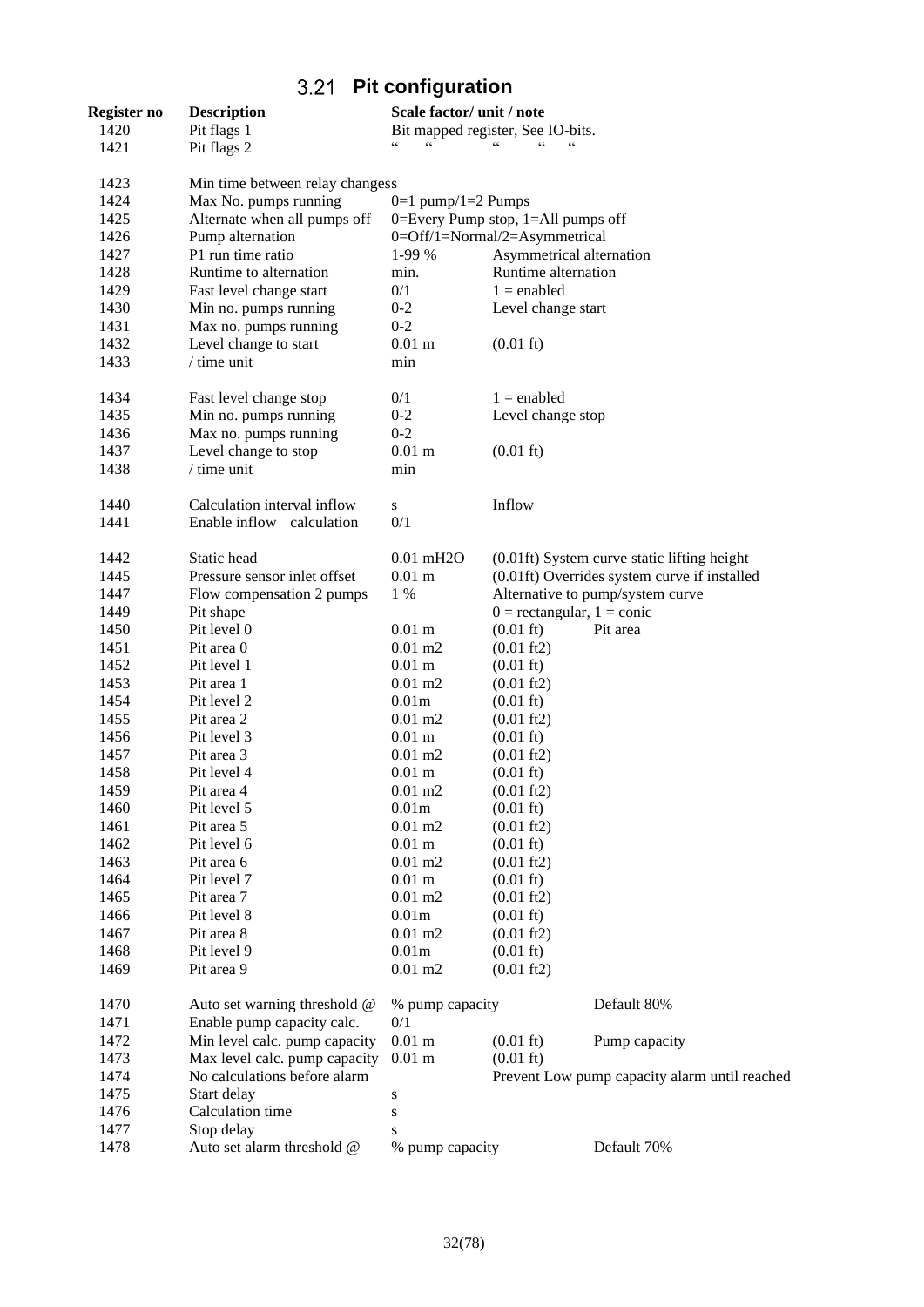| Register no | <b>Description</b>               | Scale factor/ unit / note |                           |
|-------------|----------------------------------|---------------------------|---------------------------|
| 1479        | Remote block enable              | $0=$ off, $/1=$ on        |                           |
| 1480        | Remote block timeout             | ${\bf S}$                 | $0 = No$ timeout          |
| 1481        | Back-Pressure block setpoint     | 0.1 <sub>bar</sub>        | $(0.1$ PSI $)$            |
| 1482        | Back-Pressure block timeout      | S                         | $0 = No$ timeout          |
| 1483        | Back-Pressure block delay        | S                         |                           |
| 1484        | Back-Pressure block enable       | $0=$ off, $/1=$ on        |                           |
| 1485        | High float run on time           | S                         | High float backup control |
| 1487        | High float sensor control        | $0=$ off, $1=$ on         | Enable                    |
| 1488        | Sensor level at high float       | $0.01$ m                  | $(0.01 \text{ ft})$       |
| 1489        | Max difference at high float     | $+/-0.01$ m               | $(0.01 \text{ ft})$       |
| 1491        | Low float sensor control         | $0=$ off, $1=$ on         | Enable                    |
| 1492        | Sensor level at low float        | $0.01 \text{ m}$          | $(0.01 \text{ ft})$       |
| 1493        | Max difference at low float      | $+/-0.01$ m               | $(0.01 \text{ ft})$       |
| 1494        | Low float pump block enable      | 0/1                       |                           |
| 1496        | level derivate sensor control    | $0=$ off, $1=$ on         | Enable                    |
| 1497        | Sensor control time              | S                         |                           |
| 1498        | Min level change                 | 0.01m                     | $(0.01 \text{ ft})$       |
| 1499        | Hi tariff control enable         |                           | Tariff control            |
| 1500        | Hi tariff pump pre-start         | min                       | Tariff control            |
| 1501        | Pump down level                  | $0.01$ m                  | $(0.01 \text{ ft})$       |
| 1502        | Monday peak 1 On                 | min                       | 0-1440 min                |
| 1503        | Monday peak 1 Off                | min                       |                           |
| 1504        | Monday peak 2 On                 | min                       |                           |
| 1505        | Monday peak 2 Off                | min                       |                           |
| 1506        | Tuesday peak 1 On                | min                       |                           |
| 1507        | Tuesday peak 1 Off               | min                       |                           |
| 1508        | Tuesday peak 2 On                | min                       |                           |
| 1509        | Tuesday peak 2 Off               | min                       |                           |
| 1510        | Wednesday peak 1 On              | min                       |                           |
| 1511        | Wednesday peak 1 Off             | min                       |                           |
| 1512        | Wednesday peak 2 On              | min                       |                           |
| 1513        | Wednesday peak 2 Off             | min                       |                           |
| 1514        | Thursday peak 1 On               | min                       |                           |
| 1515        | Thursday peak 1 Off              | min                       |                           |
| 1516        | Thursday peak 2 On               | min                       |                           |
| 1517        | Thursday peak 2 Off              | min                       |                           |
| 1518        | Friday peak 1 On                 | min                       |                           |
| 1519        | Friday peak 1 Off                | min                       |                           |
| 1520        | Friday peak 2 On                 | min                       |                           |
| 1521        | Friday peak 2 Off                | min                       |                           |
| 1522        | Saturday peak 1 On               | min                       |                           |
| 1523        | Saturday peak 1 Off              | min                       |                           |
| 1524        | Saturday peak 2 On               | min                       |                           |
| 1525        | Saturday peak 2 Off              | min                       |                           |
| 1526        | Sunday peak 1 On                 | min                       |                           |
| 1527        | Sunday peak 1 Off                | min                       |                           |
| 1528        | Sunday peak 2 On                 | min                       |                           |
| 1529        | Sunday peak 2 Off                | min                       |                           |
| 1530        | Relative level m.a.s.            | $0.01$ m                  | $(0.01 \text{ ft})$       |
| 1532        | No starts to alt. stop level     | times                     |                           |
| 1533        | Alternative stop level           | $0.01$ m                  | $(0.01 \text{ ft})$       |
| 1534        | Alternative Stop delay           | S                         |                           |
| 1537        | Stop Pumps on phase missing      |                           | $0=No 1=Yes$              |
| 1538        | Stop Pumps on high mains voltage |                           | $0=No 1=Yes$              |
| 1539        | Stop Pumps on low mains voltage  |                           | $0=No 1=Yes$              |
| 1540        | Stop Pumps on phase unbalance    |                           | $0=No 1=Yes$              |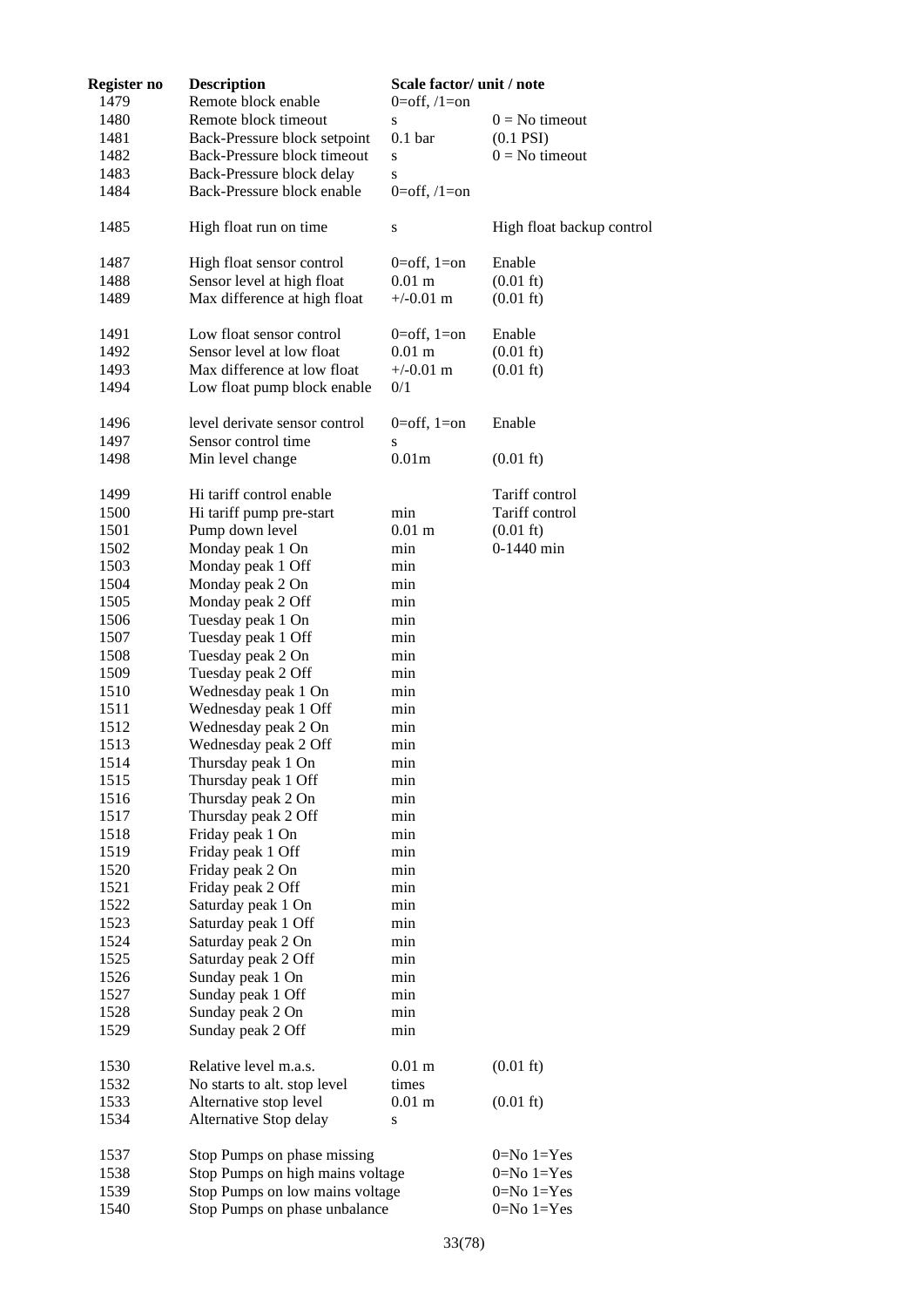- 
- 1541 Power monitor deblock delay s Over/under voltage ……<br>1544 Demand manual reset on hi pump temp.  $0 = No$ ,  $1 = Yes$  Reset = V
- 
- Max. pumps running during emergency power

1544 Demand manual reset on hi pump temp.  $0=N_0$ , 1=Yes Reset = Write 0 to IO 629 and 757<br>1545 Block Alarm high float  $0=N_0$ , 1=Yes Reset = Write 0 to IO 629 and 757 1545 Block Alarm high float  $0=$ Never block, 1= 1 pump running, 2= 2 pump running 1547 Max. pumps running during emergency power  $0 = 1$  pump, 1 = 2 pumps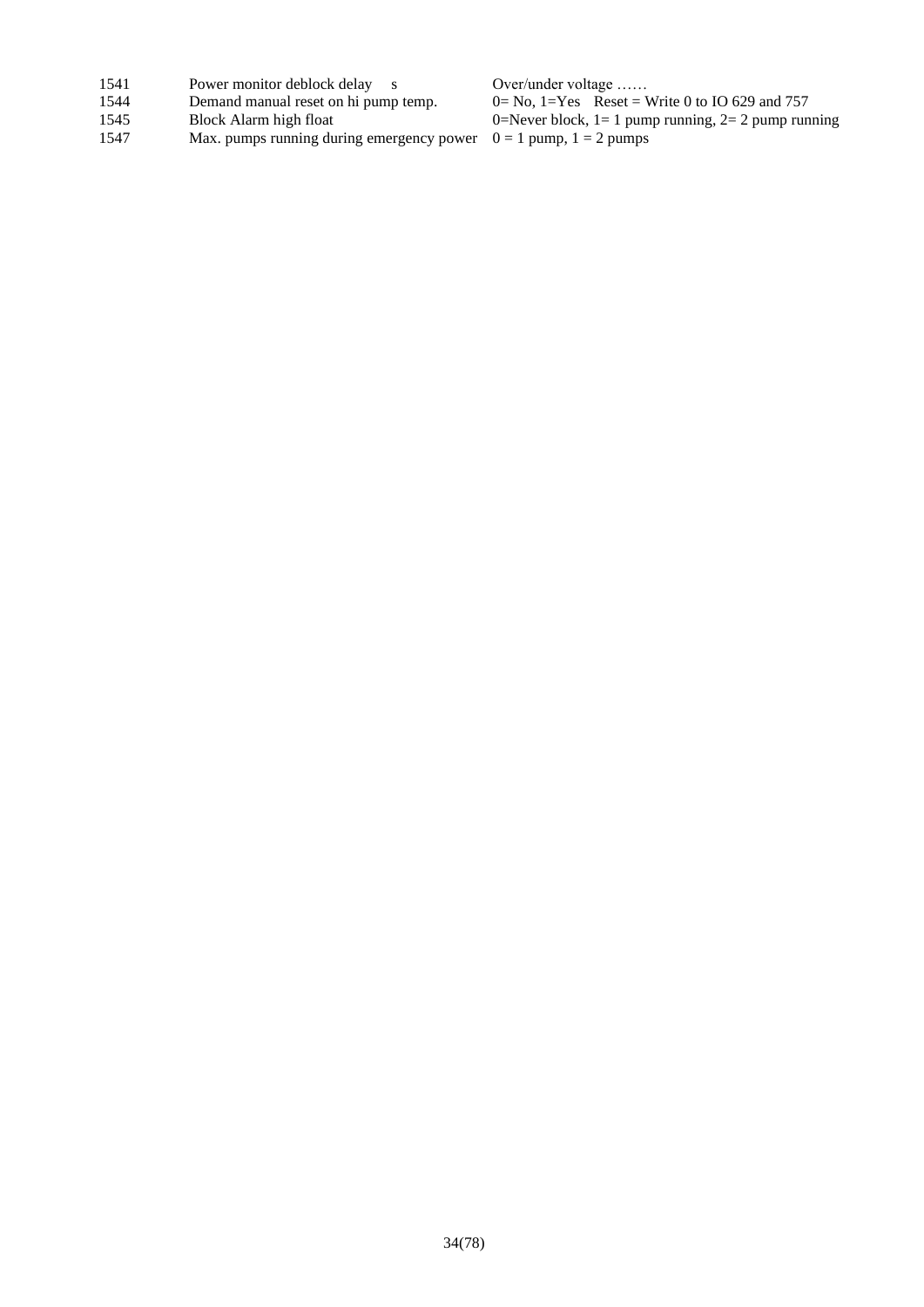# **Pump 1 configuration**

<span id="page-34-0"></span>

| Register no | <b>Description</b>                   | Scale factor/ unit / note                                                        |                                                   |                                                  |  |
|-------------|--------------------------------------|----------------------------------------------------------------------------------|---------------------------------------------------|--------------------------------------------------|--|
| 1600        | Actual start level                   | 0.01 m (0.01 ft) Read only, normal or hi tariff                                  |                                                   |                                                  |  |
| 1601        | Actual stop level                    | 0.01 m (0.01 ft) Read only, normal or hi tariff                                  |                                                   |                                                  |  |
| 1602        | Pump Type                            | $0 - 4$                                                                          |                                                   | $0 =$ Pump disabled, 1=On/Off control,           |  |
|             |                                      |                                                                                  |                                                   | 2=VFD manual speed, 3=VFD PID control,           |  |
|             |                                      |                                                                                  |                                                   | 4=VFD Best Efficiency Point                      |  |
| 1603        | Normal start level                   | $0.01$ m                                                                         | $(0.01 \text{ ft})$                               |                                                  |  |
| 1604        | Normal stop level                    | $0.01$ m                                                                         | $(0.01 \text{ ft})$                               |                                                  |  |
| 1605        | Normal random start range            | $+/- 0.01m$                                                                      | $(0.01 \text{ ft})$                               |                                                  |  |
| 1606        | High tariff start level              | $0.01$ m                                                                         | $(0.01 \text{ ft})$                               |                                                  |  |
| 1607        | High tariff stop level               | $0.01$ m                                                                         | $(0.01 \text{ ft})$                               |                                                  |  |
| 1608        | High tariff random start range       | $+/- 0.01m$                                                                      | $(0.01 \text{ ft})$                               |                                                  |  |
| 1609        | Start delay                          | S                                                                                |                                                   |                                                  |  |
| 1610        | Stop delay                           | S                                                                                |                                                   |                                                  |  |
| 1611        | High float backup run                | $0 =$ disabled, 1 = enabled                                                      |                                                   |                                                  |  |
| 1612        | Running indicator                    | 0=any source, 1=Control Output, 2=Digital input,<br>3=Motor Current, 4=field bus |                                                   |                                                  |  |
|             |                                      |                                                                                  |                                                   |                                                  |  |
| 1613        | Min run current                      | 0.1 A Run Confirm                                                                |                                                   |                                                  |  |
| 1614        | Alternative stop level on            | $0 =$ disabled, 1= enabled                                                       |                                                   | Pump down every [R1532] pump start               |  |
| 1615        | Max continuous runtime               | min                                                                              |                                                   |                                                  |  |
| 1616        | Normal start level                   | $0.01$ m                                                                         | $(0.01 \text{ ft})$                               | With reg. 1530 sea level offset                  |  |
| 1617        | Normal stop level                    | $0.01$ m                                                                         | $(0.01 \text{ ft})$                               | With reg. 1530 sea level offset                  |  |
| 1618        | High tariff start level              | $0.01$ m                                                                         | $(0.01 \text{ ft})$                               | With reg. 1530 sea level offset                  |  |
| 1619        | High tariff stop level               | $0.01$ m                                                                         | $(0.01 \text{ ft})$                               | With reg. 1530 sea level offset                  |  |
| 1620        | Point 1 Total head (H max)           | $0.01$ mH20                                                                      | $(0.01\text{ft})$                                 | QH curve                                         |  |
| 1621        | Point 1 Min Flow                     | 0.11/s                                                                           | $(0.1$ GPM $)$                                    | Taken from QH curve                              |  |
| 1622        | Point 2 Total head (H duty)          | $0.01$ mH <sub>2</sub> O                                                         | $(0.01 \text{ ft})$                               | Best efficiency duty point                       |  |
| 1623        | Point 2 Flow duty point              | 0.11/s                                                                           | $(0.1$ GPM $)$                                    |                                                  |  |
| 1624        | Point 3 Total head (H min)           | $0.01$ mH <sub>2</sub> O                                                         | $(0.01 \text{ ft})$                               |                                                  |  |
| 1625        | Point 3 Max Flow                     | $0.1$ $1/s$                                                                      | $(0.1 \text{ GPM})$                               |                                                  |  |
| 1626        | <b>Total Head</b>                    | $0.01$ mH20                                                                      | $(0.01 \text{ ft})$                               | System curve                                     |  |
| 1627        | Auto-set low pump capacity threshold | $0 =$ Inactive, $1 =$ Trig, $2 =$ Running.<br>Alarm @ 70 %, warning @ 80%        |                                                   |                                                  |  |
| 1628        | Auto-set calculation counter         | $0 - 8$                                                                          |                                                   | Auto sequence takes 4-8 calculations to complete |  |
| 1629        | Pump reverse counter                 | status                                                                           | Counts to R1816 threshold and block R1824 minutes |                                                  |  |
| 1630        | Pump reverse enable                  |                                                                                  | $0=No/1=Yes$                                      |                                                  |  |
| 1631        | Pump starts between reverse          |                                                                                  |                                                   | If enabled under common settings R1823           |  |
| 1632        | Calculated QH curve exponent 0,0001  |                                                                                  | $0,9000 - 5,0000$ or $0,0$                        |                                                  |  |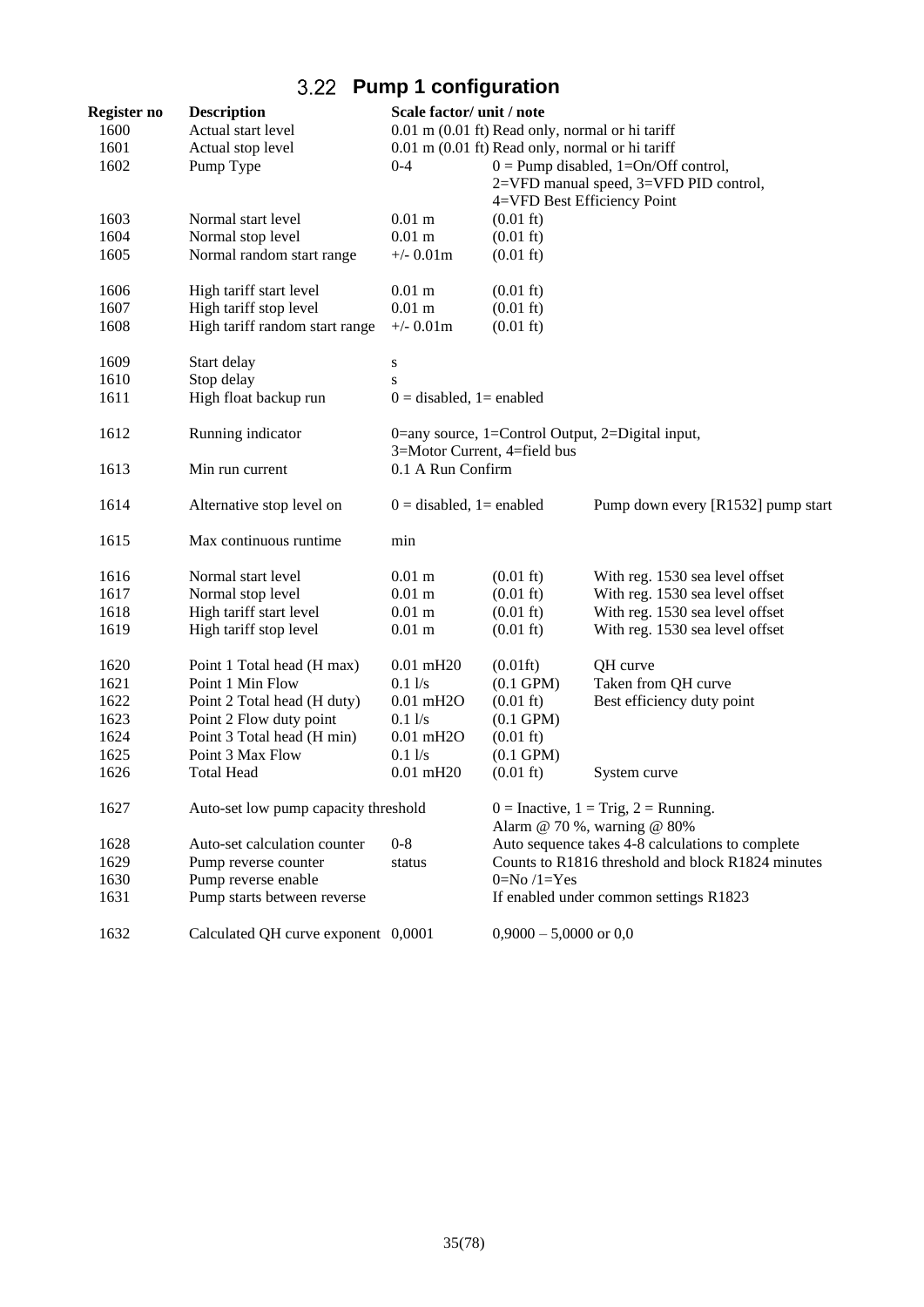| Register no | <b>Description</b>                       | Scale factor/ unit / note |                                        |
|-------------|------------------------------------------|---------------------------|----------------------------------------|
| 1635        | Control run (pump exercise) enable       | $0=No/1=Yes$              |                                        |
| 1636        | Hi temperature motor stop pump           | $0=No/1=Yes$              |                                        |
| 1637        | Hi temperature stator L1 stop pump       | $0=No/1=Yes$              |                                        |
| 1638        | Hi temperature stator L2 stop pump       | $0=No/1=Yes$              |                                        |
| 1639        | Hi temperature stator L3 stop pump       | $0=No/1=Yes$              |                                        |
| 1640        | Hi temperature upper bearing stop pump   | $0=No/1=Yes$              |                                        |
| 1641        | Hi temperature lower bearing stop pump   | $0=No/1=Yes$              |                                        |
| 1642        | High vibration stop pump                 | $0=No/1=Yes$              |                                        |
| 1643        | Leakage general stop pump                | $0=No/1=Yes$              |                                        |
| 1644        | Leakage oil chamber stop pump            | $0=No/1=Yes$              |                                        |
| 1645        | Leakage motor housing stop pump          | $0=No/1=Yes$              |                                        |
| 1646        | Leakage connection chamber stop pump     | $0=No/1=Yes$              |                                        |
| 1647        | High motor current Alarm block           | $0=No/1=Yes$              |                                        |
| 1648        | Motor protector Alarm block              | $0=No/1=Yes$              |                                        |
| 1649        | No run confirmation Alarm block          | $0=No/1=Yes$              |                                        |
| 1650        | Pump error Alarm block                   | $0=No/1=Yes$              |                                        |
| 1651        | High vibration Alarm block               | $0=No/1=Yes$              |                                        |
| 1652        | Hi temperature motor Alarm block         | $0=No/1=Yes$              |                                        |
| 1653        | Hi temperature stator L1 Alarm block     | $0=No/1=Yes$              |                                        |
| 1654        | Hi temperature stator L2 Alarm block     | $0=No/1=Yes$              |                                        |
| 1655        | Hi temperature stator L3 Alarm block     | $0=No/1=Yes$              |                                        |
| 1656        | Hi temperature upper bearing Alarm block | $0=No/1=Yes$              |                                        |
| 1657        | Hi temperature lower bearing Alarm block | $0=No/1=Yes$              |                                        |
| 1658        | Leakage general Alarm block              | $0=No/1=Yes$              |                                        |
| 1659        | Leakage oil chamber Alarm block          | $0=No/1=Yes$              |                                        |
| 1660        | Leakage motor housing Alarm block        | $0=No/1=Yes$              |                                        |
| 1661        | Leakage connection chamber Alarm block   | $0=No/1=Yes$              |                                        |
| 1662        | Reverse error Alarm block                | $0=No/1=Yes$              | Max attempts within time limit reached |
| 1663        | <b>Emergency Power Mode Alarm Block</b>  | $0=No/1=Yes$              |                                        |
| 1664        | BEP Start @ max freq. every x start      | $0 =$ OFF                 |                                        |
| 1665        | BEP max freq. run time                   | Seconds                   | Or until pump cap. calc. complete      |
| 1666        | BEP @ max freq. if all pumps running     | $0=No/1=Yes$              |                                        |
| 1667        | All pumps max freq. delay                | Seconds                   |                                        |
| 1668        | BEP @ max freq. on high level alarm      | $0=No/1=Yes$              |                                        |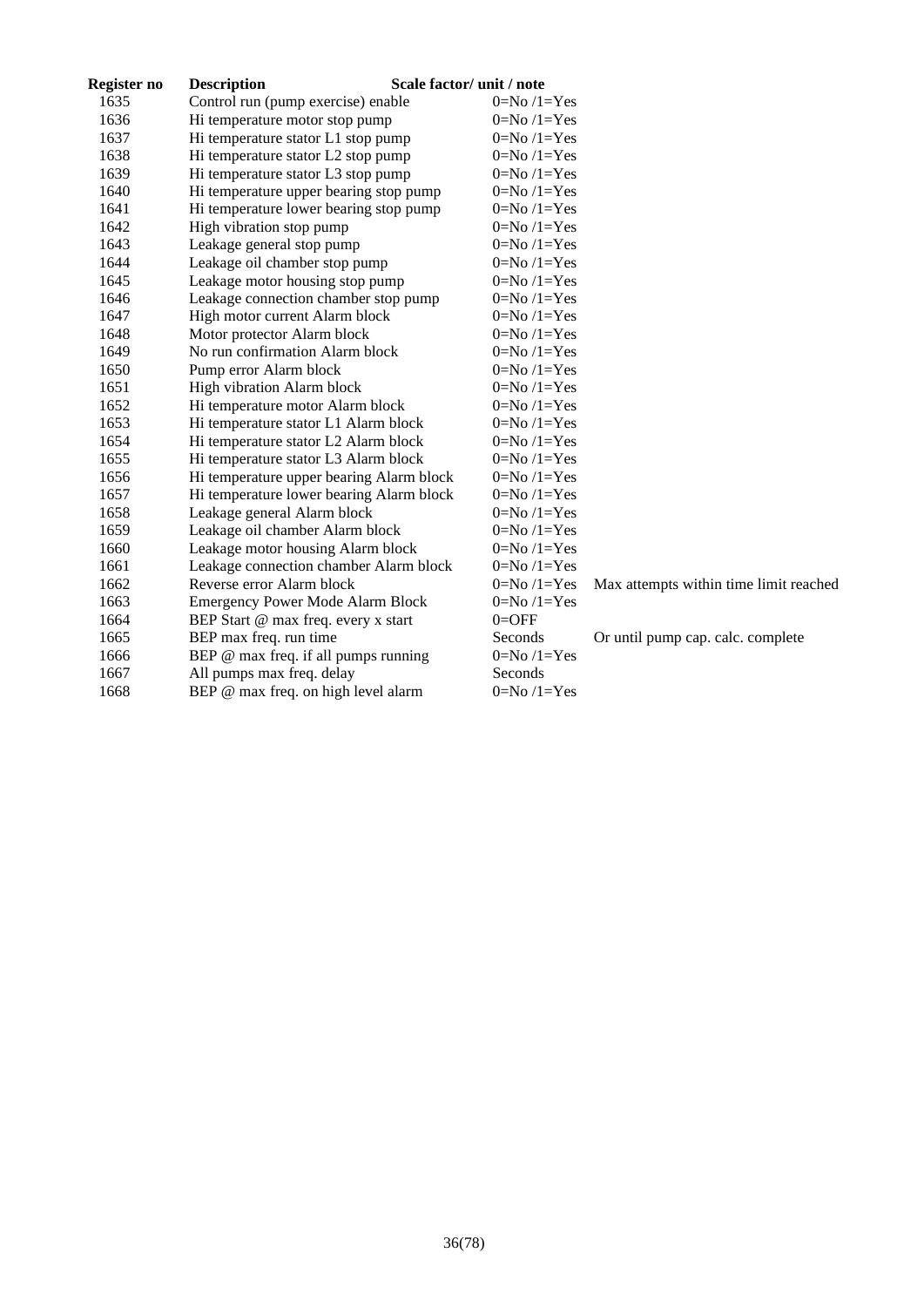# **Pump 2 configuration**

| Register no  | <b>Description</b>                   | Scale factor/ unit / note   |                                                 |                                                             |
|--------------|--------------------------------------|-----------------------------|-------------------------------------------------|-------------------------------------------------------------|
| 1700         | Actual start level                   |                             | 0.01 m (0.01 ft) Read only, normal or hi tariff |                                                             |
| 1701         | Actual stop level                    |                             | 0.01 m (0.01 ft) Read only, normal or hi tariff |                                                             |
| 1702         | Pump Type                            | $0 - 4$                     |                                                 | $0 =$ Pump disabled, 1=On/Off control,                      |
|              |                                      |                             |                                                 | 2=VFD manual speed, 3=VFD PID control,                      |
|              |                                      |                             |                                                 | 4=VFD Best Efficiency Point                                 |
| 1703<br>1704 | Normal start level                   | $0.01$ m<br>$0.01$ m        | $(0.01 \text{ ft})$                             |                                                             |
|              | Normal stop level                    |                             | $(0.01 \text{ ft})$                             |                                                             |
| 1705         | Normal random start range            | $+/- 0.01m$                 | $(0.01 \text{ ft})$                             |                                                             |
| 1706         | High tariff start level              | $0.01$ m                    | $(0.01 \text{ ft})$                             |                                                             |
| 1707         | High tariff stop level               | $0.01$ m                    | $(0.01 \text{ ft})$                             |                                                             |
| 1708         | High tariff random start range       | $+/- 0.01m$                 | $(0.01 \text{ ft})$                             |                                                             |
| 1709         | Start delay                          | S                           |                                                 |                                                             |
| 1710         | Stop delay                           | S                           |                                                 |                                                             |
| 1711         | High float backup run                | $0 =$ disabled, 1 = enabled |                                                 |                                                             |
| 1712         | Running indicator                    |                             |                                                 | 0=any source, 1=Control Output, 2=Digital input,            |
|              |                                      |                             | 3=Motor Current, 4=field bus                    |                                                             |
| 1713         | Min run current                      | 0.1 A Run Confirm           |                                                 |                                                             |
| 1714         | Alternative stop level on            | $0 =$ disabled, 1= enabled  |                                                 | Pump down every [R1532] pump start                          |
| 1715         | Max continuous runtime               | min                         |                                                 |                                                             |
| 1716         | Normal start level                   | $0.01$ m                    | $(0.01 \text{ ft})$                             | With reg. 1530 sea level offset                             |
| 1717         | Normal stop level                    | $0.01$ m                    | $(0.01 \text{ ft})$                             | With reg. 1530 sea level offset                             |
| 1718         | High tariff start level              | $0.01$ m                    | $(0.01 \text{ ft})$                             | With reg. 1530 sea level offset                             |
| 1719         | High tariff stop level               | $0.01$ m                    | $(0.01 \text{ ft})$                             | With reg. 1530 sea level offset                             |
| 1720         | Point 1 Total head (H max)           | $0.01$ mH20                 | $(0.01\text{ft})$                               | QH curve                                                    |
| 1721         | Point 1 Min Flow                     | 0.11/s                      | $(0.1$ GPM $)$                                  | Taken from QH curve                                         |
| 1722         | Point 2 Total head (H mid)           | $0.01$ mH <sub>2</sub> O    | $(0.01 \text{ ft})$                             | Best efficiency duty point                                  |
| 1723         | Point 2 Flow duty point              | 0.11/s                      | $(0.1$ GPM $)$                                  |                                                             |
| 1724         | Point 3 Total head (H min)           | $0.01$ mH <sub>2</sub> O    | $(0.01 \text{ ft})$                             |                                                             |
| 1725         | Point 3 Max Flow                     | $0.1$ $1/s$                 | $(0.1 \text{ GPM})$                             |                                                             |
| 1726         | <b>Total Head</b>                    | $0.01$ mH20                 | $(0.01 \text{ ft})$                             | System curve                                                |
| 1727         | Auto-set low pump capacity threshold |                             |                                                 | $0 =$ Inactive, $1 =$ Trig auto-set, $2 =$ Auto-set running |
| 1728         | Auto-set calculation counter         | $0 - 8$                     |                                                 | Auto sequence takes 4-8 calculations to complete            |
| 1729         | Pump reverse counter                 | status                      |                                                 | Counts to R1816 threshold and blocks R1824 minutes          |
| 1730         | Pump reverse enable                  |                             | $0=No/1=Yes$                                    |                                                             |
| 1731         | Pump starts between reverse          |                             |                                                 | If enabled under common settings R1823                      |
| 1732         | Calculated QH curve exponent 0,0001  |                             | $0,9000 - 5,0000$ or $0,0$                      |                                                             |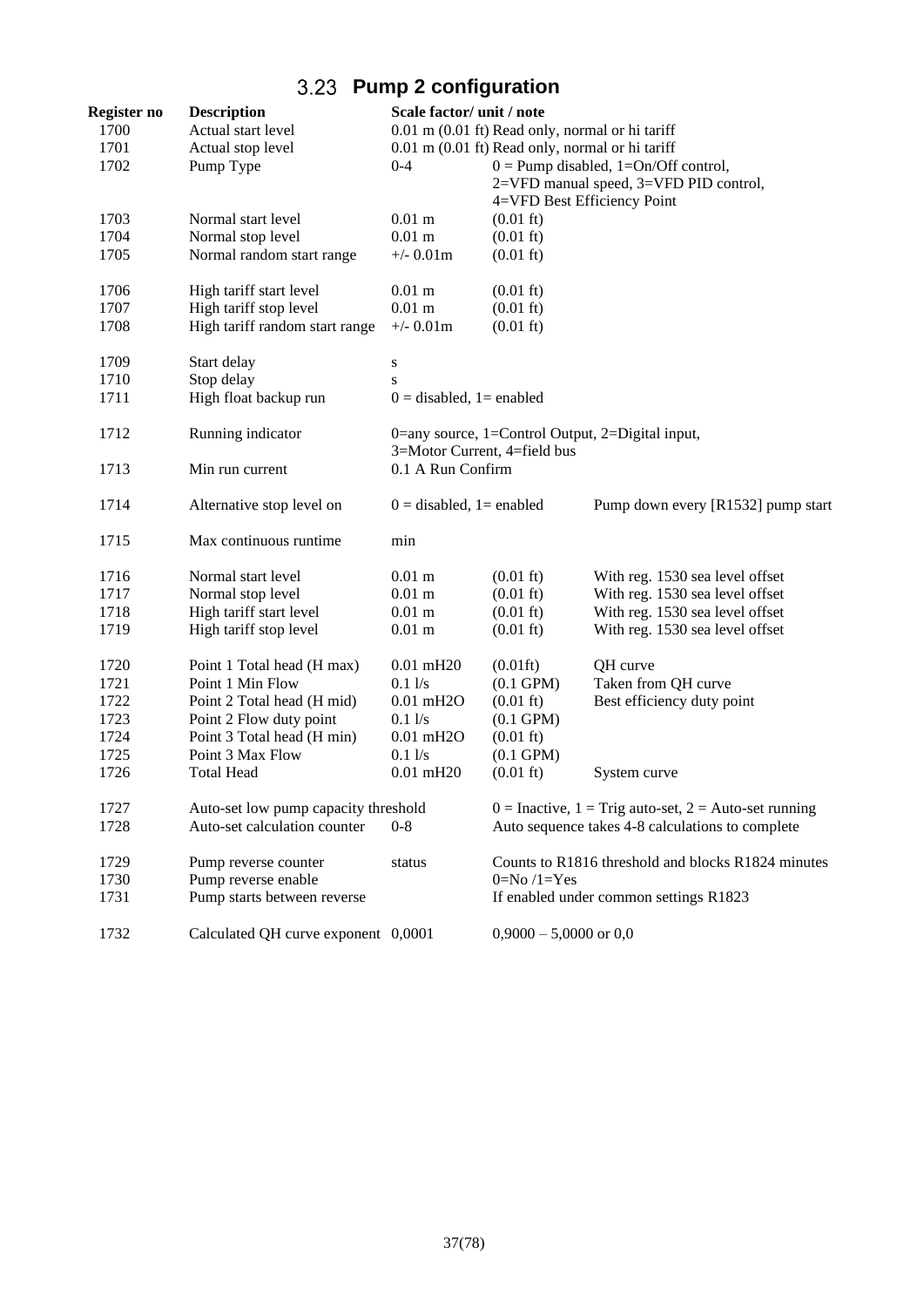| Register no | <b>Description</b>                       | Scale factor/ unit / note                              |
|-------------|------------------------------------------|--------------------------------------------------------|
| 1736        | Hi temperature motor stop pump           | $0=No/1=Yes$                                           |
| 1737        | Hi temperature stator L1 stop pump       | $0=No/1=Yes$                                           |
| 1738        | Hi temperature stator L2 stop pump       | $0=No/1=Yes$                                           |
| 1739        | Hi temperature stator L3 stop pump       | $0=No/1=Yes$                                           |
| 1740        | Hi temperature upper bearing stop pump   | $0=No/1=Yes$                                           |
| 1741        | Hi temperature lower bearing stop pump   | $0=No/1=Yes$                                           |
| 1742        | High vibration stop pump                 | $0=No/1=Yes$                                           |
| 1743        | Leakage general stop pump                | $0=No/1=Yes$                                           |
| 1744        | Leakage oil chamber stop pump            | $0=No/1=Yes$                                           |
| 1745        | Leakage motor housing stop pump          | $0=No/1=Yes$                                           |
| 1746        | Leakage connection chamber stop pump     | $0=No/1=Yes$                                           |
| 1747        | High motor current Alarm block           | $0=No/1=Yes$                                           |
| 1748        | Motor protector Alarm block              | $0=No/1=Yes$                                           |
| 1749        | No run confirmation Alarm block          | $0=No/1=Yes$                                           |
| 1750        | Pump error Alarm block                   | $0=No/1=Yes$                                           |
| 1751        | High vibration Alarm block               | $0=No/1=Yes$                                           |
| 1752        | Hi temperature motor Alarm block         | $0=No/1=Yes$                                           |
| 1753        | Hi temperature stator L1 Alarm block     | $0=No/1=Yes$                                           |
| 1754        | Hi temperature stator L2 Alarm block     | $0=No/1=Yes$                                           |
| 1755        | Hi temperature stator L3 Alarm block     | $0=No/1=Yes$                                           |
| 1756        | Hi temperature upper bearing Alarm block | $0=No/1=Yes$                                           |
| 1757        | Hi temperature lower bearing Alarm block | $0=No/1=Yes$                                           |
| 1758        | Leakage general Alarm block              | $0=No/1=Yes$                                           |
| 1759        | Leakage oil chamber Alarm block          | $0=No/1=Yes$                                           |
| 1760        | Leakage motor housing Alarm block        | $0=No/1=Yes$                                           |
| 1761        | Leakage connection chamber Alarm block   | $0=No/1=Yes$                                           |
| 1762        | Reverse error Alarm block                | $0=No/1=Yes$<br>Max attempts within time limit reached |
| 1763        | <b>Emergency Power Mode Alarm Block</b>  | $0=No/1=Yes$                                           |
| 1764        | BEP Start @ max freq. every x start      | $0 =$ OFF                                              |
| 1765        | BEP max freq. run time                   | Seconds<br>Or until pump cap. calc. complete           |
| 1766        | BEP @ max freq. if all pumps running     | $0=No/1=Yes$                                           |
| 1767        | Max freq. delay                          | Seconds                                                |
| 1768        | BEP @ max freq. on high level alarm      | $0=No/1=Yes$                                           |
| 1799        | Copy setup from Pump 1                   | Writing $1(=\text{Yes})$ initiates copy sequence       |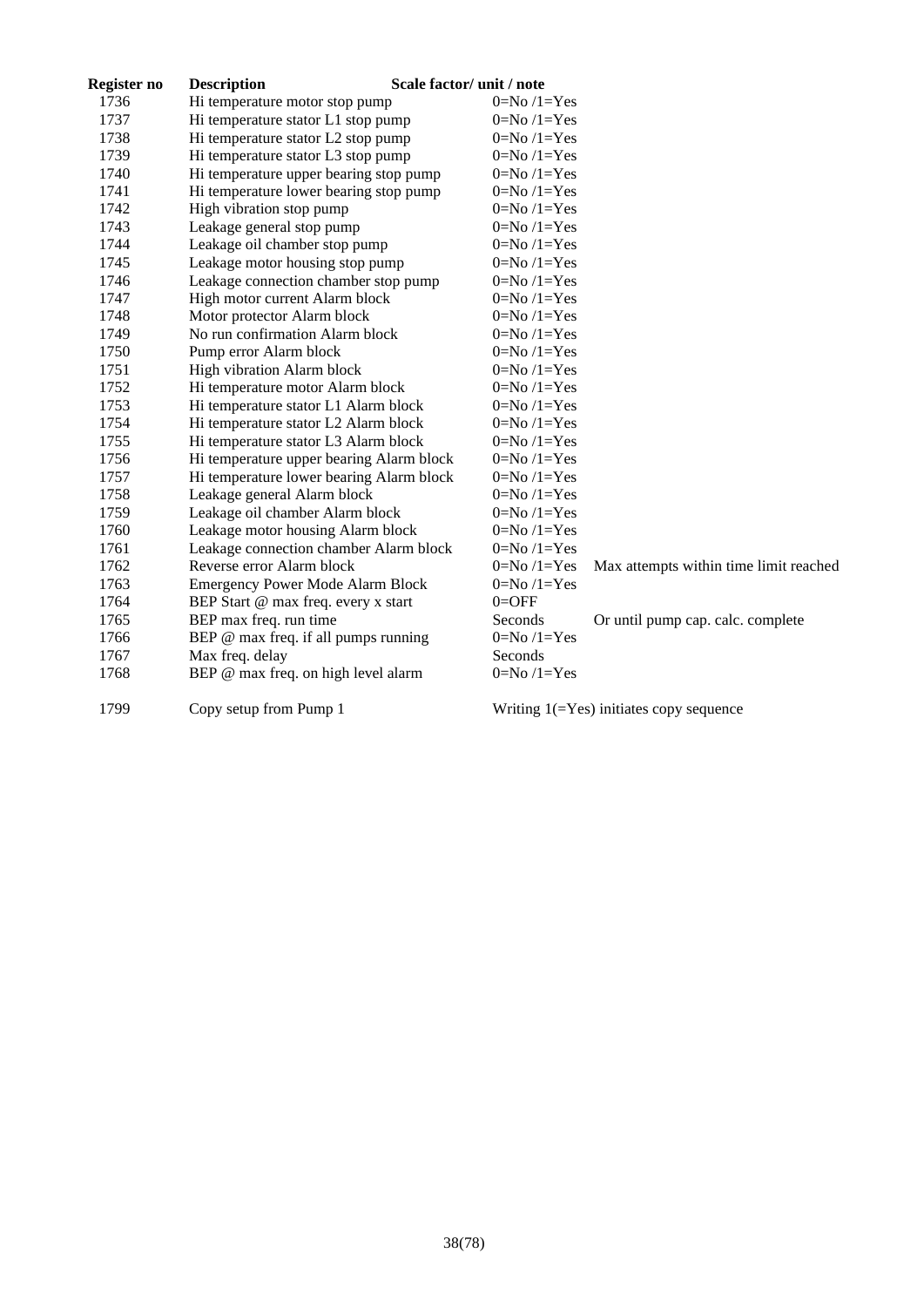# **Pump 1-2 common configuration**

| Register no | <b>Description</b>          | Scale factor/ unit / note |                                                                               |
|-------------|-----------------------------|---------------------------|-------------------------------------------------------------------------------|
| 1800        | Log pump events             | 0=Timestamp off, $1=$ on. |                                                                               |
| 1802        | Pulse time                  | S                         | Reset motor protector                                                         |
| 1803        | Pause time                  | S                         |                                                                               |
| 1804        | Max no attempts             | Max 3                     |                                                                               |
| 1810        | Max stand still time        | min                       | Control run                                                                   |
| 1811        | Control runtime             | S                         |                                                                               |
| 1812        | Start if level $>$          | $0.01 \text{ m}$          | $(0.01 \text{ ft})$                                                           |
| 1813        | Start if level $\langle$    | $0.01 \text{ m}$          | $(0.01 \text{ ft})$                                                           |
| 1814        | Reversing delay time        | second                    |                                                                               |
| 1815        | Reversing run time          | S                         |                                                                               |
| 1816        | Max no reverse attempts     |                           | No attempts / time frame in R1824                                             |
| 1817        | Pump relay when rev         | $0=Off / 1=On$            |                                                                               |
| 1818        | Stop pumps before reversing | $0=Off / 1=On$            |                                                                               |
| 1819        | Rev. when fallen M-prot.    | $0=No / 1 = Yes$          |                                                                               |
| 1820        | Rev. when D.in pump fail    | $0=No / 1 = Yes$          |                                                                               |
| 1821        | Rev. when low pump capacity | $0=No/1=Yes$              |                                                                               |
| 1822        | Rev. when overcurrent       | $0=No / 1 = Yes$          |                                                                               |
| 1823        | Rev. on pump starts         | $0=No / 1 = Yes$          |                                                                               |
| 1824        | Max attempts reset time     | minutes                   | nn attempts/xx minutes before reset of max attempts<br>counters (R1629, 1729) |
| 1825        | Max attempts block time     | hours                     | Reverse block time when attempts/minutes is reached                           |
| 1826        | Manual reverse reset        |                           | $0=No / 1 = Yes$ Require alarm acknowledge to restart pump reversing          |

# **Overflow configuration**

| Register no | <b>Description</b>   | Scale factor/ unit / note                    |
|-------------|----------------------|----------------------------------------------|
| 1840        | Overflow measuring   | 0=Off $/1$ =Sensor (MD 131) $/2$ =Level      |
| 1841        | Overflow calculation | $0=Exp+Const / 1=Lock$ on inflow             |
| 1842-1843   | Exponent 1           | 0.0001                                       |
| 1844-1845   | Constant 1           | 0.0001                                       |
| 1846-1847   | Exponent 2           | 0.0001                                       |
| 1848-1849   | Constant 2           | 0.0001                                       |
| 1850        | Level at overflow    | $(0.001\,{\rm ft})$<br>$0.001 \; \mathrm{m}$ |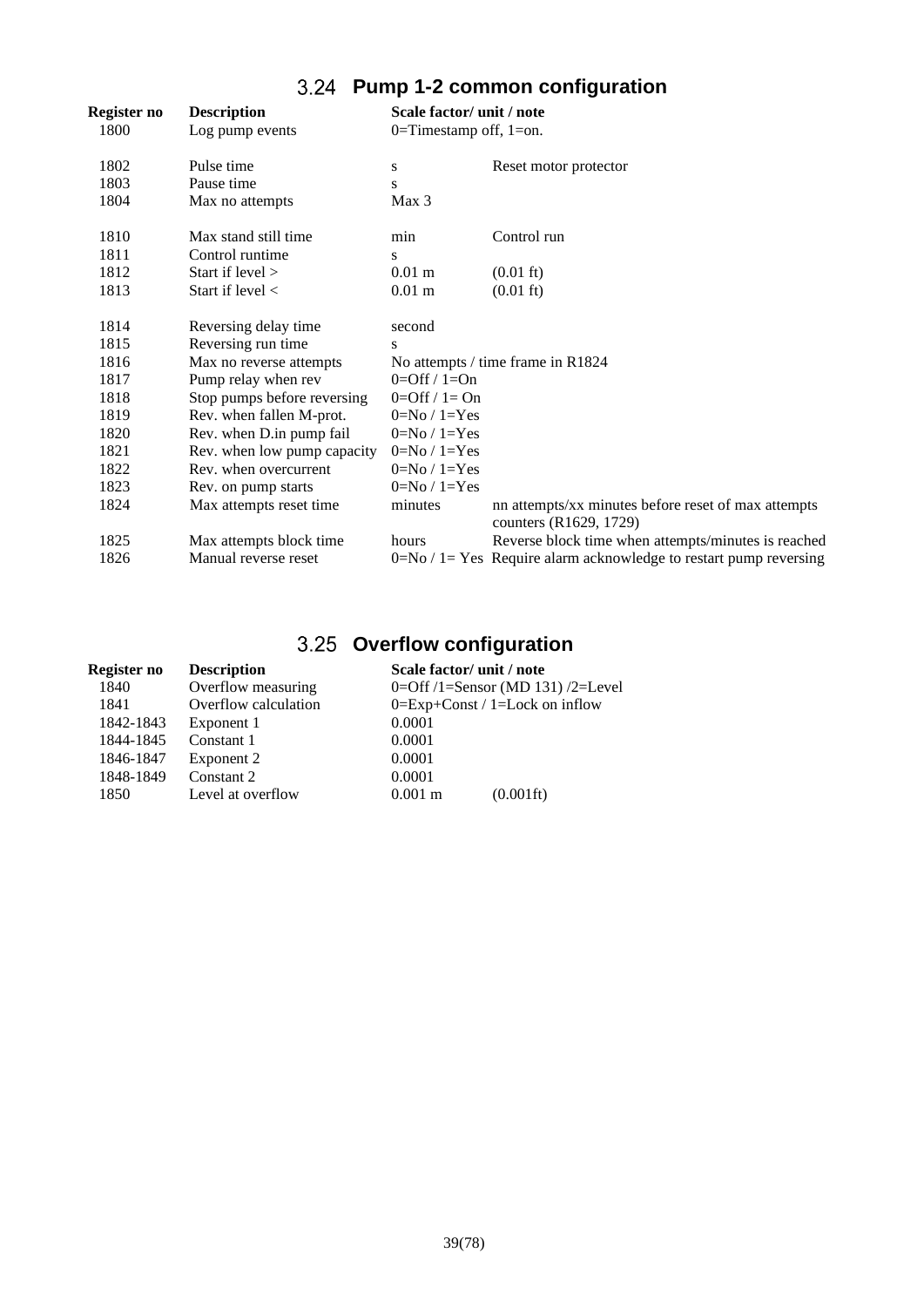# **Digital inputs configuration**

| Register no | <b>Description</b>  | Scale factor/ unit / note                       |
|-------------|---------------------|-------------------------------------------------|
| 1860        | DI 1. Function      | 0=Off/ 1=Run ind./2=Manuel start *              |
| 1861        | DI 1. Pump/Ch.      | $0=P1/1=P2$ or $0=CH1$ 3=CH4 For some functions |
| 1862        | DI 1. NO/NC         | $0=NQ/1=NC$                                     |
| 1863        | DI 1. Event log     | $0=Off / 1=On$                                  |
| 1864        | DI 1. Extra         | Sub type High Motor Temp/Leakage                |
| 1865        | DI 2. Function      | 0=Off/ 1=Run ind./2=Manuel start                |
| 1866        | DI 2. Pump/Ch.      | $0 = P1/1 = P2$                                 |
| 1867        | DI 2. NO/NC         | $0=NO / 1=NC$                                   |
| 1868        | DI 2. Event log     | $0=Off / 1=On$                                  |
| 1869        | DI 2. Extra         | Sub type High Motor Temp/Leakage                |
| 1870        | DI 3. Function      | $0=$ Off/ 1=Run ind./2=Manuel start             |
| 1871        | DI 3. Pump/Ch.      | $0 = P1/1 = P2$                                 |
| 1872        | DI 3. NO/NC         | $0=NO/1=NC$                                     |
| 1873        | DI 3. Event log     | $0=Off / 1=On$                                  |
| 1874        | DI 3. Extra         | Sub type High Motor Temp/Leakage                |
| 1875        | DI 4. Function      | $0=$ Off/ 1=Run ind./2=Manuel start             |
| 1876        | DI 4. Pump/Ch.      | $0 = P1/1 = P2/$                                |
| 1877        | DI 4. NO/NC         | $0=NO/1=NC$                                     |
| 1878        | DI 4. Event log     | $0=Off / 1=On$                                  |
| 1879        | DI 4. Extra         | Sub type High Motor Temp/Leakage                |
| 1880        | DI 5. Function      | 0=Off/ 1=Run ind./2=Manuel start                |
| 1881        | DI 5. Pump/Ch.      | $0 = P1/1 = P2$                                 |
| 1882        | DI 5. NO/NC         | $0=NO / 1=NC$                                   |
| 1883        | DI 5. Event log     | $0=Off / 1=On$                                  |
| 1884        | DI 5. Extra         | Sub type High Motor Temp/Leakage                |
| 1885        | DI 6. Function      | 0=Off/ 1=Run ind./2=Manuel start                |
| 1886        | DI 6. Pump/Ch.      | $0 = P1/1 = P2$                                 |
| 1887        | DI 6. NO/NC         | $0=NO/1=NC$                                     |
| 1888        | DI 6. Event log     | $0=Off / 1=On$                                  |
| 1889        | DI 6. Extra         | Sub type High Motor Temp/Leakage                |
| 1890        | DI 7. Function      | 0=Off/ 1=Run ind./2=Manuel start                |
| 1891        | DI 7. Pump/Ch.      | $0 = P1/1 = P2$                                 |
| 1892        | DI 7. NO/NC         | $0=NO/1=NC$                                     |
| 1893        | DI 7. Event log     | $0=Off / 1=On$                                  |
| 1894        | DI 7. Extra         | Sub type High Motor Temp/Leakage                |
| 1895        | DI 8. Function      | 0=Off/ 1=Run ind./2=Manuel start                |
| 1896        | DI 8. Pump/Ch.      | $0 = P1/1 = P2$                                 |
| 1897        | DI 8. NO/NC         | $0=NO / 1=NC$                                   |
| 1898        | DI 8. Event log     | $0=Off / 1=On$                                  |
| 1899        | DI 8. Extra         | Sub type High Motor Temp/Leakage                |
| 1900        | DI 9. Function      | $0=$ Off/ 1=Run ind./2=Manuel start             |
| 1901        | DI 9. Pump/Ch.      | $0 = P1/1 = P2$                                 |
| 1902        | DI 9. NO/NC         | $0=NO / 1=NC$                                   |
| 1903        | DI 9. Event log     | $0=Off / 1=On$                                  |
| 1904        | DI 8. Extra         | Sub type High Motor Temp/Leakage                |
| 1905        | DI 10. Function     | $0=Off/1=Run$ ind./2=Manuel start               |
| 1906        | DI 10 Pump/Ch.      | $0 = P1/1 = P2$                                 |
| 1907        | DI 10 NO/NC         | $0=NO/1=NC$                                     |
| 1908        | DI 10. Event log    | $0=Off / 1=On$                                  |
| 1909        | DI 10. Extra        | Sub type High Motor Temp/Leakage                |
| 1910        | DI 11. Function     | $0=$ Off/ 1=Run ind./2=Manuel start             |
| 1911        | DI 11. Pump/Ch.     | $0 = P1/1 = P2$                                 |
| 1912        | DI 11. NO/NC        | $0=NO / 1=NC$                                   |
| 1913        | DI 11. Event log    | $0=Off / 1=On$                                  |
| 1914        | DI 11. Extra        | Sub type High Motor Temp/Leakage                |
| 1915        | DI 12. Function     | 0=Off/ 1=Run ind./2=Manuel start                |
| 1916        | DI 12. Pump/Ch.     | $0 = P1/1 = P2$                                 |
| 1917        | <b>DI 12. NO/NC</b> | $0=NO / 1=NC$                                   |
| 1918        | DI 12. Event log    | $0=Off / 1=On$                                  |
| 1919        | DI 12. Extra        | Sub type High Motor Temp/Leakage                |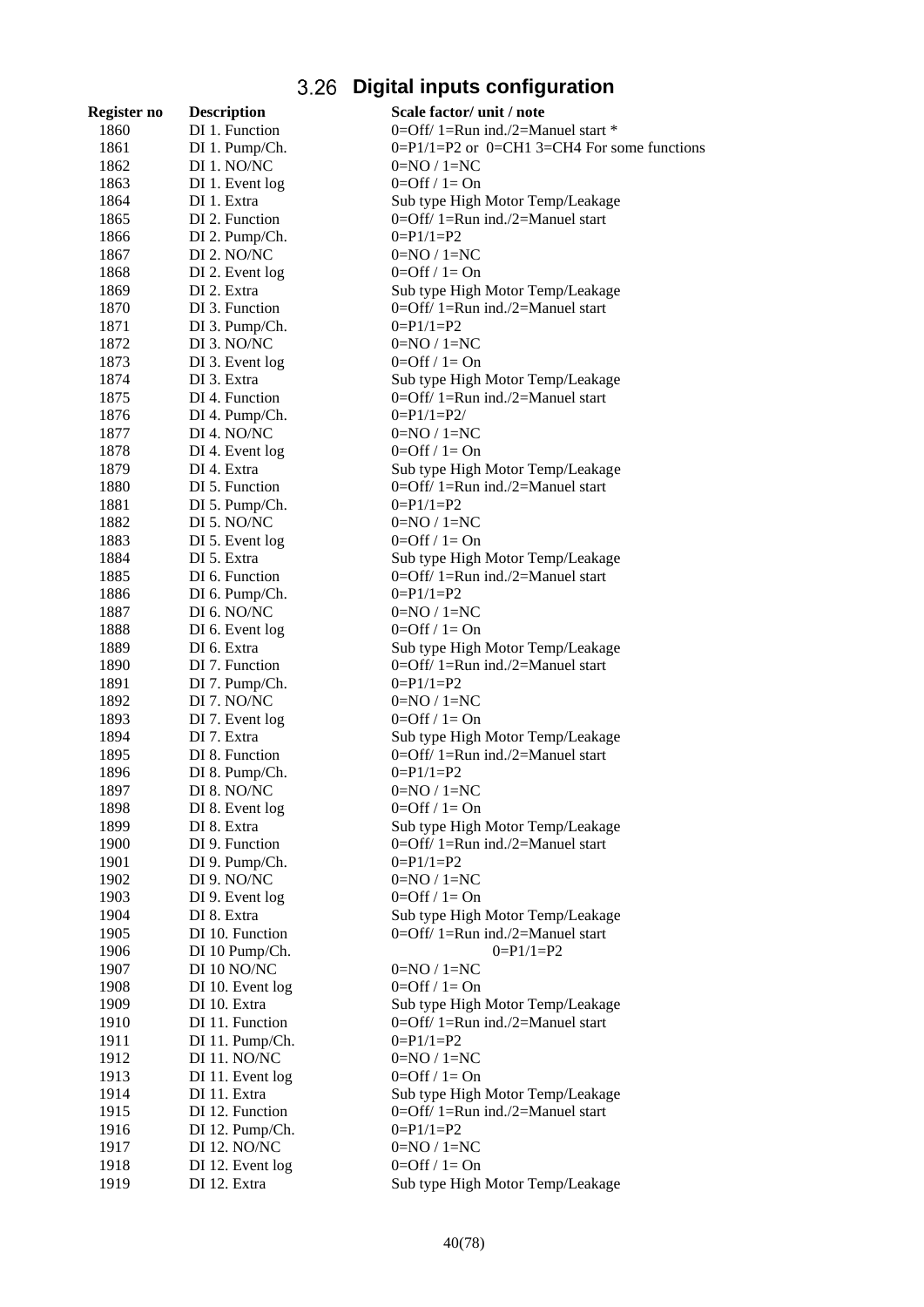| 1920 | DI 13. Function  | $0=$ Off/ 1=Run ind./2=Manuel start           |
|------|------------------|-----------------------------------------------|
| 1921 | DI 13. Pump/Ch.  | $0 = P1/1 = P2$                               |
| 1922 | DI 13. NO/NC     | $0=NQ/1=NC$                                   |
| 1923 | DI 13. Event log | $0=Off / 1=On$                                |
| 1924 | DI 13. Extra     | Sub type High Motor Temp/Leakage              |
| 1925 | DI 14. Function  | 0=Off/ 1=Run ind./2=Manuel start              |
| 1926 | DI 14. Pump/Ch.  | $0 = P1/1 = P2$                               |
| 1927 | DI 14. NO/NC     | $0=NQ/1=NC$                                   |
| 1928 | DI 14. Event log | $0=Off / 1=On$                                |
| 1929 | DI 14. Extra     | Sub type High Motor Temp/Leakage              |
|      |                  |                                               |
|      |                  |                                               |
| 1938 | DI 1. Delay      | 0-999 sec. Delay for input type "Alarm Reset" |
| 1939 | DI 2. Delay      | 0-999 sec. Delay for input type "Alarm Reset" |
| 1940 | DI 3. Delay      | 0-999 sec. Delay for input type "Alarm Reset" |
| 1941 | DI 4. Delay      | 0-999 sec. Delay for input type "Alarm Reset" |
| 1942 | DI 5. Delay      | 0-999 sec. Delay for input type "Alarm Reset" |
| 1943 | DI 6. Delay      | 0-999 sec. Delay for input type "Alarm Reset" |
| 1944 | DI 7. Delay      | 0-999 sec. Delay for input type "Alarm Reset" |
| 1945 | DI 8. Delay      | 0-999 sec. Delay for input type "Alarm Reset" |
| 1946 | DI 9. Delay      | 0-999 sec. Delay for input type "Alarm Reset" |
| 1947 | DI 10. Delay     | 0-999 sec. Delay for input type "Alarm Reset" |
| 1948 | DI 11. Delay     | 0-999 sec. Delay for input type "Alarm Reset" |
| 1949 | DI 12. Delay     | 0-999 sec. Delay for input type "Alarm Reset" |
| 1950 | DI 13. Delay     | 0-999 sec. Delay for input type "Alarm Reset" |
| 1951 | DI 14. Delay     | 0-999 sec. Delay for input type "Alarm Reset" |

\* See appendices [4.1](#page-69-0) Digital input types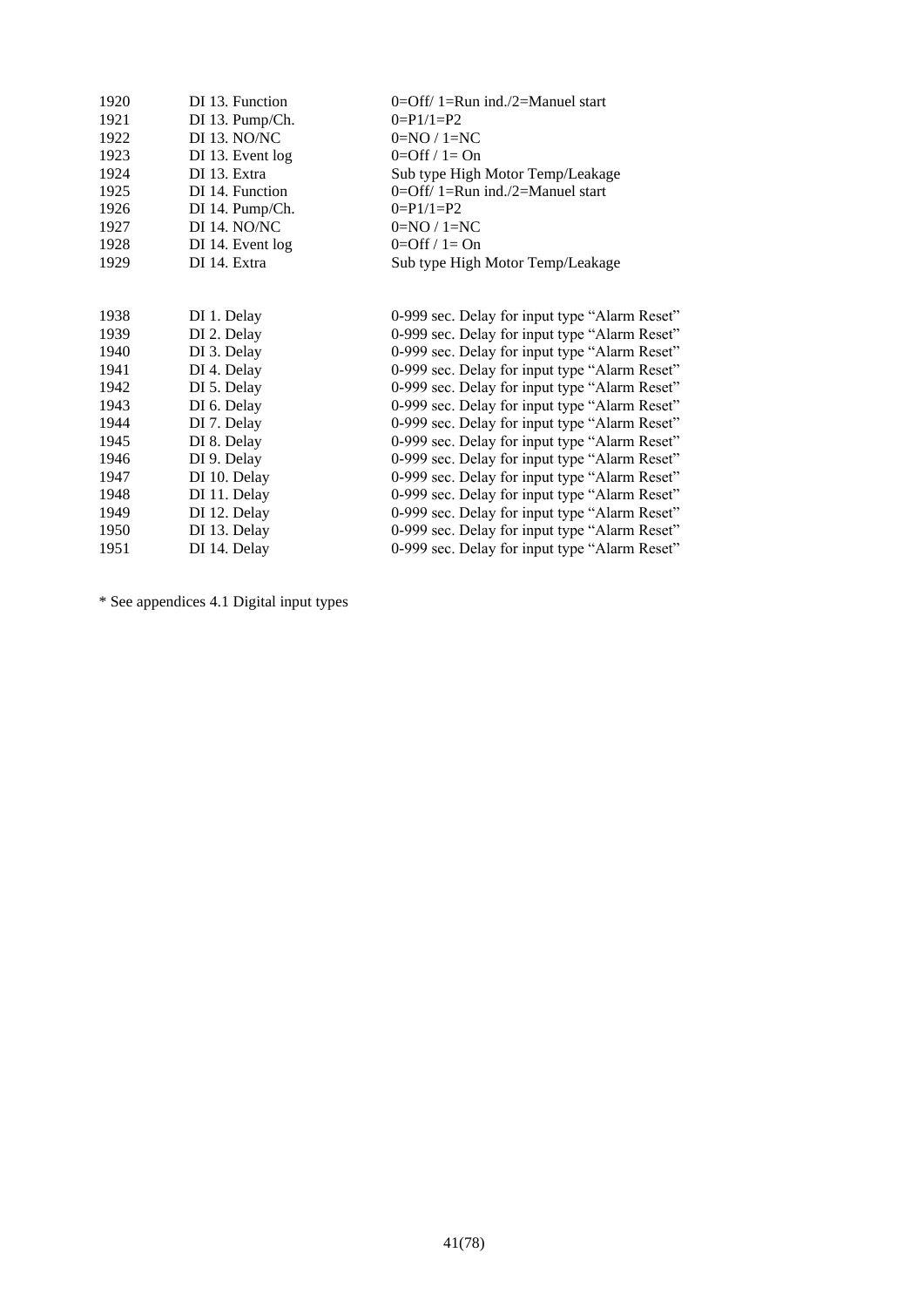# **Digital outputs configuration**

| Register no | <b>Description</b> | Scale factor/ unit / note                          |
|-------------|--------------------|----------------------------------------------------|
| 2000        | DO 1. Function     | 0=Off/ 1=Pump Control/2= Reset motor protector $*$ |
| 2001        | DO 1. Pump no.     | $0 = P1/1 = P2/$ For some functions                |
| 2002        | DO 1. NO/NC        | $0=NO/1=NC$                                        |
| 2003        | DO 1. Event log    | $0=On / 1=Off$                                     |
| 2004        | DO 2. Function     | $0=$ Off/ 1=Pump Control/2= Reset motor protector  |
| 2005        | DO 2. Pump no.     | $0 = P1/1 = P2$                                    |
| 2006        | DO 2. NO/NC        | $0=NO/1=NC$                                        |
| 2007        | DO 2. Event log    | $0=On / 1=Off$                                     |
| 2008        | DO 3. Function     | $0=$ Off/ 1=Pump Control/2= Reset motor protector  |
| 2009        | DO 3. Pump         | $0 = P1/1 = P2$                                    |
| 2010        | DO 3. NO/NC        | $0=NO/1=NC$                                        |
| 2011        | DO 3. Event log    | $0=On / 1=Off$                                     |
| 2012        | DO 4. Function     | $0=$ Off/ 1=Pump Control/2= Reset motor protector  |
| 2013        | DO 4. Pump         | $0=$ P1/1=P2                                       |
| 2014        | DO 4. NO/NC        | $0=NQ/1=NC$                                        |
| 2015        | DO 4. Event log    | $0=On / 1=Off$                                     |
| 2016        | DO 5. Function     | $0=$ Off/ 1=Pump Control/2= Reset motor protector  |
| 2017        | DO 5. Pump         | $0=$ P1/1=P2                                       |
| 2018        | DO 5. NO/NC        | $0=NQ/1=NC$                                        |
| 2019        | DO 5. Event log    | $0=On / 1=Off$                                     |
| 2020        | DO 6. Function     | $0=$ Off/ 1=Pump Control/2= Reset motor protector  |
| 2021        | DO 6. Pump         | $0 = P1/1 = P2$                                    |
| 2022        | DO 6. NO/NC        | $0=NQ/1=NC$                                        |
| 2023        | DO 6. Event log    | $0=On / 1=Off$                                     |
| 2024        | DO 7. Function     | $0=$ Off/ 1=Pump Control/2= Reset motor protector  |
| 2025        | DO 7. Pump         | $0 = P1/1 = P2$                                    |
| 2026        | DO 7. NO/NC        | $0=NO/1=NC$                                        |
| 2027        | DO 7. Event log    | $0=On / 1=Off$                                     |
| 2028        | DO 8. Function     | $0=$ Off/ 1=Pump Control/2= Reset motor protector  |
| 2029        | DO 8. Pump         | $0 = P1/1 = P2$                                    |
| 2030        | DO 8. NO/NC        | $0=NQ/1=NC$                                        |
| 2031        | DO 8. Event log    | $0=On / 1=Off$                                     |

\* See appendices [4.2](#page-70-0) Digital output types and "Overlaid Digital out parameters" at R.2340

# **Mixer configuration**

| Register no | <b>Description</b>       | Scale factor/ unit / note    |                     |
|-------------|--------------------------|------------------------------|---------------------|
| 2080        | Stop pump when mixer run | $0=No/1=Yes$                 |                     |
| 2081        | Mixer runtime            | s                            |                     |
| 2082        | Start count interval     | times                        | $0 =$ disabled      |
| 2083        | Timer interval           | minutes                      | $0 =$ disabled      |
| 2084        | Max level for start      | $0.01 \text{ m}$             | $(0.01 \text{ ft})$ |
| 2085        | Min level for start      | $0.01 \text{ m}$             | $(0.01 \text{ ft})$ |
| 2086        | Run indicator            | $0=$ Off / 1 = Digital input |                     |

# **Cleaner configuration**

| Register no | <b>Description</b>       | Scale factor/ unit / note |
|-------------|--------------------------|---------------------------|
| 2095        | Spool on pump start/stop | $0=Start / 1=Stop$        |
| 2096        | Spool time               |                           |
| 2097        | No start/stop to spool   | time                      |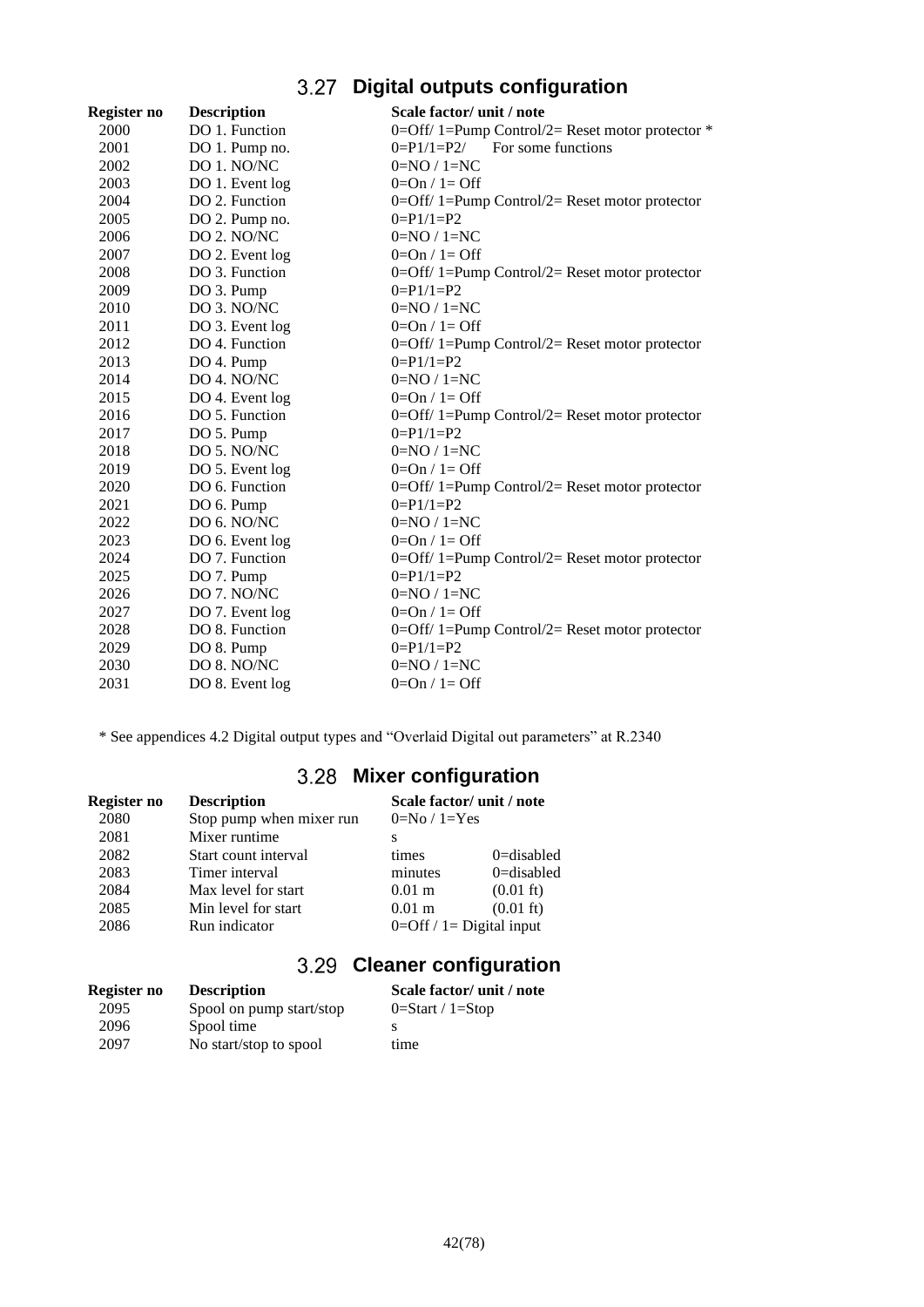# **Drain pump configuration**

| Register no | <b>Description</b> |       | Scale factor/ unit / note  |
|-------------|--------------------|-------|----------------------------|
| 2100        | Start delay        |       | S                          |
| 2101        | Stop delay         |       | s                          |
| 2102        | Run indicator      |       | $0=$ Off / 1=Digital input |
|             |                    |       |                            |
|             |                    | 2 2 1 | Analoguo inpute configu    |

# **Analogue inputs configuration**

| Register no | <b>Description</b>    | Scale factor/ unit / note                                |
|-------------|-----------------------|----------------------------------------------------------|
| 2120        | AI 1. Function        | 1=Pit Level / 2=Motor Current                            |
| 2121        | AI 1. Signal range    | 0=4-20mA / 1=0-20mA Not Used                             |
| 2122        | AI 1. Scale $0\% =$   | $0.01$ m $(0.01$ ft)                                     |
| 2123        | AI 1. Scale 100%=     | $0.01$ m $(0.01$ ft)                                     |
| 2124        | AI 1. Dead band       | 0.1%                                                     |
| 2125        | AI 1. Zero offset     | $0.01$ m $(0.01$ ft)                                     |
| 2126        | AI 1. Filter constant | ${\bf S}$                                                |
| 2127        | AI 1. No decimals     | If free choice else temperature source                   |
| 2128        | AI 1. Pump no.        | $0 = P1 / 1 = P2$                                        |
| 2129        | AI 1. Leakage source  | If Xylem MiniCas Selected                                |
| 2130        | AI 2. Function        | $1 = Pit$ Level / $2 = Motor$ Current                    |
| 2131        | AI 2. Signal range    | 0=4-20mA / 1=0-20mA Not used                             |
| 2132        | AI 2. Scale $0\%$ =   | $0.1 A/0.1 bar/0.1 mm/s/User unit (0.1 PSI/0.01 Inch/h)$ |
| 2133        | AI 2. Scale $100\%$ = | 0.1 A/                                                   |
| 2134        | AI 2. Dead band       | 0.1%                                                     |
| 2135        | AI 2. Zero offset     | $0.01$ m $(0.01$ ft)                                     |
| 2136        | AI 2. Filter constant | S                                                        |
| 2137        | AI 2. No decimals     | If free choice else temperature source                   |
| 2138        | AI 2. Pump no.        | $0=$ P1 / 1=P2                                           |
| 2139        | AI 2. Leakage source  | If Xylem MiniCas Selected                                |
| 2140        | AI 3. Function        | 1=Pit Level/2=Motor Current                              |
| 2141        | AI 3. Signal range    | 0=4-20mA / 1=0-20mA Not Used                             |
| 2142        | AI 3. Scale $0\%$ =   | $0.1 A/0.1 bar/0.1 mm/s/User unit (0.1 PSI/0.01 Inch/h)$ |
| 2143        | AI 3. Scale $100\% =$ | 0.1 A/                                                   |
| 2144        | AI 3. Dead band       | 0.1%                                                     |
| 2145        | AI 3. Zero offset     | $0.01$ m $(0.01$ ft)                                     |
| 2146        | AI 3. Filter constant | S                                                        |
| 2147        | AI 3. No decimals     | If free choice else temperature source                   |
| 2148        | AI 3. Pump no.        | $0=$ P1 / 1=P2                                           |
| 2149        | AI 3. Leakage source  | If Xylem MiniCas Selected                                |
| 2150        | AI 4. Function        | 2=Current P2 / 3= Current P2 $\ldots$ <sup>*</sup>       |
| 2151        | AI 4. Signal range    | 0=4-20mA / 1=0-20mA Not used                             |
| 2152        | AI 4. Scale $0\%$ =   | 0.1 A /                                                  |
| 2153        | AI 4. Scale $100\%$ = | 0.1 A /                                                  |
| 2154        | AI 4. Dead band       | 0.1%                                                     |
| 2155        | AI 4. Zero offset     | $0.01$ m $(0.01$ ft)                                     |
| 2156        | AI 4. Filter constant | ${\bf S}$                                                |
| 2157        | AI 4. No decimals     | If free choice else temperature source                   |
| 2158        | AI 4. Pump no.        | $0=$ P1 / 1=P2                                           |
| 2159        | AI 4. Leakage Source  | If Xylem MiniCas selected                                |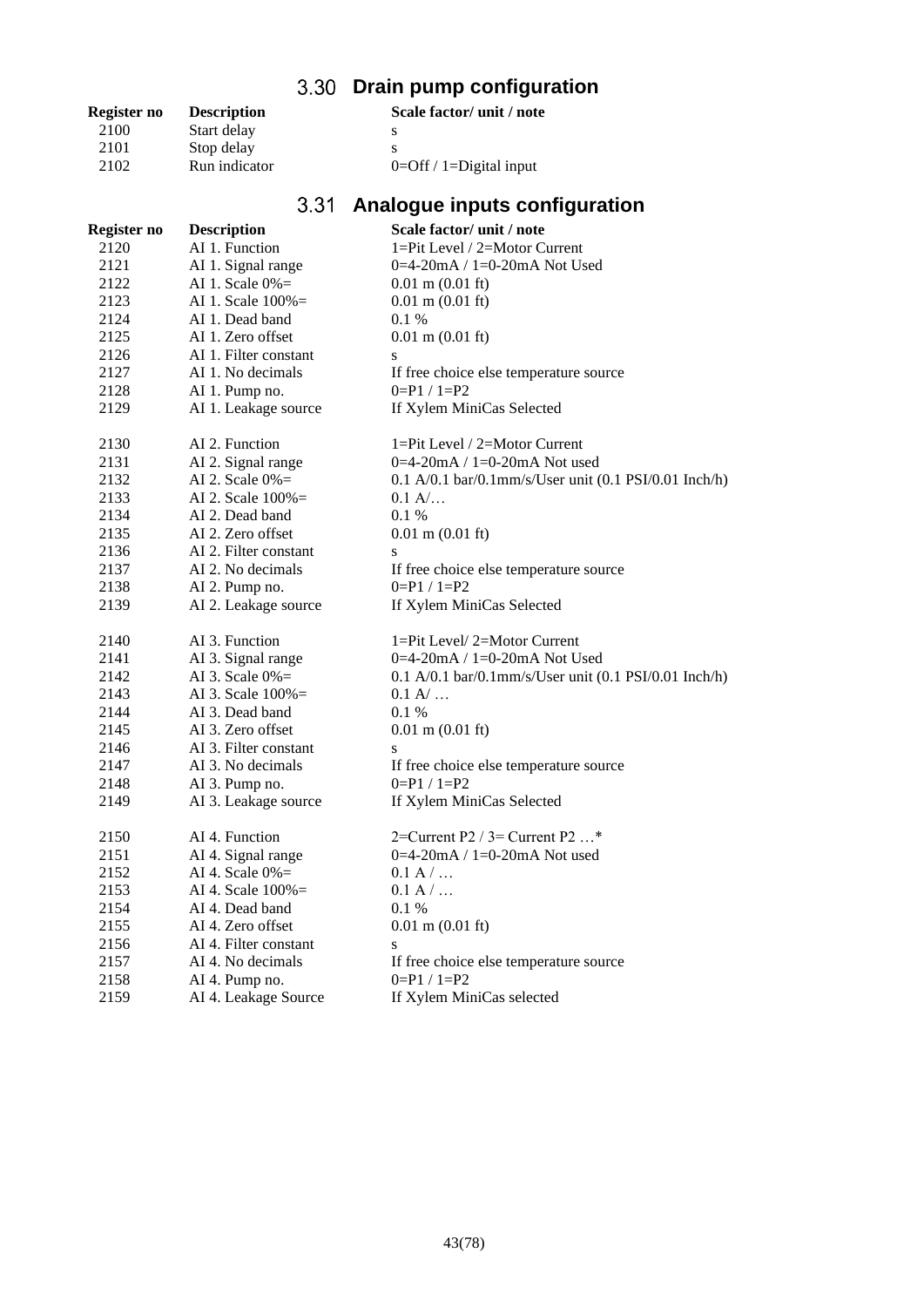| Register no | <b>Description</b>          | Scale factor/ unit / note                                           |
|-------------|-----------------------------|---------------------------------------------------------------------|
| 2160        | AI 5. Function              | 0=OFF, 7=Motor temperature, 8=User type                             |
| 2161        | AI 5. Sensor Type           | $0 = Pt100 / 1 = PTC$                                               |
| 2162        | Not Used                    |                                                                     |
| 2163        | Not Used                    |                                                                     |
| 2164        | AI 5. Dead band             | 0.1%                                                                |
| 2165        | AI 5. Zero offset           | $0.1 \text{ }^{\circ}C$                                             |
| 2166        | AI 5. Filter constant       | S                                                                   |
| 2167        | AI 5. No decimals           | If free choice else temperature source                              |
| 2168        | AI 5. Pump no.              | $0=$ P1 / 1=P2                                                      |
| 2169        | AI 5. Sensor position       | 0=Generic, 1= L1, 2=L2, 3=L3, 4=Upper bearing, 5=Lower bearing      |
| 2170        | AI 6. Function              | 0=OFF, 7=Motor temperature, 8=User type                             |
| 2171        | AI 6. Sensor Type           | $0 = Pt100 / 1 = PTC$                                               |
| 2172        | Not Used                    |                                                                     |
| 2173        | Not Used                    |                                                                     |
| 2174        | AI 6. Dead band             | 0.1%                                                                |
| 2175        | AI 6. Zero offset           | $0.1 \text{ }^{\circ}C$                                             |
| 2176        | AI 6. Filter constant       | S                                                                   |
| 2177        | AI 6. No decimals           | If free choice else temperature source                              |
| 2178        | AI 6. Pump no.              | $0=$ P1 / 1=P2                                                      |
| 2179        | AI 6. Sensor position       | 0=Generic, 1= L1, 2=L2, 3=L3, 4=Upper bearing, 5=Lower bearing      |
| 2180        | AI 7. Function              | 0=OFF, 7=Motor temperature, 8=User type, 9=Leakage                  |
| 2181        | AI 7. Sensor Type           | 0=Pt100 / 1=Leakage, (forced 0 if R2080 = 7, forced 1 if R2080 = 9) |
| 2182        | Not Used                    |                                                                     |
| 2183        | Not Used                    |                                                                     |
| 2184        | AI 7. Dead band             | 0.1 %                                                               |
| 2185        | AI 7. Zero offset           | $0.1\ ^{\circ}\textrm{C}$                                           |
| 2186        | AI 7. Filter constant       | S                                                                   |
| 2187        | AI 7. No decimals           | If free choice else temperature source                              |
| 2188        | AI 7. Pump no.              | $0=$ P1 / 1=P2                                                      |
| 2189        | AI 7. Leakage source        | 0=Generic, 1= Oil Chamber, 2= Electrical, 3=Motor housing           |
|             | AI 7. Temp. sensor position | 0=Generic, 1= L1, 2=L2, 3=L3, 4=Upper bearing, 5=Lower bearing      |
| 2190        | AI 8. Function              | 0=OFF, 7=Motor temperature, 8=User type, 9=Leakage                  |
| 2191        | AI 8. Sensor Type           | 0=Pt100 / 1=Leakage, (forced 0 if R2090 = 7, forced 1 if R2090 = 9) |
| 2192        | Not Used                    |                                                                     |
| 2193        | Not Used                    |                                                                     |
| 2194        | AI 8. Dead band             | 0.1 %                                                               |
| 2195        | AI 8. Zero offset           | $0.1 \text{ }^{\circ}C$                                             |
| 2196        | AI 8. Filter constant       | S                                                                   |
| 2197        | AI 8. No decimals           | If free choice                                                      |
| 2198        | AI 8. Pump no.              | $0 = P1 / 1 = P2$                                                   |
| 2199        | AI 8. Leakage source        | 0=Generic, 1= Oil Chamber, 2= Electrical, 3=Motor housing           |
|             | AI 0. Temp. sensor position | 0=Generic, 1= L1, 2=L2, 3=L3, 4=Upper bearing, 5=Lower bearing      |

\* See appendices [4.3](#page-70-1) Analogue inputs types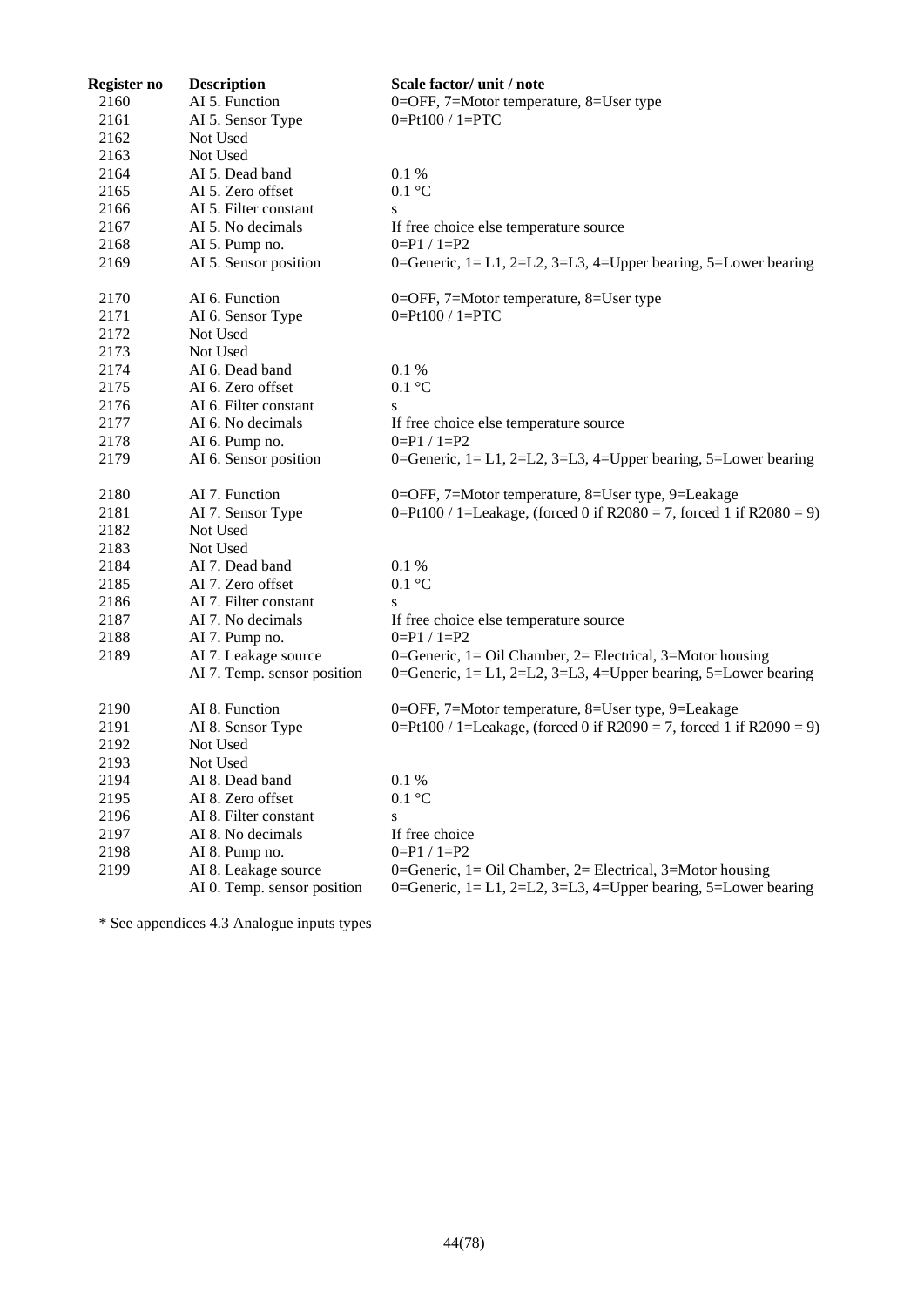## **Analogue outputs configuration**

| Register no | <b>Description</b>    | Scale factor/ unit / note            |
|-------------|-----------------------|--------------------------------------|
| 2200        | AO 1. Function        | $0=Off/1=Pit$ level/ 2=Inflow *      |
| 2201        | AO 1. Signal range    | $0=0-20$ mA / $1=0-20$ mA            |
| 2202        | AO 1. Scale $0\% =$   |                                      |
| 2203        | AO 1. Scale $100\% =$ |                                      |
| 2204        | AO 1. Filter constant | S                                    |
| 2205        | AO 1. Data Register   | Only for output type "Data Register" |
| 2210        | AO 2. Function        | $0=$ Off/1=Pit level/2=Inflow *      |
| 2211        | AO 2. Signal range    | $0=0-20$ mA / $1=0-20$ mA            |
| 2212        | AO 2. Scale $0\%$ =   |                                      |
| 2213        | AO 2. Scale $100\%$ = |                                      |
| 2214        | AO 2. Filter constant | S                                    |
| 2215        | AO 2. Data Register   | Only for output type "Data Register" |

\* See appendices [4.3](#page-70-1) Analogue output types

## **Pulse channels configuration Register no Description Scale factor/ unit / note** 2221 Ch. 1. Function  $0=Precription/ 1=Energy / 2= Flow$ 2222-2223 Ch. 1. Scale 1 pulse = 0.0001 mm / 0.0001 kW/ 0.0001m3 (Inch/kW/gal) 2225 Ch. 2. Function  $0=Precipitation/ 1= Energy / 2= Flow$ 2226-2227 Ch. 2. Scale 1 pulse = 0.0001 mm / 0.0001 kW/ 0.0001m3 (Inch/kW/gal) 2229 Ch. 3. Function  $0=Precipitation/ 1= Energy / 2= Flow$ 2230-2231 Ch. 3. Scale 1 pulse = 0.0001 mm / 0.0001 kW/ 0.0001m3 (Inch/kW/gal) 2233 C4. Function  $0=Precipitation/ 1= Energy / 2= Flow$ 2234-2235 Ch. 4. Scale 1 pulse = 0.0001 mm / 0.0001 kW/ 0.0001m3(Inch/kW/gal)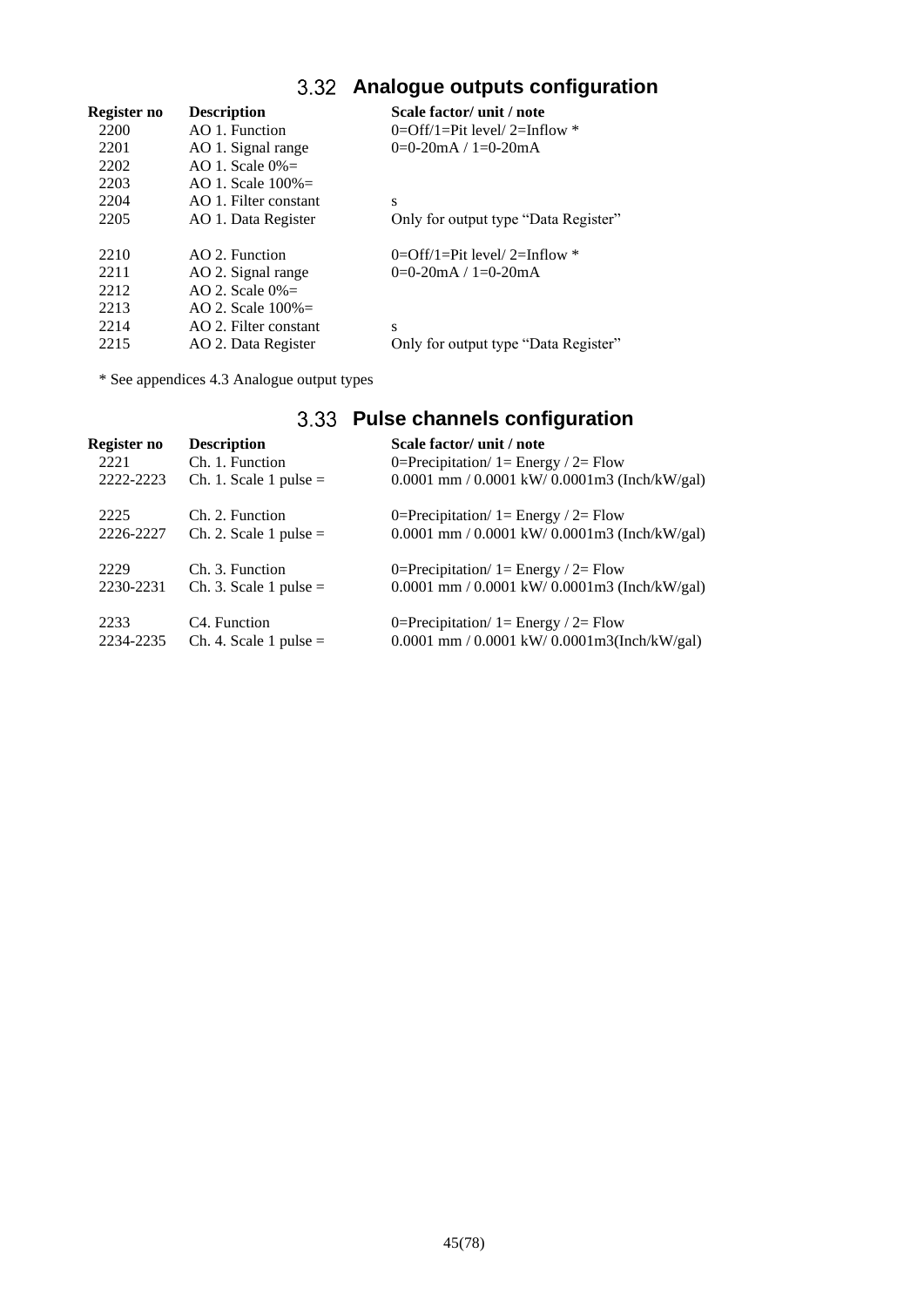# **Log channels configuration**

| 2240<br>Ch. 1. Log signal<br>0= $Closed/1 = Level / 2 = Inflow / 3 = Outflow$ *<br>Ch. 1. Function<br>2241<br>0=Closed/1=Act. Value/2=Average value/3=Min/4=Max<br>2242<br>Ch. 1. Index<br>Pump and Pulse channel (0=first instance), Analogue input = $1-8$<br>2243<br>Ch. 1. Log interval<br>min<br>2245<br>0= $Closed/1 = Level / 2 = Inflow / 3 = Outflow$ *<br>Ch. 2. Log signal<br>Ch. 2. Function<br>0=Closed/1=Act. Value/2=Average value /3=Min/4=Max<br>2246<br>Ch. 2. Index<br>Pump and Pulse channel (0=first instance), Analogue input = $1-8$<br>2247<br>2248<br>Ch. 2. Log interval<br>min<br>2250<br>0= Closed/1=Level / 2=Inflow /3=Outflow *<br>Ch. 3. Log signal<br>2251<br>Ch. 3. Function<br>0=Closed/1=Act. Value/2=Average value /3=Min/4=Max<br>2252<br>Ch. 3. Index<br>Pump and Pulse channel (0=first instance), Analogue input = $1-8$<br>Ch. 3. Log interval<br>2253<br>min<br>0= $Closed/1 = Level / 2 = Inflow / 3 = Outflow$ *<br>2255<br>Ch. 4. Log signal<br>2256<br>Ch. 4. Function<br>0=Closed/1=Act. Value/2=Average value /3=Min/4=Max<br>2257<br>Ch. 4. Index<br>Pump and Pulse channel (0=first instance), Analogue input = $1-8$<br>2258<br>Ch. 4. Log interval<br>min<br>0= $Closed/1 = Level / 2 = Inflow / 3 = Outflow$ *<br>2260<br>Ch. 5. Log signal<br>Ch. 5. Function<br>0=Closed/1=Act. Value/2=Average value /3=Min/4=Max<br>2261<br>Pump and Pulse channel (0=first instance), Analogue input = $1-8$<br>2262<br>Ch. 5. Index<br>Ch. 5. Log interval<br>2263<br>min<br>0= Closed/1=Level / 2=Inflow /3=Outflow *<br>2265<br>Ch. 6. Log signal<br>Ch. 6. Function<br>0=Closed/1=Act. Value/2=Average value /3=Min/4=Max<br>2266<br>2267<br>Ch. 6. Index<br>Pump and Pulse channel (0=first instance), Analogue input = $1-8$<br>2268<br>Ch. 6. Log interval<br>min<br>0= Closed/1=Level / 2=Inflow /3=Outflow *<br>2270<br>Ch. 7. Log signal<br>Ch. 7. Function<br>2271<br>0=Closed/1=Act. Value/2=Average value /3=Min/4=Max<br>2272<br>Ch. 7. Index<br>Pump and Pulse channel (0=first instance), Analogue input = $1-8$<br>2273<br>Ch. 7. Log interval<br>min<br>0= $Closed/1 = Level / 2 = Inflow / 3 = Outflow$ *<br>2275<br>Ch. 8. Log signal<br>Ch. 8. Function<br>2276<br>0=Closed/1=Act. Value/2=Average value /3=Min/4=Max<br>2277<br>Ch. 8. Index<br>Pump and Pulse channel (0=first instance), Analogue input = $1-8$<br>2278<br>Ch. 8. Log interval<br>min<br>0= $Closed/1 = Level / 2 = Inflow / 3 = Outflow$ *<br>2280<br>Ch. 9. Log signal<br>2281<br>Ch. 9. Function<br>0=Closed/1=Act. Value/2=Average value /3=Min/4=Max<br>2282<br>Ch. 9. Index<br>Pump and Pulse channel (0=first instance), Analogue input = $1-8$<br>2283<br>Ch. 9. Log interval<br>min<br>0= $Closed/1 = Level / 2 = Inflow / 3 = Outflow$ *<br>2285<br>Ch. 10. Log signal<br>2286<br>Ch. 10. Function<br>0=Closed/1=Act. Value/2=Average value /3=Min/4=Max<br>2287<br>Ch. 10. Index<br>Pump and Pulse channel (0=first instance), Analogue input = $1-8$<br>2288<br>Ch. 10. Log interval<br>min<br>0= $Closed/1 = Level / 2 = Inflow / 3 = Outflow$ *<br>2290<br>Ch. 11. Log signal<br>2291<br>Ch. 11. Function<br>0=Closed/1=Act. Value/2=Average value /3=Min/4=Max<br>2292<br>Ch. 11. Index<br>Pump and Pulse channel (0=first instance), Analogue input = $1-8$<br>2293<br>Ch. 11. Log interval<br>min | Register no | <b>Description</b> | Scale factor/ unit / note |
|-------------------------------------------------------------------------------------------------------------------------------------------------------------------------------------------------------------------------------------------------------------------------------------------------------------------------------------------------------------------------------------------------------------------------------------------------------------------------------------------------------------------------------------------------------------------------------------------------------------------------------------------------------------------------------------------------------------------------------------------------------------------------------------------------------------------------------------------------------------------------------------------------------------------------------------------------------------------------------------------------------------------------------------------------------------------------------------------------------------------------------------------------------------------------------------------------------------------------------------------------------------------------------------------------------------------------------------------------------------------------------------------------------------------------------------------------------------------------------------------------------------------------------------------------------------------------------------------------------------------------------------------------------------------------------------------------------------------------------------------------------------------------------------------------------------------------------------------------------------------------------------------------------------------------------------------------------------------------------------------------------------------------------------------------------------------------------------------------------------------------------------------------------------------------------------------------------------------------------------------------------------------------------------------------------------------------------------------------------------------------------------------------------------------------------------------------------------------------------------------------------------------------------------------------------------------------------------------------------------------------------------------------------------------------------------------------------------------------------------------------------------------------------------------------------------------------------------------------------------------------------------------------------------------------------------------------------------------------------------------------------------------------------------------------------------------------------------------------------------------------------------------------------------------------------------------------------------------------------------------------------------------------------------------------------------------------------------------------------|-------------|--------------------|---------------------------|
|                                                                                                                                                                                                                                                                                                                                                                                                                                                                                                                                                                                                                                                                                                                                                                                                                                                                                                                                                                                                                                                                                                                                                                                                                                                                                                                                                                                                                                                                                                                                                                                                                                                                                                                                                                                                                                                                                                                                                                                                                                                                                                                                                                                                                                                                                                                                                                                                                                                                                                                                                                                                                                                                                                                                                                                                                                                                                                                                                                                                                                                                                                                                                                                                                                                                                                                                                       |             |                    |                           |
|                                                                                                                                                                                                                                                                                                                                                                                                                                                                                                                                                                                                                                                                                                                                                                                                                                                                                                                                                                                                                                                                                                                                                                                                                                                                                                                                                                                                                                                                                                                                                                                                                                                                                                                                                                                                                                                                                                                                                                                                                                                                                                                                                                                                                                                                                                                                                                                                                                                                                                                                                                                                                                                                                                                                                                                                                                                                                                                                                                                                                                                                                                                                                                                                                                                                                                                                                       |             |                    |                           |
|                                                                                                                                                                                                                                                                                                                                                                                                                                                                                                                                                                                                                                                                                                                                                                                                                                                                                                                                                                                                                                                                                                                                                                                                                                                                                                                                                                                                                                                                                                                                                                                                                                                                                                                                                                                                                                                                                                                                                                                                                                                                                                                                                                                                                                                                                                                                                                                                                                                                                                                                                                                                                                                                                                                                                                                                                                                                                                                                                                                                                                                                                                                                                                                                                                                                                                                                                       |             |                    |                           |
|                                                                                                                                                                                                                                                                                                                                                                                                                                                                                                                                                                                                                                                                                                                                                                                                                                                                                                                                                                                                                                                                                                                                                                                                                                                                                                                                                                                                                                                                                                                                                                                                                                                                                                                                                                                                                                                                                                                                                                                                                                                                                                                                                                                                                                                                                                                                                                                                                                                                                                                                                                                                                                                                                                                                                                                                                                                                                                                                                                                                                                                                                                                                                                                                                                                                                                                                                       |             |                    |                           |
|                                                                                                                                                                                                                                                                                                                                                                                                                                                                                                                                                                                                                                                                                                                                                                                                                                                                                                                                                                                                                                                                                                                                                                                                                                                                                                                                                                                                                                                                                                                                                                                                                                                                                                                                                                                                                                                                                                                                                                                                                                                                                                                                                                                                                                                                                                                                                                                                                                                                                                                                                                                                                                                                                                                                                                                                                                                                                                                                                                                                                                                                                                                                                                                                                                                                                                                                                       |             |                    |                           |
|                                                                                                                                                                                                                                                                                                                                                                                                                                                                                                                                                                                                                                                                                                                                                                                                                                                                                                                                                                                                                                                                                                                                                                                                                                                                                                                                                                                                                                                                                                                                                                                                                                                                                                                                                                                                                                                                                                                                                                                                                                                                                                                                                                                                                                                                                                                                                                                                                                                                                                                                                                                                                                                                                                                                                                                                                                                                                                                                                                                                                                                                                                                                                                                                                                                                                                                                                       |             |                    |                           |
|                                                                                                                                                                                                                                                                                                                                                                                                                                                                                                                                                                                                                                                                                                                                                                                                                                                                                                                                                                                                                                                                                                                                                                                                                                                                                                                                                                                                                                                                                                                                                                                                                                                                                                                                                                                                                                                                                                                                                                                                                                                                                                                                                                                                                                                                                                                                                                                                                                                                                                                                                                                                                                                                                                                                                                                                                                                                                                                                                                                                                                                                                                                                                                                                                                                                                                                                                       |             |                    |                           |
|                                                                                                                                                                                                                                                                                                                                                                                                                                                                                                                                                                                                                                                                                                                                                                                                                                                                                                                                                                                                                                                                                                                                                                                                                                                                                                                                                                                                                                                                                                                                                                                                                                                                                                                                                                                                                                                                                                                                                                                                                                                                                                                                                                                                                                                                                                                                                                                                                                                                                                                                                                                                                                                                                                                                                                                                                                                                                                                                                                                                                                                                                                                                                                                                                                                                                                                                                       |             |                    |                           |
|                                                                                                                                                                                                                                                                                                                                                                                                                                                                                                                                                                                                                                                                                                                                                                                                                                                                                                                                                                                                                                                                                                                                                                                                                                                                                                                                                                                                                                                                                                                                                                                                                                                                                                                                                                                                                                                                                                                                                                                                                                                                                                                                                                                                                                                                                                                                                                                                                                                                                                                                                                                                                                                                                                                                                                                                                                                                                                                                                                                                                                                                                                                                                                                                                                                                                                                                                       |             |                    |                           |
|                                                                                                                                                                                                                                                                                                                                                                                                                                                                                                                                                                                                                                                                                                                                                                                                                                                                                                                                                                                                                                                                                                                                                                                                                                                                                                                                                                                                                                                                                                                                                                                                                                                                                                                                                                                                                                                                                                                                                                                                                                                                                                                                                                                                                                                                                                                                                                                                                                                                                                                                                                                                                                                                                                                                                                                                                                                                                                                                                                                                                                                                                                                                                                                                                                                                                                                                                       |             |                    |                           |
|                                                                                                                                                                                                                                                                                                                                                                                                                                                                                                                                                                                                                                                                                                                                                                                                                                                                                                                                                                                                                                                                                                                                                                                                                                                                                                                                                                                                                                                                                                                                                                                                                                                                                                                                                                                                                                                                                                                                                                                                                                                                                                                                                                                                                                                                                                                                                                                                                                                                                                                                                                                                                                                                                                                                                                                                                                                                                                                                                                                                                                                                                                                                                                                                                                                                                                                                                       |             |                    |                           |
|                                                                                                                                                                                                                                                                                                                                                                                                                                                                                                                                                                                                                                                                                                                                                                                                                                                                                                                                                                                                                                                                                                                                                                                                                                                                                                                                                                                                                                                                                                                                                                                                                                                                                                                                                                                                                                                                                                                                                                                                                                                                                                                                                                                                                                                                                                                                                                                                                                                                                                                                                                                                                                                                                                                                                                                                                                                                                                                                                                                                                                                                                                                                                                                                                                                                                                                                                       |             |                    |                           |
|                                                                                                                                                                                                                                                                                                                                                                                                                                                                                                                                                                                                                                                                                                                                                                                                                                                                                                                                                                                                                                                                                                                                                                                                                                                                                                                                                                                                                                                                                                                                                                                                                                                                                                                                                                                                                                                                                                                                                                                                                                                                                                                                                                                                                                                                                                                                                                                                                                                                                                                                                                                                                                                                                                                                                                                                                                                                                                                                                                                                                                                                                                                                                                                                                                                                                                                                                       |             |                    |                           |
|                                                                                                                                                                                                                                                                                                                                                                                                                                                                                                                                                                                                                                                                                                                                                                                                                                                                                                                                                                                                                                                                                                                                                                                                                                                                                                                                                                                                                                                                                                                                                                                                                                                                                                                                                                                                                                                                                                                                                                                                                                                                                                                                                                                                                                                                                                                                                                                                                                                                                                                                                                                                                                                                                                                                                                                                                                                                                                                                                                                                                                                                                                                                                                                                                                                                                                                                                       |             |                    |                           |
|                                                                                                                                                                                                                                                                                                                                                                                                                                                                                                                                                                                                                                                                                                                                                                                                                                                                                                                                                                                                                                                                                                                                                                                                                                                                                                                                                                                                                                                                                                                                                                                                                                                                                                                                                                                                                                                                                                                                                                                                                                                                                                                                                                                                                                                                                                                                                                                                                                                                                                                                                                                                                                                                                                                                                                                                                                                                                                                                                                                                                                                                                                                                                                                                                                                                                                                                                       |             |                    |                           |
|                                                                                                                                                                                                                                                                                                                                                                                                                                                                                                                                                                                                                                                                                                                                                                                                                                                                                                                                                                                                                                                                                                                                                                                                                                                                                                                                                                                                                                                                                                                                                                                                                                                                                                                                                                                                                                                                                                                                                                                                                                                                                                                                                                                                                                                                                                                                                                                                                                                                                                                                                                                                                                                                                                                                                                                                                                                                                                                                                                                                                                                                                                                                                                                                                                                                                                                                                       |             |                    |                           |
|                                                                                                                                                                                                                                                                                                                                                                                                                                                                                                                                                                                                                                                                                                                                                                                                                                                                                                                                                                                                                                                                                                                                                                                                                                                                                                                                                                                                                                                                                                                                                                                                                                                                                                                                                                                                                                                                                                                                                                                                                                                                                                                                                                                                                                                                                                                                                                                                                                                                                                                                                                                                                                                                                                                                                                                                                                                                                                                                                                                                                                                                                                                                                                                                                                                                                                                                                       |             |                    |                           |
|                                                                                                                                                                                                                                                                                                                                                                                                                                                                                                                                                                                                                                                                                                                                                                                                                                                                                                                                                                                                                                                                                                                                                                                                                                                                                                                                                                                                                                                                                                                                                                                                                                                                                                                                                                                                                                                                                                                                                                                                                                                                                                                                                                                                                                                                                                                                                                                                                                                                                                                                                                                                                                                                                                                                                                                                                                                                                                                                                                                                                                                                                                                                                                                                                                                                                                                                                       |             |                    |                           |
|                                                                                                                                                                                                                                                                                                                                                                                                                                                                                                                                                                                                                                                                                                                                                                                                                                                                                                                                                                                                                                                                                                                                                                                                                                                                                                                                                                                                                                                                                                                                                                                                                                                                                                                                                                                                                                                                                                                                                                                                                                                                                                                                                                                                                                                                                                                                                                                                                                                                                                                                                                                                                                                                                                                                                                                                                                                                                                                                                                                                                                                                                                                                                                                                                                                                                                                                                       |             |                    |                           |
|                                                                                                                                                                                                                                                                                                                                                                                                                                                                                                                                                                                                                                                                                                                                                                                                                                                                                                                                                                                                                                                                                                                                                                                                                                                                                                                                                                                                                                                                                                                                                                                                                                                                                                                                                                                                                                                                                                                                                                                                                                                                                                                                                                                                                                                                                                                                                                                                                                                                                                                                                                                                                                                                                                                                                                                                                                                                                                                                                                                                                                                                                                                                                                                                                                                                                                                                                       |             |                    |                           |
|                                                                                                                                                                                                                                                                                                                                                                                                                                                                                                                                                                                                                                                                                                                                                                                                                                                                                                                                                                                                                                                                                                                                                                                                                                                                                                                                                                                                                                                                                                                                                                                                                                                                                                                                                                                                                                                                                                                                                                                                                                                                                                                                                                                                                                                                                                                                                                                                                                                                                                                                                                                                                                                                                                                                                                                                                                                                                                                                                                                                                                                                                                                                                                                                                                                                                                                                                       |             |                    |                           |
|                                                                                                                                                                                                                                                                                                                                                                                                                                                                                                                                                                                                                                                                                                                                                                                                                                                                                                                                                                                                                                                                                                                                                                                                                                                                                                                                                                                                                                                                                                                                                                                                                                                                                                                                                                                                                                                                                                                                                                                                                                                                                                                                                                                                                                                                                                                                                                                                                                                                                                                                                                                                                                                                                                                                                                                                                                                                                                                                                                                                                                                                                                                                                                                                                                                                                                                                                       |             |                    |                           |
|                                                                                                                                                                                                                                                                                                                                                                                                                                                                                                                                                                                                                                                                                                                                                                                                                                                                                                                                                                                                                                                                                                                                                                                                                                                                                                                                                                                                                                                                                                                                                                                                                                                                                                                                                                                                                                                                                                                                                                                                                                                                                                                                                                                                                                                                                                                                                                                                                                                                                                                                                                                                                                                                                                                                                                                                                                                                                                                                                                                                                                                                                                                                                                                                                                                                                                                                                       |             |                    |                           |
|                                                                                                                                                                                                                                                                                                                                                                                                                                                                                                                                                                                                                                                                                                                                                                                                                                                                                                                                                                                                                                                                                                                                                                                                                                                                                                                                                                                                                                                                                                                                                                                                                                                                                                                                                                                                                                                                                                                                                                                                                                                                                                                                                                                                                                                                                                                                                                                                                                                                                                                                                                                                                                                                                                                                                                                                                                                                                                                                                                                                                                                                                                                                                                                                                                                                                                                                                       |             |                    |                           |
|                                                                                                                                                                                                                                                                                                                                                                                                                                                                                                                                                                                                                                                                                                                                                                                                                                                                                                                                                                                                                                                                                                                                                                                                                                                                                                                                                                                                                                                                                                                                                                                                                                                                                                                                                                                                                                                                                                                                                                                                                                                                                                                                                                                                                                                                                                                                                                                                                                                                                                                                                                                                                                                                                                                                                                                                                                                                                                                                                                                                                                                                                                                                                                                                                                                                                                                                                       |             |                    |                           |
|                                                                                                                                                                                                                                                                                                                                                                                                                                                                                                                                                                                                                                                                                                                                                                                                                                                                                                                                                                                                                                                                                                                                                                                                                                                                                                                                                                                                                                                                                                                                                                                                                                                                                                                                                                                                                                                                                                                                                                                                                                                                                                                                                                                                                                                                                                                                                                                                                                                                                                                                                                                                                                                                                                                                                                                                                                                                                                                                                                                                                                                                                                                                                                                                                                                                                                                                                       |             |                    |                           |
|                                                                                                                                                                                                                                                                                                                                                                                                                                                                                                                                                                                                                                                                                                                                                                                                                                                                                                                                                                                                                                                                                                                                                                                                                                                                                                                                                                                                                                                                                                                                                                                                                                                                                                                                                                                                                                                                                                                                                                                                                                                                                                                                                                                                                                                                                                                                                                                                                                                                                                                                                                                                                                                                                                                                                                                                                                                                                                                                                                                                                                                                                                                                                                                                                                                                                                                                                       |             |                    |                           |
|                                                                                                                                                                                                                                                                                                                                                                                                                                                                                                                                                                                                                                                                                                                                                                                                                                                                                                                                                                                                                                                                                                                                                                                                                                                                                                                                                                                                                                                                                                                                                                                                                                                                                                                                                                                                                                                                                                                                                                                                                                                                                                                                                                                                                                                                                                                                                                                                                                                                                                                                                                                                                                                                                                                                                                                                                                                                                                                                                                                                                                                                                                                                                                                                                                                                                                                                                       |             |                    |                           |
|                                                                                                                                                                                                                                                                                                                                                                                                                                                                                                                                                                                                                                                                                                                                                                                                                                                                                                                                                                                                                                                                                                                                                                                                                                                                                                                                                                                                                                                                                                                                                                                                                                                                                                                                                                                                                                                                                                                                                                                                                                                                                                                                                                                                                                                                                                                                                                                                                                                                                                                                                                                                                                                                                                                                                                                                                                                                                                                                                                                                                                                                                                                                                                                                                                                                                                                                                       |             |                    |                           |
|                                                                                                                                                                                                                                                                                                                                                                                                                                                                                                                                                                                                                                                                                                                                                                                                                                                                                                                                                                                                                                                                                                                                                                                                                                                                                                                                                                                                                                                                                                                                                                                                                                                                                                                                                                                                                                                                                                                                                                                                                                                                                                                                                                                                                                                                                                                                                                                                                                                                                                                                                                                                                                                                                                                                                                                                                                                                                                                                                                                                                                                                                                                                                                                                                                                                                                                                                       |             |                    |                           |
|                                                                                                                                                                                                                                                                                                                                                                                                                                                                                                                                                                                                                                                                                                                                                                                                                                                                                                                                                                                                                                                                                                                                                                                                                                                                                                                                                                                                                                                                                                                                                                                                                                                                                                                                                                                                                                                                                                                                                                                                                                                                                                                                                                                                                                                                                                                                                                                                                                                                                                                                                                                                                                                                                                                                                                                                                                                                                                                                                                                                                                                                                                                                                                                                                                                                                                                                                       |             |                    |                           |
|                                                                                                                                                                                                                                                                                                                                                                                                                                                                                                                                                                                                                                                                                                                                                                                                                                                                                                                                                                                                                                                                                                                                                                                                                                                                                                                                                                                                                                                                                                                                                                                                                                                                                                                                                                                                                                                                                                                                                                                                                                                                                                                                                                                                                                                                                                                                                                                                                                                                                                                                                                                                                                                                                                                                                                                                                                                                                                                                                                                                                                                                                                                                                                                                                                                                                                                                                       |             |                    |                           |
|                                                                                                                                                                                                                                                                                                                                                                                                                                                                                                                                                                                                                                                                                                                                                                                                                                                                                                                                                                                                                                                                                                                                                                                                                                                                                                                                                                                                                                                                                                                                                                                                                                                                                                                                                                                                                                                                                                                                                                                                                                                                                                                                                                                                                                                                                                                                                                                                                                                                                                                                                                                                                                                                                                                                                                                                                                                                                                                                                                                                                                                                                                                                                                                                                                                                                                                                                       |             |                    |                           |
|                                                                                                                                                                                                                                                                                                                                                                                                                                                                                                                                                                                                                                                                                                                                                                                                                                                                                                                                                                                                                                                                                                                                                                                                                                                                                                                                                                                                                                                                                                                                                                                                                                                                                                                                                                                                                                                                                                                                                                                                                                                                                                                                                                                                                                                                                                                                                                                                                                                                                                                                                                                                                                                                                                                                                                                                                                                                                                                                                                                                                                                                                                                                                                                                                                                                                                                                                       |             |                    |                           |
|                                                                                                                                                                                                                                                                                                                                                                                                                                                                                                                                                                                                                                                                                                                                                                                                                                                                                                                                                                                                                                                                                                                                                                                                                                                                                                                                                                                                                                                                                                                                                                                                                                                                                                                                                                                                                                                                                                                                                                                                                                                                                                                                                                                                                                                                                                                                                                                                                                                                                                                                                                                                                                                                                                                                                                                                                                                                                                                                                                                                                                                                                                                                                                                                                                                                                                                                                       |             |                    |                           |
|                                                                                                                                                                                                                                                                                                                                                                                                                                                                                                                                                                                                                                                                                                                                                                                                                                                                                                                                                                                                                                                                                                                                                                                                                                                                                                                                                                                                                                                                                                                                                                                                                                                                                                                                                                                                                                                                                                                                                                                                                                                                                                                                                                                                                                                                                                                                                                                                                                                                                                                                                                                                                                                                                                                                                                                                                                                                                                                                                                                                                                                                                                                                                                                                                                                                                                                                                       |             |                    |                           |
|                                                                                                                                                                                                                                                                                                                                                                                                                                                                                                                                                                                                                                                                                                                                                                                                                                                                                                                                                                                                                                                                                                                                                                                                                                                                                                                                                                                                                                                                                                                                                                                                                                                                                                                                                                                                                                                                                                                                                                                                                                                                                                                                                                                                                                                                                                                                                                                                                                                                                                                                                                                                                                                                                                                                                                                                                                                                                                                                                                                                                                                                                                                                                                                                                                                                                                                                                       |             |                    |                           |
|                                                                                                                                                                                                                                                                                                                                                                                                                                                                                                                                                                                                                                                                                                                                                                                                                                                                                                                                                                                                                                                                                                                                                                                                                                                                                                                                                                                                                                                                                                                                                                                                                                                                                                                                                                                                                                                                                                                                                                                                                                                                                                                                                                                                                                                                                                                                                                                                                                                                                                                                                                                                                                                                                                                                                                                                                                                                                                                                                                                                                                                                                                                                                                                                                                                                                                                                                       |             |                    |                           |
|                                                                                                                                                                                                                                                                                                                                                                                                                                                                                                                                                                                                                                                                                                                                                                                                                                                                                                                                                                                                                                                                                                                                                                                                                                                                                                                                                                                                                                                                                                                                                                                                                                                                                                                                                                                                                                                                                                                                                                                                                                                                                                                                                                                                                                                                                                                                                                                                                                                                                                                                                                                                                                                                                                                                                                                                                                                                                                                                                                                                                                                                                                                                                                                                                                                                                                                                                       |             |                    |                           |
|                                                                                                                                                                                                                                                                                                                                                                                                                                                                                                                                                                                                                                                                                                                                                                                                                                                                                                                                                                                                                                                                                                                                                                                                                                                                                                                                                                                                                                                                                                                                                                                                                                                                                                                                                                                                                                                                                                                                                                                                                                                                                                                                                                                                                                                                                                                                                                                                                                                                                                                                                                                                                                                                                                                                                                                                                                                                                                                                                                                                                                                                                                                                                                                                                                                                                                                                                       |             |                    |                           |
|                                                                                                                                                                                                                                                                                                                                                                                                                                                                                                                                                                                                                                                                                                                                                                                                                                                                                                                                                                                                                                                                                                                                                                                                                                                                                                                                                                                                                                                                                                                                                                                                                                                                                                                                                                                                                                                                                                                                                                                                                                                                                                                                                                                                                                                                                                                                                                                                                                                                                                                                                                                                                                                                                                                                                                                                                                                                                                                                                                                                                                                                                                                                                                                                                                                                                                                                                       |             |                    |                           |
|                                                                                                                                                                                                                                                                                                                                                                                                                                                                                                                                                                                                                                                                                                                                                                                                                                                                                                                                                                                                                                                                                                                                                                                                                                                                                                                                                                                                                                                                                                                                                                                                                                                                                                                                                                                                                                                                                                                                                                                                                                                                                                                                                                                                                                                                                                                                                                                                                                                                                                                                                                                                                                                                                                                                                                                                                                                                                                                                                                                                                                                                                                                                                                                                                                                                                                                                                       |             |                    |                           |
|                                                                                                                                                                                                                                                                                                                                                                                                                                                                                                                                                                                                                                                                                                                                                                                                                                                                                                                                                                                                                                                                                                                                                                                                                                                                                                                                                                                                                                                                                                                                                                                                                                                                                                                                                                                                                                                                                                                                                                                                                                                                                                                                                                                                                                                                                                                                                                                                                                                                                                                                                                                                                                                                                                                                                                                                                                                                                                                                                                                                                                                                                                                                                                                                                                                                                                                                                       |             |                    |                           |
|                                                                                                                                                                                                                                                                                                                                                                                                                                                                                                                                                                                                                                                                                                                                                                                                                                                                                                                                                                                                                                                                                                                                                                                                                                                                                                                                                                                                                                                                                                                                                                                                                                                                                                                                                                                                                                                                                                                                                                                                                                                                                                                                                                                                                                                                                                                                                                                                                                                                                                                                                                                                                                                                                                                                                                                                                                                                                                                                                                                                                                                                                                                                                                                                                                                                                                                                                       |             |                    |                           |
|                                                                                                                                                                                                                                                                                                                                                                                                                                                                                                                                                                                                                                                                                                                                                                                                                                                                                                                                                                                                                                                                                                                                                                                                                                                                                                                                                                                                                                                                                                                                                                                                                                                                                                                                                                                                                                                                                                                                                                                                                                                                                                                                                                                                                                                                                                                                                                                                                                                                                                                                                                                                                                                                                                                                                                                                                                                                                                                                                                                                                                                                                                                                                                                                                                                                                                                                                       |             |                    |                           |
|                                                                                                                                                                                                                                                                                                                                                                                                                                                                                                                                                                                                                                                                                                                                                                                                                                                                                                                                                                                                                                                                                                                                                                                                                                                                                                                                                                                                                                                                                                                                                                                                                                                                                                                                                                                                                                                                                                                                                                                                                                                                                                                                                                                                                                                                                                                                                                                                                                                                                                                                                                                                                                                                                                                                                                                                                                                                                                                                                                                                                                                                                                                                                                                                                                                                                                                                                       |             |                    |                           |
|                                                                                                                                                                                                                                                                                                                                                                                                                                                                                                                                                                                                                                                                                                                                                                                                                                                                                                                                                                                                                                                                                                                                                                                                                                                                                                                                                                                                                                                                                                                                                                                                                                                                                                                                                                                                                                                                                                                                                                                                                                                                                                                                                                                                                                                                                                                                                                                                                                                                                                                                                                                                                                                                                                                                                                                                                                                                                                                                                                                                                                                                                                                                                                                                                                                                                                                                                       |             |                    |                           |
|                                                                                                                                                                                                                                                                                                                                                                                                                                                                                                                                                                                                                                                                                                                                                                                                                                                                                                                                                                                                                                                                                                                                                                                                                                                                                                                                                                                                                                                                                                                                                                                                                                                                                                                                                                                                                                                                                                                                                                                                                                                                                                                                                                                                                                                                                                                                                                                                                                                                                                                                                                                                                                                                                                                                                                                                                                                                                                                                                                                                                                                                                                                                                                                                                                                                                                                                                       |             |                    |                           |
|                                                                                                                                                                                                                                                                                                                                                                                                                                                                                                                                                                                                                                                                                                                                                                                                                                                                                                                                                                                                                                                                                                                                                                                                                                                                                                                                                                                                                                                                                                                                                                                                                                                                                                                                                                                                                                                                                                                                                                                                                                                                                                                                                                                                                                                                                                                                                                                                                                                                                                                                                                                                                                                                                                                                                                                                                                                                                                                                                                                                                                                                                                                                                                                                                                                                                                                                                       |             |                    |                           |
|                                                                                                                                                                                                                                                                                                                                                                                                                                                                                                                                                                                                                                                                                                                                                                                                                                                                                                                                                                                                                                                                                                                                                                                                                                                                                                                                                                                                                                                                                                                                                                                                                                                                                                                                                                                                                                                                                                                                                                                                                                                                                                                                                                                                                                                                                                                                                                                                                                                                                                                                                                                                                                                                                                                                                                                                                                                                                                                                                                                                                                                                                                                                                                                                                                                                                                                                                       |             |                    |                           |
|                                                                                                                                                                                                                                                                                                                                                                                                                                                                                                                                                                                                                                                                                                                                                                                                                                                                                                                                                                                                                                                                                                                                                                                                                                                                                                                                                                                                                                                                                                                                                                                                                                                                                                                                                                                                                                                                                                                                                                                                                                                                                                                                                                                                                                                                                                                                                                                                                                                                                                                                                                                                                                                                                                                                                                                                                                                                                                                                                                                                                                                                                                                                                                                                                                                                                                                                                       |             |                    |                           |
|                                                                                                                                                                                                                                                                                                                                                                                                                                                                                                                                                                                                                                                                                                                                                                                                                                                                                                                                                                                                                                                                                                                                                                                                                                                                                                                                                                                                                                                                                                                                                                                                                                                                                                                                                                                                                                                                                                                                                                                                                                                                                                                                                                                                                                                                                                                                                                                                                                                                                                                                                                                                                                                                                                                                                                                                                                                                                                                                                                                                                                                                                                                                                                                                                                                                                                                                                       |             |                    |                           |
|                                                                                                                                                                                                                                                                                                                                                                                                                                                                                                                                                                                                                                                                                                                                                                                                                                                                                                                                                                                                                                                                                                                                                                                                                                                                                                                                                                                                                                                                                                                                                                                                                                                                                                                                                                                                                                                                                                                                                                                                                                                                                                                                                                                                                                                                                                                                                                                                                                                                                                                                                                                                                                                                                                                                                                                                                                                                                                                                                                                                                                                                                                                                                                                                                                                                                                                                                       |             |                    |                           |
|                                                                                                                                                                                                                                                                                                                                                                                                                                                                                                                                                                                                                                                                                                                                                                                                                                                                                                                                                                                                                                                                                                                                                                                                                                                                                                                                                                                                                                                                                                                                                                                                                                                                                                                                                                                                                                                                                                                                                                                                                                                                                                                                                                                                                                                                                                                                                                                                                                                                                                                                                                                                                                                                                                                                                                                                                                                                                                                                                                                                                                                                                                                                                                                                                                                                                                                                                       |             |                    |                           |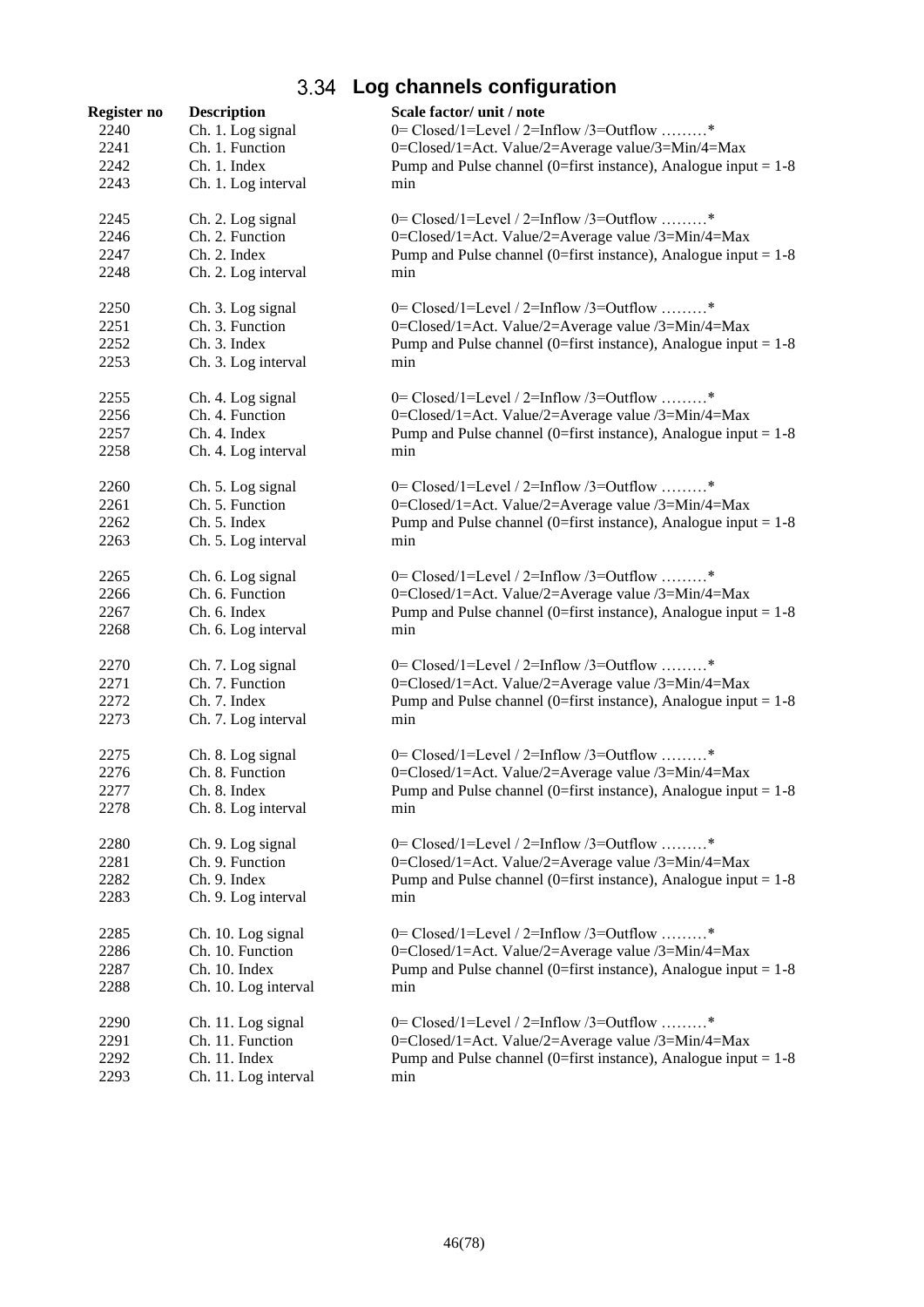| Register no | <b>Description</b>   | Scale factor/ unit / note                                         |
|-------------|----------------------|-------------------------------------------------------------------|
| 2295        | Ch. 12. Log signal   | 0= Closed/1=Level / 2=Inflow /3=Outflow *                         |
| 2296        | Ch. 12. Function     | 0=Closed/1=Act. Value/2=Average value /3=Min/4=Max                |
| 2297        | Ch. 12. Index        | Pump and Pulse channel (0=first instance), Analogue input = $1-8$ |
| 2298        | Ch. 12. Log interval | min                                                               |
| 2300        | Ch. 13. Log signal   | $0 = Closed/1 = Level / 2 = Inflow / 3 = Outflow$ *               |
| 2301        | Ch. 13. Function     | 0=Closed/1=Act. Value/2=Average value /3=Min/4=Max                |
| 2302        | Ch. 13. Index        | Pump and Pulse channel (0=first instance), Analogue input = $1-8$ |
| 2303        | Ch. 13. Log interval | min                                                               |
| 2305        | Ch. 14. Log signal   | 0= Closed/1=Level / 2=Inflow /3=Outflow *                         |
| 2306        | Ch. 14. Function     | 0=Closed/1=Act. Value/2=Average value /3=Min/4=Max                |
| 2307        | Ch. 14. Index        | Pump and Pulse channel (0=first instance), Analogue input = $1-8$ |
| 2308        | Ch. 14. Log interval | min                                                               |
| 2310        | Ch. 15. Log signal   | $0 = Closed/1 = Level / 2 = Inflow / 3 = Outflow$ *               |
| 2311        | Ch. 15. Function     | 0=Closed/1=Act. Value/2=Average value /3=Min/4=Max                |
| 2312        | Ch. 15. Index        | Pump and Pulse channel (0=first instance), Analogue input = $1-8$ |
| 2313        | Ch. 15. Log interval | min                                                               |
| 2315        | Ch. 16. Log signal   | 0= Closed/1=Level / 2=Inflow /3=Outflow *                         |
| 2316        | Ch. 16. Function     | 0=Closed/1=Act. Value/2=Average value /3=Min/4=Max                |
| 2317        | Ch. 16. Index        | Pump and Pulse channel (0=first instance), Analogue input = $1-8$ |
| 2318        | Ch. 16. Log interval | min                                                               |

\* See appendices [4.5](#page-71-0) Log and Trend signals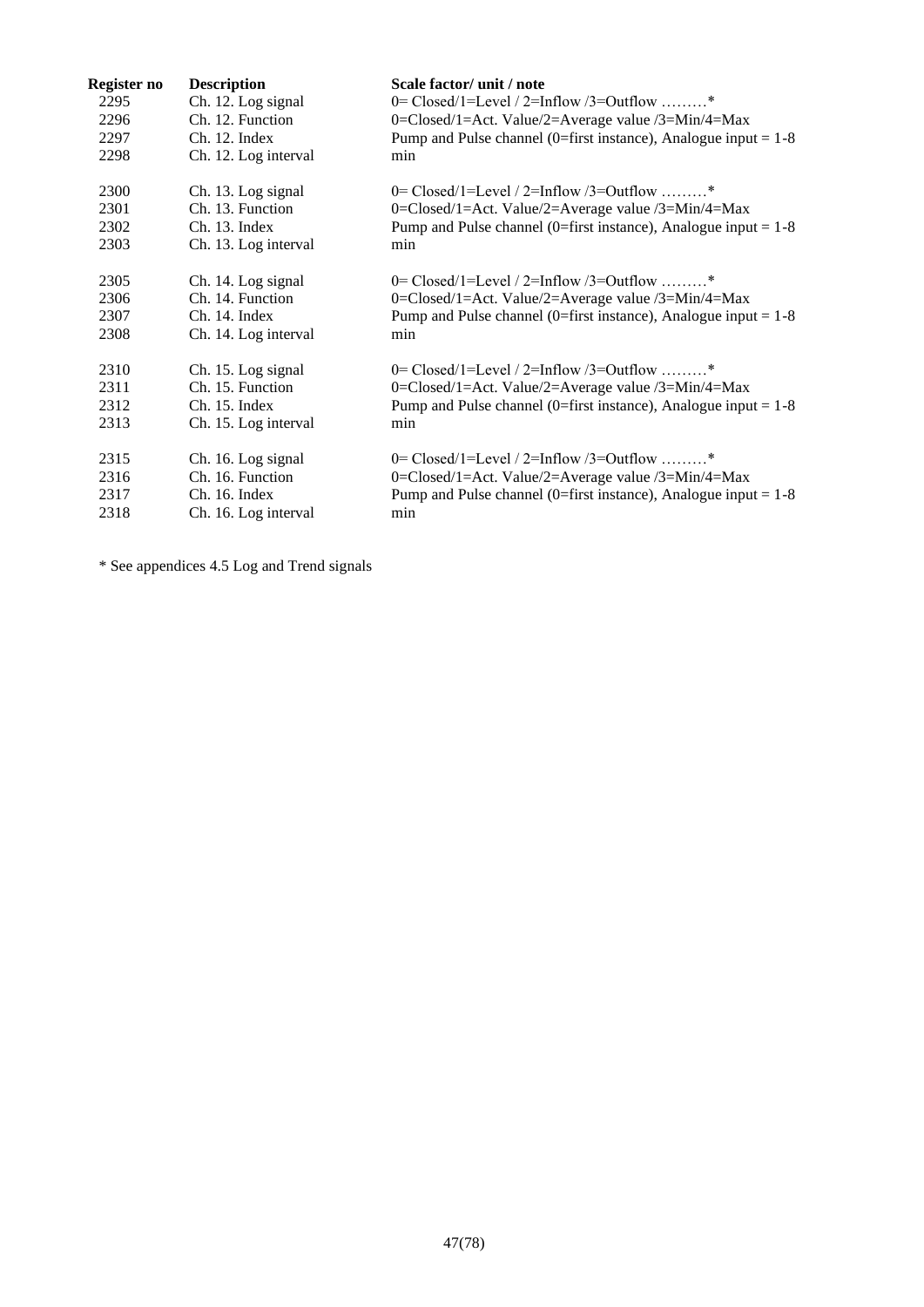# **Overlaid Digital out parameters**

# **Digital output type Logic IO configuration**

| Register no  | <b>Description</b>                      | Scale factor/ unit / note                                           |
|--------------|-----------------------------------------|---------------------------------------------------------------------|
| 2340         | DO 1. Sign.1 type                       | 0=Off/ 1=True OR 2=Inv OR 3=True AND 4=Inv AND                      |
| 2341         | DO 1. Sign.1 IO no                      | Modbus / Comli IO                                                   |
| 2342         | DO 1. Sign.2 type                       | 0=Off/ 1=True OR 2=Inv OR 3=True AND 4=Inv AND                      |
| 2343         | DO 1. Sign.2 IO no                      | Modbus / Comli IO                                                   |
| 2344         | DO 1. Sign.3 type                       | 0=Off/ 1=True OR 2=Inv OR 3=True AND 4=Inv AND                      |
| 2345         | DO 1. Sign.3 IO no                      | Modbus / Comli IO                                                   |
| 2346         | DO 1. Sign.4 type                       | 0=Off/ 1=True OR 2=Inv OR 3=True AND 4=Inv AND                      |
| 2347         | DO 1. Sign.4 IO no                      | Modbus / Comli IO                                                   |
| 2350         | DO 2. Sign.1 type                       | 0=Off/ 1=True OR 2=Inv OR 3=True AND 4=Inv AND                      |
| 2351         | DO 2. Sign.1 IO no                      | Modbus / Comli IO                                                   |
| 2352         | DO 2. Sign.2 type                       | 0=Off/ 1=True OR 2=Inv OR 3=True AND 4=Inv AND                      |
| 2353         | DO 2. Sign.2 IO no                      | Modbus / Comli IO                                                   |
| 2354         | DO 2. Sign.3 type                       | 0=Off/ 1=True OR 2=Inv OR 3=True AND 4=Inv AND                      |
| 2355         | DO 2. Sign.3 IO no                      | Modbus / Comli IO                                                   |
| 2356         | DO 2. Sign.4 type                       | 0=Off/ 1=True OR 2=Inv OR 3=True AND 4=Inv AND                      |
| 2357         | DO 2. Sign.4 IO no                      | Modbus / Comli IO                                                   |
| 2360         | DO 3. Sign.1 type                       | 0=Off/ 1=True OR 2=Inv OR 3=True AND 4=Inv AND                      |
| 2361         | DO 3. Sign.1 IO no                      | Modbus / Comli IO                                                   |
| 2362         | DO 3. Sign.2 type                       | 0=Off/ 1=True OR 2=Inv OR 3=True AND 4=Inv AND                      |
| 2363         | DO 3. Sign.2 IO no                      | Modbus / Comli IO                                                   |
| 2364<br>2365 | DO 3. Sign.3 type<br>DO 3. Sign.3 IO no | 0=Off/ 1=True OR 2=Inv OR 3=True AND 4=Inv AND                      |
| 2366         | DO 3. Sign.4 type                       | Modbus / Comli IO<br>0=Off/ 1=True OR 2=Inv OR 3=True AND 4=Inv AND |
| 2367         | DO 3. Sign.4 IO no                      | Modbus / Comli IO                                                   |
| 2370         | DO 4. Sign.1 type                       | 0=Off/ 1=True OR 2=Inv OR 3=True AND 4=Inv AND                      |
| 2371         | DO 4. Sign.1 IO no                      | Modbus / Comli IO                                                   |
| 2372         | DO 4. Sign.2 type                       | 0=Off/ 1=True OR 2=Inv OR 3=True AND 4=Inv AND                      |
| 2373         | DO 4. Sign.2 IO no                      | Modbus / Comli IO                                                   |
| 2374         | DO 4. Sign.3 type                       | 0=Off/ 1=True OR 2=Inv OR 3=True AND 4=Inv AND                      |
| 2375         | DO 4. Sign.3 IO no                      | Modbus / Comli IO                                                   |
| 2376         | DO 4. Sign.4 type                       | 0=Off/ 1=True OR 2=Inv OR 3=True AND 4=Inv AND                      |
| 2377         | DO 4. Sign.4 IO no                      | Modbus / Comli IO                                                   |
| 2380         | DO 5. Sign.1 type                       | $0=$ Off/ 1=True OR 2=Inv OR 3=True AND 4=Inv AND                   |
| 2381         | DO 5. Sign.1 IO no                      | Modbus / Comli IO                                                   |
| 2382         | DO 5. Sign.2 type                       | 0=Off/ 1=True OR 2=Inv OR 3=True AND 4=Inv AND                      |
| 2383         | DO 5. Sign.2 IO no                      | Modbus / Comli IO                                                   |
| 2384         | DO 5. Sign.3 type                       | 0=Off/ 1=True OR 2=Inv OR 3=True AND 4=Inv AND                      |
| 2385         | DO 5. Sign.3 IO no                      | Modbus / Comli IO                                                   |
| 2386         | DO 5. Sign.4 type                       | 0=Off/ 1=True OR 2=Inv OR 3=True AND 4=Inv AND                      |
| 2387         | DO 5. Sign.4 IO no                      | Modbus / Comli IO                                                   |
| 2390         | DO 6. Sign.1 type                       | $0=$ Off/ 1=True OR 2=Inv OR 3=True AND 4=Inv AND                   |
| 2391         | DO 6. Sign.1 IO no                      | Modbus / Comli IO                                                   |
| 2392         | DO 6. Sign.2 type                       | 0=Off/ 1=True OR 2=Inv OR 3=True AND 4=Inv AND                      |
| 2393         | DO 6. Sign.2 IO no                      | Modbus / Comli IO                                                   |
| 2394         | DO 6. Sign.3 type                       | 0=Off/ 1=True OR 2=Inv OR 3=True AND 4=Inv AND                      |
| 2395         | DO 6. Sign.3 IO no                      | Modbus / Comli IO                                                   |
| 2396         | DO 6. Sign.4 type                       | $0=$ Off/ 1=True OR 2=Inv OR 3=True AND 4=Inv AND                   |
| 2397         | DO 6. Sign.4 IO no                      | Modbus / Comli IO                                                   |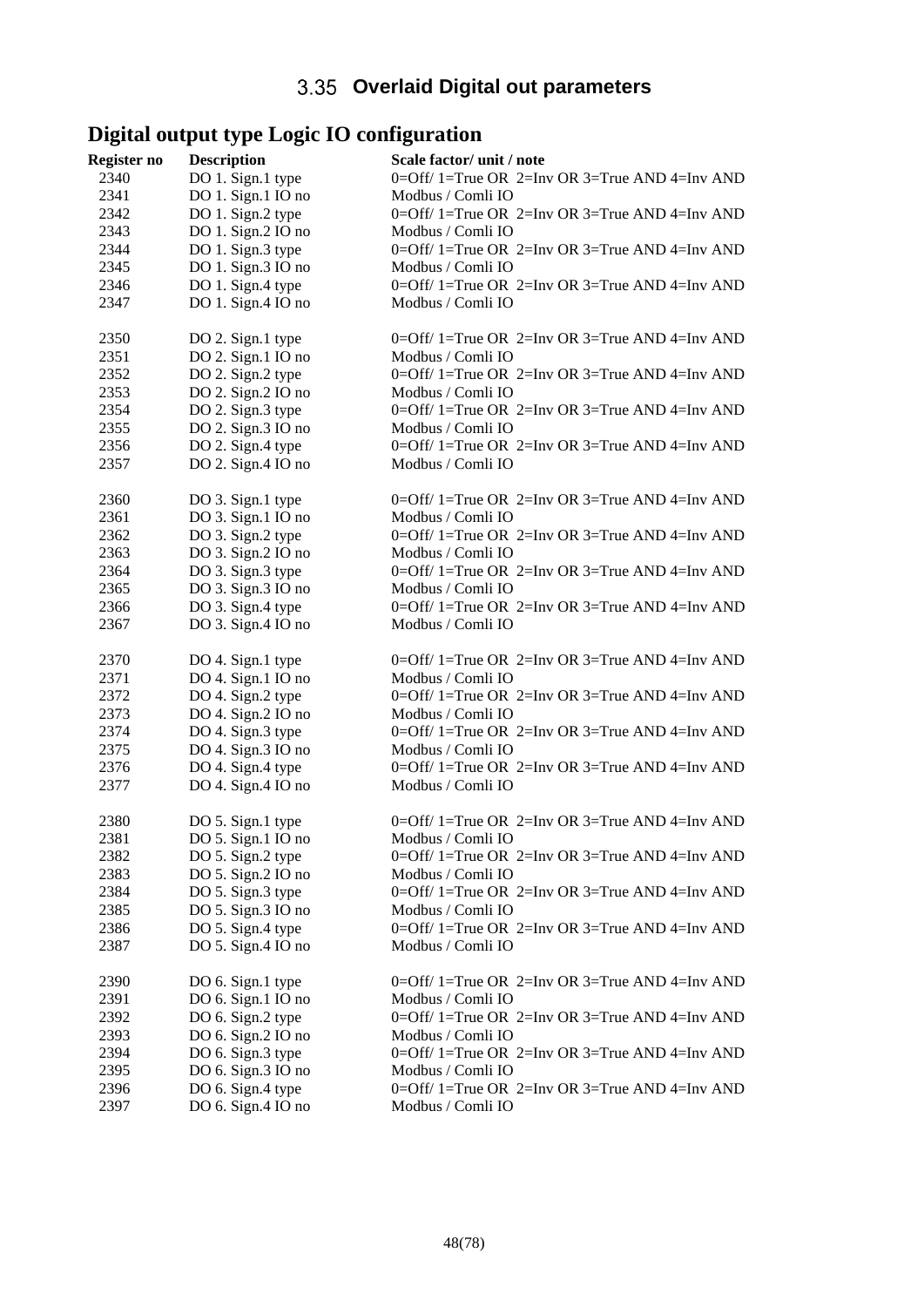| Register no | <b>Description</b>      | Scale factor/ unit / note                         |
|-------------|-------------------------|---------------------------------------------------|
| 2400        | DO 7. Sign.1 type       | 0=Off/ 1=True OR 2=Inv OR 3=True AND 4=Inv AND    |
| 2401        | DO $7.$ Sign.1 IO no    | Modbus / Comli IO                                 |
| 2402        | DO 7. Sign.2 type       | $0=$ Off/ 1=True OR 2=Inv OR 3=True AND 4=Inv AND |
| 2403        | DO $7.$ Sign. $2$ IO no | Modbus / Comli IO                                 |
| 2404        | DO 7. Sign.3 type       | 0=Off/ 1=True OR 2=Inv OR 3=True AND 4=Inv AND    |
| 2405        | DO 7. Sign. $3$ IO no   | Modbus / Comli IO                                 |
| 2406        | DO 7. Sign.4 type       | 0=Off/ 1=True OR 2=Inv OR 3=True AND 4=Inv AND    |
| 2407        | DO 7. Sign.4 IO no      | Modbus / Comli IO                                 |
|             |                         |                                                   |
| 2410        | DO 8. Sign.1 type       | 0=Off/ 1=True OR 2=Inv OR 3=True AND 4=Inv AND    |
| 2411        | DO 8. Sign.1 IO no      | Modbus / Comli IO                                 |
| 2412        | DO 8. Sign.2 type       | 0=Off/ 1=True OR 2=Inv OR 3=True AND 4=Inv AND    |
| 2413        | DO 8. Sign. $2$ IO no   | Modbus / Comli IO                                 |
| 2414        | DO 8. Sign.3 type       | 0=Off/ 1=True OR 2=Inv OR 3=True AND 4=Inv AND    |
| 2415        | DO 8. Sign.3 IO no      | Modbus / Comli IO                                 |
| 2416        | DO 8. Sign.4 type       | 0=Off/ 1=True OR 2=Inv OR 3=True AND 4=Inv AND    |
| 2417        | $DO 8.$ Sign. 4 IO no   | Modbus / Comli IO                                 |

# **Digital output type Data Register Setpoint**

| Register no | <b>Description</b>   | Scale factor/ unit / note           |
|-------------|----------------------|-------------------------------------|
| 2340        | DO 1. Data Register  | Source value register number 0-4529 |
| 2341        | DO 1. Setpoint on    | 0-65535                             |
| 2342        | DO 1. Setpoint off   | 0-65535                             |
| 2343        | DO 1. Setpoint delay | seconds                             |
| 2350        | DO 2. Data Register  | Source value register number 0-4529 |
| 2351        | DO 2. Setpoint on    | 0-65535                             |
| 2352        | DO 2. Setpoint off   | 0-65535                             |
| 2353        | DO 2. Setpoint delay | seconds                             |
| 2360        | DO 3. Data Register  | Source value register number 0-4529 |
| 2361        | DO 3. Setpoint on    | 0-65535                             |
| 2362        | DO 3. Setpoint off   | 0-65535                             |
| 2363        | DO 3. Setpoint delay | seconds                             |
| 2370        | DO 4. Data Register  | Source value register number 0-4529 |
| 2371        | DO 4. Setpoint on    | 0-65535                             |
| 2372        | DO 4. Setpoint off   | 0-65535                             |
| 2373        | DO 4. Setpoint delay | seconds                             |
| 2380        | DO 5. Data Register  | Source value register number 0-4529 |
| 2381        | DO 5. Setpoint on    | 0-65535                             |
| 2382        | DO 5. Setpoint off   | 0-65535                             |
| 2383        | DO 5. Setpoint delay | seconds                             |
| 2390        | DO 6. Data Register  | Source value register number 0-4529 |
| 2391        | DO 6. Setpoint on    | 0-65535                             |
| 2392        | DO 6. Setpoint off   | 0-65535                             |
| 2393        | DO 6. Setpoint delay | seconds                             |
| 2400        | DO 7. Data Register  | Source value register number 0-4529 |
| 2401        | DO 7. Setpoint on    | 0-65535                             |
| 2402        | DO 7. Setpoint off   | 0-65535                             |
| 2403        | DO 7. Setpoint delay | seconds                             |
| 2410        | DO 8. Data Register  | Source value register number 0-4529 |
| 2411        | DO 8. Setpoint on    | 0-65535                             |
| 2412        | DO 8. Setpoint off   | 0-65535                             |
| 2413        | DO 8. Setpoint delay | seconds                             |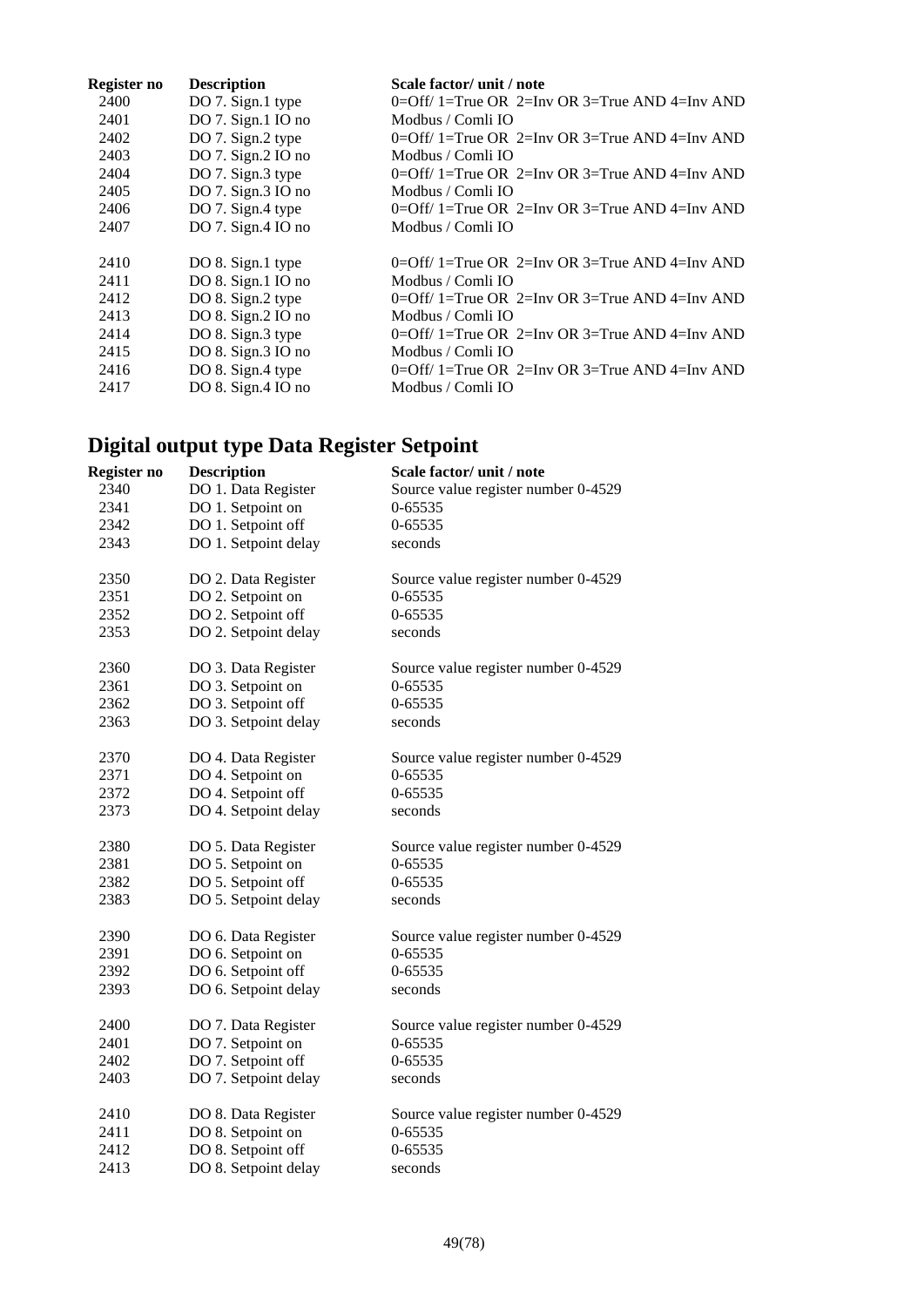# **Digital output type Alarm Alert**

| Register no | <b>Description</b> | Scale factor/ unit / note            |
|-------------|--------------------|--------------------------------------|
| 2340        | DO 1. On Time      | seconds                              |
| 2341        | DO 1. Pause Time   | seconds                              |
| 2342        | DO 1. Alert source | $0=$ Unack. al. 1=Active al. 2= both |
| 2350        | DO 2. On Time      | seconds                              |
| 2351        | DO 2. Pause Time   | seconds                              |
| 2352        | DO 2. Alert source | $0=$ Unack. al. 1=Active al. 2= both |
| 2360        | DO 3. On Time      | seconds                              |
| 2361        | DO 3. Pause Time   | seconds                              |
| 2362        | DO 3. Alert source | 0=Unack. al. 1=Active al. $2$ = both |
| 2370        | DO 4. On Time      | seconds                              |
| 2371        | DO 4. Pause Time   | seconds                              |
| 2372        | DO 4. Alert source | 0=Unack. al. 1=Active al. $2=$ both  |
| 2380        | DO 5. On Time      | seconds                              |
| 2381        | DO 5. Pause Time   | seconds                              |
| 2382        | DO 5. Alert source | 0=Unack. al. 1=Active al. $2=$ both  |
| 2390        | DO 6. On Time      | seconds                              |
| 2391        | DO 6. Pause Time   | seconds                              |
| 2392        | DO 6. Alert source | $0=$ Unack. al. 1=Active al. 2= both |
| 2400        | DO 7. On Time      | seconds                              |
| 2401        | DO 7. Pause Time   | seconds                              |
| 2402        | DO 7. Alert source | $0=$ Unack. al. 1=Active al. 2= both |
| 2410        | DO 8. On Time      | seconds                              |
| 2411        | DO 8. Pause Time   | seconds                              |
| 2412        | DO 8. Alert source | 0=Unack. al. 1=Active al. $2=$ both  |

# **Digital output type Auto Reset Alert**

| Register no<br>2340 | <b>Description</b><br>DO 1. Pre-alert time | Scale factor/ unit / note<br>seconds |
|---------------------|--------------------------------------------|--------------------------------------|
| 2350                | DO 2. Pre-alert time                       | seconds                              |
| 2360                | DO 3. Pre-alert time                       | seconds                              |
| 2370                | DO 4. Pre-alert time                       | seconds                              |
| 2380                | DO 5. Pre-alert time                       | seconds                              |
| 2390                | DO 6. Pre-alert time                       | seconds                              |
| 2400                | DO 7. Pre-alert time                       | seconds                              |
| 2410                | DO 8. Pre-alert time                       | seconds                              |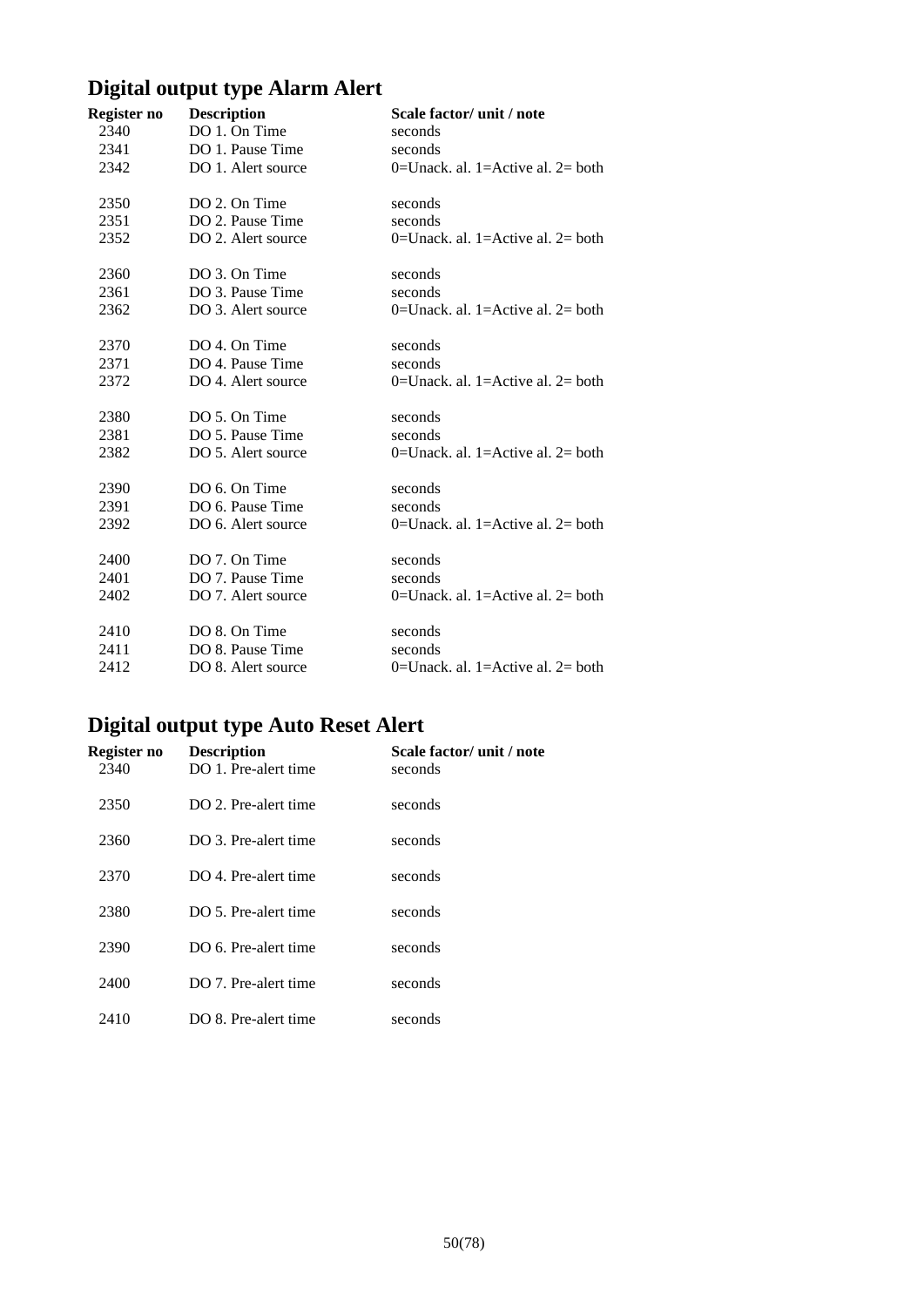System alarms configuration<br>Register no Description

| <b>TOWEL TAIL.</b> |                          |  |
|--------------------|--------------------------|--|
| 2500               | Priority                 |  |
| 2501               | Delay                    |  |
| 2504               | Trig new crash log block |  |
|                    |                          |  |

## **Low supply voltage: Alarm 2**

| 2505 | Priority                 | ſ |
|------|--------------------------|---|
| 2506 | Delay                    | S |
| 2507 | Limit                    | C |
| 2508 | <b>Hysteresis</b>        | ſ |
| 2509 | Trig new crash log block |   |

## **High PCB temperature: Alarm 3**

| 2510 | Priority                 |   |
|------|--------------------------|---|
| 2511 | Delay                    | S |
| 2512 | Limit                    | d |
| 2513 | <b>Hysteresis</b>        | d |
| 2514 | Trig new crash log block |   |

## **Personnel alarm: Alarm 4**

| $0=$ I |
|--------|
|        |
| min    |
| $() =$ |
|        |

**Register no Description Scale factor/ unit / note Power fail Alarm 1** 0=Inactive, 1=B-alarm, 2=A-alarm  $0 = No$ ,  $1 = Yes$ 

0=Inactive, 1=B-alarm, 2=A-alarm  $0.1 V$  $0.1 V$ 

 $0 = No$ ,  $1 = Yes$ 

0=Inactive, 1=B-alarm, 2=A-alarm degrees degrees  $0 = No$ ,  $1 = Yes$ 

0=Inactive, 1=B-alarm, 2=A-alarm  $0 = No$ ,  $1 = Yes$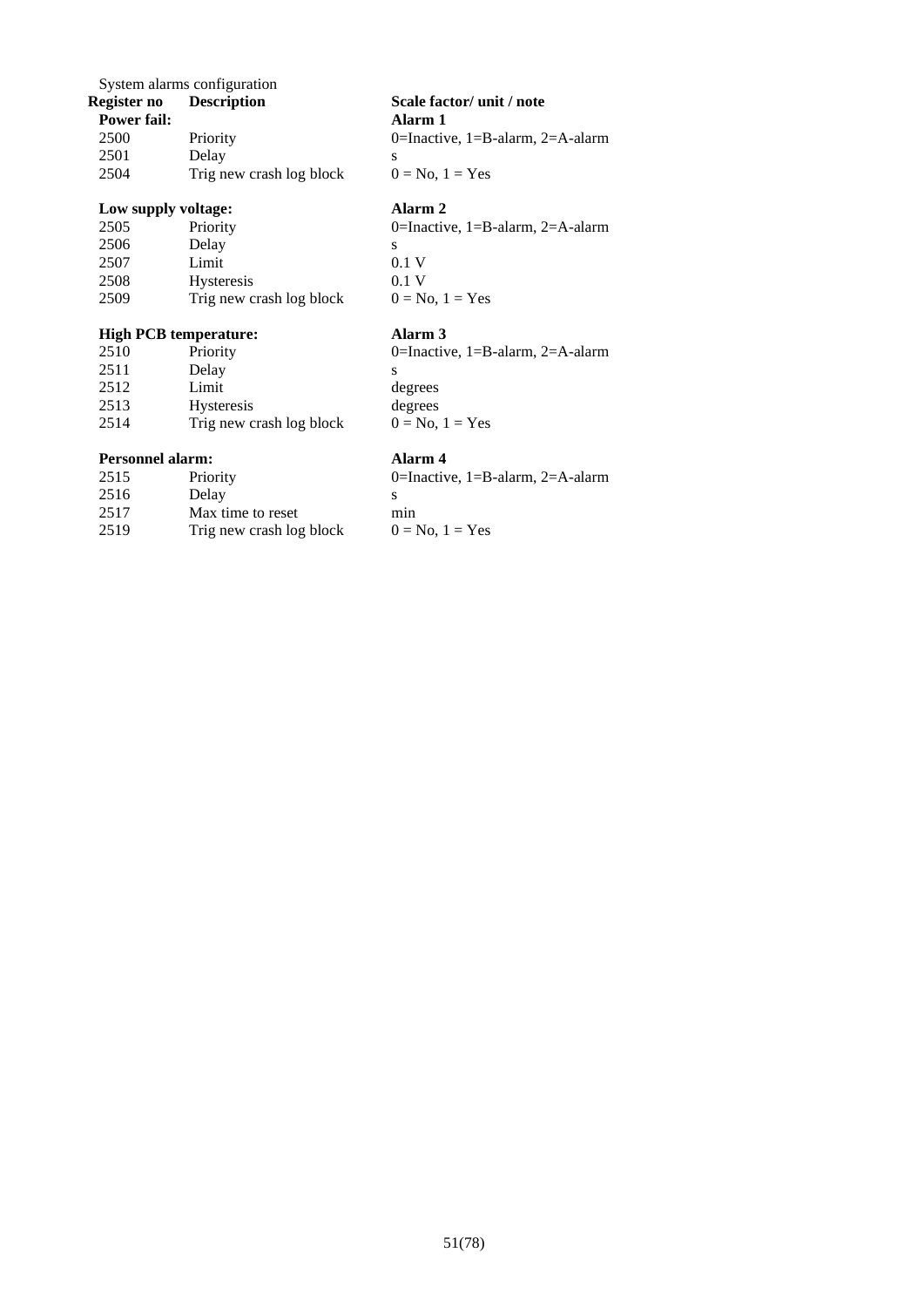## **Pit alarms configuration**

## **Register no Description Scale factor/ unit / note**

| ----------         |                          |                   |                                  |
|--------------------|--------------------------|-------------------|----------------------------------|
| <b>High level:</b> |                          | Alarm 5           |                                  |
| 2520               | Priority                 |                   | 0=Inactive, 1=B-alarm, 2=A-alarm |
| 2521               | Delay                    |                   |                                  |
| 2522               | Limit                    | $0.01 \text{ m}$  | $(0.01 \text{ ft})$              |
| 2523               | <b>Hysteresis</b>        | $0.01 \text{ m}$  | $(0.01 \text{ ft})$              |
| 2524               | Trig new crash log block | $0 = No, 1 = Yes$ |                                  |
|                    |                          |                   |                                  |

## **Low level: Alarm 6**

| 2525 | Priority                 | 0=Inactive, $1 = B$ |
|------|--------------------------|---------------------|
| 2526 | Delay                    |                     |
| 2527 | Limit                    | $0.01 \text{ m}$    |
| 2528 | <b>Hysteresis</b>        | $0.01 \text{ m}$    |
| 2529 | Trig new crash log block | $0 = No, 1 = Yes$   |

### **High level float: Alarm 7**

| 2530 | Priority                 |  |
|------|--------------------------|--|
| 2531 | Delay                    |  |
| 2534 | Trig new crash log block |  |

## **Low level float: Alarm 8**

| 2535 | Priority                 |  |
|------|--------------------------|--|
| 2536 | Delay                    |  |
| 2539 | Trig new crash log block |  |

## **High inflow: Alarm 9**

| 2540 | Priority                 | ſ |
|------|--------------------------|---|
| 2541 | Delay                    | S |
| 2542 | Limit                    | ſ |
| 2543 | <b>Hysteresis</b>        | ſ |
| 2544 | Trig new crash log block |   |

## **Low inflow: Alarm 10**

| 2545 | Priority                 | C |
|------|--------------------------|---|
| 2546 | Delay                    | S |
| 2547 | Limit                    | ſ |
| 2548 | <b>Hysteresis</b>        | ſ |
| 2549 | Trig new crash log block |   |

### **Backup running: Alarm 11**

| 2550 | Priority                 |  |
|------|--------------------------|--|
| 2551 | Delay                    |  |
| 2554 | Trig new crash log block |  |

## **Remote block: Alarm 12**

| 2555 | Priority                 |  |
|------|--------------------------|--|
| 2556 | Delay                    |  |
| 2559 | Trig new crash log block |  |

## **High outlet pressure: Alarm 13**

| 2560 | Priority                 |   |
|------|--------------------------|---|
| 2561 | Delay                    | S |
| 2562 | Limit                    | ſ |
| 2563 | <b>Hysteresis</b>        | ſ |
| 2564 | Trig new crash log block |   |
|      |                          |   |

## **Low outlet pressure: Alarm 14**

| 2565<br>Priority                 |   |
|----------------------------------|---|
| 2566<br>Delay                    | S |
| 2567<br>Limit                    | C |
| 2568<br><b>Hysteresis</b>        | ſ |
| 2569<br>Trig new crash log block |   |

0=Inactive, 1=B-alarm, 2=A-alarm  $0.01 \text{ m}$   $(0.01 \text{ ft})$  $0.01 \text{ m}$  (0.01 ft)

0=Inactive, 1=B-alarm, 2=A-alarm  $0 = No$ ,  $1 = Yes$ 

0=Inactive,  $1=$ B-alarm,  $2=$ A-alarm  $0 = No$ ,  $1 = Yes$ 

0=Inactive, 1=B-alarm, 2=A-alarm  $0.1 \text{ l/s}$  (1 GPM)  $0.1 \text{ l/s}$  (1 GPM)  $0 = No$ ,  $1 = Yes$ 

0=Inactive, 1=B-alarm, 2=A-alarm  $\begin{array}{lll} 0.1 \text{ l/s} & (1 \text{ GPM}) \\ 0.1 \text{ l/s} & (1 \text{ GPM}) \end{array}$  $(1 \text{ GPM})$  $0 = No$ ,  $1 = Yes$ 

0=Inactive,  $1 = B$ -alarm,  $2 = A$ -alarm  $0 = No$ ,  $1 = Yes$ 

0=Inactive,  $1=$ B-alarm,  $2=$ A-alarm  $0 = No$ ,  $1 = Yes$ 

0=Inactive, 1=B-alarm, 2=A-alarm 0.1 bar (0.1 PSI) 0.1 bar (0.1 PSI)

 $0 = No$ ,  $1 = Yes$ 

0=Inactive, 1=B-alarm, 2=A-alarm  $0.1 \text{ bar}$   $(0.1 \text{ PSI})$ 0.1 bar (0.1 PSI)  $0 = No, 1 = Yes$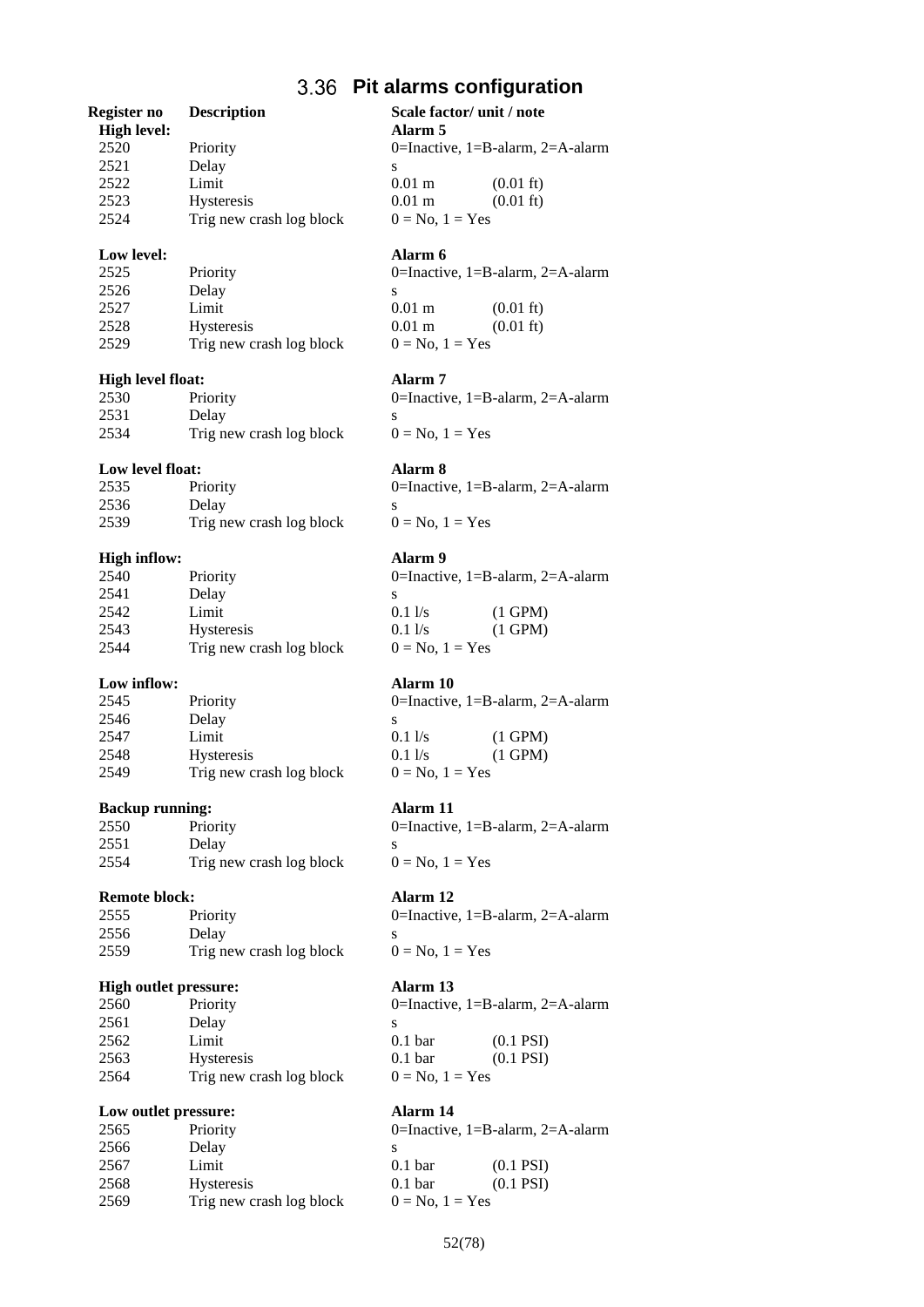| Register no            | <b>Description</b>                                        | Scale factor/ unit / note                              |
|------------------------|-----------------------------------------------------------|--------------------------------------------------------|
| <b>Overflow:</b>       |                                                           | Alarm 15                                               |
| 2570                   | Priority                                                  | 0=Inactive, $1 = B$ -alarm, $2 = A$ -alarm             |
| 2571                   | Delay                                                     | S                                                      |
| 2574                   | Trig new crash log block                                  | $0 = No$ , $1 = Yes$                                   |
|                        | <b>High Back-Pressure block:</b>                          | Alarm 16                                               |
| 2575                   | Priority                                                  | 0=Inactive, 1=B-alarm, 2=A-alarm                       |
| 2576                   | Delay                                                     | S                                                      |
| 2579                   | Trig new crash log block                                  | $0 = No, 1 = Yes$                                      |
| Drain pump float:      |                                                           | Alarm 17                                               |
| 2580                   | Priority                                                  | 0=Inactive, $1 = B$ -alarm, $2 = A$ -alarm             |
| 2581                   | Delay                                                     | S                                                      |
| 2584                   | Trig new crash log block                                  | $0 = No, 1 = Yes$                                      |
| Level sensor error:    |                                                           | Alarm 18                                               |
| 2585                   | Priority                                                  | 0=Inactive, $1 = B$ -alarm, $2 = A$ -alarm             |
| 2586                   | Delay                                                     | S                                                      |
| 2589                   | Trig new crash log block                                  | $0 = No$ , $1 = Yes$                                   |
| No run confirm mixer:  |                                                           | Alarm 19                                               |
| 2590                   | Priority                                                  | 0=Inactive, $1 = B$ -alarm, $2 = A$ -alarm             |
| 2591                   | Delay                                                     |                                                        |
| 2594                   | Trig new crash log block                                  | $0 = No, 1 = Yes$                                      |
| Motor protector mixer: |                                                           | Alarm 20                                               |
| 2595                   | Priority                                                  | 0=Inactive, $1 = B$ -alarm, $2 = A$ -alarm             |
| 2596                   | Delay                                                     | S                                                      |
| 2599                   | Trig new crash log block                                  | $0 = No, 1 = Yes$                                      |
|                        | No run confirm drain pump:                                | Alarm 21                                               |
| 2600                   | Priority                                                  | 0=Inactive, $1 = B$ -alarm, $2 = A$ -alarm             |
| 2601                   | Delay                                                     |                                                        |
| 2604                   | Trig new crash log block                                  | $0 = No, 1 = Yes$                                      |
|                        | Motor protector drain pump:                               | Alarm 22                                               |
|                        | 2605 Priority                                             | 0=Inactive, $1 = B$ -alarm, $2 = A$ -alarm             |
| 2606                   | Delay                                                     |                                                        |
| 2609                   | Trig new crash log block                                  | $0 = No$ , $1 = Yes$                                   |
|                        | To many pump blocked:                                     | Alarm <sub>23</sub>                                    |
| 2610                   | Priority                                                  | 0=Inactive, $1 = B$ -alarm, $2 = A$ -alarm             |
| 2611                   | Delay                                                     |                                                        |
| 2612<br>2614           | Limit<br>Trig new crash log block                         | Min no pumps available $(0-2)$<br>$0 = No$ , $1 = Yes$ |
|                        |                                                           | Alarm 24                                               |
| 2615                   | Motor protector reset error Mixer/Drain pump:<br>Priority | 0=Inactive, 1=B-alarm, 2=A-alarm                       |
| 2616                   | Delay                                                     | S                                                      |
| 2619                   | Trig new crash log block                                  | $0 = No, 1 = Yes$                                      |
|                        | <b>Emergency power mode:</b>                              | Alarm 25                                               |
| 2620                   | Priority                                                  | 0=Inactive, 1=B-alarm, 2=A-alarm                       |
| 2621                   | Delay                                                     | S                                                      |
| 2624                   | Trig new crash log block                                  | $0 = No, 1 = Yes$                                      |
|                        |                                                           |                                                        |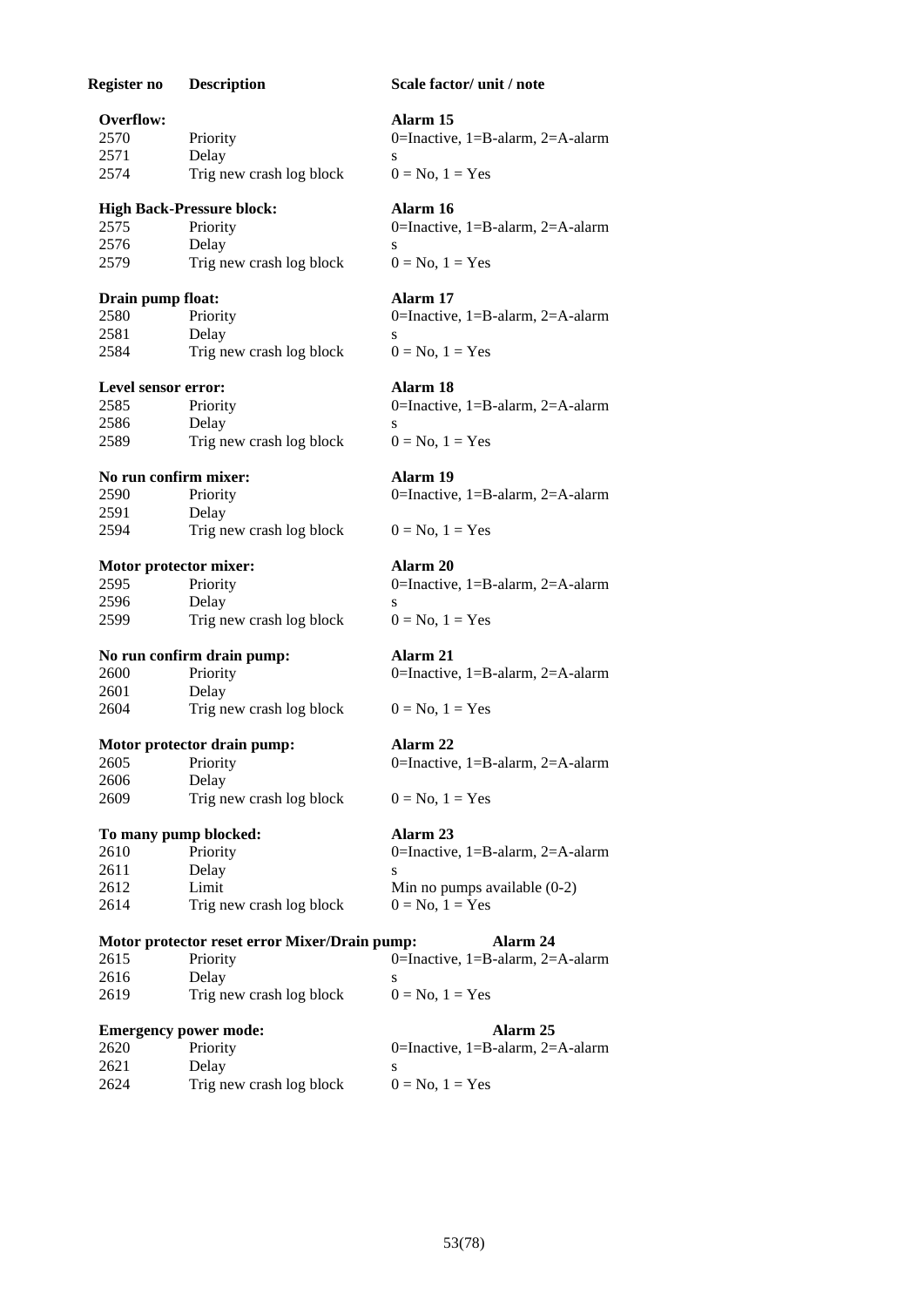## **Power alarms**

## **Register no Description Scale factor/ unit / note**

| Incoming phase missing: |                          |   |
|-------------------------|--------------------------|---|
| 2625                    | Priority                 |   |
| 2626                    | Delay                    | S |
| 2629                    | Trig new crash log block |   |

## **Over voltage: Alarm 27**

| 2630 | Priority                 |   |
|------|--------------------------|---|
| 2631 | Delay                    | S |
| 2632 | Limit                    | ſ |
| 2633 | <b>Hysteresis</b>        | ſ |
| 2634 | Trig new crash log block |   |

## **Under voltage: Alarm 28**

| 2635 | Priority                 | 0=Ina   |
|------|--------------------------|---------|
| 2636 | Delay                    |         |
| 2637 | Limit                    | $0.1\%$ |
| 2638 | <b>Hysteresis</b>        | $0.1\%$ |
| 2639 | Trig new crash log block | $0 = N$ |

## **Unbalanced voltage: Alarm 29**

| 2640 | Priority                 | C |
|------|--------------------------|---|
| 2641 | Delay                    | S |
| 2642 | Limit                    | ſ |
| 2643 | <b>Hysteresis</b>        | ſ |
| 2644 | Trig new crash log block |   |

## **High frequency: Alarm 30**

| 2645 | Priority                 | C |
|------|--------------------------|---|
| 2646 | Delay                    | S |
| 2647 | Limit                    | ſ |
| 2648 | <b>Hysteresis</b>        | C |
| 2649 | Trig new crash log block |   |

## **Low frequency: Alarm 31**

| 2650 | Priority                 | 0=Inactive, 1=B-alarm, 2=A-alarm |
|------|--------------------------|----------------------------------|
| 2651 | Delay                    |                                  |
| 2652 | Limit                    | $0.1\%$                          |
| 2653 | <b>Hysteresis</b>        | $0.1\%$                          |
| 2654 | Trig new crash log block | $0 = No, 1 = Yes$                |

**Incoming phase missing: Alarm 26** 0=Inactive, 1=B-alarm, 2=A-alarm  $0 = No$ ,  $1 = Yes$ 

0=Inactive, 1=B-alarm, 2=A-alarm  $0.1~\%$ 0.1 %  $0 = No$ ,  $1 = Yes$ 

0=Inactive, 1=B-alarm, 2=A-alarm  $0.1 %$  $0 = No$ ,  $1 = Yes$ 

0=Inactive, 1=B-alarm, 2=A-alarm  $0.1 %$ 0.1 %  $0 = No$ ,  $1 = Yes$ 

0=Inactive, 1=B-alarm, 2=A-alarm  $0.1\ \mathrm{Hz}$  $0.1 %$  $0 = No$ ,  $1 = Yes$ 

| 0=Inactive, 1=B-alarm, 2=A-alarm |
|----------------------------------|
| s                                |
| $0.1\%$                          |
| $0.1\%$                          |
| $0 = No. 1 = Yes$                |
|                                  |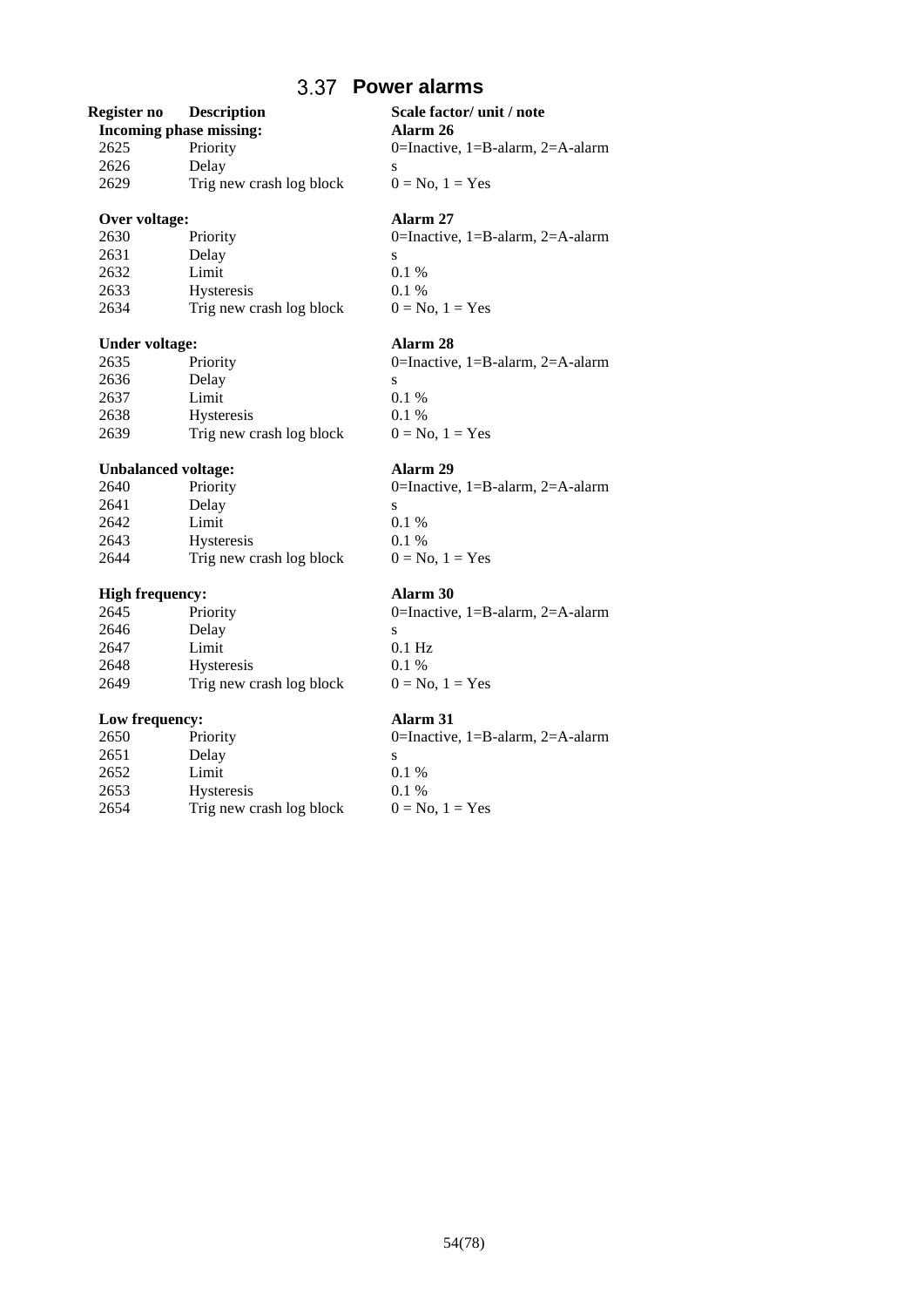# **Pump 1-2 alarms configuration**

| <b>Alarm</b>              | Al.            | <b>Register</b> | Al.            | <b>Register</b> | Scale factor/unit/note                     |
|---------------------------|----------------|-----------------|----------------|-----------------|--------------------------------------------|
| Parameters                | N <sub>0</sub> | P <sub>1</sub>  | N <sub>0</sub> | P <sub>2</sub>  |                                            |
| No run confirm            | 32             | 2655            | 64             | 2815            | 0=Inactive, $1 = B$ -alarm, $2 = A$ -alarm |
| Delay                     |                | 2656            |                | 2816            | Sec                                        |
| Trig new crash log        |                | 2659            |                | 2819            | $0 = No, 1 = Yes$                          |
| Fallen motor protect.     | 33             | 2660            | 65             | 2820            | 0=Inactive, 1=B-alarm, 2=A-alarm           |
| Delay                     |                | 2661            |                | 2821            | Sec                                        |
| Trig new crash log        |                | 2664            |                | 2824            | $0 = No, 1 = Yes$                          |
| <b>High motor current</b> | 34             | 2665            | 66             | 2825            | 0=Inactive, 1=B-alarm, 2=A-alarm           |
| Delay                     |                | 2666            |                | 2826            | Sec                                        |
| Limit                     |                | 2667            |                | 2827            | $0.1\;{\rm A}$                             |
| Hysteresis                |                | 2668            |                | 2828            | 0.1 A                                      |
| Trig new crash log        |                | 2669            |                | 2829            | $0 = No, 1 = Yes$                          |
| Low motor current         | 35             | 2670            | 67             | 2830            | 0=Inactive, 1=B-alarm, 2=A-alarm           |
| Delay                     |                | 2671            |                | 2831            | Sec                                        |
| Limit                     |                | 2672            |                | 2832            | 0.1 A                                      |
| Hysteresis                |                | 2673            |                | 2833            | 0.1 A                                      |
| Trig new crash log        |                | 2674            |                | 2834            | $0 = No, 1 = Yes$                          |
| Leakage                   | 36             | 2675            | 68             | 2835            | 0=Inactive, 1=B-alarm, 2=A-alarm           |
| Delay                     |                | 2676            |                | 2836            | Sec                                        |
| Trig new crash log        |                | 2679            |                | 2839            | $0 = No, 1 = Yes$                          |
| High Motor temp.          | 37             | 2680            | 69             | 2840            | 0=Inactive, 1=B-alarm, 2=A-alarm           |
| Delay                     |                | 2681            |                | 2841            | Sec                                        |
| Limit                     |                | 2682            |                | 2842            | $0.1 \text{ °C}$ ( $\text{ °F}$ )          |
| Hysteresis                |                | 2683            |                | 2843            | $0.1 \text{ °C}$ ( $\text{ °F}$ )          |
| Trig new crash log        |                | 2684            |                | 2844            | $0 = No, 1 = Yes$                          |
| Low pump capacity 1       | 38             | 2685            | 70             | 2845            | 0=Inactive, 1=B-alarm, 2=A-alarm           |
| Delay                     |                | 2686            |                | 2846            | Sec                                        |
| Limit                     |                | 2687            |                | 2847            | $0.1$ l/s (GPM)                            |
| Hysteresis                |                | 2688            |                | 2848            | $0.1$ l/s (GPM)                            |
| Trig new crash log        |                | 2689            |                | 2849            | $0 = No, 1 = Yes$                          |
| <b>D.IN Pump error</b>    | 39             | 2690            | 71             | 2850            | 0=Inactive, 1=B-alarm, 2=A-alarm           |
| Delay                     |                | 2691            |                | 2851            | Sec                                        |
| Trig new crash log        |                | 2694            |                | 2854            | $0 = No, 1 = Yes$                          |
| <b>Phase missing</b>      | 40             | 2695            | 72             | 2855            | 0=Inactive, 1=B-alarm, 2=A-alarm           |
| Delay                     |                | 2696            |                | 2856            | Sec                                        |
| Trig new crash log        |                | 2699            |                | 2859            | $0 = No, 1 = Yes$                          |
| M.prot. reset error       | 41             | 2700            | 73             | 2860            | 0=Inactive, 1=B-alarm, 2=A-alarm           |
| Delay                     |                | 2701            |                | 2861            | Sec                                        |
| Trig new crash log        |                | 2704            |                | 2864            | $0 = No, 1 = Yes$                          |
| Max contin. runtime       | 42             | 2705            | 74             | 2865            | 0=Inactive, 1=B-alarm, 2=A-alarm           |
| Delay                     |                | 2706            |                | 2866            | Sec                                        |
| Trig new crash log        |                | 2709            |                | 2869            | $0 = No, 1 = Yes$                          |
| Pump alarm blocked        | 43             | 2710            | 75             | 2870            | 0=Inactive, 1=B-alarm, 2=A-alarm           |
| Delay                     |                | 2711            |                | 2871            | Sec                                        |
| Trig new crash log        |                | 2714            |                | 2874            | $0 = No$ , $1 = Yes$                       |
| <b>Spare</b>              | 44             | 2715            | 76             | 2875            | 0=Inactive, 1=B-alarm, 2=A-alarm           |
| Delay                     |                | 2716            |                | 2876            | Sec                                        |
| Trig new crash log        |                | 2719            |                | 2879            | $0 = No, 1 = Yes$                          |
| Pump not in auto          | 45             | 2720            | 77             | 2880            | 0=Inactive, 1=B-alarm, 2=A-alarm           |
| Delay                     |                | 2721            |                | 2881            | Sec                                        |
| Trig new crash log        |                | 2724            |                | 2884            | $0 = No$ , $1 = Yes$                       |
| <b>VFD Com error</b>      | 46             | 2725            | 78             | 2885            | 0=Inactive, 1=B-alarm, 2=A-alarm           |
| Delay                     |                | 2726            |                | 2886            | Sec                                        |
| Trig new crash log        |                | 2729            |                | 2889            | $0 = No, 1 = Yes$                          |
| <b>VFD Drive fault</b>    | 47             | 2730            | 79             | 2890            | 0=Inactive, 1=B-alarm, 2=A-alarm           |
| Delay                     |                | 2731            |                | 2891            | <b>Sec</b>                                 |
| Al. Ackn Resets Drive     |                | 3414            |                | 3424            | $0 = No, 1 = Yes$                          |
| Trig new crash log        |                | 2734            |                | 2894            | $0 = No$ , $1 = Yes$                       |
|                           |                |                 |                |                 |                                            |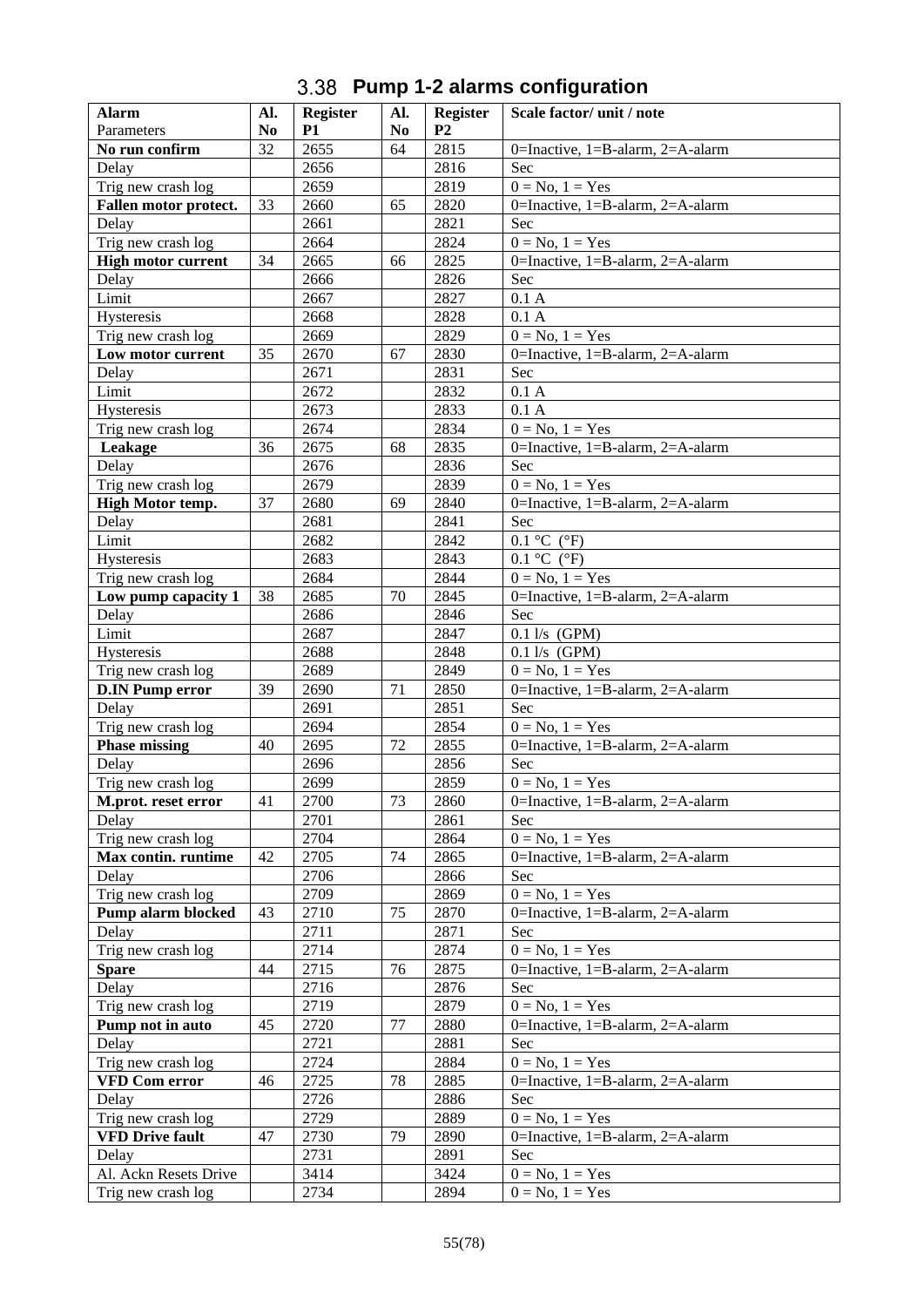| <b>Leakage Oil</b>         | 48     | 2735      | 80  | 2895  | 0=Inactive, $1 = B$ -alarm, $2 = A$ -alarm |
|----------------------------|--------|-----------|-----|-------|--------------------------------------------|
| Delay                      |        | 2736      |     | 2896  | Sec                                        |
| Trig new crash log         |        | 2739      |     | 2899  |                                            |
| Leakage El.                | 49     | 2740      | 81  | 2900  | 0=Inactive, $1 = B$ -alarm, $2 = A$ -alarm |
| <b>Chamber</b>             |        |           |     |       |                                            |
| Delay                      |        | 2741      |     | 2901  | Sec                                        |
| Trig new crash log         |        | 2744      |     | 2904  | $0 = No, 1 = Yes$                          |
| <b>Leakage motor house</b> | 50     | 2745      | 82  | 2905  | 0=Inactive, 1=B-alarm, 2=A-alarm           |
| Delay                      |        | 2746      |     | 2906  | Sec                                        |
| Trig new crash log         |        | 2749      |     | 2909  | $0 = No, 1 = Yes$                          |
| PM com error               | 51     | 2750      | 83  | 2910  | 0=Inactive, $1 = B$ -alarm, $2 = A$ -alarm |
| Delay                      |        | 2751      |     | 2911  | Sec                                        |
| Trig new crash log         |        | 2754      |     | 2914  | $0 = No$ , $1 = Yes$                       |
| High temp. stator L1       | 52     | 2755      | 84  | 2915  | 0=Inactive, $1 = B$ -alarm, $2 = A$ -alarm |
| Delay                      |        | 2756      |     | 2916  | Sec                                        |
| Limit                      |        | 2757      |     | 2917  | $0.1 \degree C \degree F$                  |
| Hysteresis                 |        | 2758      |     | 2918  | $0.1 \text{ °C}$ ( $\text{ °F}$ )          |
| Trig new crash log         |        | 2759      |     | 2919  | $0 = No$ , $1 = Yes$                       |
| Hi. temp. up. bearing      | 53     | 2760      | 85  | 2920  | 0=Inactive, 1=B-alarm, 2=A-alarm           |
| Delay                      |        | 2761      |     | 2921  | Sec                                        |
| Limit                      |        | 2762      |     | 2922  | $0.1 \degree C \ (^{\circ}F)$              |
|                            |        |           |     | 2923  |                                            |
| Hysteresis                 |        | 2763      |     |       | $0.1 \text{ °C}$ ( $\text{ °F}$ )          |
| Trig new crash log         |        | 2764      |     | 2924  | $0 = No$ , $1 = Yes$                       |
| Hi. temp lo. bearing       | 54     | 2765      | 86  | 2925  | 0=Inactive, $1 = B$ -alarm, $2 = A$ -alarm |
| Delay                      |        | 2766      |     | 2926  | Sec                                        |
| Limit                      |        | 2767      |     | 2927  | $0.1 \degree C \ (^{\circ}F)$              |
| Hysteresis                 |        | 2768      |     | 2928  | $0.1 \text{ °C}$ ( $\text{ °F}$ )          |
| Trig new crash log         |        | 2769      |     | 2929  | $0 = No$ , $1 = Yes$                       |
| <b>High vibrations</b>     | 55     | 2770      | 87  | 2930  | 0=Inactive, $1 = B$ -alarm, $2 = A$ -alarm |
| Delay                      |        | 2771      |     | 2931  | Sec                                        |
| Limit                      |        | 2772      |     | 2932  | $0.1$ mm/s $(0.01$ Inch/s)                 |
| Hysteresis                 |        | 2773      |     | 2933  | $0.1$ mm/s $(0.01$ Inch/s)                 |
| Trig new crash log         |        | 2774      |     | 2934  | $0 = No, 1 = Yes$                          |
| Wrong phase order          | 56     | 2775      | 88  | 2935  | 0=Inactive, 1=B-alarm, 2=A-alarm           |
| Delay                      |        | 2776      |     | 2936  | Sec                                        |
| Trig new crash log         |        | 2279      |     | 2929  | $0 = No, 1 = Yes$                          |
| Hi. temp stator L2         | 57     | 2780      | 89  | 2940  | 0=Inactive, $1 = B$ -alarm, $2 = A$ -alarm |
| Delay                      |        | 2781      |     | 2941  | Sec                                        |
| Limit                      |        | 2782      |     | 2942  | $0.1 \text{ °C}$ ( $\text{ °F}$ )          |
| Hysteresis                 |        | 2783      |     | 2943  | $0.1 \text{ °C}$ ( $\text{ °F}$ )          |
| Trig new crash log         |        | 2784      |     | 2944  | $0 = No$ , $1 = Yes$                       |
| Hi. temp stator L3         | 58     | 2785      | 90  | 2945  | 0=Inactive, 1=B-alarm, 2=A-alarm           |
| Delay                      |        | 2786      |     | 2946  | Sec                                        |
| Limit                      |        | 2787      |     | 2947  | $0.1 \degree C \ (^{\circ}F)$              |
| Hysteresis                 |        | 2788      |     | 2948  | $0.1 \text{ °C}$ ( $\text{ °F}$ )          |
| Trig new crash log         |        | 2789      |     | 2949  | $0 = No, 1 = Yes$                          |
| <b>Spare</b>               | 59     | 2790      | 91  | 2950  |                                            |
| Delay                      |        | 2791      |     | 2951  |                                            |
| Trig new crash log         |        | 2794      |     | 2954  | $0 = No, 1 = Yes$                          |
| Pump rev. error            | 60     | 2795      | 92  | 2955  | Max no reverse attempts reached            |
| Delay                      |        | 2796      |     | 2956  |                                            |
| Trig new crash log         |        | 2799      |     | 2959  | $0 = No$ , $1 = Yes$                       |
| Low pump peap 2            | 61     | 2800      | 93  | 2960  | 0=Inactive Not Blocking. Only Warning      |
| Delay                      |        | 2801      |     | 2961  | sec                                        |
| Limit                      |        | 2802      |     | 2962  | $0.1$ l/s (GPM)                            |
| Hysteresis                 |        | 2803      |     | 2963  | $0.1$ l/s (GPM)                            |
| Trig new crash log         |        | 2804      |     | 2964  | $\overline{0}$ = No, 1 = Yes               |
| <b>Unused</b>              | $62 -$ | 2805-2810 | 94- | 2965- |                                            |
|                            | 63     |           | 95  | 2970  |                                            |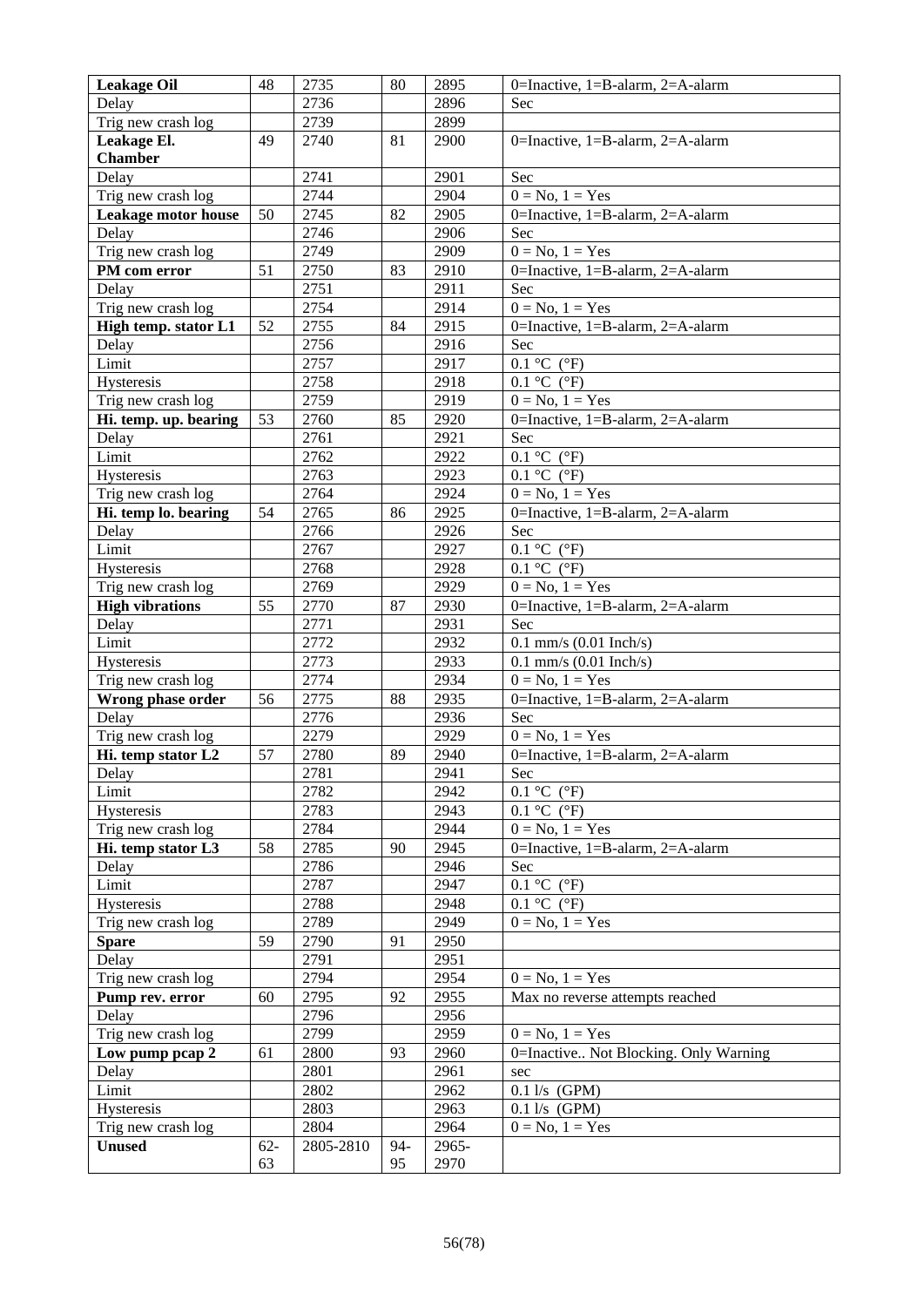### 3.39 **AI1 – AI8 user alarms configuration**

## **Register no Description Scale factor/ unit / note**

**AI 1 High alarm: Alarm 96** 2975 Priority 0=Inactive, 1=B-alarm, 2=A-alarm 2976 Delay s 2977 Limit User unit and decimals

2979 Trig new crash log block  $0 = No, 1 = Yes$ 

## **AI 1 Low alarm: Alarm 97**

2978 Hysteresis

2983 Hysteresis

2988 Hysteresis

2993 Hysteresis

2998 Hysteresis

3003 Hysteresis

3008 Hysteresis

3013 Hysteresis

2989 Trig new crash log block  $0 = No, 1 = Yes$ 

2991 Delay s

2980 Priority 0=Inactive, 1=B-alarm, 2=A-alarm 2981 Delay s 2982 Limit User unit and decimals

2984 Trig new crash log block  $0 = No, 1 = Yes$ 

## **AI 2 High alarm: Alarm 98**

2985 Priority 0=Inactive, 1=B-alarm, 2=A-alarm 2986 Delay s<br>2987 Limit I **2987** Limit User unit and decimals

## **AI 2 Low alarm: Alarm 99**

2990 Priority 0=Inactive, 1=B-alarm, 2=A-alarm

2992 Limit User unit and decimals

## 2994 Trig new crash log block  $0 = No, 1 = Yes$

## **AI 3 High alarm: Alarm 100**

2995 Priority 0=Inactive, 1=B-alarm, 2=A-alarm 2996 Delay s 2997 Limit User unit and decimals

2999 Trig new crash log block  $0 = No, 1 = Yes$ 

## **AI 3 Low alarm: Alarm 101**

3000 Priority 0=Inactive, 1=B-alarm, 2=A-alarm 3001 Delay s

3002 Limit User unit and decimals

3004 Trig new crash log block  $0 = No, 1 = Yes$ 

## **AI 4 High alarm: Alarm 102**

3005 Priority 0=Inactive, 1=B-alarm, 2=A-alarm 3006 Delay s 3007 Limit User unit and decimals

3009 Trig new crash log block  $0 = No, 1 = Yes$ 

## **AI 4 Low alarm: Alarm 103**

3010 Priority 0=Inactive, 1=B-alarm, 2=A-alarm 3011 Delay s 3012 Limit User unit and decimals

3014 Trig new crash log block  $0 = No, 1 = Yes$ 

## **AI 5 High alarm: Alarm 104**

| 3015 | Priority                 |   |
|------|--------------------------|---|
| 3016 | Delay                    | S |
| 3017 | Limit                    |   |
| 3018 | <b>Hysteresis</b>        |   |
| 3019 | Trig new crash log block |   |

0=Inactive,  $1 = B$ -alarm,  $2 = A$ -alarm User unit and decimals

57(78)  $0 = No$ ,  $1 = Yes$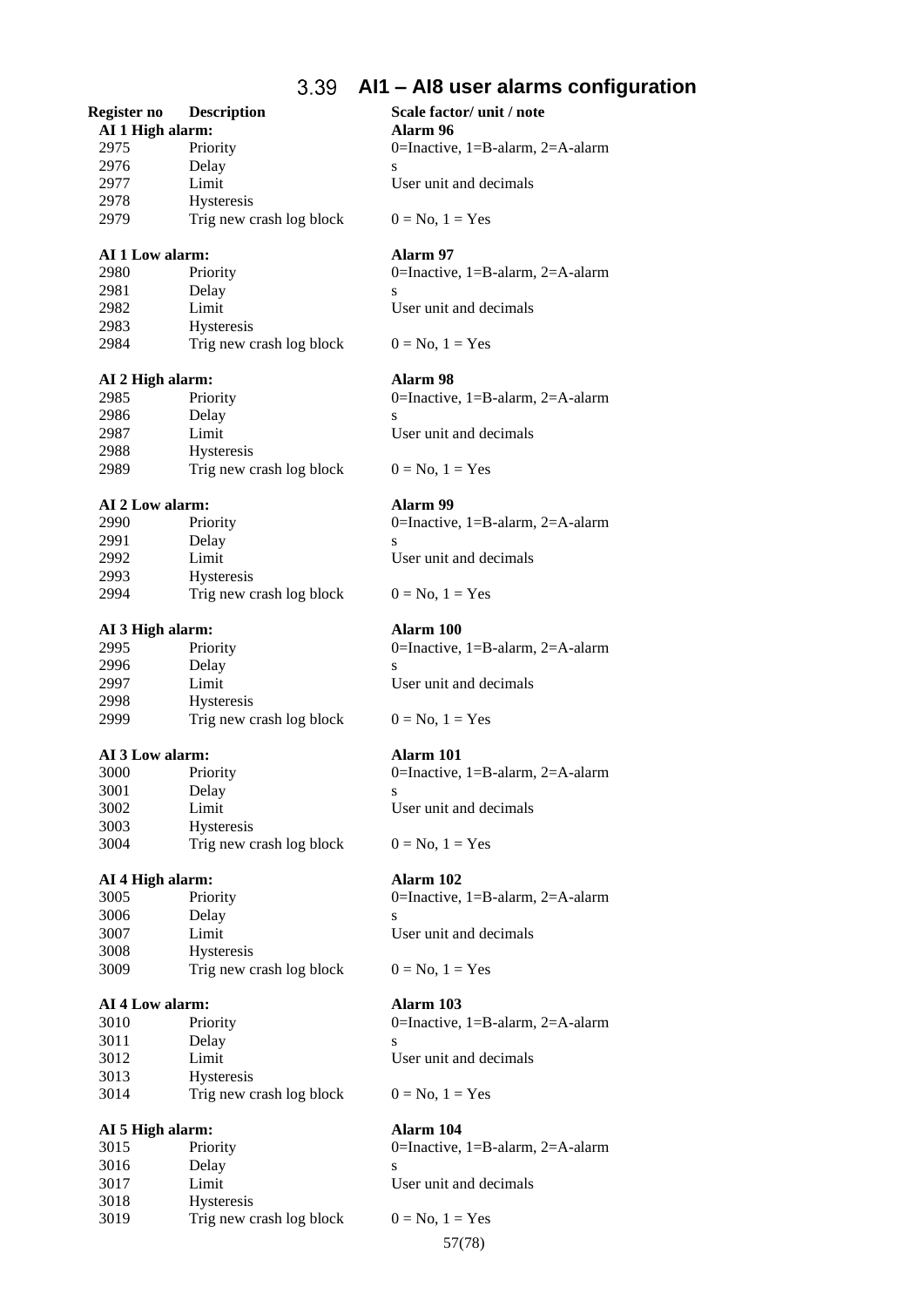| AI 5 Low alarm:        |                          | Alarm 105                        |
|------------------------|--------------------------|----------------------------------|
| 3020                   | Priority                 | 0=Inactive, 1=B-alarm, 2=A-alarm |
| 3021                   | Delay                    |                                  |
| 3022                   | Limit                    | User unit and decimals           |
| 3023                   | Hysteresis               |                                  |
| 3024                   | Trig new crash log block | $0 = No, 1 = Yes$                |
| AI 6 High alarm:       |                          | Alarm 106                        |
| 3025                   | Priority                 | 0=Inactive, 1=B-alarm, 2=A-alarm |
| 3026                   | Delay                    | S                                |
| 3027                   | Limit                    | User unit and decimals           |
| 3028                   | Hysteresis               |                                  |
| 3029                   | Trig new crash log block | $0 = No, 1 = Yes$                |
| <b>AI 6 Low alarm:</b> |                          | Alarm 107                        |
| 3030                   | Priority                 | 0=Inactive, 1=B-alarm, 2=A-alarm |
| 3031                   | Delay                    | S                                |
| 3032                   | Limit                    | User unit and decimals           |
| 3033                   | Hysteresis               |                                  |
| 3034                   | Trig new crash log block | $0 = No, 1 = Yes$                |
| AI 7 High alarm:       |                          | Alarm 108                        |
| 3035                   | Priority                 | 0=Inactive, 1=B-alarm, 2=A-alarm |
| 3036                   | Delay                    | S                                |
| 3037                   | Limit                    | User unit and decimals           |
| 3038                   | Hysteresis               |                                  |
| 3039                   | Trig new crash log block | $0 = No, 1 = Yes$                |
| AI 7 Low alarm:        |                          | Alarm 109                        |
| 3040                   | Priority                 | 0=Inactive, 1=B-alarm, 2=A-alarm |
| 3041                   | Delay                    | S                                |
| 3042                   | Limit                    | User unit and decimals           |
| 3043                   | Hysteresis               |                                  |
| 3044                   | Trig new crash log block | $0 = No, 1 = Yes$                |
| AI 8 High alarm:       |                          | Alarm 110                        |
| 3045                   | Priority                 | 0=Inactive, 1=B-alarm, 2=A-alarm |
| 3046                   | Delay                    | S                                |
| 3047                   | Limit                    | User unit and decimals           |
| 3048                   | Hysteresis               |                                  |
| 3049                   | Trig new crash log block | $0 = No, 1 = Yes$                |
| AI 8 Low alarm:        |                          | Alarm 111                        |
| 3050                   | Priority                 | 0=Inactive, 1=B-alarm, 2=A-alarm |

3051 Delay s<br>3052 Limit U 3052 Limit<br>
3053 Hysteresis<br>
3054 Trig new crash log block<br>  $0 = No, 1 = Yes$  Hysteresis 3054 Trig new crash log block  $0 = No, 1 = Yes$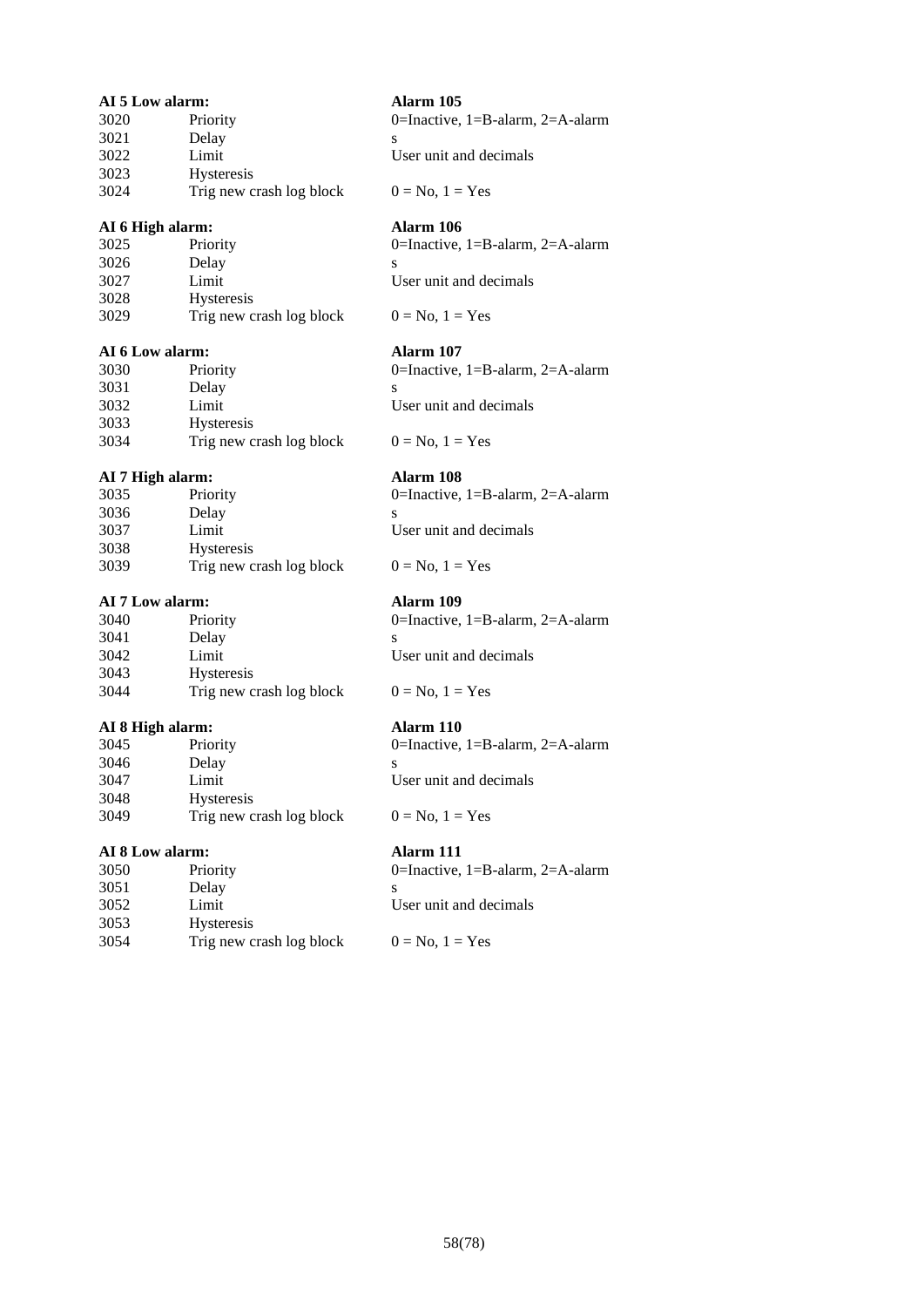## **Pulse channels 1-4 alarms configuration**

## **Register no Description Scale factor/ unit / note**

**Ch. 1 if precipitation selected: Alarm 112** 3055 Priority 0=Inactive, 1=B-alarm, 2=A-alarm 3056 Delay s 3057 Limit 0.1 l/s\*ha (0.01 inch/h) 3058 Hysteresis 0.1 l/s\*ha (0.01 inch/h) 3059 Trig new crash log block  $0 = No, 1 = Yes$ 

## **Ch. 1 if energy selected: Alarm 113**

3060 Priority 0=Inactive, 1=B-alarm, 2=A-alarm 3061 Delay s 3062 Limit 0.1 kW 3063 Hysteresis 0.1 kW 3064 Trig new crash log block  $0 = No, 1 = Yes$ 

3069 Trig new crash log block  $0 = No, 1 = Yes$ 

| 0=Inactive, $1 = B$ -alarm, $2 = A$ -alarn |
|--------------------------------------------|
|                                            |
| (GPM)                                      |
| (GPM)                                      |
| $0 = No, 1 = Yes$                          |
|                                            |
|                                            |

|              |                   | 0=Inactive, $1 = B$ -alarm, $2 = A$ |
|--------------|-------------------|-------------------------------------|
|              |                   |                                     |
| $0.11$ /s*ha |                   | $(0.01$ inch/                       |
| $0.11$ /s*ha |                   | $(0.01$ inch/                       |
|              | $0 = No, 1 = Yes$ |                                     |

0=Inactive, 1=B-alarm, 2=A-alarm  $0.1 \text{ kW}$  $0.1 \text{ kW}$  $0 = No$ ,  $1 = Yes$ 

## **Ch. 2 if flow selected: High flow Alarm 118**

0=Inactive,  $1 = B$ -alarm,  $2 = A$ -alarm  $0.1 \text{ m3/h}$  (GPM)  $0.1 \text{ m3/h}$  (GPM)  $0 = No$ ,  $1 = Yes$ 

 $0$ =Inactive, 1=B-alarm, 2=A-alarm  $0.1 \text{ m3/h}$  (GPM)  $0.1 \text{ m3/h}$  (GPM)  $0 = No, 1 = Yes$ 

**Ch1 if low selected: High flow Alarm 114** 3065 Priority 0=Inactive, 1=B-alarm, 2=A-alarm 3066 Delay s<br>3067 Limit 0  $1 \text{ min}$   $0.1 \text{ m3/h}$  (GPM) 3068 Hysteresis 0.1 m3/h (GPM)

## **Ch1 if flow selected: Low flow Alarm 115**

| 3070 | Priority                 |                     | 0=Inactive, $1 = B$ -alarm, $2 = A$ -alarm |
|------|--------------------------|---------------------|--------------------------------------------|
| 3071 | Delay                    |                     |                                            |
| 3073 | Limit                    | $0.1 \text{ m}$ 3/h | (GPM)                                      |
| 3074 | <b>Hysteresis</b>        | $0.1 \text{ m}$ 3/h | (GPM)                                      |
| 3074 | Trig new crash log block | $0 = No, 1 = Yes$   |                                            |

## **Ch. 2 if precipitation selected: Alarm 116**

| 3075 | Priority                 |                   | 0=Inactive, $1 = B$ -alarm, $2 = A$ -alarm |
|------|--------------------------|-------------------|--------------------------------------------|
| 3076 | Delay                    |                   |                                            |
| 3077 | Limit                    | 0.1 $1/s*ha$      | $(0.01$ inch/h)                            |
| 3078 | <b>Hysteresis</b>        | 0.1 $1/s*ha$      | $(0.01$ inch/h)                            |
| 3079 | Trig new crash log block | $0 = No, 1 = Yes$ |                                            |

### **Ch. 2 if energy selected: Alarm 117**

| 3080 | Priority                 | C |
|------|--------------------------|---|
| 3081 | Delay                    | S |
| 3082 | Limit                    | C |
| 3083 | <b>Hysteresis</b>        | ſ |
| 3084 | Trig new crash log block |   |
|      |                          |   |

|  |  |  |  | Ch. 2 if flow selected: High flow |  |  |
|--|--|--|--|-----------------------------------|--|--|
|--|--|--|--|-----------------------------------|--|--|

| 3085 | Priority                 |   |
|------|--------------------------|---|
| 3086 | Delay                    | S |
| 3087 | Limit                    |   |
| 3088 | <b>Hysteresis</b>        |   |
| 3089 | Trig new crash log block |   |

## **Ch. 2 if flow selected: Low flow Alarm 119**

| 3090 | Priority                 |   |
|------|--------------------------|---|
| 3091 | Delay                    | S |
| 3092 | Limit                    | ſ |
| 3093 | <b>Hysteresis</b>        | ſ |
| 3094 | Trig new crash log block |   |
|      |                          |   |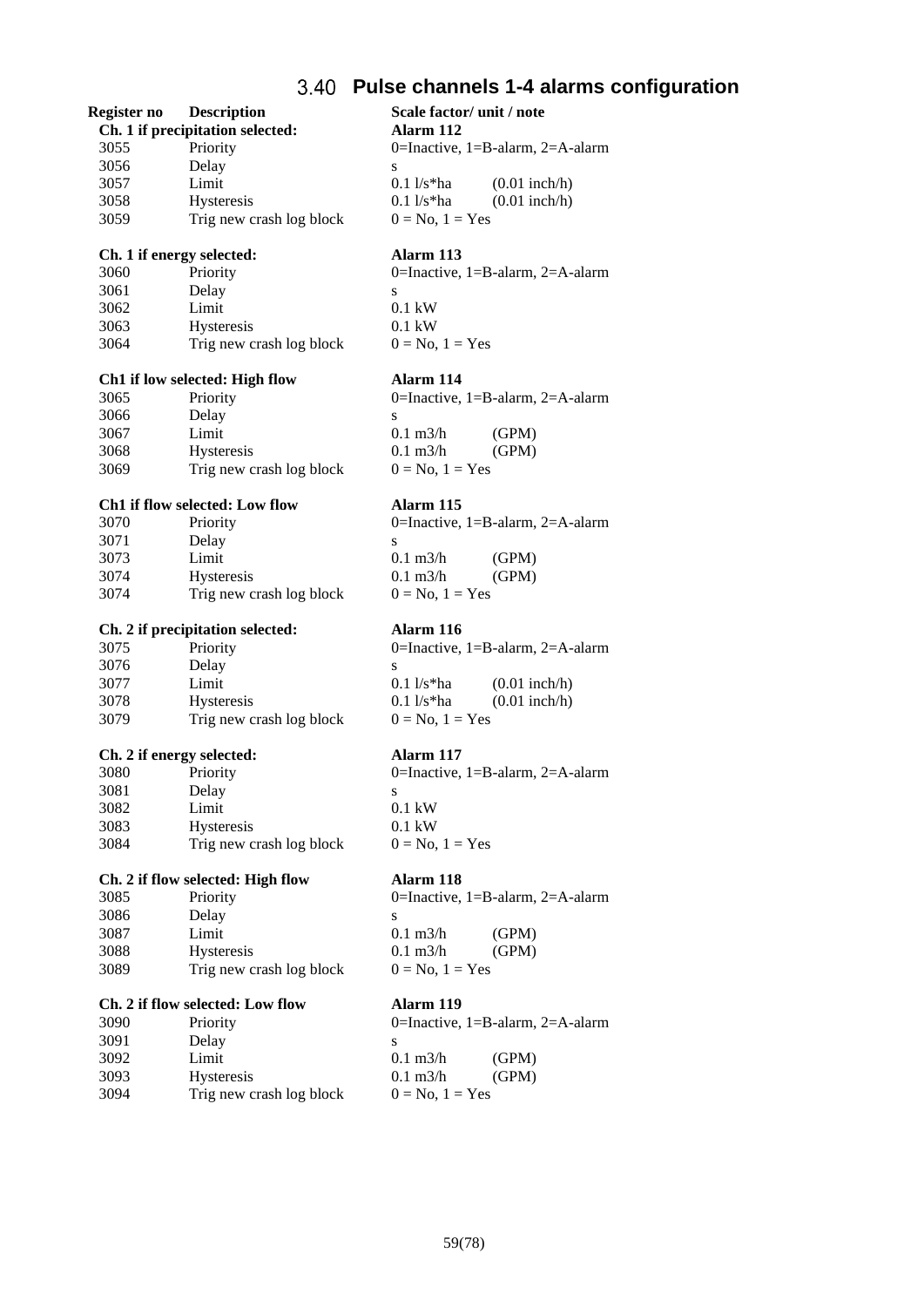| Register no | <b>Description</b>                | Scale factor/ unit / note                  |
|-------------|-----------------------------------|--------------------------------------------|
|             | Ch. 3 if precipitation selected:  | Alarm 120                                  |
| 3095        | Priority                          | 0=Inactive, $1 = B$ -alarm, $2 = A$ -alarm |
| 3096        | Delay                             | S                                          |
| 3097        | Limit                             | $0.1 \frac{1}{s^*}$ ha<br>$(0.01$ inch/h)  |
| 3098        | Hysteresis                        | $0.1 \frac{1}{s^*}$ ha<br>$(0.01$ inch/h)  |
| 3099        | Trig new crash log block          | $0 = No$ , $1 = Yes$                       |
|             | Ch. 3 if energy selected:         | Alarm 121                                  |
| 3100        | Priority                          | 0=Inactive, 1=B-alarm, 2=A-alarm           |
| 3101        | Delay                             | S                                          |
| 3102        | Limit                             | $0.1$ kW                                   |
| 3103        | Hysteresis                        | $0.1$ kW                                   |
| 3104        | Trig new crash log block          | $0 = No$ , $1 = Yes$                       |
|             | Ch. 3 if flow selected: High flow | Alarm 122                                  |
| 3105        | Priority                          | 0=Inactive, 1=B-alarm, 2=A-alarm           |
| 3106        | Delay                             | S                                          |
| 3107        | Limit                             | $0.1 \text{ m}^3/h$<br>(GPM)               |
| 3108        | Hysteresis                        | $0.1 \text{ m}^3/h$<br>(GPM)               |
| 3109        | Trig new crash log block          | $0 = No, 1 = Yes$                          |
|             | Ch. 3 if flow selected: Low flow  | Alarm 123                                  |
| 3110        | Priority                          | 0=Inactive, 1=B-alarm, 2=A-alarm           |
| 3111        | Delay                             | S                                          |
| 3112        | Limit                             | $0.1 \text{ m}^3/h$<br>(GPM)               |
| 3113        | Hysteresis                        | $0.1 \text{ m}^3/h$<br>(GPM)               |
| 3114        | Trig new crash log block          | $0 = No, 1 = Yes$                          |
|             | Ch. 4 if precipitation selected:  | Alarm 124                                  |
| 3115        | Priority                          | 0=Inactive, 1=B-alarm, 2=A-alarm           |
| 3116        | Delay                             | S                                          |
| 3117        | Limit                             | $0.1 \frac{1}{s^*}$ ha<br>$(0.01$ inch/h)  |
| 3118        | Hysteresis                        | $(0.01$ inch/h)<br>$0.1 \frac{1}{s^*}$ ha  |
| 3119        | Trig new crash log block          | $0 = No$ , $1 = Yes$                       |
|             | Ch. 4 if energy selected:         | Alarm 125                                  |
| 3120        | Priority                          | 0=Inactive, $1 = B$ -alarm, $2 = A$ -alarm |
| 3121        | Delay                             | ${\bf S}$                                  |
| 3122        | Limit                             | $0.1 \text{ kW}$                           |
| 3123        | Hysteresis                        | $0.1 \text{ kW}$                           |
| 3124        | Trig new crash log block          | $0 = No$ , $1 = Yes$                       |
|             | Ch. 4 if flow selected: High flow | Alarm 126                                  |
| 3125        | Priority                          | 0=Inactive, $1 = B$ -alarm, $2 = A$ -alarm |
| 3126        | Delay                             | S                                          |
| 3127        | Limit                             | $0.1 \text{ m}3/h$<br>(GPM)                |
| 3128        | Hysteresis                        | $0.1 \text{ m}3/h$<br>(GPM)                |
| 3129        | Trig new crash log block          | $0 = No$ , $1 = Yes$                       |
|             | Ch. 4 if flow selected: Low flow  | Alarm 127                                  |
| 3130        | Priority                          | 0=Inactive, $1 = B$ -alarm, $2 = A$ -alarm |
| 3131        | Delay                             | S                                          |
| 3132        | Limit                             | $0.1 \text{ m}^3/h$<br>(GPM)               |
| 3133        | Hysteresis                        | $0.1 \text{ m}$ 3/h<br>(GPM)               |
| 3134        | Trig new crash log block          | $0 = No$ , $1 = Yes$                       |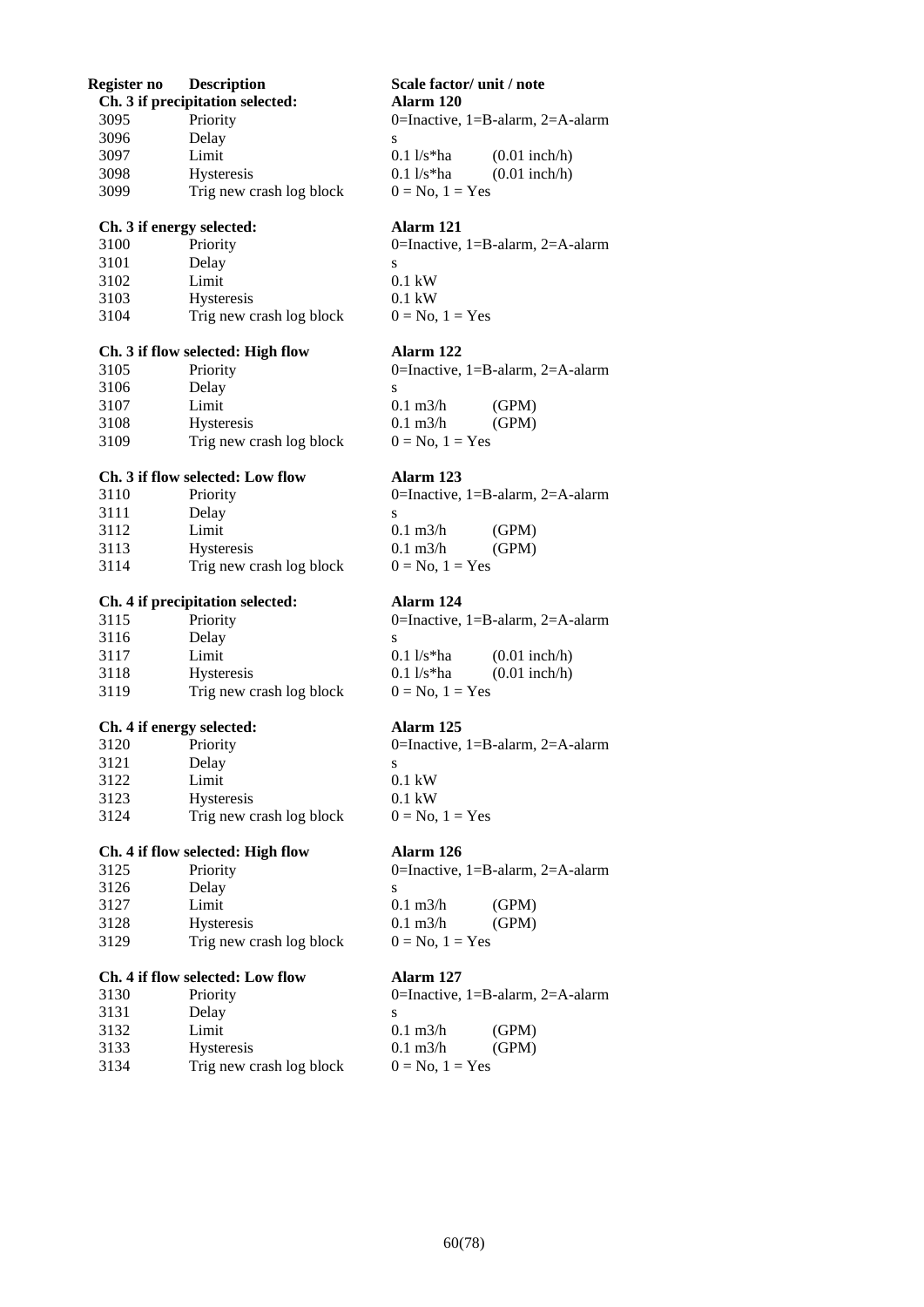## **Common alarms configuration**

| Register no               | <b>Description</b>                              | Scale factor/ unit / note                  |
|---------------------------|-------------------------------------------------|--------------------------------------------|
|                           | <b>Main Power Monitor Communication failure</b> | Alarm 128                                  |
| 3135                      | Priority                                        | 0=Inactive, 1=B-alarm, 2=A-alarm           |
| 3136                      | Delay                                           | ${\bf S}$                                  |
| 3139                      | Trig new crash log block                        | $0 = No$ , $1 = Yes$                       |
| <b>Spare</b>              |                                                 | Alarm 129                                  |
| 3140                      | Priority                                        | 0=Inactive, 1=B-alarm, 2=A-alarm           |
| 3141                      | Delay                                           | S                                          |
| 3144                      | Trig new crash log block                        | $0 = No, 1 = Yes$                          |
| <b>Spare</b>              |                                                 | Alarm 130                                  |
| 3145                      | Priority                                        | 0=Inactive, 1=B-alarm, 2=A-alarm           |
| 3146                      | Delay                                           | S                                          |
| 3149                      | Trig new crash log block                        | $0 = No$ , $1 = Yes$                       |
| <b>Spare</b>              |                                                 | Alarm 131                                  |
| 3150                      | Priority                                        | 0=Inactive, $1 = B$ -alarm, $2 = A$ -alarm |
| 3151                      | Delay                                           | S                                          |
| 3154                      | Trig new crash log block                        | $0 = No$ , $1 = Yes$                       |
| <b>Leakage Mixer</b>      |                                                 | Alarm 132                                  |
| 3155                      | Priority                                        | 0=Inactive, 1=B-alarm, 2=A-alarm           |
| 3156                      | Delay                                           | S                                          |
| 3159                      | Trig new crash log block                        | $0 = No$ , $1 = Yes$                       |
|                           |                                                 |                                            |
|                           | <b>High Temperature Mixer</b>                   | Alarm 133                                  |
| 3160                      | Priority                                        | 0=Inactive, 1=B-alarm, 2=A-alarm           |
| 3161                      | Delay                                           | S                                          |
| 3164                      | Trig new crash log block                        | $0 = No$ , $1 = Yes$                       |
| <b>Leakage Drain Pump</b> |                                                 | Alarm 134                                  |
| 3165                      | Priority                                        | 0=Inactive, $1 = B$ -alarm, $2 = A$ -alarm |
| 3166                      | Delay                                           | S                                          |
| 3169                      | Trig new crash log block                        | $0 = No$ , $1 = Yes$                       |
|                           | <b>High Temperature Drain Pump</b>              | Alarm 135                                  |
| 3170                      | Priority                                        | 0=Inactive, 1=B-alarm, 2=A-alarm           |
| 3171                      | Delay                                           | S                                          |
| 3174                      | Trig new crash log block                        | $0 = No$ , $1 = Yes$                       |

## **Sensor/Cable errors alarms**

## **Register no Description Scale factor/ unit / note**<br> **AI 1 Sensor/Cable Error: Alarm 136 AI 1 Sensor/Cable Error:**<br>3175 Priority 3175 Priority 0=Inactive, 1=B-alarm, 2=A-alarm 3176 Delay s 3179 Trig new crash log block  $0 = No, 1 = Yes$ **AI 2 Sensor/Cable Error: Alarm 137** 3180 Priority 0=Inactive, 1=B-alarm, 2=A-alarm

## 3181 Delay 3184 Trig new crash log block  $0 = No, 1 = Yes$

## **AI 3 Sensor/Cable Error: Alarm 138**

| Alarm 158                                  |  |
|--------------------------------------------|--|
| 0=Inactive, $1 = B$ -alarm, $2 = A$ -alarm |  |

3185 Priority 3186 Delay 3189 Trig new crash log block  $0 = No, 1 = Yes$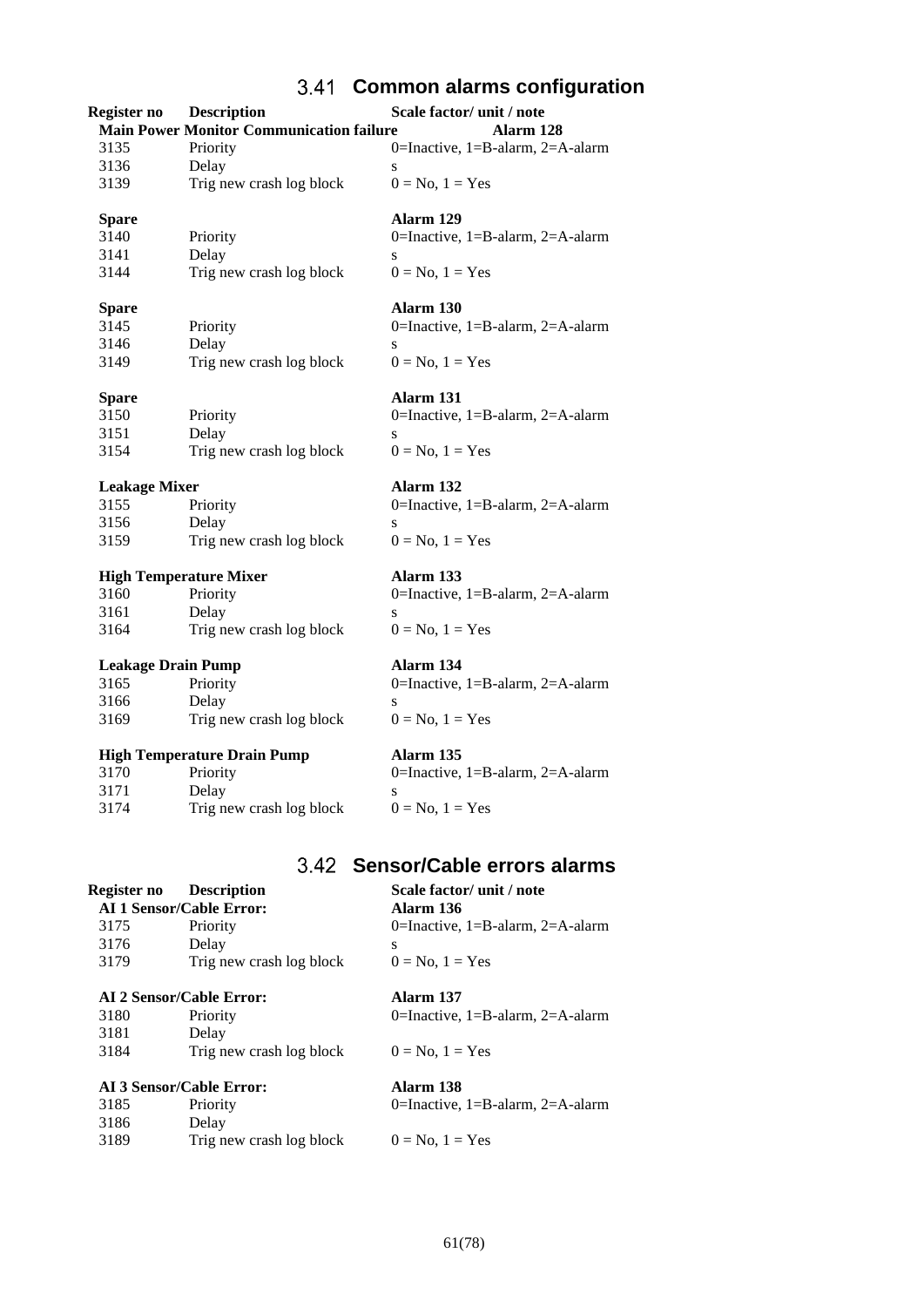|      | <b>AI 4 Sensor/Cable Error:</b> | Alarm 139                                  |
|------|---------------------------------|--------------------------------------------|
| 3190 | Priority                        | 0=Inactive, $1 = B$ -alarm, $2 = A$ -alarm |
| 3191 | Delay                           |                                            |
| 3194 | Trig new crash log block        | $0 = No, 1 = Yes$                          |
|      | AI 5 Sensor/Cable Error:        | Alarm 140                                  |
| 3195 | Priority                        | 0=Inactive, $1 = B$ -alarm, $2 = A$ -alarm |
| 3196 | Delay                           | S                                          |
| 3199 | Trig new crash log block        | $0 = No$ , $1 = Yes$                       |
|      | <b>AI 6 Sensor/Cable Error:</b> | Alarm 141                                  |
| 3200 | Priority                        | 0=Inactive, 1=B-alarm, 2=A-alarm           |
| 3201 | Delay                           |                                            |
| 3204 | Trig new crash log block        | $0 = No, 1 = Yes$                          |
|      | AI 7 Sensor/Cable Error:        | Alarm 142                                  |
| 3205 | Priority                        | 0=Inactive, $1 = B$ -alarm, $2 = A$ -alarm |
| 3206 | Delay                           |                                            |
| 3209 | Trig new crash log block        | $0 = No, 1 = Yes$                          |
|      | $ATQCquas =  C0 LL0 Lquas$      |                                            |

### **AI 8 Sensor/Cable Error: Alarm 143**

| 3210 | Priority                 | 0=Inactive, 1=B-alarm, 2=A-alarm |
|------|--------------------------|----------------------------------|
| 3211 | Delay                    |                                  |
| 3214 | Trig new crash log block | $0 = No. 1 = Yes$                |

## **Digital Inputs User Alarms**

## **DI 1 user text alarm: Alarm 144**

| 3215 | Priority                 | 0=Inactive, 1=B-alarm, 2=A-alarm |
|------|--------------------------|----------------------------------|
| 3216 | Delay                    |                                  |
| 3219 | Trig new crash log block | $0 = No. 1 = Yes$                |

### **DI 2 user text alarm: Alarm 145**

| 3220 | Priority                 |  |
|------|--------------------------|--|
| 3221 | Delay                    |  |
| 3224 | Trig new crash log block |  |

## **DI 3 user text alarm: Alarm 146**

| 3225 | Priority                 |  |
|------|--------------------------|--|
| 3226 | Delay                    |  |
| 3229 | Trig new crash log block |  |

## **DI 4 user text alarm: Alarm 147**

| 3230<br>3231 | Priority                 |  |
|--------------|--------------------------|--|
|              | Delay                    |  |
| 3234         | Trig new crash log block |  |

## **DI 5 user text alarm: Alarm 148**

| 3235 | Priority                 |  |
|------|--------------------------|--|
| 3236 | Delay                    |  |
| 3239 | Trig new crash log block |  |

### **DI 6 user text alarm: Alarm 149**

| 3240<br>3241<br>3244 | Priority                 |  |
|----------------------|--------------------------|--|
|                      | Delay                    |  |
|                      | Trig new crash log block |  |

## **DI 7 user text alarm: Alarm 150**

| 3245 | Priority                 |  |
|------|--------------------------|--|
| 3246 | Delay                    |  |
| 3249 | Trig new crash log block |  |

 $0$ =Inactive, 1=B-alarm, 2=A-alarm  $0 = No$ ,  $1 = Yes$ 

0=Inactive, 1=B-alarm, 2=A-alarm  $0 = No$ ,  $1 = Yes$ 

0=Inactive, 1=B-alarm, 2=A-alarm  $0 = No, 1 = Yes$ 

# 0=Inactive, 1=B-alarm, 2=A-alarm

 $0 = No$ ,  $1 = Yes$ 

0=Inactive, 1=B-alarm, 2=A-alarm  $0 = No$ ,  $1 = Yes$ 

0=Inactive, 1=B-alarm, 2=A-alarm  $0 = No$ ,  $1 = Yes$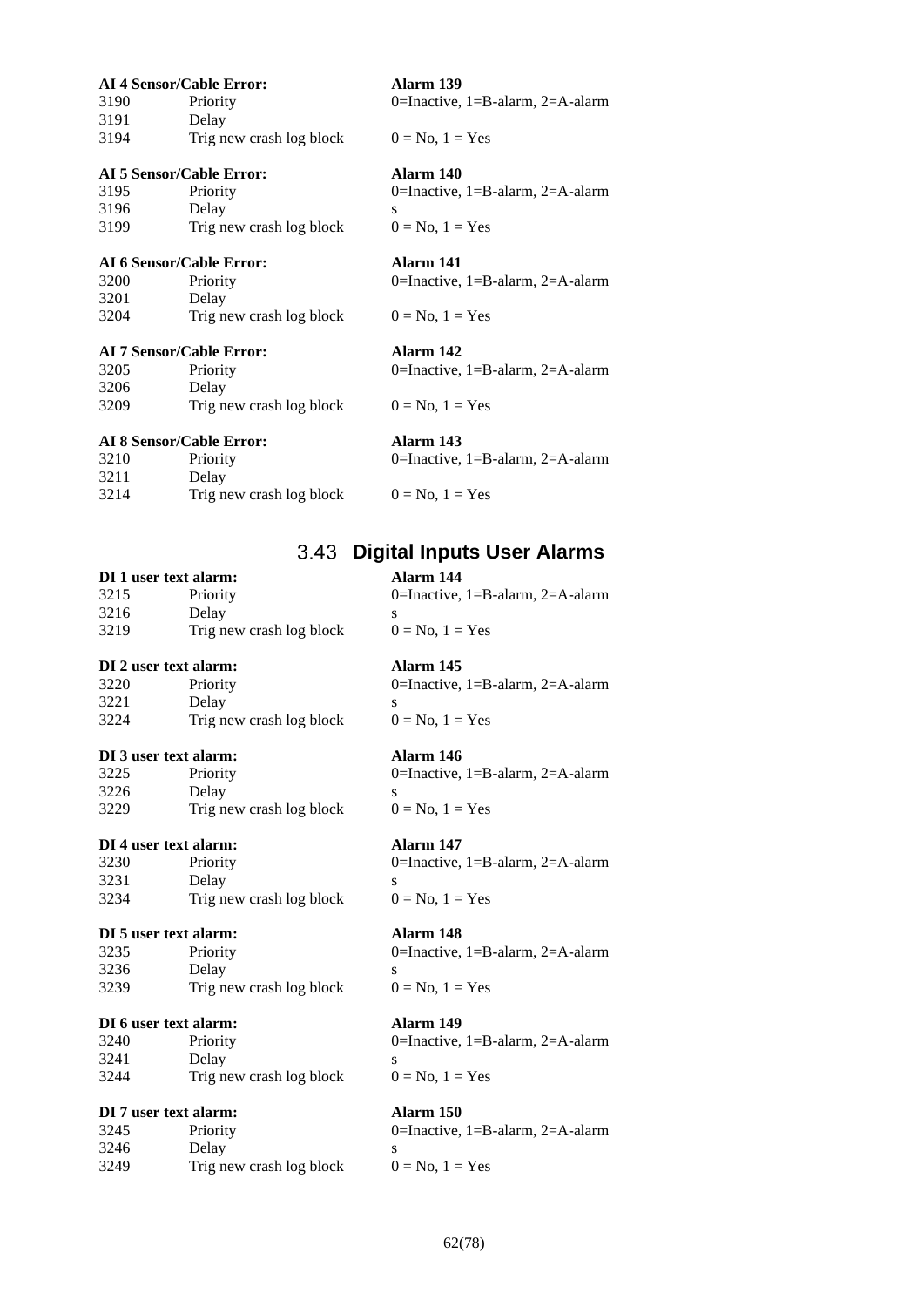| DI 8 user text alarm: |                          |   |
|-----------------------|--------------------------|---|
| 3250                  | Priority                 |   |
| 3251                  | Delay                    | s |
| 3254                  | Trig new crash log block |   |

## **DI 9 user text alarm: Alarm 152**

| 3255 | Priority                 |  |
|------|--------------------------|--|
| 3256 | Delay                    |  |
| 3259 | Trig new crash log block |  |

### **DI 10 user text alarm: Alarm 153**

| 3260 | Priority                 |  |
|------|--------------------------|--|
| 3261 | Delay                    |  |
| 3264 | Trig new crash log block |  |

## **DI 11 user text alarm: Alarm 154**

| 3265 | Priority                 |  |
|------|--------------------------|--|
| 3266 | Delay                    |  |
| 3269 | Trig new crash log block |  |

# $0 = No, 1 = Yes$

## **DI 12 user text alarm: Alarm 155**

| 3270 | Priority                 |  |
|------|--------------------------|--|
| 3271 | Delay                    |  |
| 3274 | Trig new crash log block |  |

## **DI 13 user text alarm: Alarm 156**

| 3275 | Priority                 |  |
|------|--------------------------|--|
| 3276 | Delay                    |  |
| 3279 | Trig new crash log block |  |

## **DI 14 user text alarm: Alarm 157**

| 3280 | Priority                 | 0=Inactive, $1 = B$ -alarm, |
|------|--------------------------|-----------------------------|
| 3281 | Delay                    |                             |
| 3284 | Trig new crash log block | $0 = No. 1 = Yes$           |

Spare Alarm 158, 159

**DI 8 user text alarm: Alarm 151** 0=Inactive, 1=B-alarm, 2=A-alarm  $0 = No$ ,  $1 = Yes$ 

0=Inactive, 1=B-alarm, 2=A-alarm  $0 = No$ ,  $1 = Yes$ 

# 0=Inactive, 1=B-alarm, 2=A-alarm

 $0 = No$ ,  $1 = Yes$ 

0=Inactive, 1=B-alarm, 2=A-alarm

0=Inactive, 1=B-alarm, 2=A-alarm  $0 = No$ ,  $1 = Yes$ 

0=Inactive, 1=B-alarm, 2=A-alarm  $0 = No$ ,  $1 = Yes$ 

 $2=$ A-alarm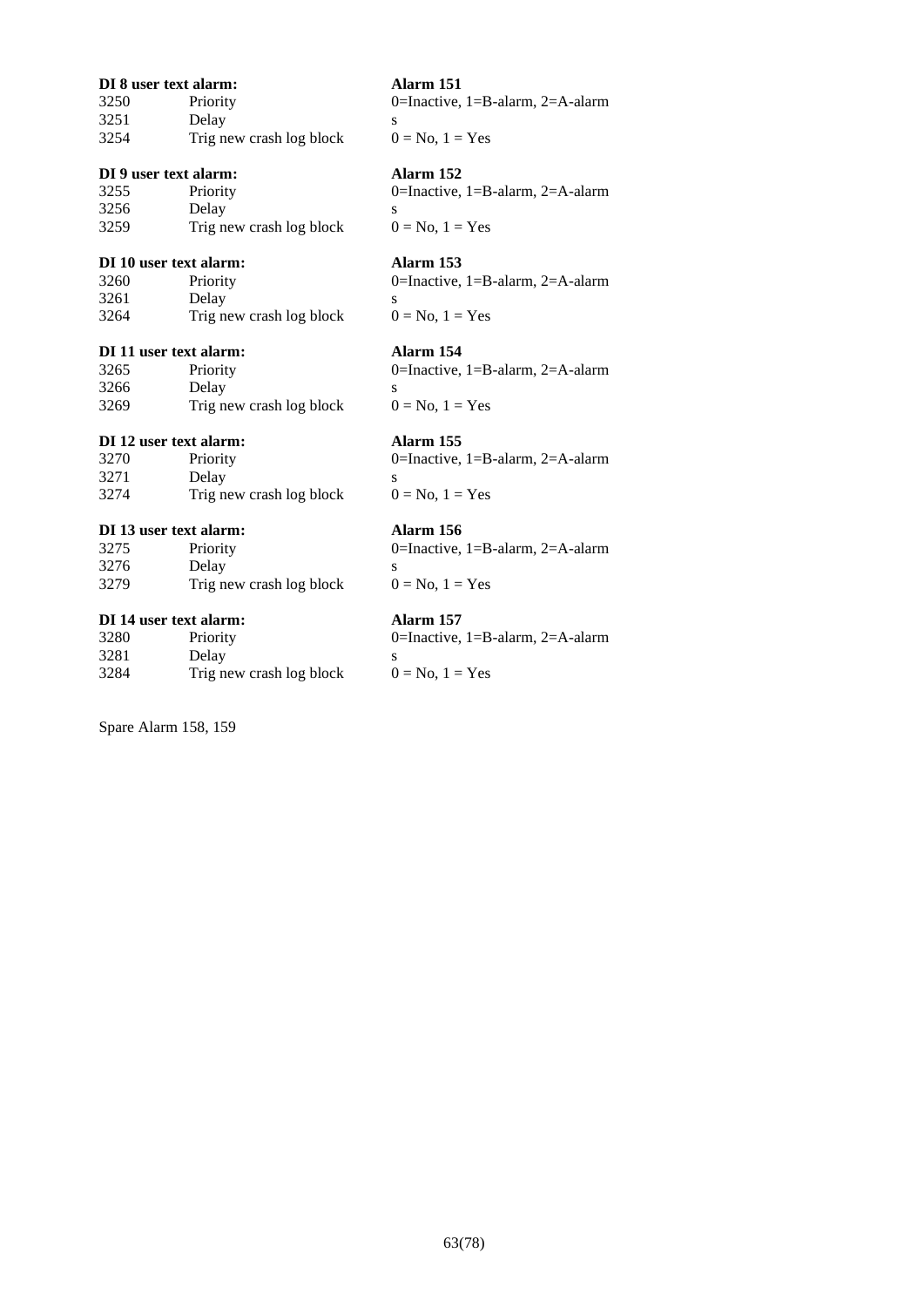# **VFD/Power Monitor configuration**

| Register no | <b>Description</b>              |         | Scale factor/ unit / note                                             |
|-------------|---------------------------------|---------|-----------------------------------------------------------------------|
| 3405        | Poll Interval                   | sec     |                                                                       |
| 3406        | P1 Drive Auto Reset             |         | $0=N_0$ , 1=Yes, fieldbus reset using Motor Protector Auto Reset seq. |
| 3407        | P <sub>2</sub> Drive Auto Reset |         | $0=N_0$ , 1=Yes, fieldbus reset using Motor Protector Auto Reset seq. |
| 3408        | P1 capacity @ min Freq          | $0.1\%$ | Min Freq in $R.3415$                                                  |
| 3409        | P2 capacity @ min Freq          | $0.1\%$ | Min Freq in $R.3425$                                                  |

## **VFD Pump 1**

| 3410 | Manufacture                      |               |                                                           |
|------|----------------------------------|---------------|-----------------------------------------------------------|
| 3411 | Model                            |               |                                                           |
| 3412 | Modbus Id                        |               |                                                           |
| 3413 | <b>Fieldbus Control function</b> |               | 0=Monitor, 1=On/off, 2=Manual, 3=AUTO (depends on R.1602) |
| 3414 | Ackn Alarm 47 Resets Drive       | $0=No, 1=Yes$ |                                                           |
| 3415 | Min Freq.                        | $0.1$ Hz      |                                                           |
| 3416 | Max Freq.                        | $0.1$ Hz      |                                                           |
| 3417 | Man Freq.                        | $0.1$ Hz      |                                                           |
| 3418 | Rev Freq.                        | $0.1$ Hz      |                                                           |
| 3419 | Control Freq.                    | $0.01$ Hz     | Manual or PID                                             |

## **VFD Pump 2**

| 3420 | Manufacture                      |               |                                                           |
|------|----------------------------------|---------------|-----------------------------------------------------------|
| 3421 | Model                            |               |                                                           |
| 3422 | Modbus Id                        |               |                                                           |
| 3423 | <b>Fieldbus Control function</b> |               | 0=Monitor, 1=On/off, 2=Manual, 3=AUTO (depends on R.1702) |
| 3424 | Ackn Alarm 79 Resets Drive       | $0=No, 1=Yes$ |                                                           |
| 3425 | Min Freq.                        | $0.1$ Hz      |                                                           |
| 3426 | Max Freq.                        | $0.1$ Hz      |                                                           |
| 3427 | Man Freq.                        | $0.1$ Hz      |                                                           |
| 3428 | Rev Freq.                        | $0.1$ Hz      |                                                           |
| 3429 | Control Freq.                    | $0.01$ Hz     | Manual or PID                                             |

## **Main Power Monitor**

| 3430 | Manufacture                               |
|------|-------------------------------------------|
| 3431 | Model                                     |
| 3432 | Modbus Id                                 |
| 3434 | Use P1 power monitor for main power data. |

## **Power Monitor Pump 1**

| 3440 | Manufacture |
|------|-------------|
| 3441 | Model       |
| 3442 | Modbus Id   |

## **Power Monitor Pump 2**

| 3450 | Manufacture |
|------|-------------|
| 3451 | Model       |
| 3452 | Modbus Id   |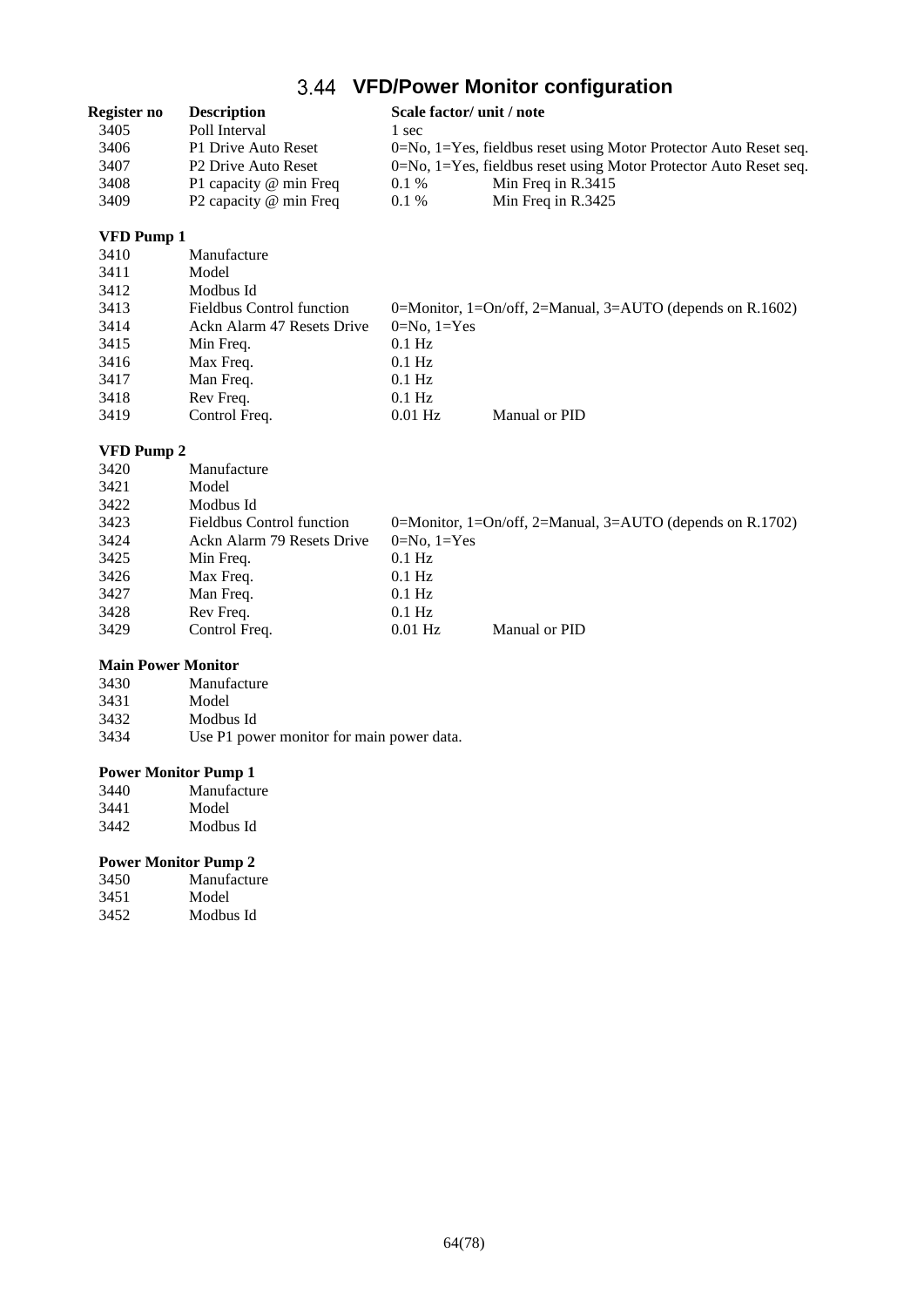# **Communication Setup**

| Register no              | <b>Description</b><br>Service port (RS323 on front): | Scale factor/ unit / note                                        |
|--------------------------|------------------------------------------------------|------------------------------------------------------------------|
| 3460                     | Baud rate                                            | $0=Off/1=300/2=600$ 10=115200                                    |
| 3461                     | Parity                                               | $0 = \text{None}/1 = \text{Odd}/2 = \text{Even}/3 = \text{Mark}$ |
| 3463                     | Protocol                                             | Read only, always 0 (Modus RTU)                                  |
| 3464                     | Protocol Id                                          | Read only always Modbus Id 1                                     |
| 3465                     | Message timeout                                      | ${\bf S}$                                                        |
| 3466                     | Crossref. Tab                                        | $0=Off/1=On$                                                     |
| <b>Com port Modem</b>    |                                                      |                                                                  |
| 3470                     | Baud rate                                            | $0 = \text{Off}/1 = 300/2 = 600 \dots 10 = 115200$               |
| 3471                     | Parity                                               | 0=None/1=Odd/2=Even/3=Mark                                       |
| 3472                     | Service                                              | 0=GPRS Hayes enable, 1=Transparent                               |
| 3473                     | Protocol                                             | 0=Modbus RTU/1=Modbus TCP                                        |
| 3474                     | Protocol id                                          |                                                                  |
| 3475                     | Message timeout                                      | S                                                                |
| 3476                     | Cross reference                                      | $0=Off/1=On$                                                     |
| 3477                     | Modem Type                                           | 0=Off/1= CA 521/2=CA 523/3=CA524/4=Generic SMS                   |
| 3478                     | Heart beat timeout                                   | min                                                              |
| RS485 Port               |                                                      |                                                                  |
| 3480                     | Baud rate                                            | $0=Off/1=300/2=600$ 10=115200                                    |
| 3481                     | Parity                                               | $0 = \text{None}/1 = \text{Odd}/2 = \text{Even}/3 = \text{Mark}$ |
| 3482                     | Service                                              | 1=Modbus Slave/2=Modbus Master                                   |
| 3483                     | Protocol                                             | 0=Modus RTU/1=Modbus TCP                                         |
| 3484                     | Protocol Id                                          | Modbus Id                                                        |
| 3485                     | Message timeout                                      | min                                                              |
| 3486                     | Crossref. Tab                                        | $0=Off/1=On$                                                     |
| <b>USB Port</b>          |                                                      |                                                                  |
| 3493                     | Protocol                                             | $0 = Modus RTU/1 = Modbus TCP$                                   |
| 3494                     | Protocol Id                                          | Read Only, Modbus Id always 1                                    |
| 3495                     | Message timeout                                      | ${\bf S}$                                                        |
| 3496                     | Crossref. Tab                                        | $0=Off/1=On$                                                     |
| <b>GPRS Virtual Port</b> |                                                      |                                                                  |
| 3501                     | TCP Type                                             | 0=AW Client/1=TCP Server/2=TCP Server + Heartbeat                |
| 3503                     | Protocol                                             | $0 = Modus RTU/1 = Modbus TCP$                                   |
| 3504                     | Protocol Id                                          | Modbus Id                                                        |
| 3505                     | Message timeout                                      | ${\bf S}$                                                        |
| 3506                     | Crossref. Tab                                        | $0=Off/1=On$                                                     |
| 3507                     | TCP Port No.                                         |                                                                  |
| 3508                     | IP4 Address MSB                                      |                                                                  |
| 3509                     | IP4 Address LSB                                      |                                                                  |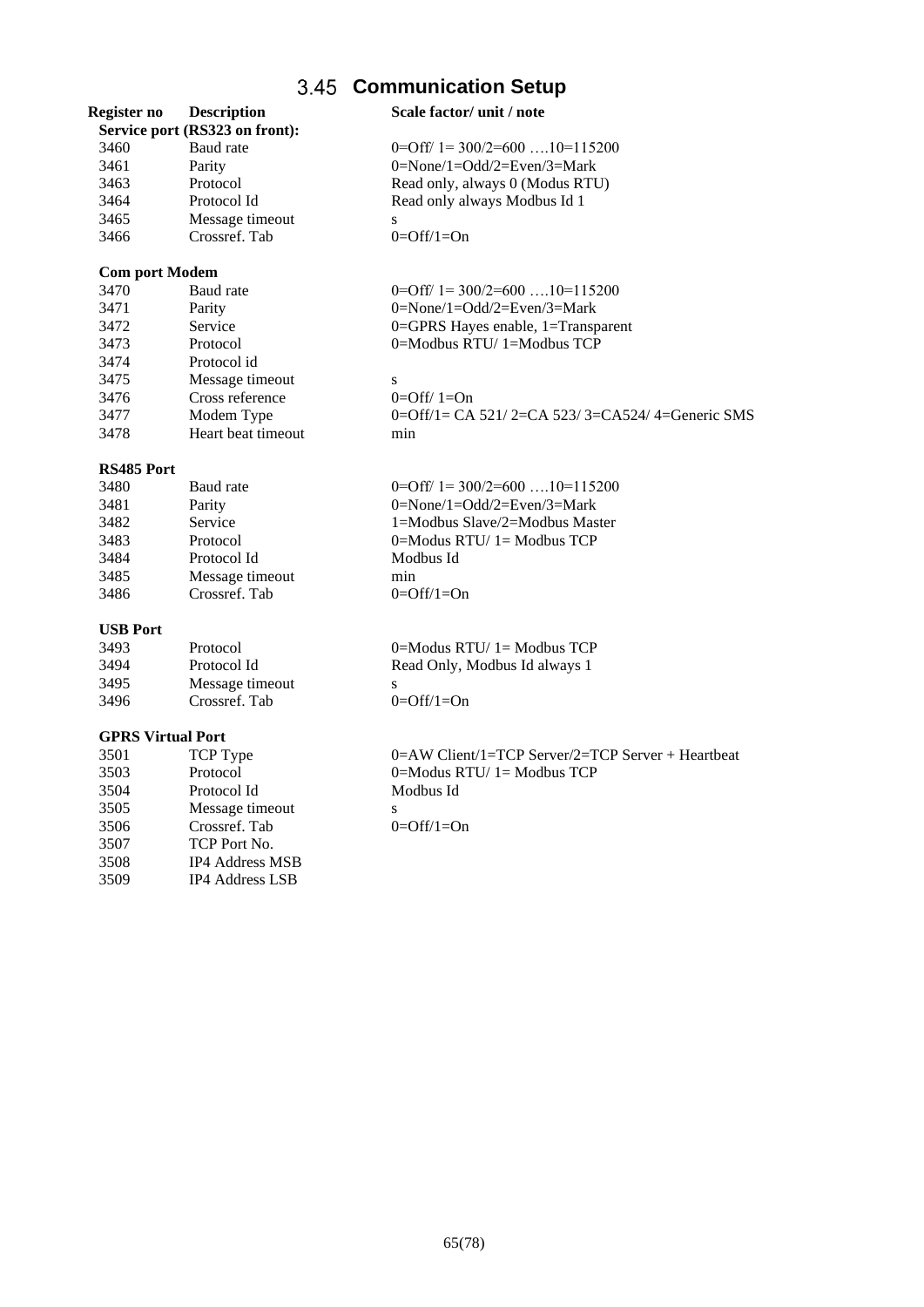| Register no       | <b>Description</b>                | Scale factor/ unit / note                              |
|-------------------|-----------------------------------|--------------------------------------------------------|
|                   | <b>Ethernet Port (Internet)</b>   |                                                        |
| 3511              | <b>TCP</b> Type                   | 1=TCP Server                                           |
| 3512              | Service                           | Always Modbus Slave?                                   |
| 3513              | Protocol                          | $0 = Modus RTU/1 = Modbus TCP$                         |
| 3514              | Protocol Id                       | Modbus Id                                              |
| 3514              | Message timeout                   | S                                                      |
| 3516              | Crossref. Tab                     | $0=Off/1=On$                                           |
| 3517              | TCP Port No.                      | Default 502                                            |
| 3518              | <b>IP Address MSB</b>             |                                                        |
| 3519              | <b>IP Address LSB</b>             |                                                        |
| 3520              | <b>Static IP Address MSB</b>      |                                                        |
| 3521              | <b>Static IP Address LSB</b>      |                                                        |
| 3522              | <b>Static Net Mask MSB</b>        |                                                        |
| 3523              | <b>Static Net Mask LSB</b>        |                                                        |
| 3524              | <b>Static Gateway MSB</b>         |                                                        |
| 3525              | <b>Static Gateway LSB</b>         |                                                        |
| 3526              | Static/Dynamic IP                 | $0 = \text{Static}/1 = \text{Dynamic}$ (DHCP)          |
| 3527              | Link Stat?                        |                                                        |
| 3528              | Dynamic Actual IP Address MSB     |                                                        |
| 3529              | Dynamic Actual IP Address LSB     |                                                        |
| 3530              | Dynamic Actual Net Mask MSB       |                                                        |
| 3531              | Dynamic Actual Net Mask LSB       |                                                        |
| 3532              | <b>Dynamic Actual Gateway MSB</b> |                                                        |
| 3533              | <b>Dynamic Actual Gateway LSB</b> |                                                        |
| 3534              | Ethernet HW Off/On                |                                                        |
| <b>SMS</b> alarms |                                   |                                                        |
| 3536              | SMS alarm enable                  | 0=Disabled, 1=A-ON, 2=A-ON/OFF, 3=A+B-ON, 4=A+B-ON/OFF |
| 3537              | Second SMS no                     | $0=$ backup only, 1=send always                        |
|                   |                                   |                                                        |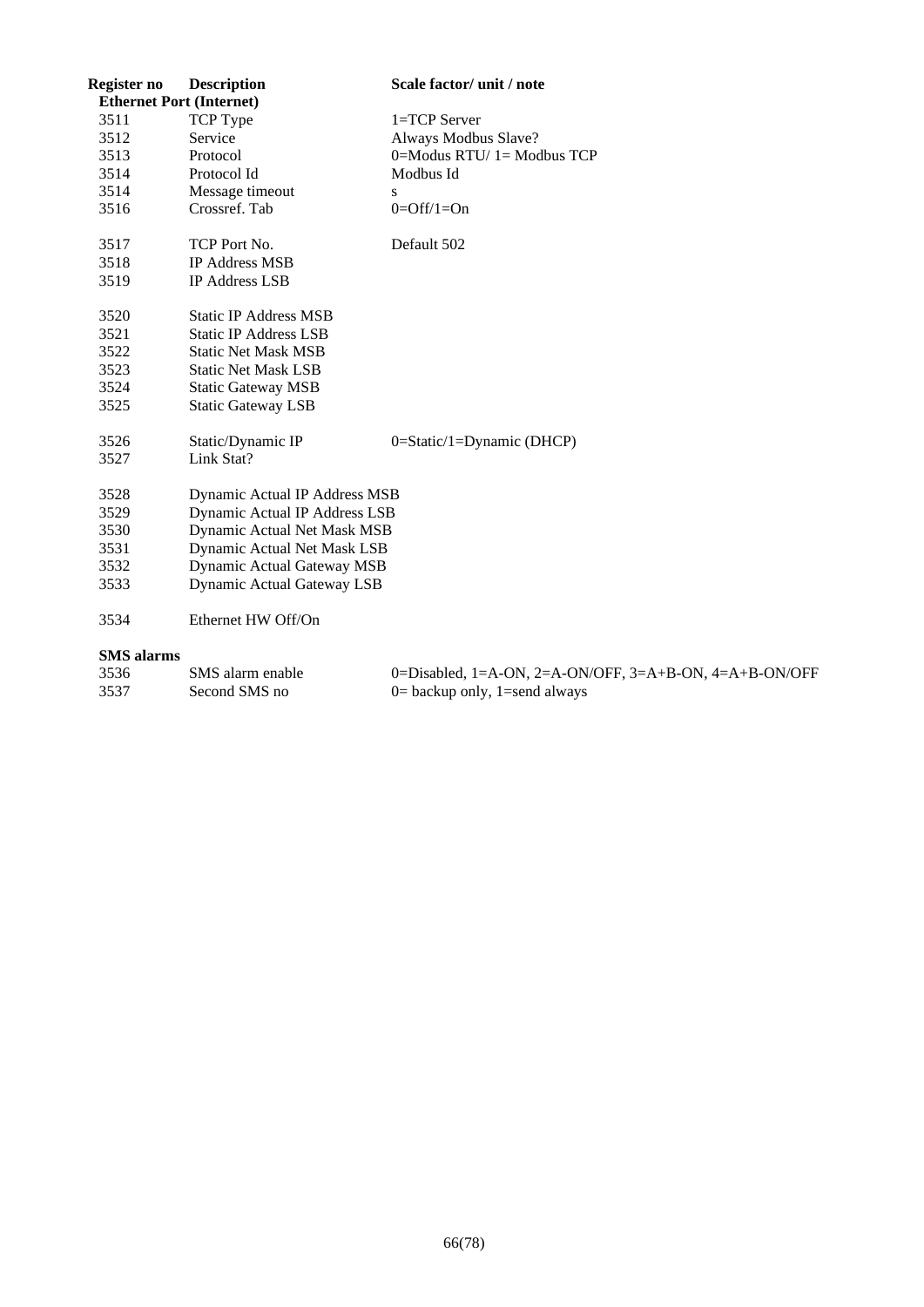## **PID Regulator**

| Register no           | <b>Description</b>             | Scale factor/ unit / note                                   |
|-----------------------|--------------------------------|-------------------------------------------------------------|
| <b>Runtime status</b> |                                |                                                             |
| 16                    | Current setpoint0.01m (0.01ft) |                                                             |
| 17                    | Process value                  | 0.01m(0.01ft)                                               |
| 18                    | Output signal                  | 0.1%                                                        |
| 19                    | Setpoint flags                 | 0=Intern setpoint, $1 =$ Extern setpoint (AI)               |
| 20                    | Output flags                   | 0=Auto, 1=Manuel, 2=Blocked                                 |
| <b>Settings</b>       |                                |                                                             |
| 3548                  | Setpoint                       | $0.01$ m                                                    |
| 3549                  | Setpoint high tariff           | $0.01$ m                                                    |
| 3550                  | Setpoint                       | Adjusted with reg. 1530 meter above sea level               |
| 3551                  | Setpoint high tariff           | Adjusted with reg. 1530 meter above sea level               |
| 3552                  | Extern setpoint input          | $0=$ Off, 1=AI1, 2=AI2, 3=AI3, 4=AI4                        |
| 3553                  | Max setpoint                   | 0.01m(0.01ft)                                               |
| 3554                  | Min setpoint                   | 0.01m(0.01ft)                                               |
| 3555                  | Start setpoint                 | 0.01m(0.01ft)                                               |
| 3556                  | Max output                     | 0.1%                                                        |
| 3557                  | Min output                     | 0.1%                                                        |
| 3558                  | <b>Block output</b>            | 0.1%                                                        |
| 3559                  | Zero dev. output               | 0.1%                                                        |
| 3560                  | Start output                   | 0.1%                                                        |
| 3561                  | Max output change              | $0.1\% / s$                                                 |
| 3562                  | Direct/Reverse effect          | 0=Reverse, 1=Direct                                         |
| 3563                  | Setpoint tracking              | $0=No, 1=Yes$                                               |
| 3564                  | Output when blocked            | 0=Freeze output, $1=$ Setup block signal                    |
| 3565                  | Setpoint when start            | 0=Last setpoint, 1=Setup start setpoint, 2= Extern setpoint |
| 3566                  | Output state when start        | 0=Last state, 1=Auto, 2=Man, 3=Internal blocked             |
| 3567                  | Pump cap. calc. full speed     | $0 = No$ , $1 = Yes$ (also valid for manual speed)          |
| 3569-3570             | P-Band                         | $0 - 99.999$                                                |
| 3571-3572             | I-Time                         | $0 - 9999.99 s$                                             |
| 3573-3574             | D-Time                         | $0 - 9999.99 s$                                             |
| 3576                  | VFD Min speed                  | 0.1%                                                        |
| 3577                  | Locked speed pumping out       | 0.1%                                                        |
| 3578                  | Lock speed delay               | S                                                           |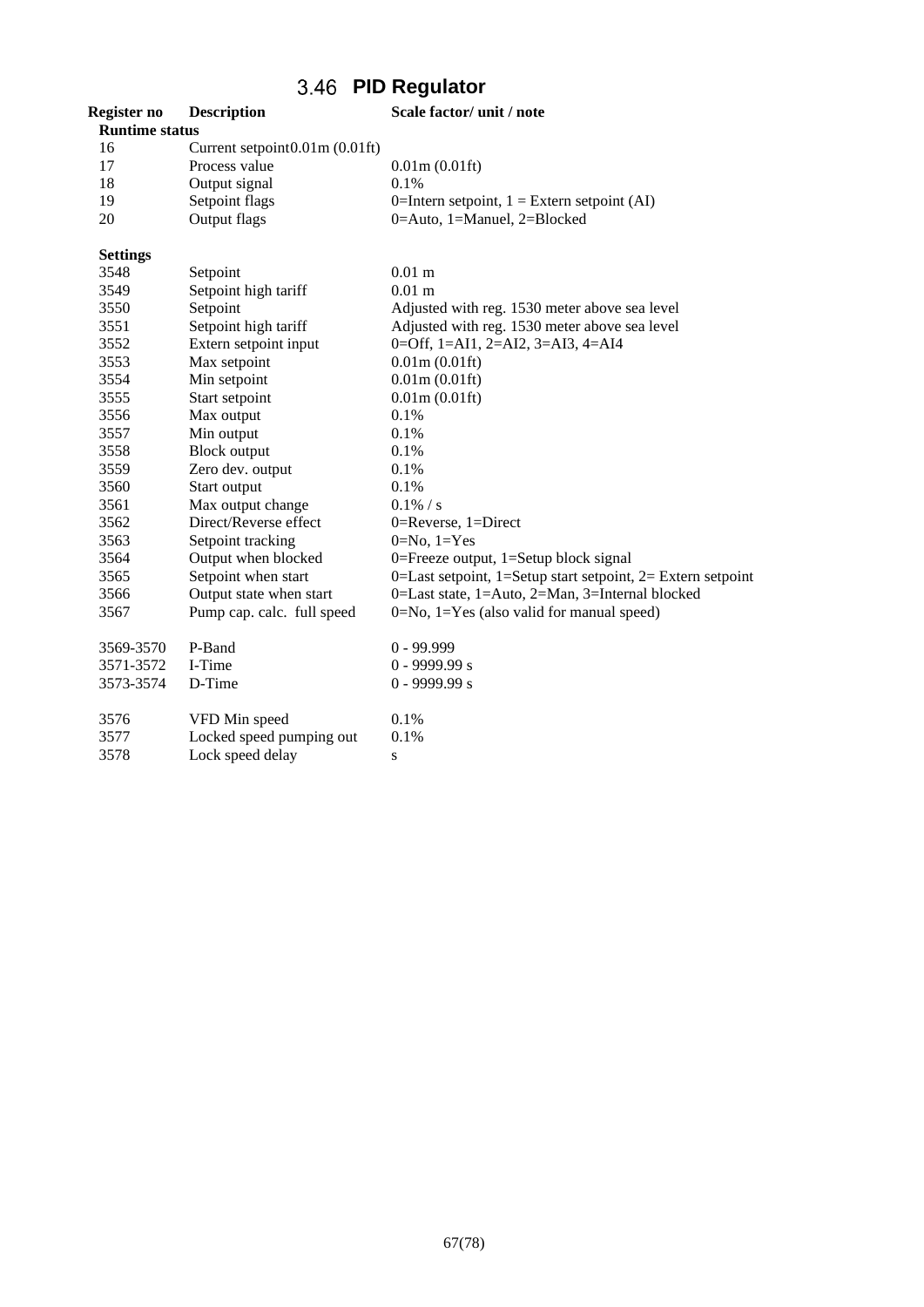## **3.47 Register Cross Reference Config**

# **Register no Description**<br>13312 **Cross referent**

- 13312 Cross reference for Data register 0<br>13313 Scale factor and sign flag for Data
- 13313 Scale factor and sign flag for Data register 0<br>13314 Cross reference for Data register 1
- Cross reference for Data register 1
- 13315 Scale factor and sign flag for Data register 1
- …<br>13822 Cross reference for Data register 254
- 13823 Scale factor and sign flag for Data register 25

## **IO Cross Reference Config**

- 13824 Cross reference for IO bit 0
- 13825 Cross reference for IO bit 1
- …<br>14079 Cross reference for IO bit 255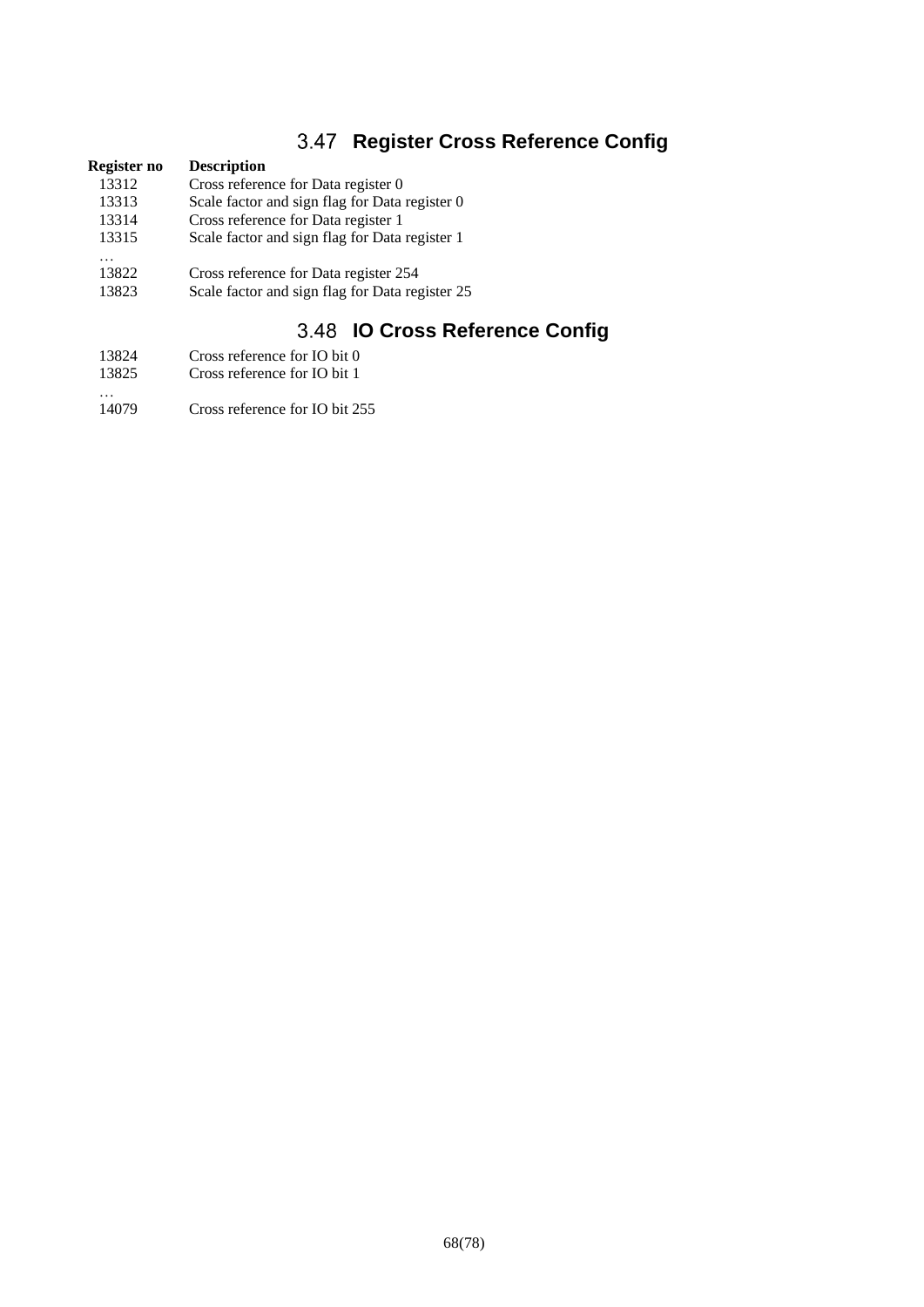# **Get log data ch1-ch16**

| Ch1 start at base address              | R <sub>16384</sub> | (4000H) |
|----------------------------------------|--------------------|---------|
| Ch <sub>2</sub> start at base address  | R18432             | (4800H) |
| Ch3 start at base address              | R <sub>20480</sub> | (5000H) |
| Ch4 start at base address              | R22528             | (5800H) |
| Ch5 start at base address              | R24576             | (6000H) |
| Ch6 start at base address              | R <sub>26624</sub> | (6800H) |
| Ch <sub>7</sub> start at base address  | R28672             | (7000H) |
| Ch8 start at base address              | R30720             | (7800H) |
| Ch <sub>9</sub> start at base address  | R32768             | (8000H) |
| Ch <sub>10</sub> start at base address | R34816             | (8800H) |
| Ch <sub>11</sub> start at base address | R36864             | (9000H) |
| Ch <sub>12</sub> start at base address | R38912             | (9800H) |
| Ch <sub>13</sub> start at base address | R40960             | (A000H) |
| Ch <sub>14</sub> start at base address | R43008             | (AB00H) |
| Ch <sub>15</sub> start at base address | R45056             | (B000H) |
| Ch <sub>16</sub> start at base address | R47104             | (B800H) |
|                                        |                    |         |

| Register no | <b>Description</b>        | Scale factor/ unit / note                                   |
|-------------|---------------------------|-------------------------------------------------------------|
| $Base + 0$  | Day (block) select        | 0-15, 0=Today, 1=Yesterday/2=2 days ago 15                  |
| $Base + 1$  | No logged days            | $0-16$                                                      |
| $Base + 2$  | No logged values in block |                                                             |
| $Base + 3$  | Log signal in block       | $*$ 0=Level/1=Inflow                                        |
| $Base + 4$  | Log object no             | ** $0-3$                                                    |
| $Base + 5$  | No decimals               | $0 - 4$                                                     |
| $Base + 6$  | Log intervall in block    | min                                                         |
| $Base + 7$  | Log function in block     | 0=Closed/1=Act. value/2=Average value/3=Min/4=Max           |
| $Base + 8$  | Year in block             |                                                             |
| $Base + 9$  | Month in block            | $1 - 12$                                                    |
| $Base +10$  | Date in block             | $1 - 32$                                                    |
| $Base + 11$ | Time for activate block   | $0 = 00:00/1 = 00:01/2 = 00:021439 = 23:59$ (Interval=1min) |
| $Base +12$  | First logged value        | 00:00-00:01 (1 min interval)                                |
| Base $+13$  | Second logged value       | $00:01-00:02$                                               |
|             |                           |                                                             |
|             |                           |                                                             |

Base + 1451 Last logged value 23:59-24:00 (1 min interval)

\* See appendices 3.5 Log and trend signals

\*\* Log object no:

Signal type: 7,8,9,10,11,12,13,19,20 Select logged pump P1–P4 , P1=0… P4=3 Signal type: 16 Free choice, Select logged signal AI2-AI5, AI2=0 Signal type: 18 Pulse channel, Select channel CH1-CH4, CH1=0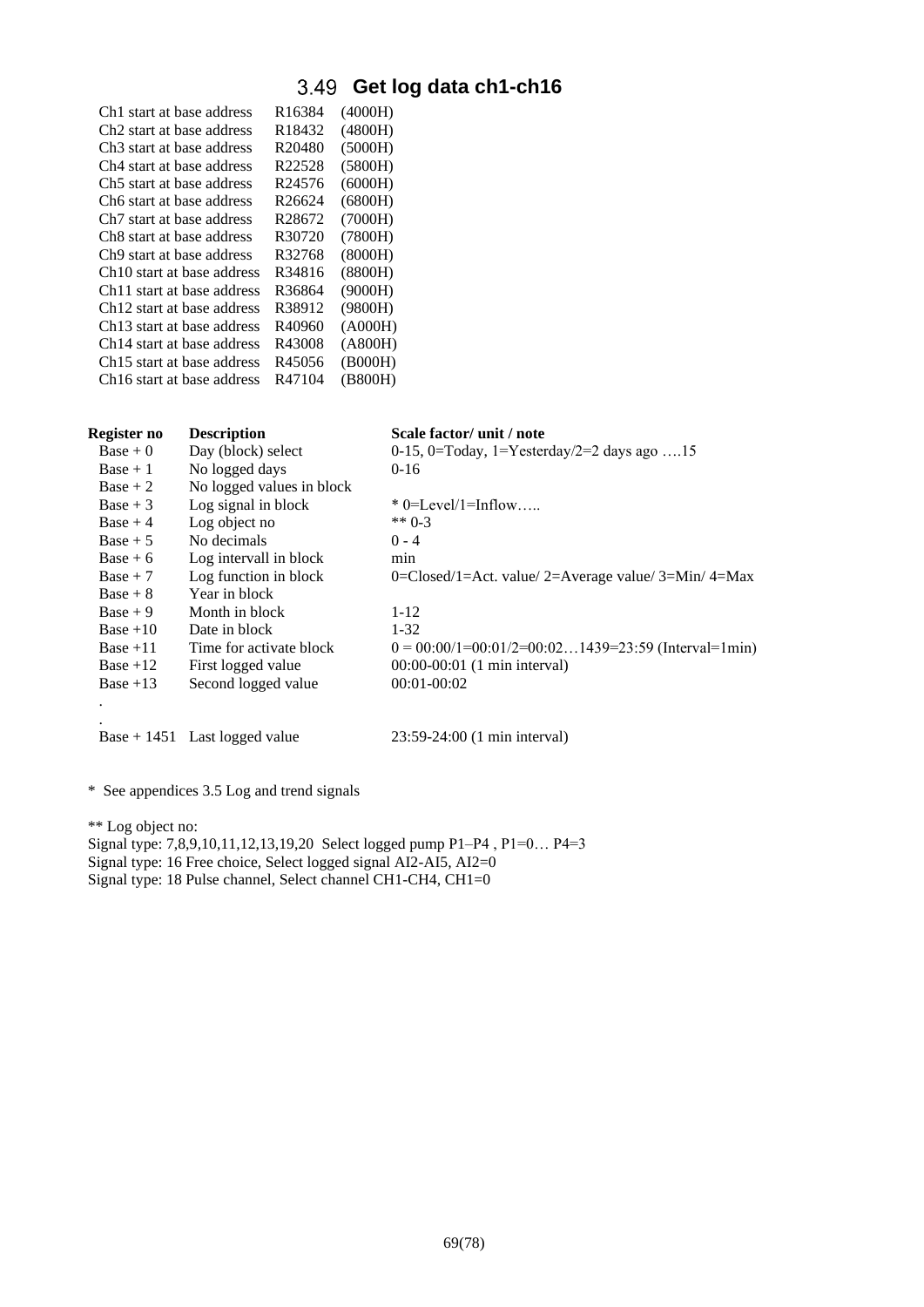# <span id="page-69-0"></span>**Appendices**

### $4.1$ **Digital input types**

| Type no.                 | <b>Function</b>                                             |                                 |
|--------------------------|-------------------------------------------------------------|---------------------------------|
| $\theta$                 | DI Off                                                      |                                 |
| 1                        | Run Indication $(0=P1, P2,$ Mixer, Drain pump)              |                                 |
| $\overline{\mathbf{c}}$  | Manuel start (0=P1, P2, Mixer, Drain pump)                  | Flank trig, starts run sequence |
| $\overline{\mathbf{3}}$  | Set Manual (0=P1, P2, Mixer, Drain pump)                    | M-0-A Switch, Forced Run        |
| $\overline{\mathcal{L}}$ | Set Auto $(0=P1, 1=P2)$                                     | M-0-A Switch                    |
| 5                        | Start float $(0=P1, 1=P2, 2=Pit)$                           |                                 |
| 6                        | Pump failure $(0=P1, P2)$                                   |                                 |
| $\tau$                   | Pump Motor protector (0=P1, P2, Mixer, Drain pump)          |                                 |
| 8                        | High motor temperature Pump $(0=P1, P2)$                    |                                 |
| 9                        | Leakage Pump (0=P1-P2)                                      |                                 |
| 10                       | Stop float $(0=P1, P2, Pit)$                                |                                 |
| 11                       | Low level float                                             |                                 |
| 12                       | Overflow float                                              |                                 |
| 13                       | High level float                                            |                                 |
| 14                       | Start float drain pump                                      |                                 |
| 15                       | Local mode                                                  |                                 |
| 16                       | Alarm reset                                                 |                                 |
| 17                       | Power fail                                                  |                                 |
| 18                       | DI pulse channel (CH $1 - CH4$ )                            |                                 |
| 19                       | <b>Block PID Controller</b>                                 |                                 |
| 20                       | Alarm input (free alarm text)                               |                                 |
| 21                       | Block operation (0=P1, P2, Mixer, Drain pump)               |                                 |
| 22                       | Leakage Mixer-Drain pump (0=Mixer, 1=Drain pump)            |                                 |
| 23                       | High motor temp. Mixer-Drain pump $(0=Mixer, 1=Drain pump)$ |                                 |

## **Extra Sub Type DI High Pump Motor Temperature (type 8)**

- 0 High Motor temperature general<br>1 High Temperature Stator L1 P1-
- 1 High Temperature Stator L1 P1-P2<br>2 High Temperature Stator L2 P1-P2
- 2 High Temperature Stator L2 P1-P2<br>3 High Temperature Stator L3 P1-P2
- High Temperature Stator L3 P1-P2
- 4 High Temperature Upper Bearing P1-P2<br>5 High Temperature Lower Bearing P1-P2
- High Temperature Lower Bearing P1-P2

## **Extra Sub Type DI Pump Leakage (type 9)**

- 0 Leakage general<br>1 Leakage Oil cha
- 1 Leakage Oil chamber P1-P2<br>2 Leakage Motor Housing P1-
- 2 Leakage Motor Housing P1-P2<br>3 Leakage Electrical box P1-P2
- Leakage Electrical box P1-P2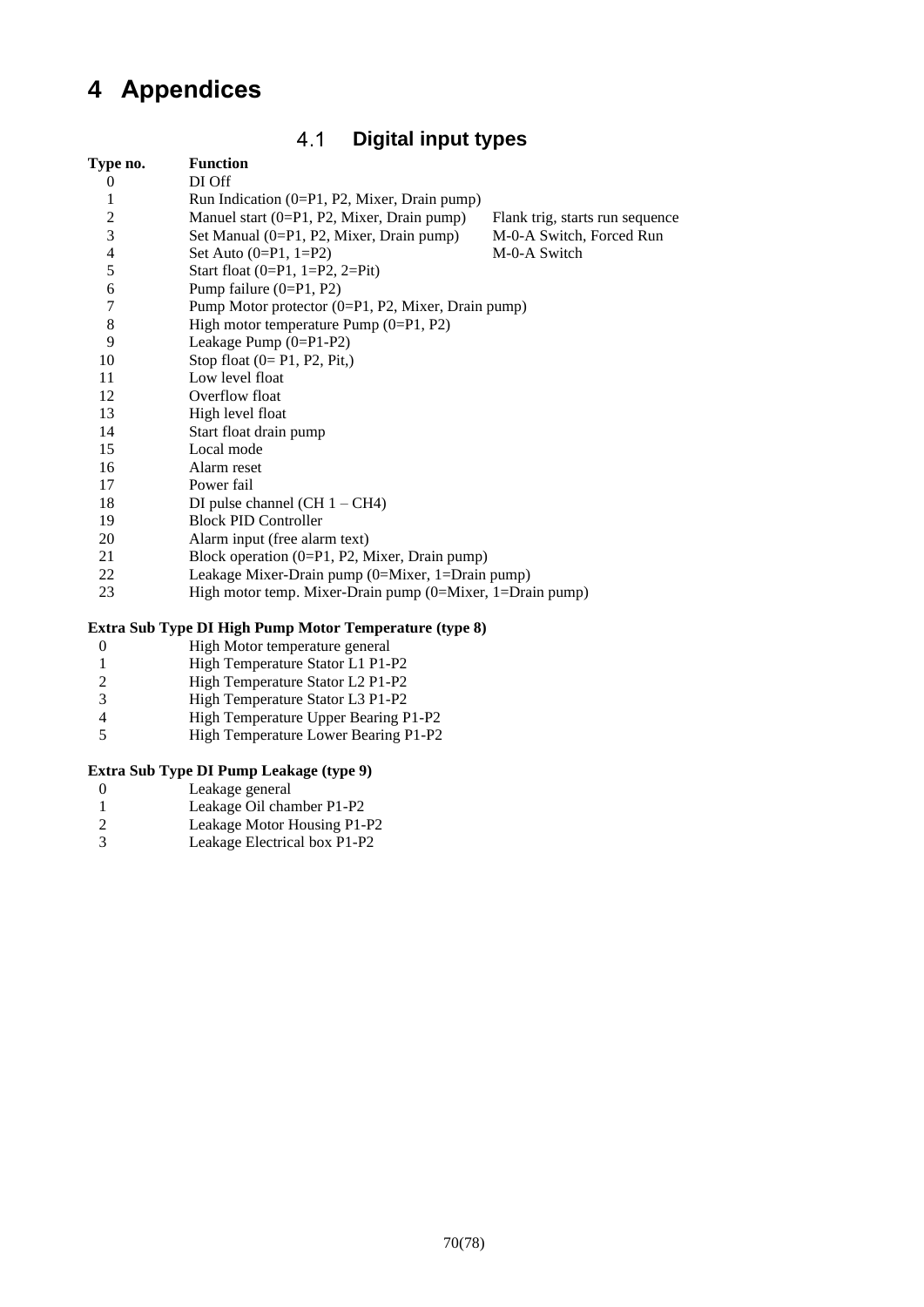### $4.2$ **Digital output types**

<span id="page-70-0"></span>

| Type no.       | <b>Function</b>            |                                                           |
|----------------|----------------------------|-----------------------------------------------------------|
| 0              | DO Off                     |                                                           |
|                | Pump control (P1-P2)       | Register setup choose between P1 and P2                   |
| 2              | Reset motor protector      | (P1, P2, Mixer, Drain pump, All)                          |
| 3              | Pump fail (P1-P2)          |                                                           |
| $\overline{4}$ | Not enough pumps available |                                                           |
| 5              | One pump fail (P1-P2)      |                                                           |
| 6              | Mixer control              |                                                           |
| 7              | Drain pump control         |                                                           |
| 8              | Cleaner control            |                                                           |
| 9              | Modem control              |                                                           |
| 10             | Remote control             |                                                           |
| 11             | Personnel alarm            |                                                           |
| 12             | High level                 |                                                           |
| 13             | Alarm alert                | (B alarm, A alarm, A&B alarm)                             |
| 14             | Not Ackn. Alarm            | (B alarm, A alarm, A&B alarm)                             |
| 15             | <b>Active Alarm</b>        | (B alarm, A alarm, A&B alarm)                             |
| 16             | Pump Reversing (P1-P2)     |                                                           |
| 17             | Logic IO                   |                                                           |
| 18             | Data Register Setpoint     |                                                           |
| 19             | <b>Auto Reset Alert</b>    | Alert before "trip" auto reset, that may cause pump start |
|                |                            |                                                           |

<span id="page-70-1"></span>Some types have additional config. starting at register 2340

## **Analogue inputs types**

| Type no. | <b>Function</b>          |                     |            |
|----------|--------------------------|---------------------|------------|
|          | AI Off                   |                     |            |
|          | Pit level                | 0.01 <sub>m</sub>   | $(AI 1-4)$ |
| 2        | Motor Current P1-P2.     | 0.1A                | $(AI 1-4)$ |
| 3        | <b>Outlet Pressure</b>   | 0.1 <sub>bar</sub>  | $(AI 1-4)$ |
| 4        | Vibrations P1-P2         | $0.1$ mm/s          | $(AI 1-4)$ |
|          | Xylem MiniCas Sim. P1-P2 |                     | $(AI 1-4)$ |
| 6        | Outflow meter            | 0.11/s              | $(AI 1-4)$ |
|          | Motor temperature        | <b>See Sub Type</b> |            |
| 8        | Free Choice              | User                | (AI 1-8)   |

## **Motor temperature sub type no. (if motor temperature or MiniCas selected )**

| Motor temperature                                                | $0.1 \text{ }^{\circ}C$ | $(Pt100 AI1-8)$ |
|------------------------------------------------------------------|-------------------------|-----------------|
| Temperature Stator L1 P1-P2                                      | $0.1 \text{ }^{\circ}C$ | $(Pt100 AI1-8)$ |
| Temperature Stator L <sub>2</sub> P <sub>1</sub> -P <sub>2</sub> | $0.1 \text{ }^{\circ}C$ | $(Pt100 AI1-8)$ |
| Temperature Stator L3 P1-P2                                      | $0.1 \text{ }^{\circ}C$ | $(Pt100 AI1-8)$ |
| Temperature Upper Bearing P1-P2                                  | $0.1 \text{ }^{\circ}C$ | $(Pt100 AI1-8)$ |
| Temperature Lower Bearing P1-P2                                  | $0.1 \text{ }^{\circ}C$ | $(Pt100 AI1-8)$ |

## **Leakage Sub Type no. AI7, AI8 in Leakage mode Or AI1-AI4 Type Xylem MiniCas selected**

- 0 Leakage P1-P2<br>1 Leakage Oil cha
- 1 Leakage Oil chamber P1-P2<br>2 Leakage Motor Housing P1-
- 2 Leakage Motor Housing P1-P2<br>3 Leakage Electrical connect box
- Leakage Electrical connect box P1-P2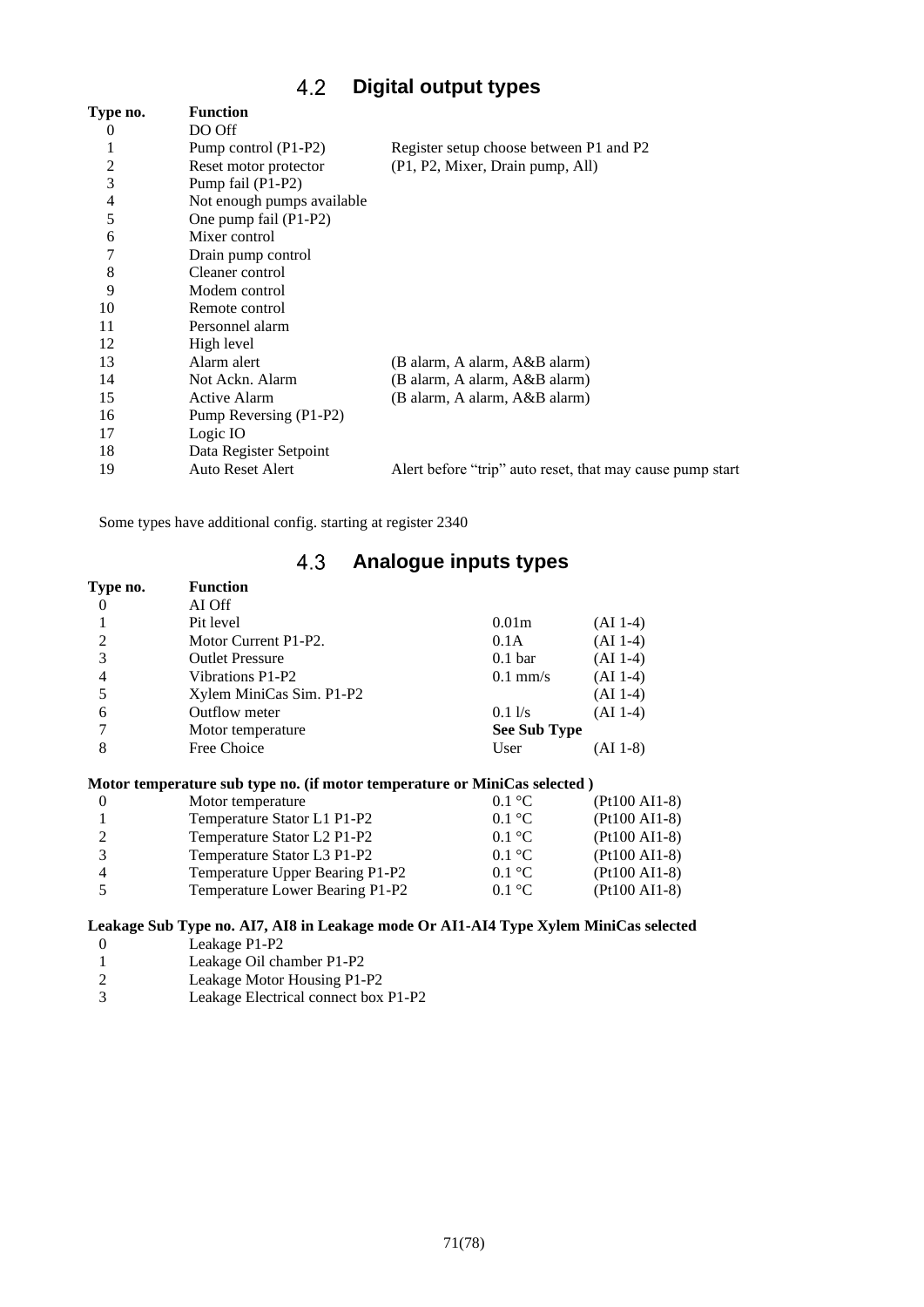### **Analogue outputs types** 4.4

| Type no. | <b>Function</b>            |                                |
|----------|----------------------------|--------------------------------|
| $\theta$ | AO Off                     |                                |
|          | Pit level                  |                                |
| 2        | Pit Inflow                 |                                |
| 3        | <b>Pit Outflow</b>         |                                |
| 4        | Pit Overflow               |                                |
| 5        | Pulse channel 1            |                                |
| 6        | Pulse channel 2            |                                |
| 7        | Pulse channel 3            |                                |
| 8        | Pulse channel 4            |                                |
| 9        | PID Controller output      |                                |
| 10       | Data Register              | $0-65535$ (long=4000000000)    |
| 11       | Data Register 2-complement | $+32767$ (long= $+200000000$ ) |
| 12       | Set Freq. P1               |                                |
| 13       | Set Freq. P2               |                                |

### **Log and Trend signals** 4.5

<span id="page-71-0"></span>Default = unsigned (0-65535) data. Possible negative data as 2-complement.

| Type no.     | <b>Function</b>              | <b>Scale/Note</b>               |                                   |
|--------------|------------------------------|---------------------------------|-----------------------------------|
| $\mathbf{0}$ | Closed                       |                                 |                                   |
| 1            | Level Pit                    | $0.01$ m                        | 2-complement                      |
| 2            | <b>Inflow Pit</b>            | 0.11/s                          |                                   |
| 3            | <b>Outflow Pit</b>           | 0.11/s                          |                                   |
| 4            | Overflow level               | $0.001 \text{ m}$               |                                   |
| 5            | Overflow flow                | 0.11/s                          |                                   |
| 6            | <b>Back-Pressure</b>         | 0.1 <sub>bar</sub>              |                                   |
| 7            | Motor current P1-P2          | 0.1 A                           | Register choose between P1 and P2 |
| 8            | Pump capacity P1-P2          | $0.1$ $\sqrt{s}$                | $\zeta$ $\zeta$                   |
| 9            | Power factor P1-P2           | 0.01                            | $\zeta$ $\zeta$                   |
| 10           | Temperature Motor P1-P2      | $0.1 \text{ }^{\circ}C$         | 2-complement                      |
| 11           | Temp. Stator wiring L1 P1-P2 | $0.1 \text{ }^{\circ}C$         | 2-complement                      |
| 12           | Temp. Stator wiring L2 P1-P2 | $0.1 \text{ }^{\circ}C$         | 2-complement                      |
| 13           | Temp. Stator wiring L3 P1-P2 | 0.1 °C                          | 2-complement                      |
| 14           | Temp. Upper bearing P1-P2    | $0.1 \text{ }^{\circ}C$         | $\epsilon$                        |
| 15           | Temp. Lower bearing P1-P2    | $0.1\ ^{\circ}\textrm{C}$       | $\zeta$ $\zeta$                   |
| 16           | Vibration P1-P2              | $0.1$ mm/s                      |                                   |
| 17           | Main voltage                 | 0.1V                            |                                   |
| 18           | Main frequency               | $0.1$ Hz                        |                                   |
| 19           | Free choice AI1-AI8          | User choice 2-complement        |                                   |
| 20           | Power supply                 | 0.1V                            |                                   |
| 21           | Pulse channel 1-4            | 0.1 $1/s*ha / 0.1 kW / 0.1 l/s$ |                                   |
| 22           | PID controller output        | 0.1%                            |                                   |
| 23           | Data register                | 0-65535                         |                                   |
| 24           | Data register 2 complement   | signed data                     |                                   |
| 25           | Set frequency                | $0.01$ Hz                       | To Drive                          |
| 26           | Actual frequency             | $0.01$ Hz                       | From Drive                        |
| 27           | <b>Motor Power</b>           | 0.1 KW                          | From Drive / Power monitor        |
| 28           | <b>Motor Volt</b>            | $0.1\;\mathrm{V}$               | From Drive / Power monitor        |
| 29           | Motor Torque                 | 0.1%                            | From Drive                        |
| 30           | Outflow meter                | 0.11/s                          | Extern flowmeter                  |
| 31           | Total head                   | $0.01$ m                        | If pressure sensor attached       |
| 32           | PCB temperature              | $1^{\circ}C$                    |                                   |
| 33           | BEP frequency P1-P1          | $0.01$ Hz                       |                                   |
| 34           | BEP efficiency P1-P2         |                                 | 0.0001 kWh / m3 (1 kWh / Mgal)    |
| 35           | Main power                   | $0.1$ kW                        |                                   |
| 36           | Actual head                  | $0.01$ m                        | Used in flow calculation          |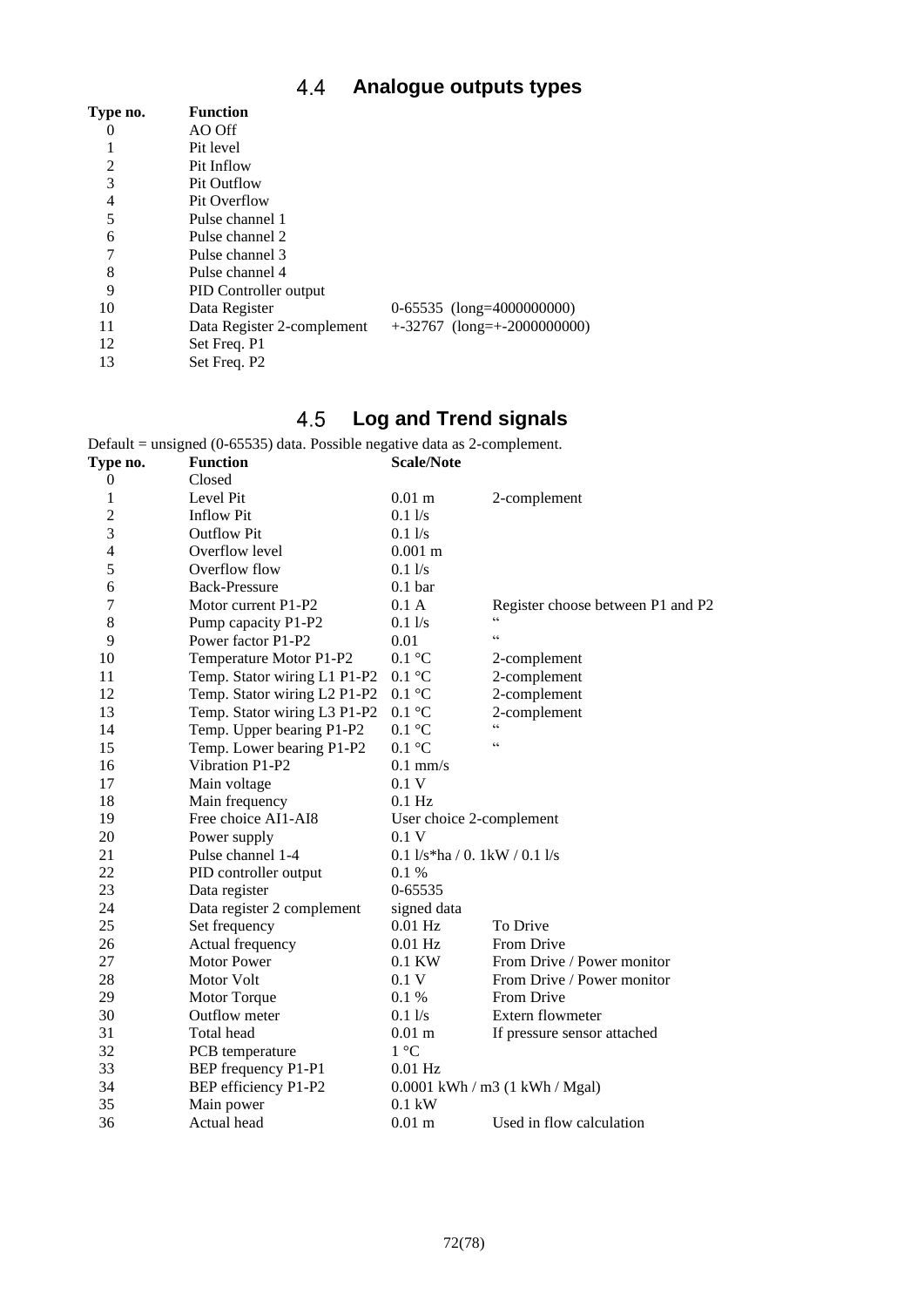## 4.6 **Crash log**

EC 531 is continuously saving raw analogue input data every second.

Following signals are saved:

- 1. DC supply voltage
- 2. mA input 1 (default as level sensor)
- 3. mA input 2
- 4. mA input 3
- 5. mA input 4
- 6. AI 5 pt100/PTC P1
- 7. AI 6 pt100/PTC P2
- 8. AI 7 pt100/Leak P1
- 9. AI 8 pt100/Leak P2

Fieldbus data if motor drives or power monitors are attached

- 10. Motor current P1
- 11. Motor current P2
- 12. Frequency P1
- 13. Frequency P2
- 14. Power P1
- 15. Power P2
- 16. Mains voltage

The crash log can be triggered by any new alarm. Each crash block contains data for 8192 seconds (131072 data samples) Eight crash blocks are stored with a time stamp, ID no and alarm no for the trigger alarm.

When a trigger alarm occurs, the last 90 minutes of analogue data second samples are saved, and the following 45 minutes of data are added to the "crash block".

The last 23 hours of data and up to eight crash blocks are stored and can be retrieved to a PC with the AquaProg tool.

AD data is 16 bit raw unscaled AD data, and scale info is contained in the first 11 registers info header. Field bus data comes in engineering units and if the header for 100% scale is set to zero, no rescaling except for decimal adjustment is required.

Signal type can be read as text 1536-1551 for Signal 1-16. Engineering units as text 1552-1567.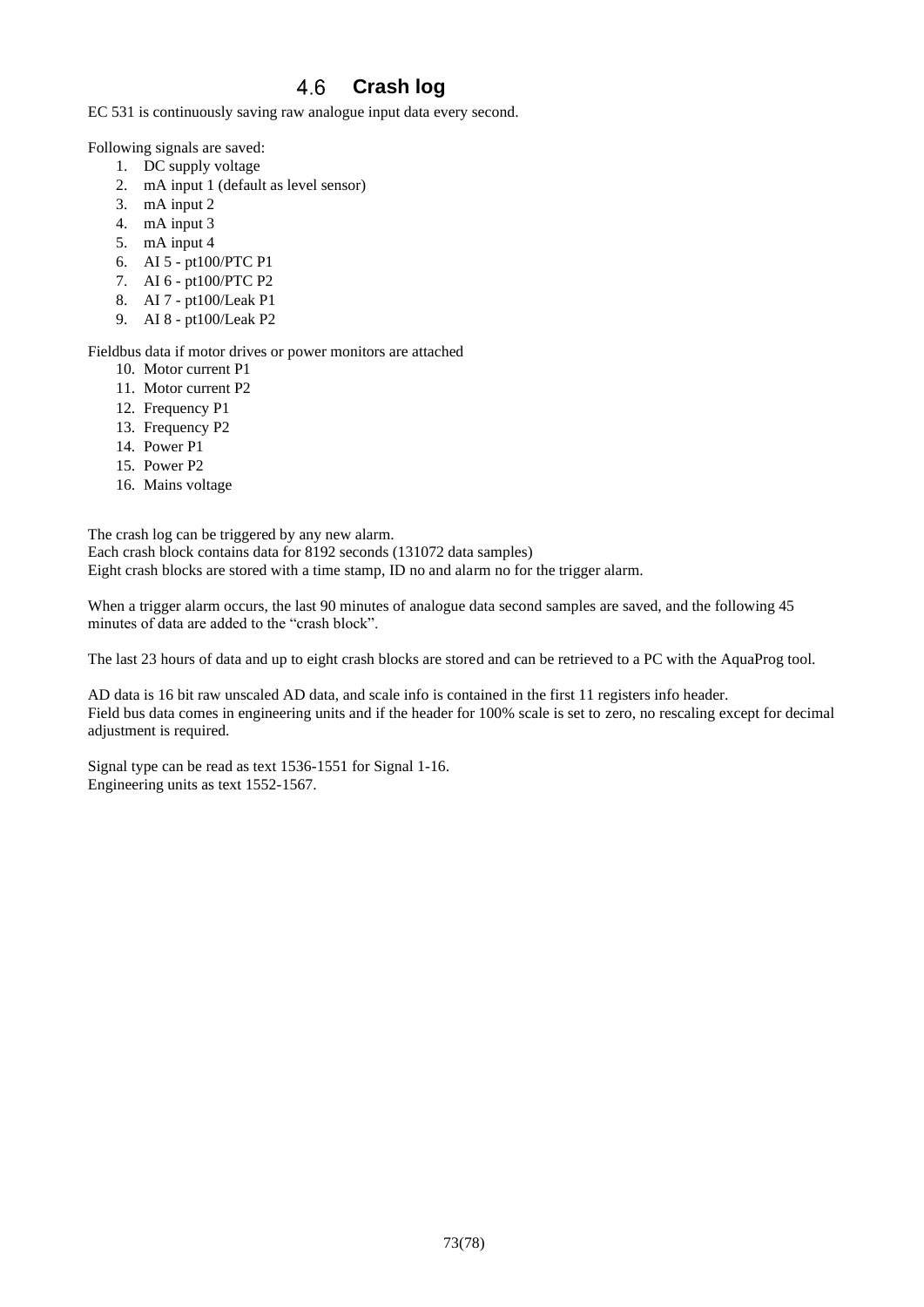Read crash log data:

## Info of stored crash logs are starts at register 53248

| 53248                          | <b>Block readout select</b>                              | write selected block $0-7$ , $0 =$ latest           |  |
|--------------------------------|----------------------------------------------------------|-----------------------------------------------------|--|
| 53249                          | No of stored blocks                                      | $0 =$ no crash data stored (max 8)                  |  |
|                                |                                                          |                                                     |  |
| Info for Selected Block        |                                                          |                                                     |  |
| 53250                          | Year                                                     | Trigger time                                        |  |
| 53251                          | Month                                                    | Trigger time                                        |  |
| 53252                          | Day                                                      | Trigger time                                        |  |
| 53253                          | Hour                                                     | Trigger time                                        |  |
| 53254                          | Minute                                                   | Trigger time                                        |  |
| 53255                          | Second                                                   | Trigger time                                        |  |
| 53256                          |                                                          | No of stored data values (seconds) before trig time |  |
| 53257                          | Total no of stored data values in crash block (max 8192) |                                                     |  |
| 53258                          | Crash no ID (Hi Word)                                    |                                                     |  |
| 53259                          | Crash no ID (Lo Word)                                    |                                                     |  |
|                                |                                                          |                                                     |  |
| Info for latest Block 0        |                                                          |                                                     |  |
| 53260                          | Year                                                     | Trigger time                                        |  |
| 53261                          | Month                                                    | Trigger time                                        |  |
| 53262                          | Day                                                      | Trigger time                                        |  |
| 53263                          | Hour                                                     | Trigger time                                        |  |
| 53264                          | Minute                                                   | Trigger time                                        |  |
| 53265                          | Second                                                   | Trigger time                                        |  |
| 53266                          | No of stored data values (seconds) before trig time      |                                                     |  |
| 53267                          | Total no of stored data values in crash block (max 8192) |                                                     |  |
| 53268                          | Crash no ID (Hi Word)                                    |                                                     |  |
| 53269                          | Crash no ID (Lo Word)                                    |                                                     |  |
|                                |                                                          |                                                     |  |
| Info for second latest Block 1 |                                                          |                                                     |  |
| 53270                          | Year                                                     | Trigger time                                        |  |
| 53271                          | Month                                                    | Trigger time                                        |  |
| 53272                          | Day                                                      | Trigger time                                        |  |
| 53273                          | Hour                                                     | Trigger time                                        |  |
| 53274                          | Minute                                                   | Trigger time                                        |  |
| 53275                          | Second                                                   | Trigger time                                        |  |
| 53276                          | No of stored data values (seconds) before trig time      |                                                     |  |
| 53277                          | Total no of stored data values in crash block (max 8192) |                                                     |  |
| 53278                          | Crash no ID (Hi Word)                                    |                                                     |  |
| 53279                          | Crash no ID (Lo Word)                                    |                                                     |  |

74(78)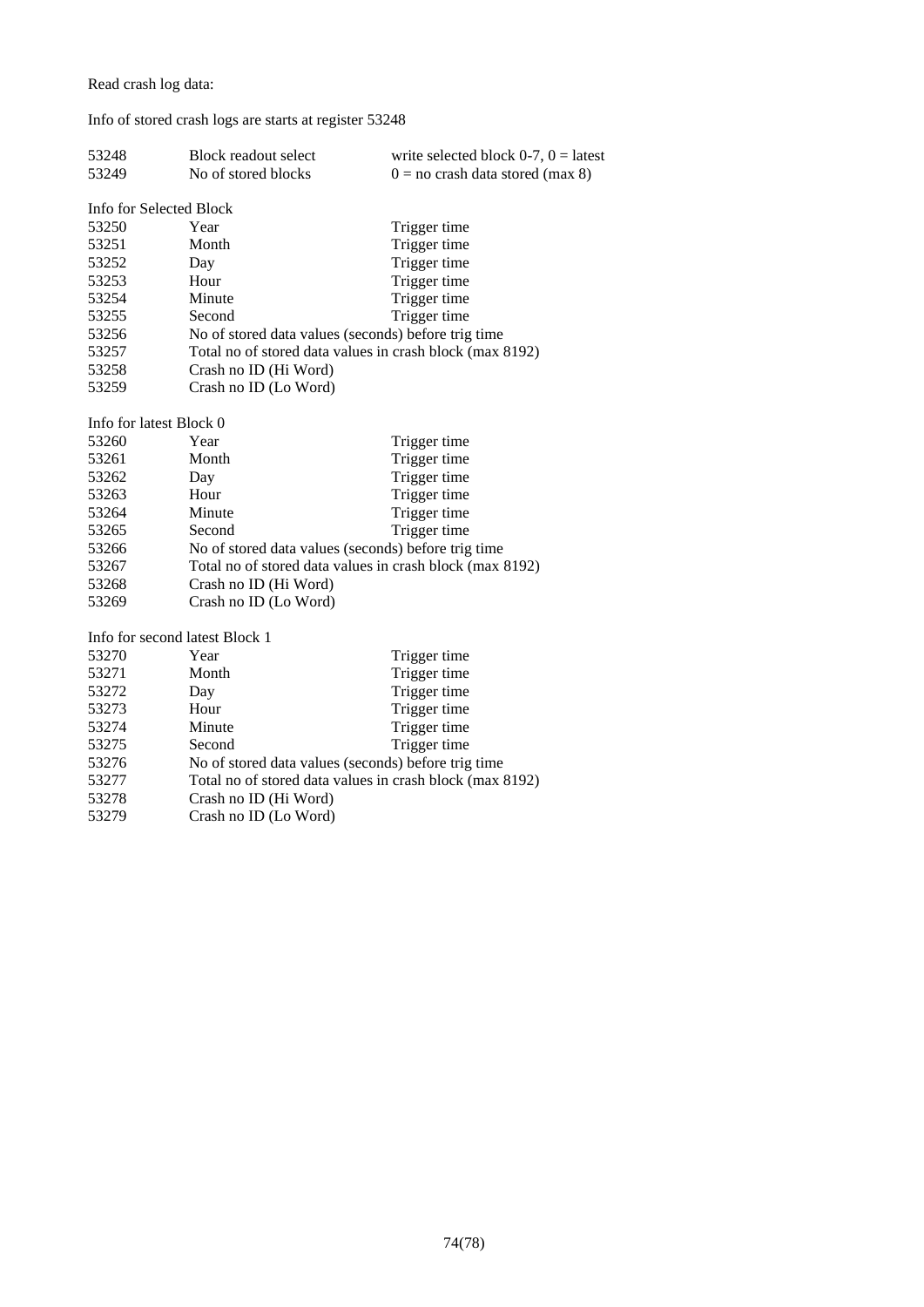|       | Info for next previous Block 2                           |              |
|-------|----------------------------------------------------------|--------------|
| 53280 | Year                                                     | Trigger time |
| 53281 | Month                                                    | Trigger time |
| 53282 | Day                                                      | Trigger time |
| 53283 | Hour                                                     | Trigger time |
| 53284 | Minute                                                   | Trigger time |
| 53285 | Second                                                   | Trigger time |
| 53286 | No of stored data values (seconds) before trig time      |              |
| 53287 | Total no of stored data values in crash block (max 8192) |              |
| 53288 | Crash no ID (Hi Word)                                    |              |
| 53289 | Crash no ID (Lo Word)                                    |              |

Info for next previous Block 3

| 53290 | Year                  | Trigger time                                             |
|-------|-----------------------|----------------------------------------------------------|
| 53291 | Month                 | Trigger time                                             |
| 53292 | Day                   | Trigger time                                             |
| 53293 | Hour                  | Trigger time                                             |
| 53294 | Minute                | Trigger time                                             |
| 53295 | Second                | Trigger time                                             |
| 53296 |                       | No of stored data values (seconds) before trig time      |
| 53297 |                       | Total no of stored data values in crash block (max 8192) |
| 53298 | Crash no ID (Hi Word) |                                                          |
| 53299 | Crash no ID (Lo Word) |                                                          |

Info for next previous Block 4

| 53300 | Year                  | Trigger time                                             |
|-------|-----------------------|----------------------------------------------------------|
| 53301 | Month                 | Trigger time                                             |
| 53302 | Day                   | Trigger time                                             |
| 53303 | Hour                  | Trigger time                                             |
| 53304 | Minute                | Trigger time                                             |
| 53305 | Second                | Trigger time                                             |
| 53306 |                       | No of stored data values (seconds) before trig time      |
| 53307 |                       | Total no of stored data values in crash block (max 8192) |
| 53308 | Crash no ID (Hi Word) |                                                          |
| 53309 | Crash no ID (Lo Word) |                                                          |

Info for next previous Block 5

| Year                                                     | Trigger time |
|----------------------------------------------------------|--------------|
| Month                                                    | Trigger time |
| Day                                                      | Trigger time |
| Hour                                                     | Trigger time |
| Minute                                                   | Trigger time |
| Second                                                   | Trigger time |
| No of stored data values (seconds) before trig time      |              |
| Total no of stored data values in crash block (max 8192) |              |
| Crash no ID (Hi Word)                                    |              |
| Crash no ID (Lo Word)                                    |              |
|                                                          |              |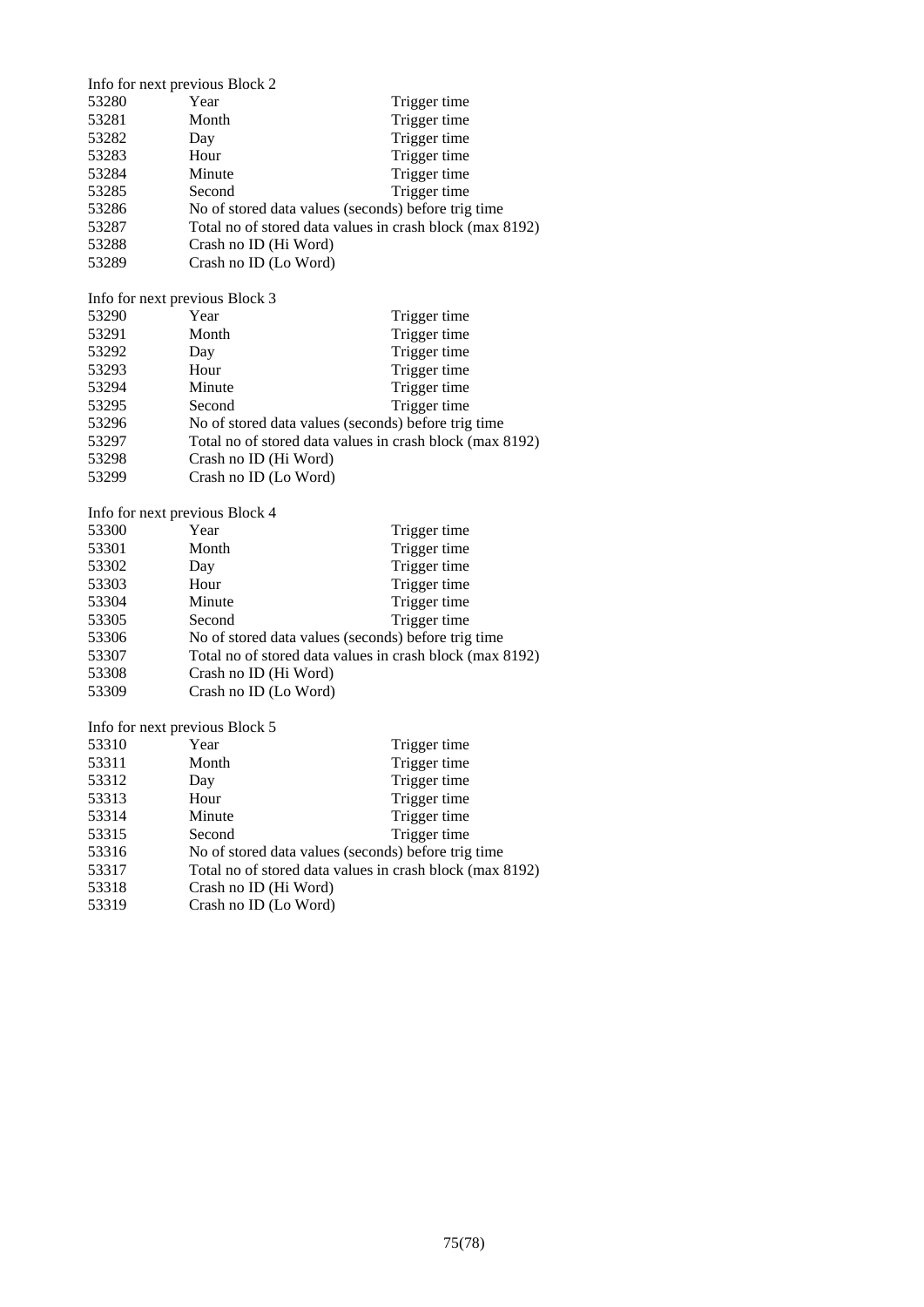| Info for next previous Block 6 |                                                          |              |
|--------------------------------|----------------------------------------------------------|--------------|
| 53320                          | Year                                                     | Trigger time |
| 53321                          | Month                                                    | Trigger time |
| 53322                          | Day                                                      | Trigger time |
| 53323                          | Hour                                                     | Trigger time |
| 53324                          | Minute                                                   | Trigger time |
| 53325                          | Second                                                   | Trigger time |
| 53326                          | No of stored data values (seconds) before trig time      |              |
| 53327                          | Total no of stored data values in crash block (max 8192) |              |
| 53328                          | Crash no ID (Hi Word)                                    |              |
| 53329                          | Crash no ID (Lo Word)                                    |              |
|                                |                                                          |              |

Info for oldest Block 7<br>53330 Year Year Trigger time 53331 Month Trigger time 53332 Day Trigger time 53333 Hour Trigger time 53334 Minute Trigger time 53335 Second Trigger time 53336 No of stored data values (seconds) before trig time 53337 Total no of stored data values in crash block (max 8192) 53338 Crash no ID (Hi Word) 53339 Crash no ID (Lo Word)

Each signal has a dedicated read out area of 256 registers

Data is 16 bit raw unscaled AD data, and scale info is contained in the first 11 registers info header

Base register:

| Signal 1  | 53504 | DC supply voltage                 |
|-----------|-------|-----------------------------------|
| Signal 2  | 53760 | mA input 1 (default level sensor) |
| Signal 3  | 54016 | mA input 2                        |
| Signal 4  | 54016 | mA input 3                        |
| Signal 5  | 50176 | mA input 4                        |
| Signal 6  | 50432 | AI 5 - pt100/PTC P1               |
| Signal 7  | 50688 | AI 6 - pt100/PTC P2               |
| Signal 8  | 50944 | $AI$ 7 - pt $100$ /Leak P1        |
| Signal 9  | 51200 | AI 8 - pt100/Leak P2              |
| Signal 10 | 51456 | Motor current P1                  |
| Signal 11 | 51712 | Motor current P2                  |
| Signal 12 | 51968 | Frequency P1                      |
| Signal 13 | 52224 | Frequency P2                      |
| Signal 14 | 52480 | Power P1                          |
| Signal 15 | 52736 | Power P <sub>2</sub>              |
| Signal 16 | 52992 | Mains voltage                     |

By reading 11 consecutive registers from the base + 0 register, the readout data counter in base +9-10 is set to time for first data in block

By reading from base + 9, max 122 registers in each telegram, the data time in base + 9-10 is incremented with the no of data values (seconds) in each telegram.

Continue reading from base  $+9$  until all data up to block end time in base  $+7-8$  is reached. If base  $+9-10$  has a higher start value than block end in base  $+7-8$  the first data is from day before crash log trig. User can set data start time by write to base +9-10.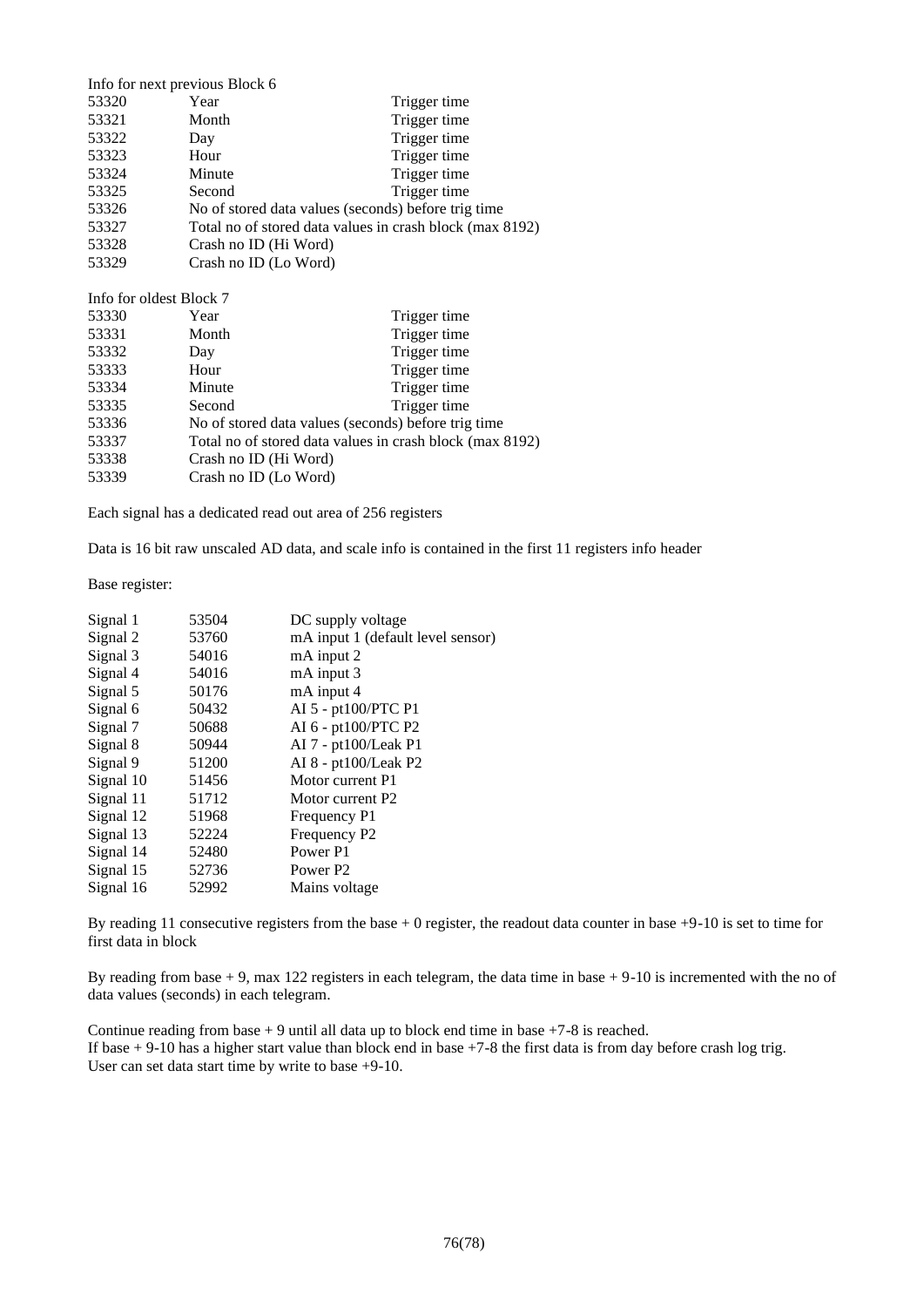- Base  $+ 0$  Selected Block index 0-7, Reading resets base  $+ 9-10$  to first data in block Base  $+ 1$  Crash trig alarm number.
- Base + 1 Crash trig alarm number.<br>Base + 2 Raw data 0 % value.
- Raw data 0 % value.
- Base  $+3$  Raw data 100 % value.
- Base  $+4$  0 % engineering value.
- Base  $+ 5$  100 % engineering value.
- Base  $+ 6$  Number of decimals in engineering value.
- Base  $+7$  Time for last data in block, in seconds from midnight. High word (MSW)
- Base + 8 Time for last data in block, in seconds from midnight. Low word (LSW)
- Base  $+9$  Time for first data in seconds from midnight. High word (MSW)<br>Base  $+10$  Time for first data in seconds from midnight. Low word (LSW)
- Base + 10 Time for first data in seconds from midnight. Low word  $(LSW)$ <br>Base + 11 First data value
- $Base + 11$  First data value<br>Base + 12 Second data val

. .

Second data value

Base + 130 Max 122 data registers in one telegram